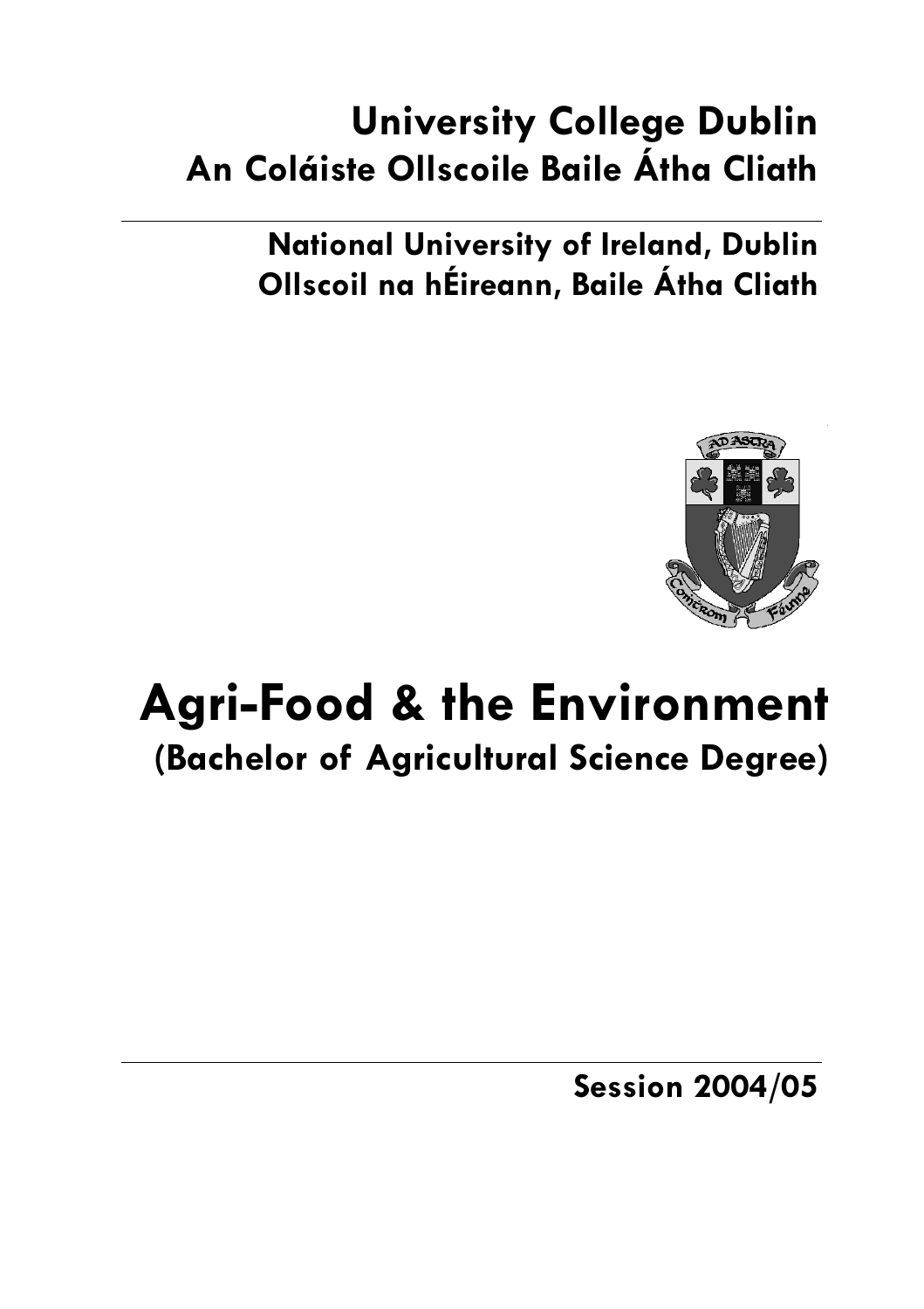## *NOTE*

*This booklet contains information relating to the Bachelor of Agricultural Science degree programmes in the Faculty of Agri-Food and the Environment.* 

*Information on postgraduate, continuing and professional education programmes in the Faculty of Agri-Food and the Environment* 

*is contained in a separate booklet.*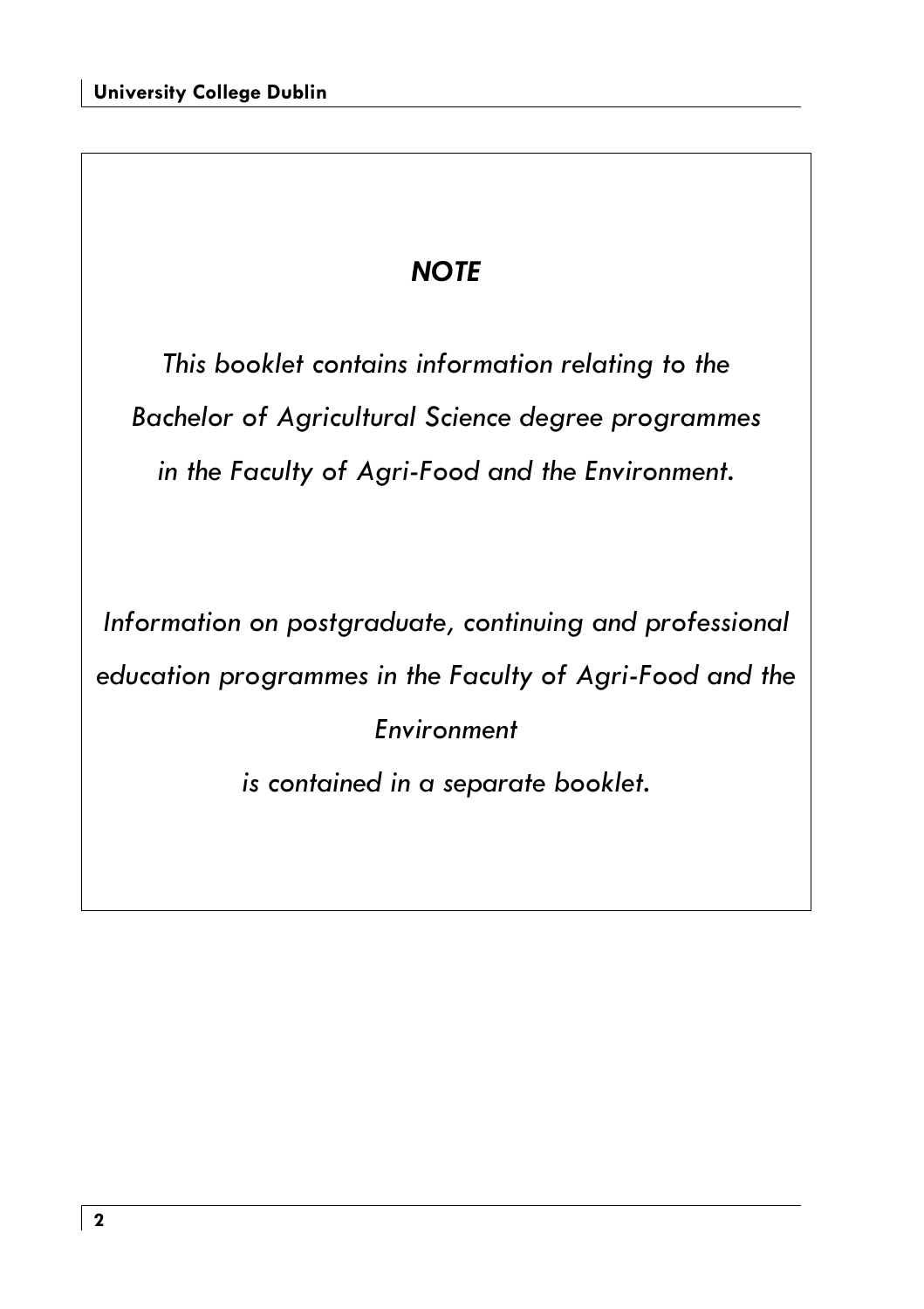# **Contents**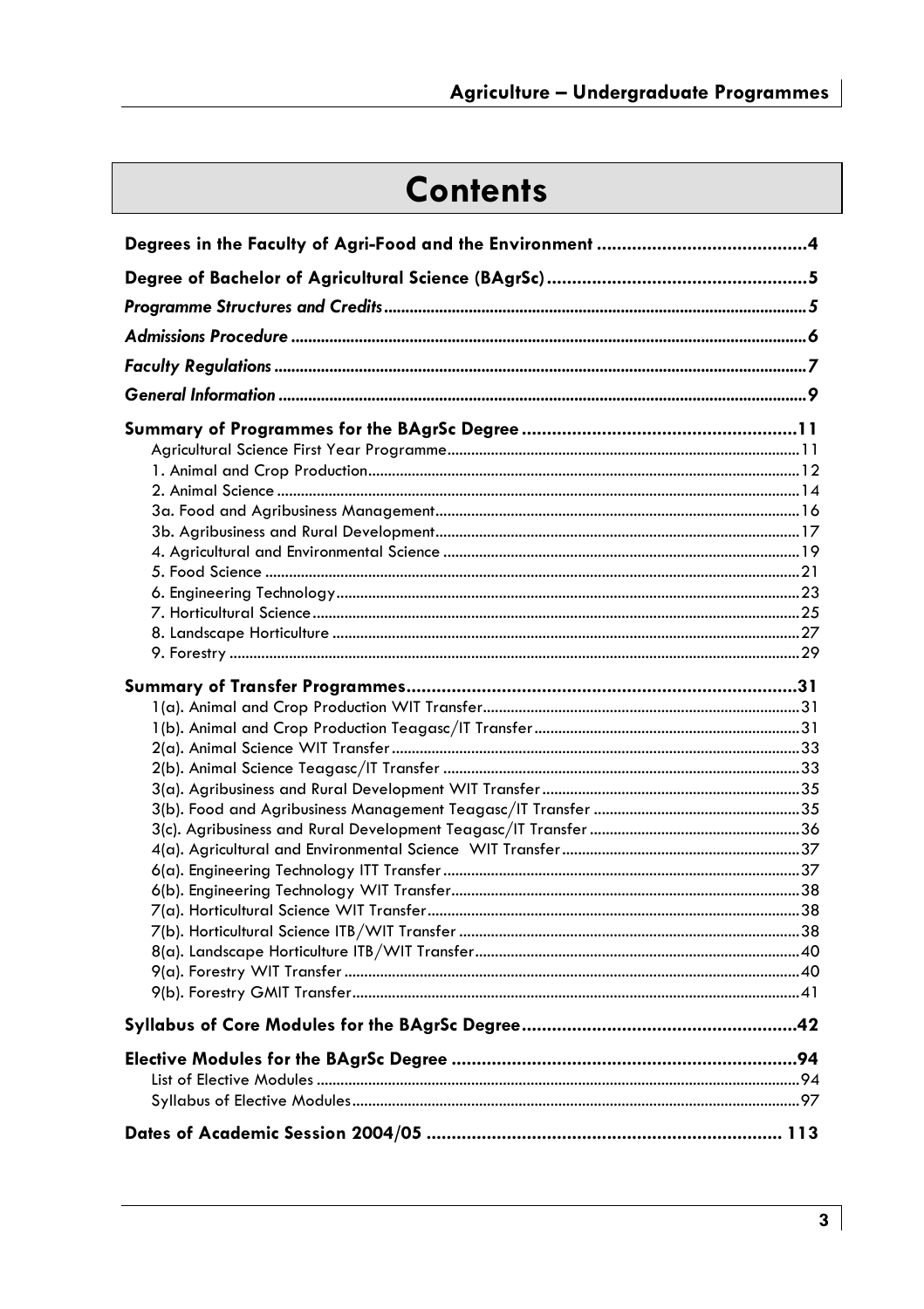## **Degrees in the Faculty of Agri-Food and the Environment**

The University may grant the following degrees to students who, under conditions laid down in the Statutes and Regulations, have completed approved courses of study, and have passed the prescribed examinations of the University, and fulfilled all other prescribed conditions.

In the Faculty of Agri-Food and the Environment: Bachelor of Agricultural Science (BAgrSc) Bachelor of Science in Rural Development (BSc(RD)) Master of Agricultural Science (MAgrSc) Master of Science (Agriculture) (MSc(Agr)) Master of Landscape Architecture (MLArch) – Interfaculty Doctor of Philosophy (PhD)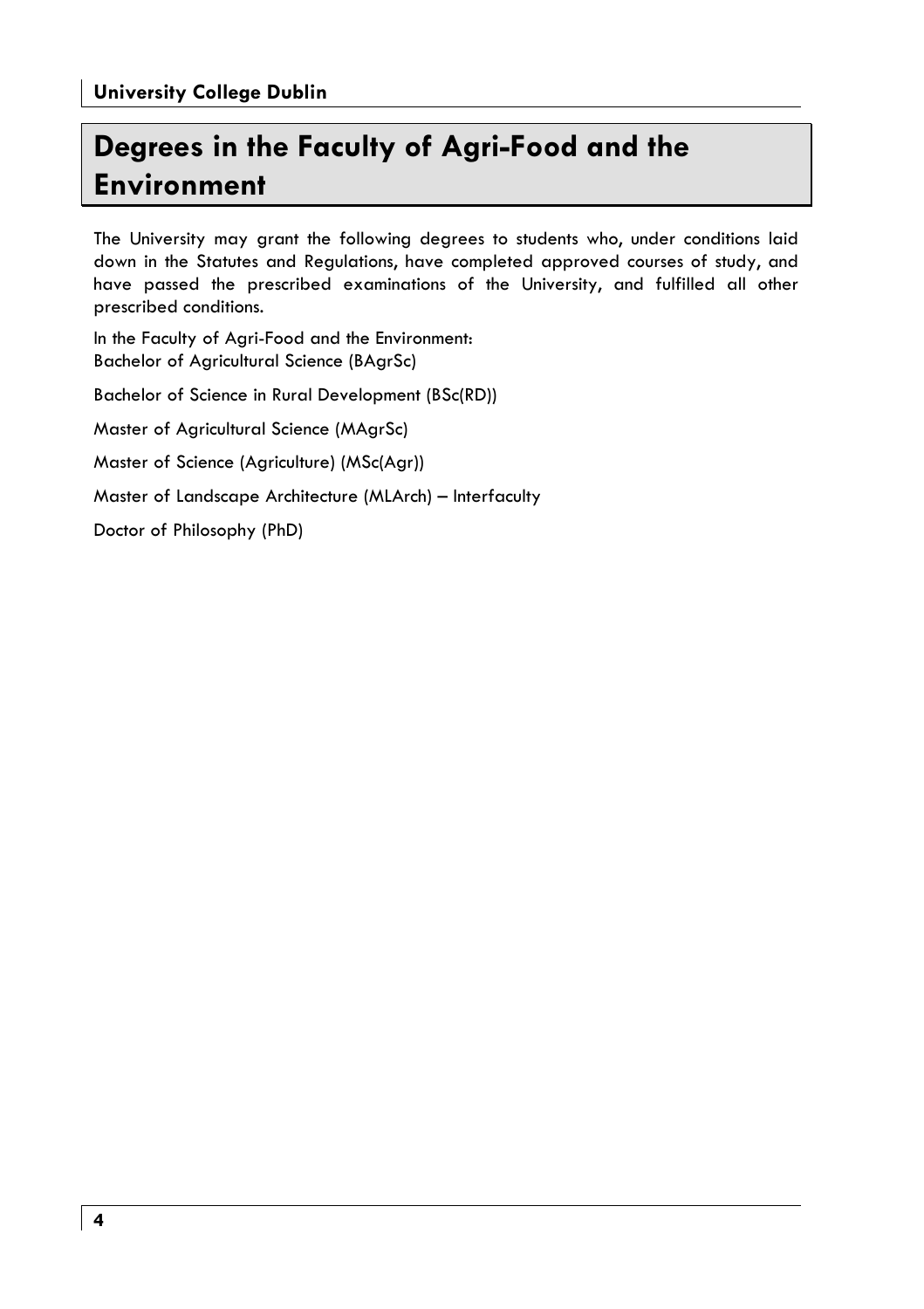### **Degree of Bachelor of Agricultural Science (BAgrSc)**

The approved programmes of study for the Degree of Bachelor of Agricultural Science (BAgrSc), including professional work experience, must be pursued during four academic years as set out in the Summary of BAgrSc Degree Programmes (with the exception of transfer programmes – see note 3 below).

The BAgrSc Degree may be taken in:

- 1. Animal and Crop Production
- 2. Animal Science
- 3. Food and Agribusiness Management/Agribusiness and Rural Development
- 4. Agricultural and Environmental Science
- 5. Food Science
- 6. Engineering Technology
- 7. Horticultural Science
- 8. Landscape Horticulture
- 9. Forestry

#### **Footnotes:**

- 1. Direct entry to each of the BAgrSc degree programmes is via the denominated entry routes through the CAO System (DN040, DN041, DN042, DN043, DN044, DN045, DN046, DN047, DN048).
- 2. Entry to any of the nine degree programmes is possible via the omnibus entry route (CAO Code: DN010). However entry to specific degree programmes may be restricted (or may be unavailable) if the total number of available places have been filled by the denominated entry route.
- 3. Transfer/Progression routes from various programmes in the Institutes of Technology are also available for a number of degree programmes. These transfers usually take place following the successful completion of a diploma or certificate programmes in the Institutes of Technology and require an additional two or three year programme in the Faculty. For details see the *Summary of Transfer Programmes.*

### **Programme Structures and Credits**

- 1. The BAgrSc degree programmes and constituent modules listed in this booklet are offered at the discretion of the Faculty of Agri-Food and the Environment.
- 2. The programmes for the first, second, third and fourth years are as set out in the Summary of BAgrSc Degree Programmes.
- 3. Professional work experience in approved degree-related areas, to be taken as an integral component of the third year programme, is mandatory for each BAgrSc Degree programme with the exception of Engineering Technology, in which case professional work experience may be integrated into ENGT 4050 (Major Project II) in its fourth year programme.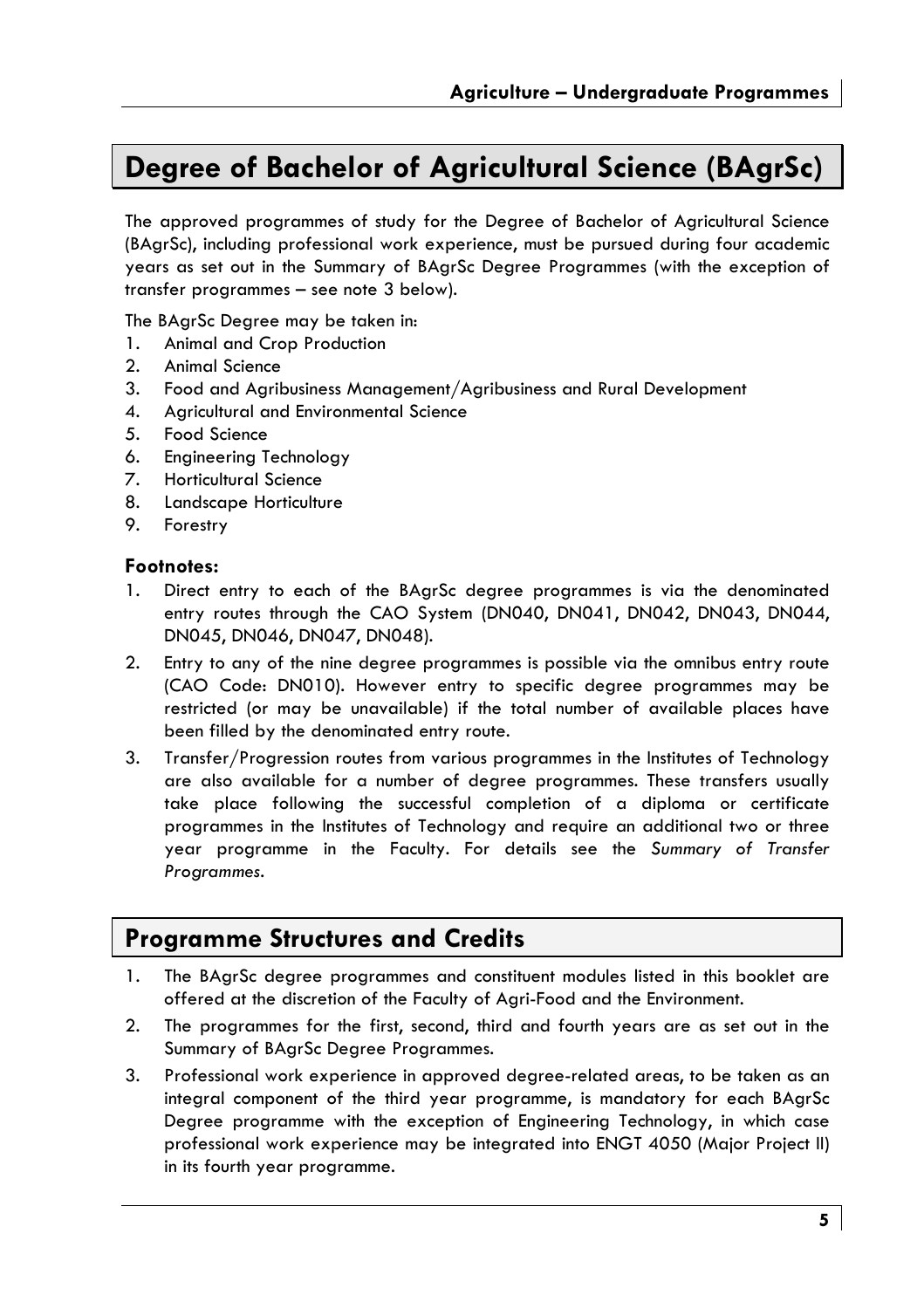- 4. Each degree programme consists of 'required' or 'core' modules which are compulsory for all participating students and 'elective' modules (with the exception of Food Science) which afford students an element of choice within their chosen degree programme (see the Summary of BAgrSc Degree Programmes). The elective modules currently offered by the Faculty are listed in Elective Modules for the BAgrSc degree.
- 5. Courses are offered by the Faculty in a modular, semesterised framework and carry a credit rating according to the ECTS model operated by University College Dublin.
- At present, one credit of course work at undergraduate level in the Faculty of Agri-Food and the Environment approximates to eight (8) hours of lectures (or their equivalent) together with the appropriate private study, totalling 20-25 hours per credit.
- 6. Sixty (60) credits of course work must normally be completed in each of the four academic years. The credit requirement is comprised of lectures, laboratory exercises, projects, other assignments, etc, as specified in the Syllabus of Core Modules for the BAgrSc Degree Programmes.
- 7. Project work (laboratory and/or field assignments; data analyses, reading assignments; essays, etc) is an integral component of each degree programme. Credit allocation for project work complies with a Faculty guideline of 20-25 hours of student work for each credit (see the Summary of BAgrSc Degree Programmes).

### **Admissions Procedure**

Details of admission procedures and entry requirements for programmes in the Faculty of Agri-Food and the Environment are contained in the booklet *Information for Applicants to Undergraduate Degree Courses* which is available from the Admissions Office.

#### **Mature Years Applications**

The Faculty of Agri-Food and the Environment normally offers a number of places to mature applicants. Details are available from the Admissions Office or from the Faculty of Agri-Food and the Environment Office.

#### **Transfers from Institutes of Technology**

The Faculty of Agri-Food and the Environment normally accepts a number of transferees from Institutes of Technology who have completed relevant certificate/diploma programmes. Details are available from the Admissions Office or from the Faculty of Agri-Food and the Environment Office.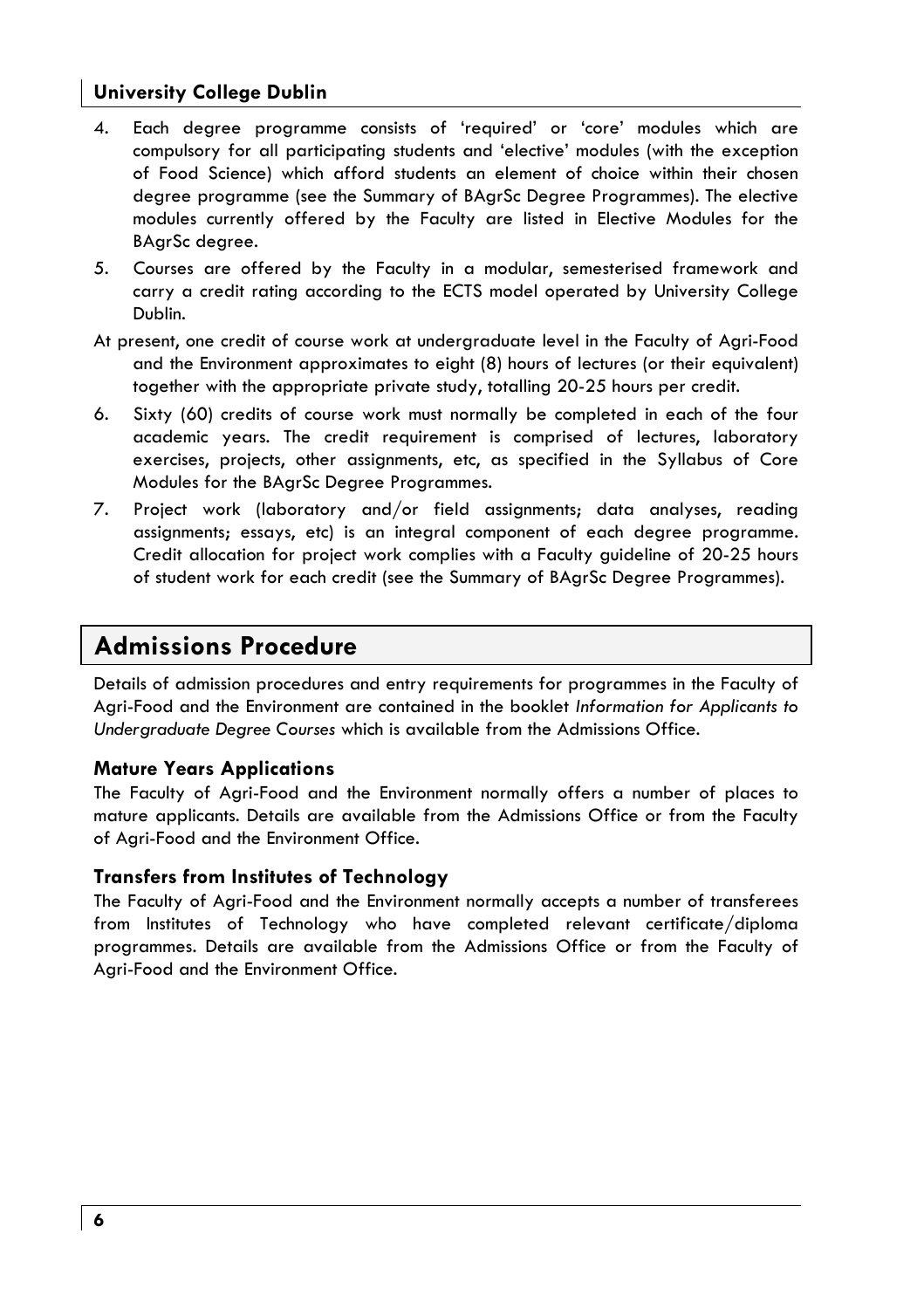### **Contact Details**

| <b>Admissions Office</b>                        |                                   |
|-------------------------------------------------|-----------------------------------|
| Michael Tierney Building,                       | Telephone: +353-1-716 1425/1602   |
| University College Dublin,                      | Email: admissions $@$ ucd. ie     |
| Belfield, Dublin 4                              | Website: www.ucd.ie/admiss        |
| Faculty of Agri-Food and the Environment Office |                                   |
| Agriculture and Food Science Building,          | Telephone: +353-1-7167194         |
| University College Dublin,                      | Email: faculty.agriculture@ucd.ie |
| Belfield, Dublin 4                              | Website: www.ucd.ie/agri          |
|                                                 |                                   |

### **Faculty Regulations**

### **Selection of BAgrSc Degree Programme Options for Students Admitted Via the Omnibus Entry Route (CAO Code DN010)**

Students who have been admitted to the BAgrSc (DN010) degree programme must apply for their preferred degree programme option at the end of the first year, following advisory meetings/discussions with the departments responsible. Entry to the degree programme options is a matter of student preference. However, students should note that constraints may arise which may limit the minimum or maximum number of students taking a particular degree programme. Entry may be denied if the total number of available places have been filled by students from the denominated entry route.

### **Transfer of BAgrSc Students To and From Direct Entry BAgrSc Degree Programmes**

Students who have completed the First Year of any of the direct entry BAgrSc degree programmes (DN040 – Food Science; DN041 – Landscape Horticulture; DN042 – Forestry; DN043 – Food and Agribusiness Management; DN044 – Agricultural and Environmental Science; DN045 – Animal and Crop Production; DN046 – Animal Science; DN047 – Engineering Technology; DN048 – Horticultural Science) may apply for transfer to the Second Year of any other Faculty degree programme.

Applications should be made using the 'Internal Transfer Application Form', available from the Admissions Office. The closing date for such applications will be in early July 2005. To be considered for transfer, applicants must have: (a) a points score which would have secured entry to the preferred BAgrSc programme option in 2004; and (b) passed the First Year University Examination in Agricultural Science (AGBDF0001).

Transfer of such students is at the discretion of the Faculty and University on the basis of the availability of places in the preferred BAgrSc degree option. Where the number of eligible transferee applicants for a particular option exceeds the number of places available, places will be allocated on merit as determined by the aggregate marks obtained in the first attempt at the First University Examination in Agricultural Science (AGBDF0001).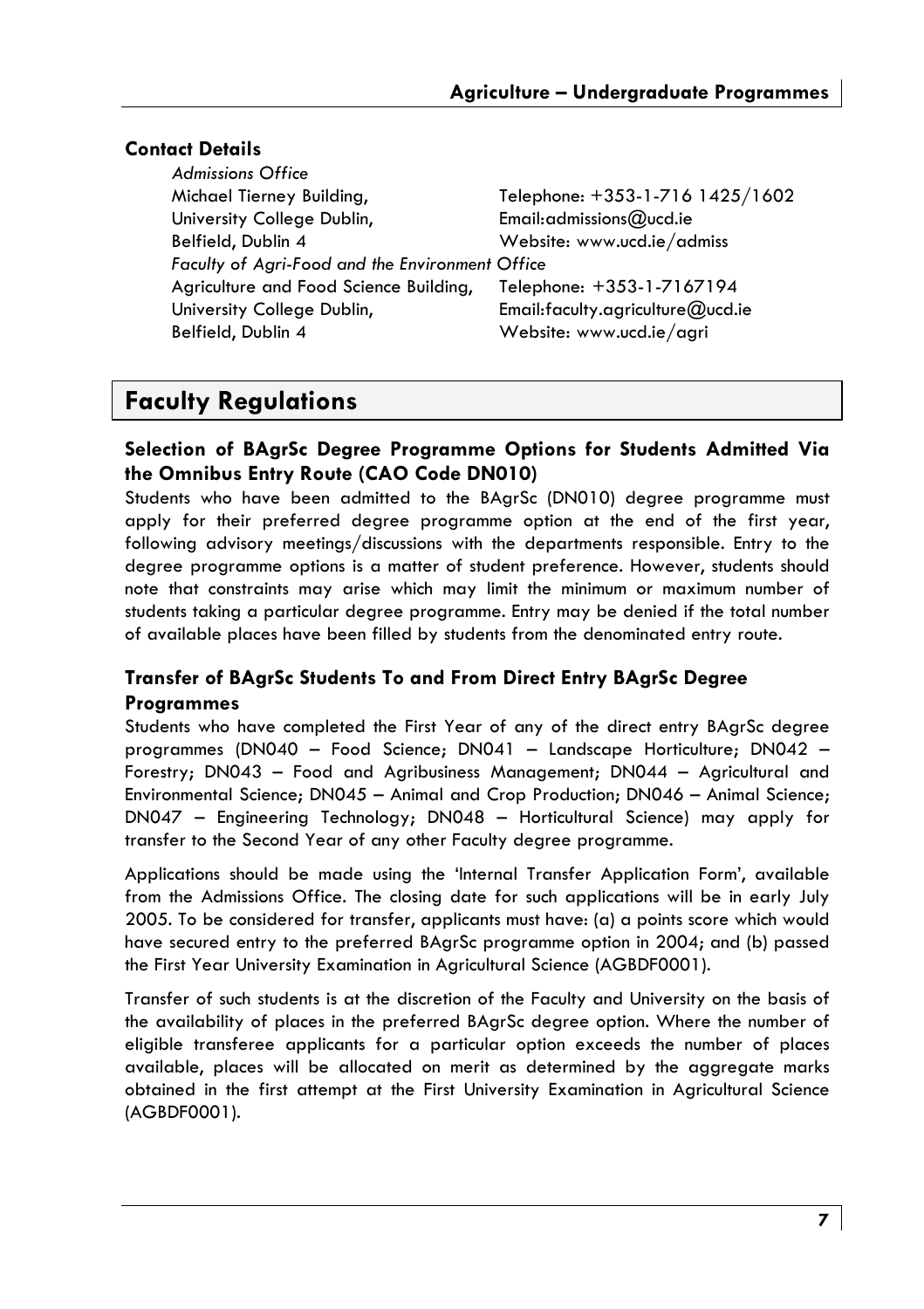#### **Professional Work Experience**

The requirement to acquire professional work experience in approved degree-related areas is mandatory for students in all degree programmes, except Engineering Technology. Professional work experience is an integral part of the requirements of the degree programmes as detailed in the *Syllabus of Core Modules for the BAgrSc Degree Programmes*. Student performance during the professional work experience assignment is assessed and examined by the department responsible. However, it is assessed separately from the academic subjects and does not form part of the assessment for honours in the degree examinations.

The placement, nature and duration of the professional work experience assignment(s) are laid down by the department responsible for the degree programme. Students will be given guidance and assistance in developing their professional work experience programme.

Depending on the particular degree programme, the professional work experience is acquired over periods commencing at end of the first semester or at some point during the second semester (consult the *Syllabus of Core Modules for the BAgrSc Degree Programmes*).

#### **Examination Regulations**

The University examinations for the Degree of Bachelor of Agricultural Science are:

- (1) The First University Examination in Agricultural Science.
- (2) The Second University Examination in Agricultural Science.
- (3) The Third University Examination in Agricultural Science.
- (4) The Fourth University Examination in Agricultural Science.

Before admission to any of the examinations for the degree, students must have attended the courses and performed satisfactorily in all the prescribed class exercises.

The First University Examination may be taken not earlier than the end of the third term.

Students must pass the First University Examination as a whole within six terms of entering upon the programme. Students who fail to do so will thereby become ineligible to proceed. Exceptions to this rule may be granted by the Academic Council for very serious reasons, on the recommendation of the Faculty.

First year students who do not pass the First University Examination will not be permitted to re-attend their first year programme. They will be allowed to take the examination subsequently and, on passing it, to attend the second year programme in so far as this is permitted by the present regulations. Exceptions to this rule will be made only on grounds of ill health or for some other grave reason. Students must pass the First University Examination before entry to the programme of the second year.

The Second University Examination must be passed within six terms from the time of entry to the programme of the second year. Exceptions to this rule may be granted by the Academic Council for very serious reasons, on the recommendation of the Faculty. Students must pass the Second University Examination before entry to the programme of the third year.

Students must pass the Third University Examination before entry to the programme of the fourth year. Students who fail at the Third or at the Fourth University Examination,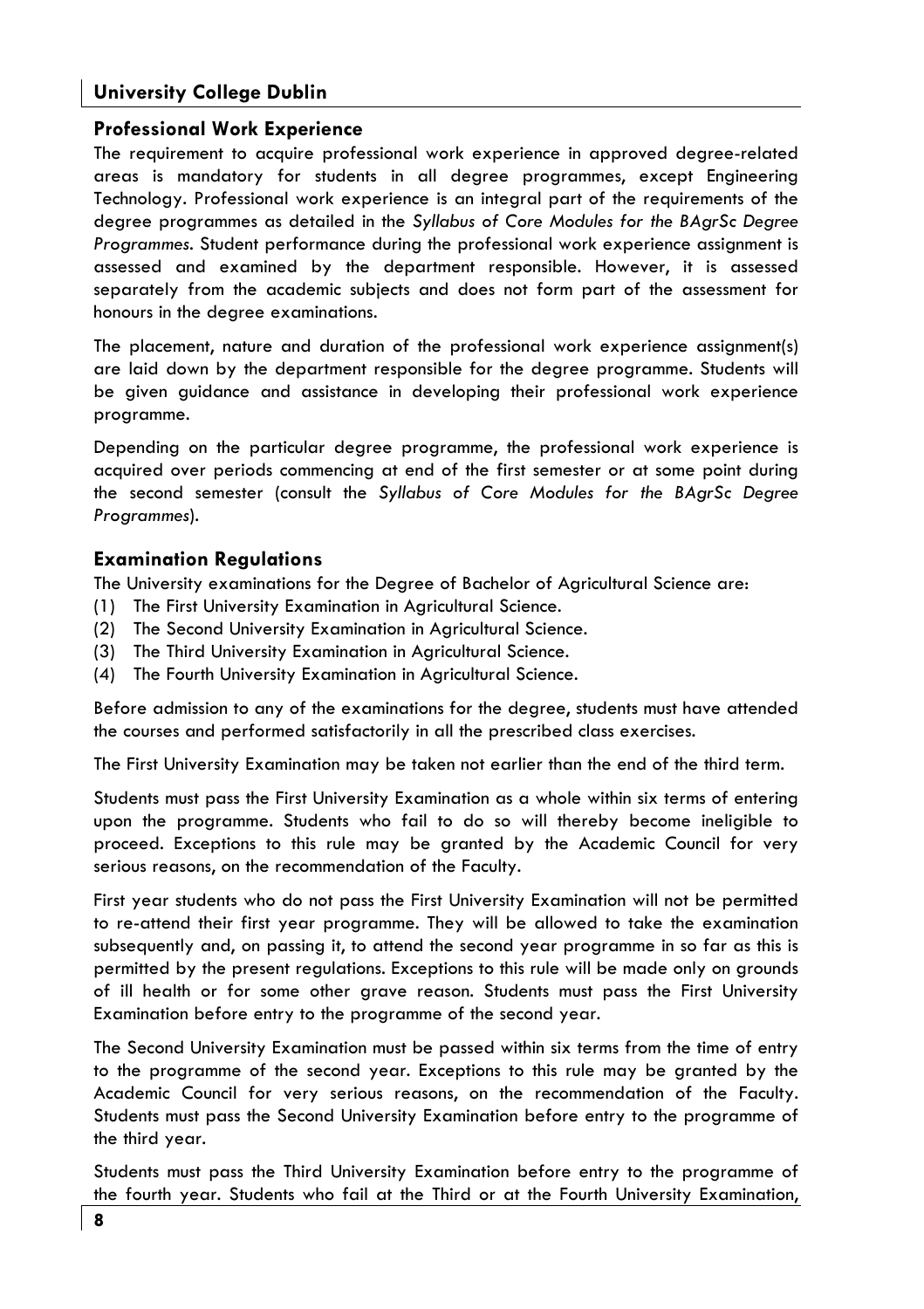whether or not they hold exemption in some subjects, may be required to re-attend the whole or part of the module before being re-admitted to the examination.

First or Second Class Honours (Grade I and Grade II) may be awarded on the results of the First, Second and Third University Examinations. The award of First or Second Class Honours (Grade I and Grade II) in the BAgrSc Degree is based on the combined results of the Third and Fourth University Examinations. The detailed regulations are included in the publication *Marks and Standards* (available on the UCD Website – address: www.ucd.ie/exams).

#### **Leave of Absence**

Students in good academic standing who wish to seek leave of absence for an academic year should put their request in writing to the Dean of the Faculty. Please consult with the relevant Head of Department in advance of writing to the Dean. Such requests will be brought to the Faculty and on to the Academic Council for approval.

#### **Re-attendance**

Students who wish to re-attend a module must seek the permission of the Faculty of Agri-Food and the Environment. Students must consult with the relevant Head of Department and put their request in writing to the Dean of the Faculty. Such requests will be brought to the Faculty and on to the Academic Council for approval.

### **Withdrawal**

If you are considering leaving UCD, it is strongly recommended that you discuss the matter with the Student Adviser (Ms Aoife Fitzgerald). In order to withdraw officially from University you must notify the Registration Office, in writing and return your student card.

### **General Information**

#### **Contact Points:**

#### *Faculty Office*

Room G12, Agriculture and Food Science Building, Tel: 01-7167194; Email: faculty.agriculture@ucd.ie

### *Associate Dean for Student Affairs*

Professor Edward Walsh, Room 109, Agriculture & Food Science Building Tel: 01-7167775; Email: Edward.Walsh@ucd.ie

#### *Student Adviser*

Ms Aoife Fitzgerald, Room 121, Science Lecture Building Tel: 01-7162863; Email: Aoife.Fitzgerald@ucd.ie

#### *Exams*

Examinations Office, Michael Tierney Building Tel: 01-7161222; Email: examinations@ucd.ie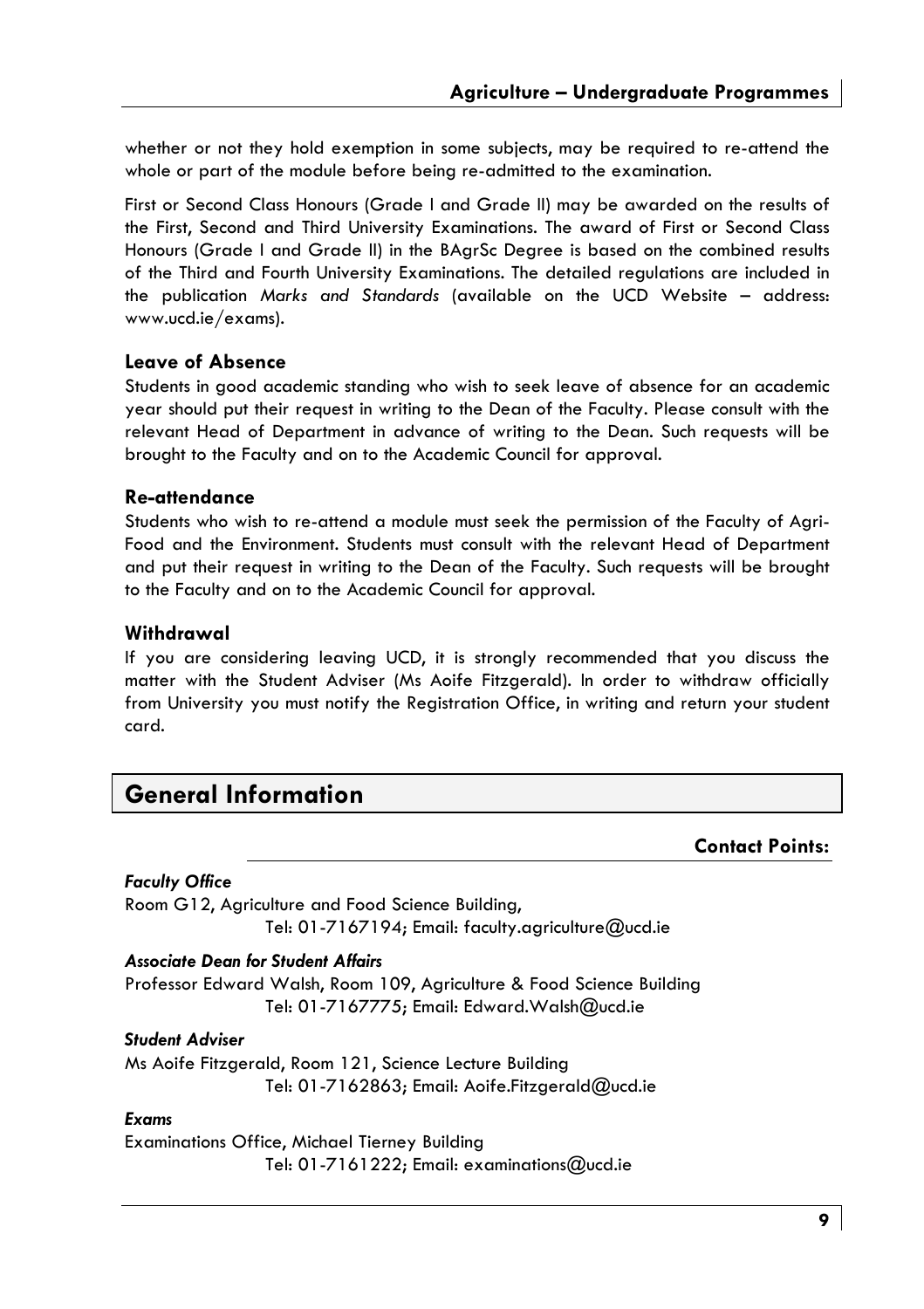#### *Fees*

Fees Office, Michael Tierney Building Tel: 01-7161432; Email: fees@ucd.ie; Website: www.ucd.ie/fees

#### *Registration*

Registration Office, Michael Tierney Building Tel: 01-7161483 or 01-7161480; Email: registration@ucd.ie

### **Dates of Academic Session 2004/05**

See last page of the booklet.

### **Field Trips**

In the second, third and fourth years of the programme, class outings (the cost of which must be borne by students) will constitute part of the instruction in certain subjects.

#### **International Exchange Programmes**

The Faculty has formal exchange agreements with a number of US and European universities. In recent years the Faculty has offered a limited number of travel scholarships. For those interested in travelling abroad to participate in an exchange programme, please contact the Faculty International Relations Officer – Dr F Monahan (Tel: 01- 7167090; Email: Frank.Monahan@ucd.ie).

#### **Location of Courses**

The courses of the first year are taken mostly in the Science Building at Belfield. The courses of the second, third and fourth years are taken in the Agriculture and Food Science Building at Belfield and some practicals are also taken at the Lyons Research Farm, Newcastle, County Dublin and the Horticultural Unit on the university campus. Part of the third and fourth years of the Engineering Technology programme are taken at the Department of Biosystems Engineering, Earlsfort Terrace, Dublin 2.

### **Student Awards**

Information on the scholarships and prizes available to students of the Faculty is contained in the Student Awards Booklet, available from the Fees and Grants Office (Tel: 01-7161431 or 7161432; Email: fees@ucd.ie; Website: www.ucd.ie/fees).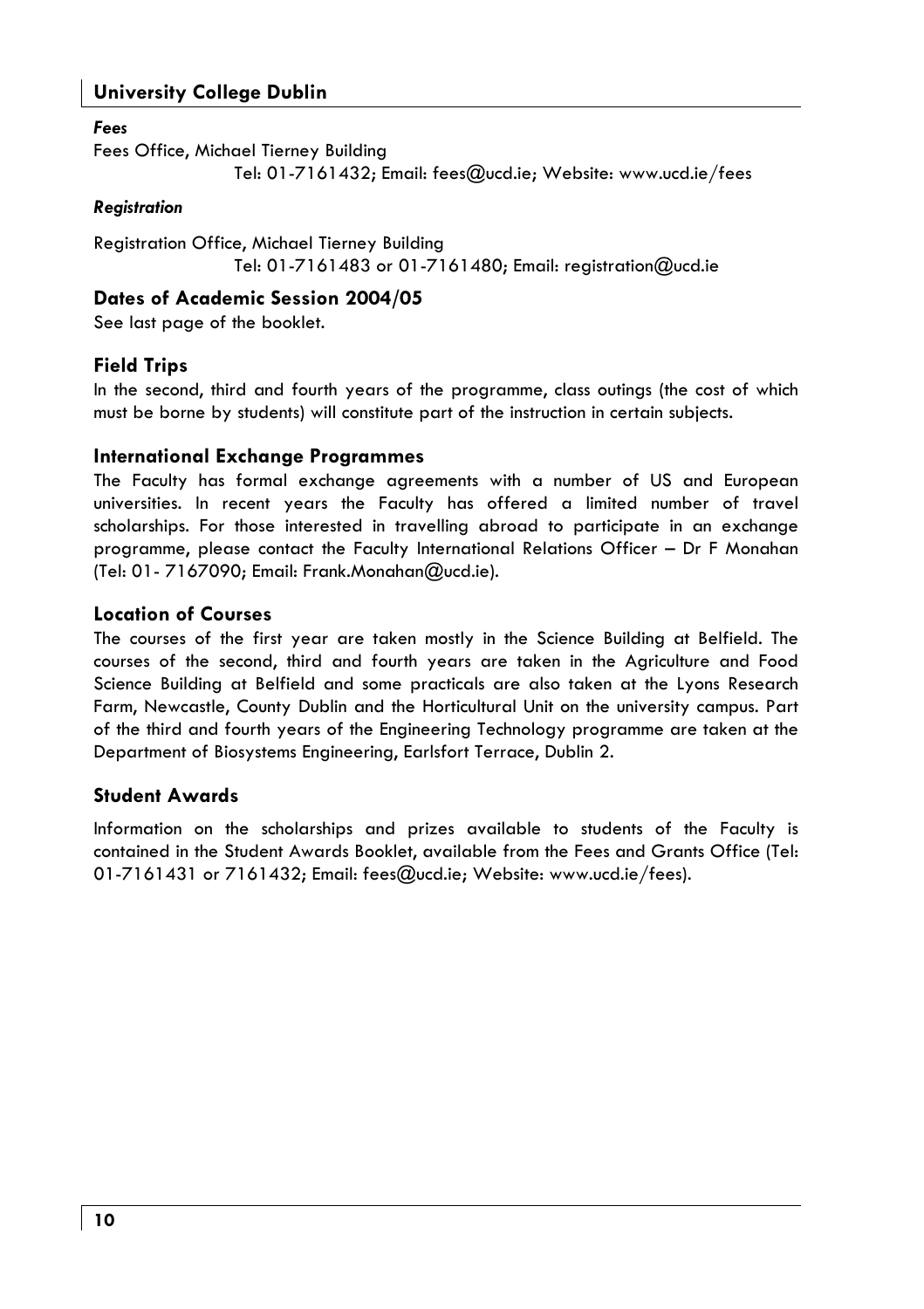## **Summary of Programmes for the BAgrSc Degree**

### **Agricultural Science First Year Programme**

### **First Year**

This programme is for those students who entered First Year Agricultural Science via the omnibus entry route (CAO Code: DN010).

| Module Code      | Module Title                                                                    | Credits |
|------------------|---------------------------------------------------------------------------------|---------|
| <b>AERD 1002</b> | Introduction to Agricultural Economics and Business                             | 6       |
| <b>BIOL 1002</b> | Biology                                                                         | 10      |
| <b>CHEM 1002</b> | Chemistry                                                                       | 12      |
| <b>EXPH 1002</b> | <b>Experimental Physics</b>                                                     | 10      |
| <b>MATH 1800</b> | <b>Mathematics</b>                                                              | 10      |
|                  | Students must select one of the following nine 12-credit modules <sup>*</sup> : | $12 \,$ |
| <b>AERD 1003</b> | Introduction to Food and Agribusiness (12)                                      |         |
| <b>ANSC 1001</b> | Introduction to Animal Science (12)                                             |         |
| <b>CPSC 1002</b> | Introduction to Animal and Crop Production (12)                                 |         |
| <b>ENGT 1001</b> | Introduction to Engineering Technology (12)                                     |         |
| ERM 1004         | Introduction to Agricultural and Environmental Science (12)                     |         |
| <b>FDSC 1010</b> | Introduction to Food Science (12)                                               |         |
| <b>FOR 1001</b>  | Introduction to Forestry (12)                                                   |         |
| <b>HORT 1001</b> | Introduction to Horticultural Science (12)                                      |         |
| <b>HORT 1002</b> | Introduction to Landscape Horticulture (12)                                     |         |

**60** 

*For information on selection of BAgrSc degree programme options – see Faculty Regulations (page 7).* 

<sup>\*</sup> Students must register for one of the nine modules listed during the first semester. The Associate Dean for Student Affairs will advise the students in relation to this matter in due course.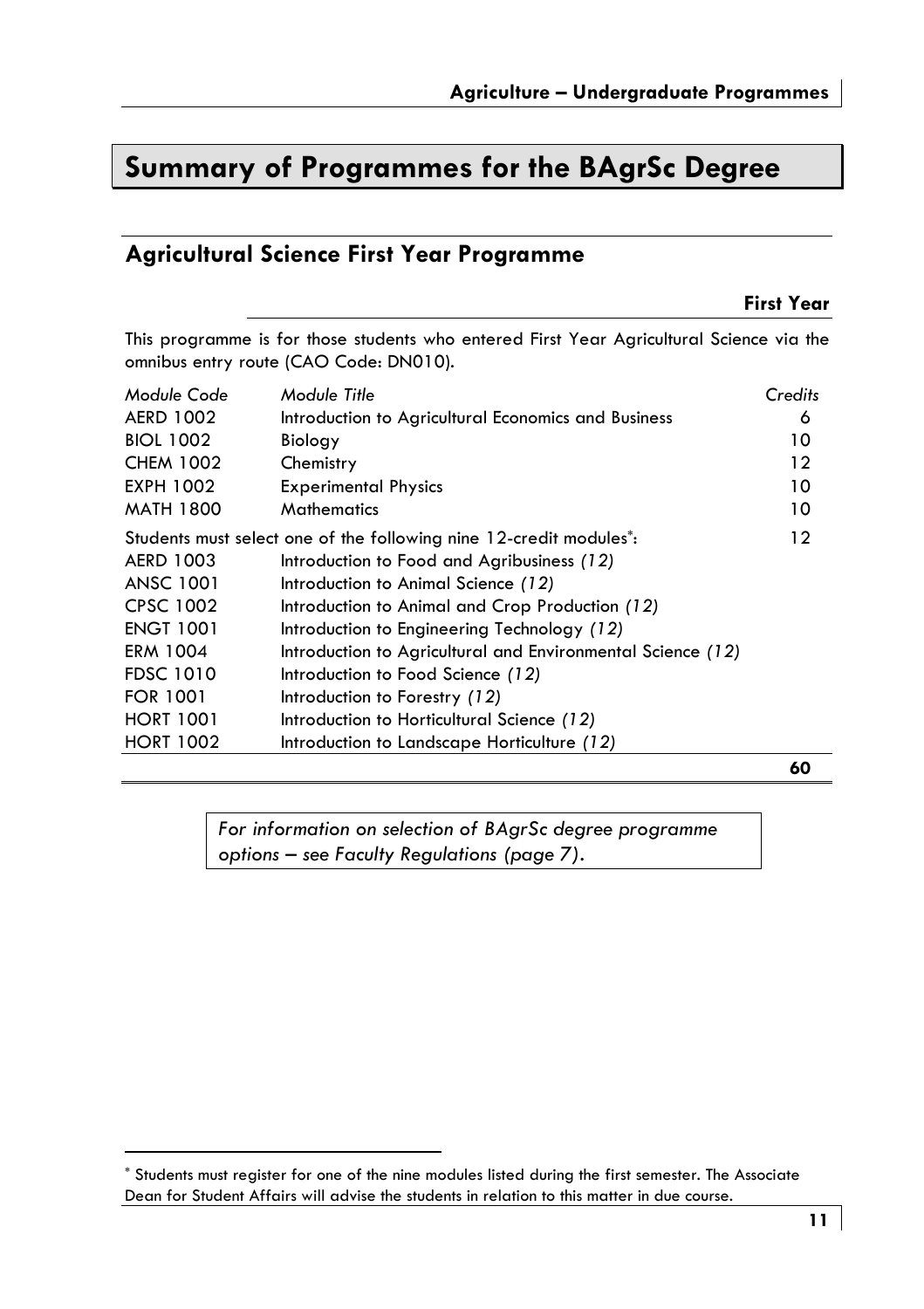### **1. Animal and Crop Production**

#### **First Year**

| <b>EXPH 1002</b><br><b>MATH 1800</b> | <b>Experimental Physics</b><br><b>Mathematics</b>   | 10<br>10 |
|--------------------------------------|-----------------------------------------------------|----------|
| <b>CPSC 1002</b>                     | Introduction to Animal and Crop Production          | 12       |
| <b>CHEM 1002</b>                     | Chemistry                                           | 12       |
| <b>BIOL 1002</b>                     | Biology                                             | 10       |
| <b>AERD 1002</b>                     | Introduction to Agricultural Economics and Business | 6        |
| Module Code                          | Module Title                                        | Credits  |

#### **Second Year**

### *Semester 1 Module Code Module Title Credits*  AERD 2004 Business Management 6 AESC 2001 Agricultural and Environmental Biology 8 CPSC 2002 Statistics 6 FDSC 2007 Agricultural Chemistry I 4 INDM 2005 Agricultural Microbiology 6 *Semester 2 Module Code Module Title Credits*  ANSC 2001 Genetics I 2 ANSC 2006 Animal Nutrition I 4 ANSC 3012 Fundamentals of Biotechnology 2 CPSC 2001 Crop Husbandry I 4 ENGT 2011 Principles of Engineering I and II 4 (i) *Principles of Engineering I (2)*  (ii) *Principles of Engineering II (2)* FDSC 2008 Agricultural Chemistry II 6 GEOL 2601 Geology 3 SLSC 2003 Soil Science 5 **60**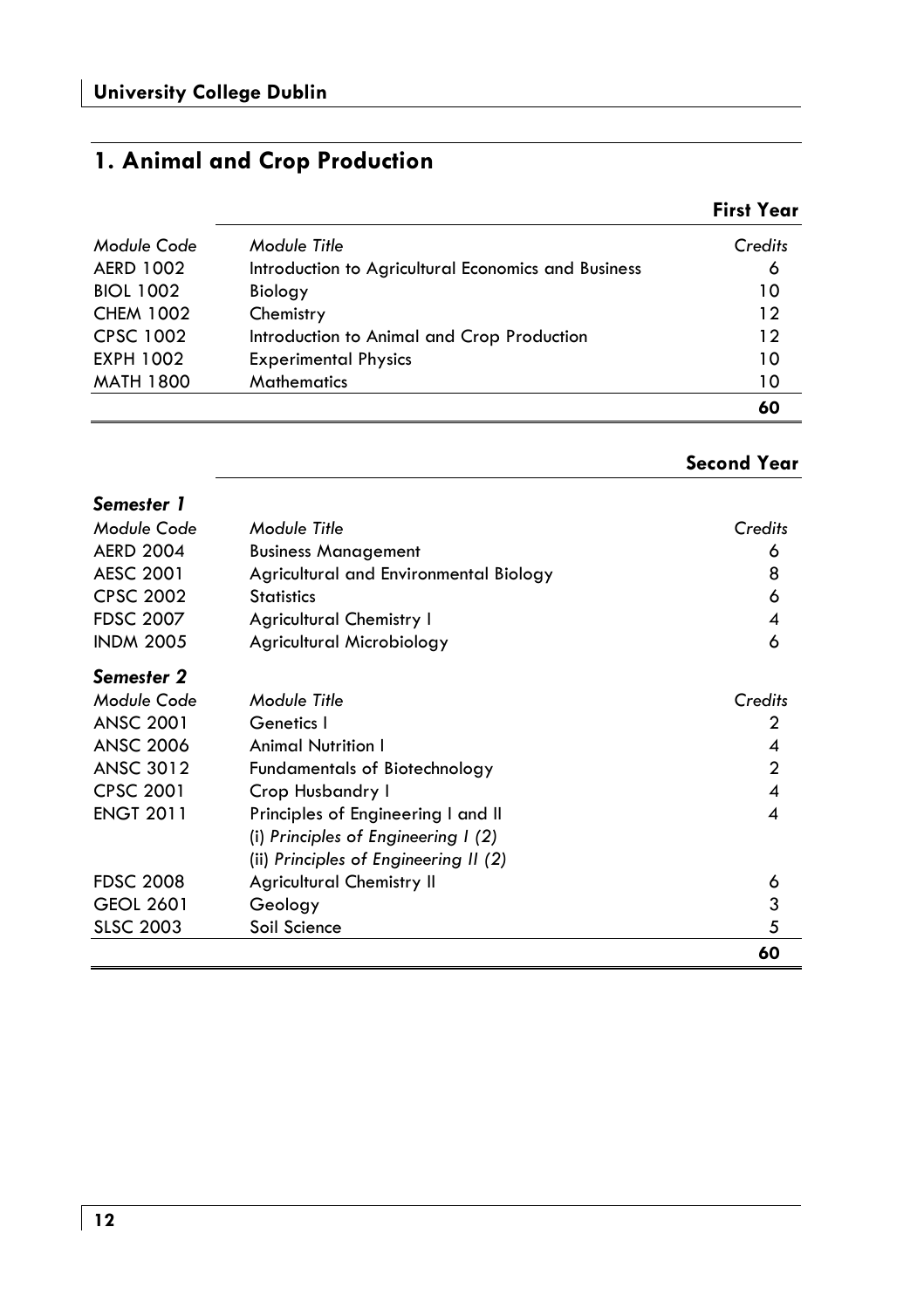| Semester 1       |                                     |              |
|------------------|-------------------------------------|--------------|
| Module Code      | Module Title                        | Credits      |
| AESC 3010        | Crop Protection                     | 8            |
| <b>ANSC 3002</b> | <b>Animal Nutrition I</b>           | 6            |
| ANSC 3011        | Animal Husbandry III                | 8            |
| <b>ANSC 3012</b> | Fundamentals of Biotechnology       | $\mathbf{2}$ |
| <b>SLSC 3001</b> | Soil Science II                     | 6            |
| Semester 2       |                                     |              |
| Module Code      | Module Title                        | Credits      |
| <b>CPSC 3201</b> | <b>Professional Work Experience</b> | 30           |
|                  |                                     | 60           |

### **Third Year**

| Semester 1       |                        |         |
|------------------|------------------------|---------|
| Module Code      | Module Title           | Credits |
| <b>AERD 4003</b> | Farm Business*         | 3       |
| <b>AERD 4016</b> | Agricultural Policy la | 3       |
| <b>ANSC 4004</b> | Animal Husbandry IVa   | 12      |
| <b>CPSC 4005</b> | Crop Husbandry IVa     | 8       |
| <b>CPSC 4100</b> | Electives**            | 4       |
| Semester 2       |                        |         |
| Module Code      | Module Title           | Credits |
| <b>AERD 4002</b> | Communications I       | 4       |
| <b>AERD 4003</b> | <b>Farm Business*</b>  | 3       |
| <b>AERD 4017</b> | Agricultural Policy Ib | 3       |
| <b>ANSC 4005</b> | Animal Husbandry IVb   | 4       |
| <b>CPSC 4006</b> | Crop Husbandry IVb     | 6       |
| <b>CPSC 4100</b> | Electives**            | 10      |
|                  |                        | 60      |

<sup>\*</sup> The module AERD 4003 'Farm Business' will be taught throughout Semester 1 and Semester 2

<sup>\*\*</sup> Students must undertake elective modules amounting to 14 credits. Distribution of credits may vary across semester depending on individual selection of elective modules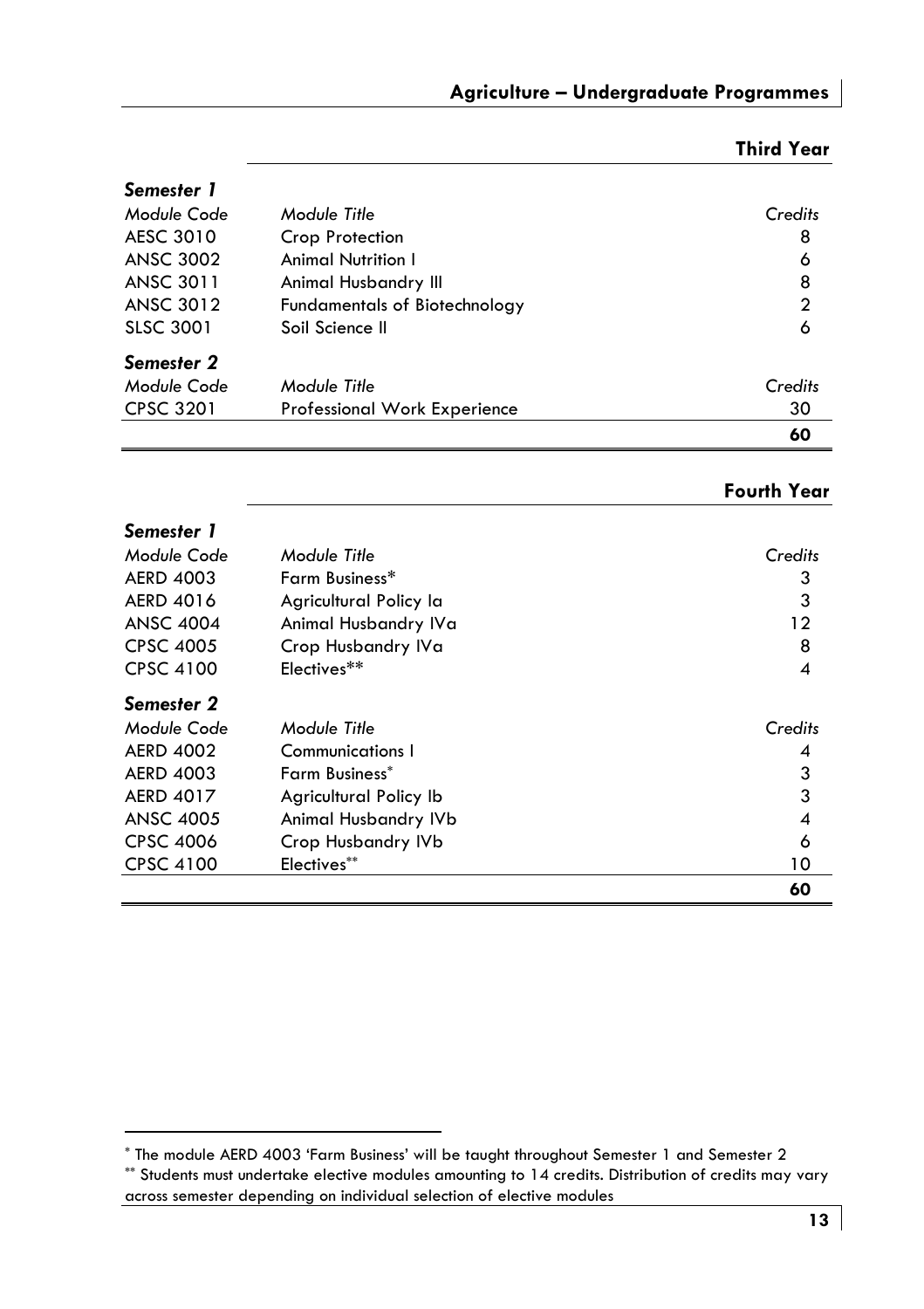### **2. Animal Science**

### **First Year**

| MATH 1800        | <b>Mathematics</b>                                  | 10<br>60 |
|------------------|-----------------------------------------------------|----------|
| EXPH 1002        | <b>Experimental Physics</b>                         | 10       |
|                  |                                                     |          |
| <b>CHEM 1002</b> | Chemistry                                           | 12       |
| <b>BIOL 1002</b> | Biology                                             | 10       |
| ANSC 1001        | Introduction to Animal Science                      | 12       |
| <b>AERD 1002</b> | Introduction to Agricultural Economics and Business | 6        |
| Module Code      | Module Title                                        | Credits  |

### **Second Year**

| Semester 1       |                                        |         |
|------------------|----------------------------------------|---------|
| Module Code      | Module Title                           | Credits |
| <b>AERD 2004</b> | <b>Business Management</b>             | 6       |
| <b>AESC 2001</b> | Agricultural and Environmental Biology | 8       |
| <b>CPSC 2002</b> | <b>Statistics</b>                      | 6       |
| <b>FDSC 2007</b> | <b>Agricultural Chemistry I</b>        | 4       |
| <b>INDM 2005</b> | Agricultural Microbiology              | 6       |
| Semester 2       |                                        |         |
| Module Code      | Module Title                           | Credits |
| AESC 2003        | Animal Parasitology                    | 2       |
| <b>ANSC 2002</b> | Genetics I and II                      | 4       |
|                  | (i) Genetics $\frac{1}{2}$             |         |
|                  | (ii) Genetics $II(2)$                  |         |
| <b>ANSC 2006</b> | <b>Animal Nutrition I</b>              |         |
| <b>ANSC 3012</b> | <b>Fundamentals of Biotechnology</b>   | 2       |
| <b>CPSC 2003</b> | Crop Husbandry II                      | 6       |
| <b>FDSC 2008</b> | <b>Agricultural Chemistry II</b>       | 6       |
| <b>SLSC 2002</b> | Soil Science I                         | 6       |
|                  |                                        | 60      |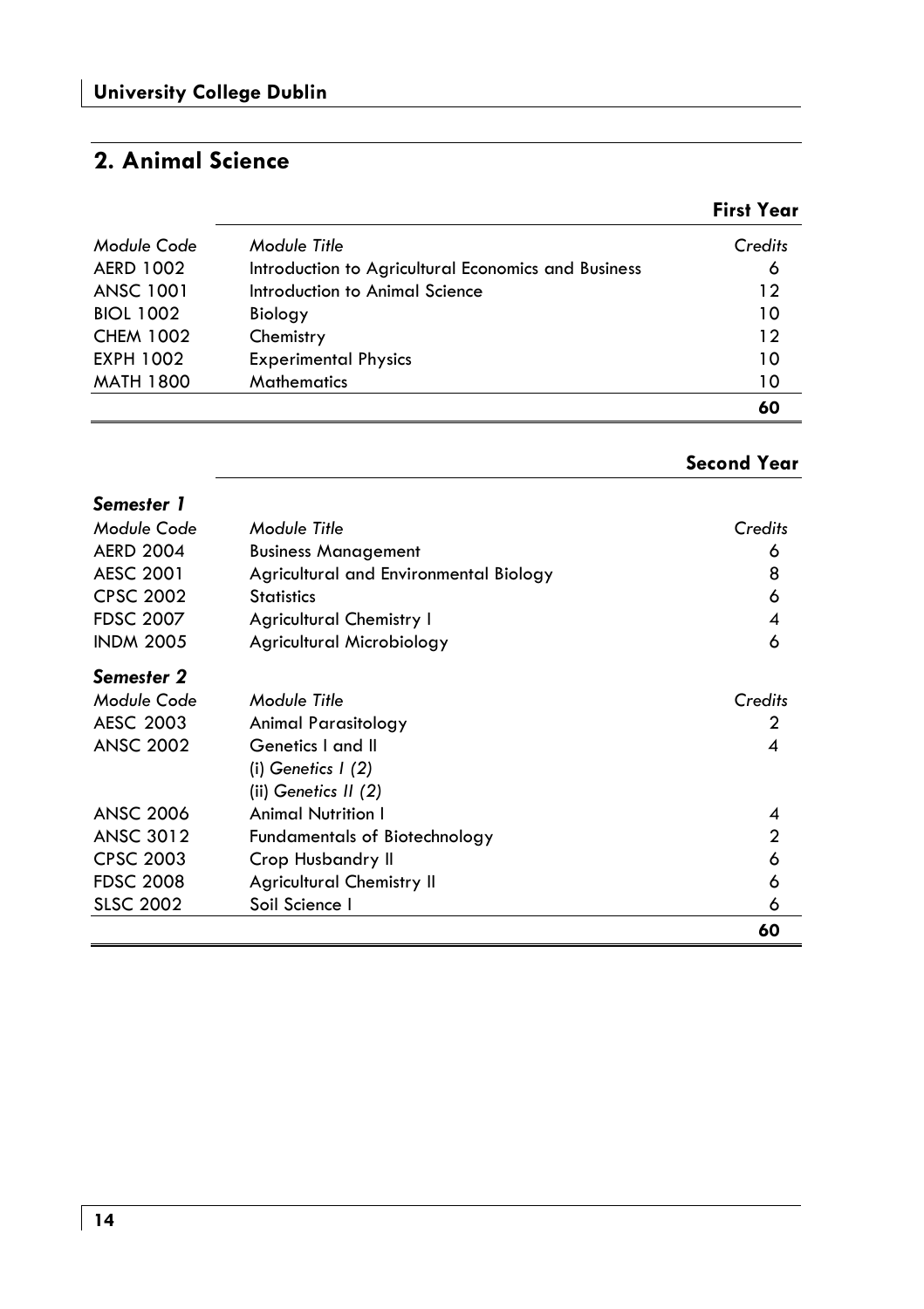### **Third Year**

| Semester 1       |                                              |                |
|------------------|----------------------------------------------|----------------|
| Module Code      | Module Title                                 | Credits        |
| <b>ANSC 3002</b> | Animal Nutrition I                           | 6              |
| <b>ANSC 3004</b> | Animal Breeding/Genetics                     | 8              |
| <b>ANSC 3006</b> | <b>Anatomical Structure and Function</b>     | 4              |
| <b>ANSC 3007</b> | <b>Experimental Design and Data Analysis</b> | 6              |
| ANSC 3010        | Computer Techniques                          | $\overline{2}$ |
| <b>ANSC 3012</b> | <b>Fundamentals of Biotechnology</b>         | $\mathfrak{p}$ |
| <b>INDM 3010</b> | Food Microbiology I                          | 4              |
| Semester 2       |                                              |                |
| Module Code      | Module Title                                 | Credits        |
| <b>ANSC 3003</b> | <b>Animal Nutrition II</b>                   | 4              |
| <b>ANSC 3005</b> | Animal Physiology                            | 8              |
| <b>ANSC 3008</b> | <b>Animal Production Enterprises</b>         | 4              |
| <b>ANSC 3201</b> | <b>Professional Work Experience</b>          | 12             |
|                  |                                              | 60             |

| Semester 1       |                                     |         |
|------------------|-------------------------------------|---------|
| Module Code      | Module Title                        | Credits |
| <b>AERD 4003</b> | <b>Farm Business*</b>               | 3       |
| <b>AERD 4016</b> | Agricultural Policy la              | 3       |
| <b>ANSC 4002</b> | Animal Husbandry V                  | 4       |
| <b>ANSC 4004</b> | Animal Husbandry IVa                | 12      |
| <b>ANSC 4400</b> | Electives**                         | 4       |
| <b>FDSC 4009</b> | Fresh and Processed Meat Products I | 4       |
| Semester 2       |                                     |         |
| Module Code      | Module Title                        | Credits |
| <b>AERD 4002</b> | Communications I                    | 4       |
| <b>AERD 4003</b> | <b>Farm Business*</b>               | 3       |
| <b>AERD 4017</b> | Agricultural Policy Ib              | 3       |
| <b>ANSC 4003</b> | Animal Breeding II                  | 6       |
| <b>ANSC 4005</b> | Animal Husbandry IVb                | 4       |
| <b>ANSC 4400</b> | Electives**                         | 6       |
| <b>ERM 4004</b>  | Environmental Issues in Agriculture | 4       |
|                  |                                     | 60      |

<sup>\*</sup> The module FDSC 4003 'Farm Business' will be taught throughout Semester 1 and Semester 2.

<sup>\*\*</sup> Students must undertake elective modules amounting to 10 credits. Distribution of credits may vary across semester depending on individual selection of elective modules.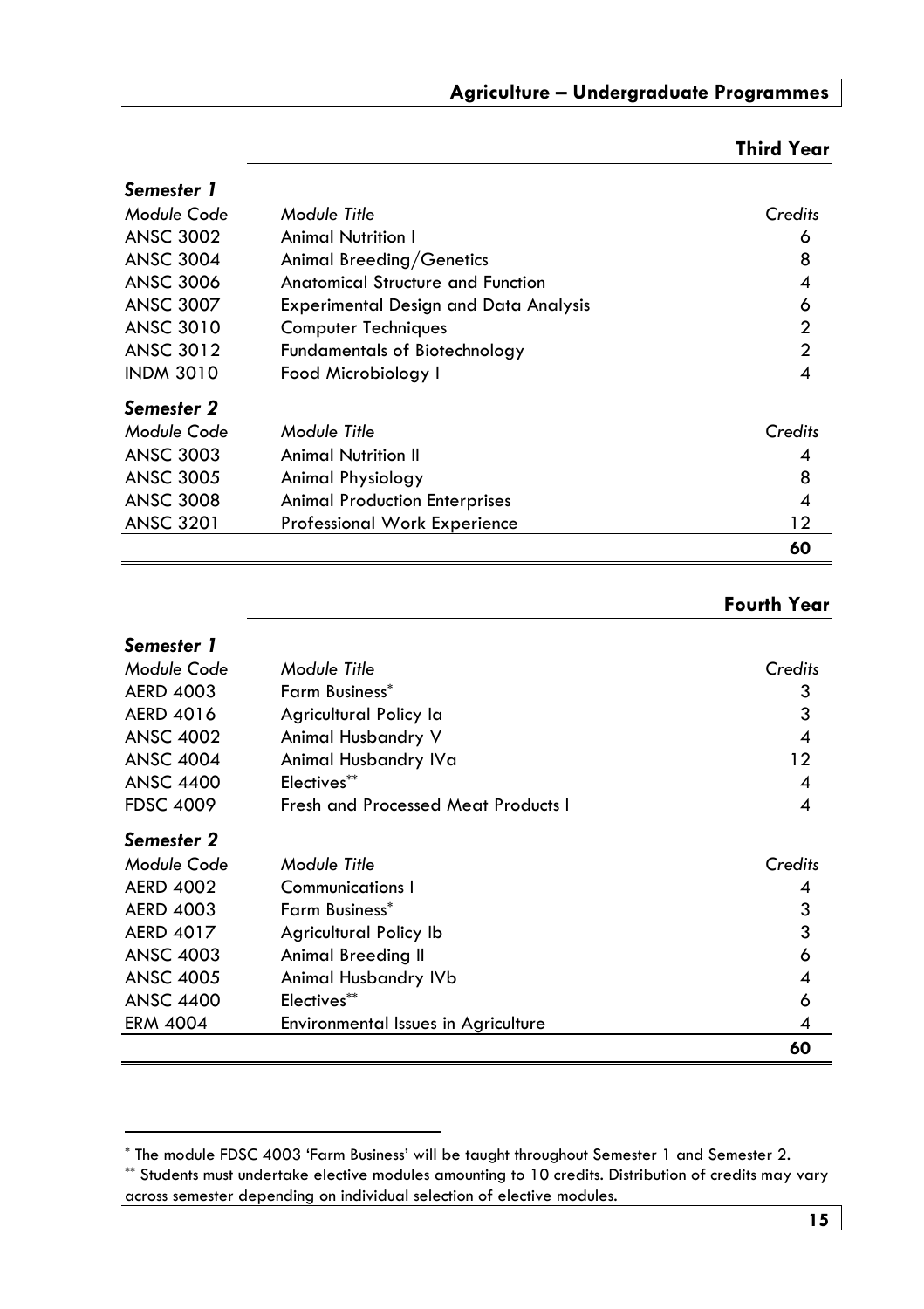### **3a. Food and Agribusiness Management**

| Module Code      | Module Title                                        | Credits |
|------------------|-----------------------------------------------------|---------|
| <b>AERD 1002</b> | Introduction to Agricultural Economics and Business | 6       |
| <b>AERD 1003</b> | Introduction to Food and Agribusiness               | 12      |
| <b>BIOL 1002</b> | Biology                                             | 10      |
| <b>CHEM 1002</b> | Chemistry                                           | 12      |
| <b>EXPH 1002</b> | <b>Experimental Physics</b>                         | 10      |
| <b>MATH 1800</b> | <b>Mathematics</b>                                  | 10      |
|                  |                                                     | 60      |

### **Second Year**

| Semester 1       |                                        |         |
|------------------|----------------------------------------|---------|
| Module Code      | Module Title                           | Credits |
| <b>AERD 2004</b> | <b>Business Management</b>             | 6       |
| <b>AERD 3001</b> | <b>Business Law</b>                    | 2       |
| <b>AESC 2001</b> | Agricultural and Environmental Biology | 8       |
| <b>CPSC 2002</b> | <b>Statistics</b>                      | 6       |
| <b>FDSC 2007</b> | <b>Agricultural Chemistry I</b>        | 4       |
| <b>INDM 2005</b> | Agricultural Microbiology              | 6       |
| Semester 2       |                                        |         |
| Module Code      | Module Title                           | Credits |
| <b>AERD 2005</b> | <b>Applied Economic Analysis</b>       | 6       |
| <b>AERD 2006</b> | <b>Written Communications</b>          | 4       |
| <b>AERD 3006</b> | <b>Financial Planning and Control</b>  | 4       |
| <b>ANSC 2005</b> | Animal Husbandry I                     | 6       |
| <b>CPSC 2003</b> | Crop Husbandry II                      | 6       |
| <b>FDSC 2009</b> | <b>Agricultural Chemistry III</b>      | 2       |
|                  |                                        | 60      |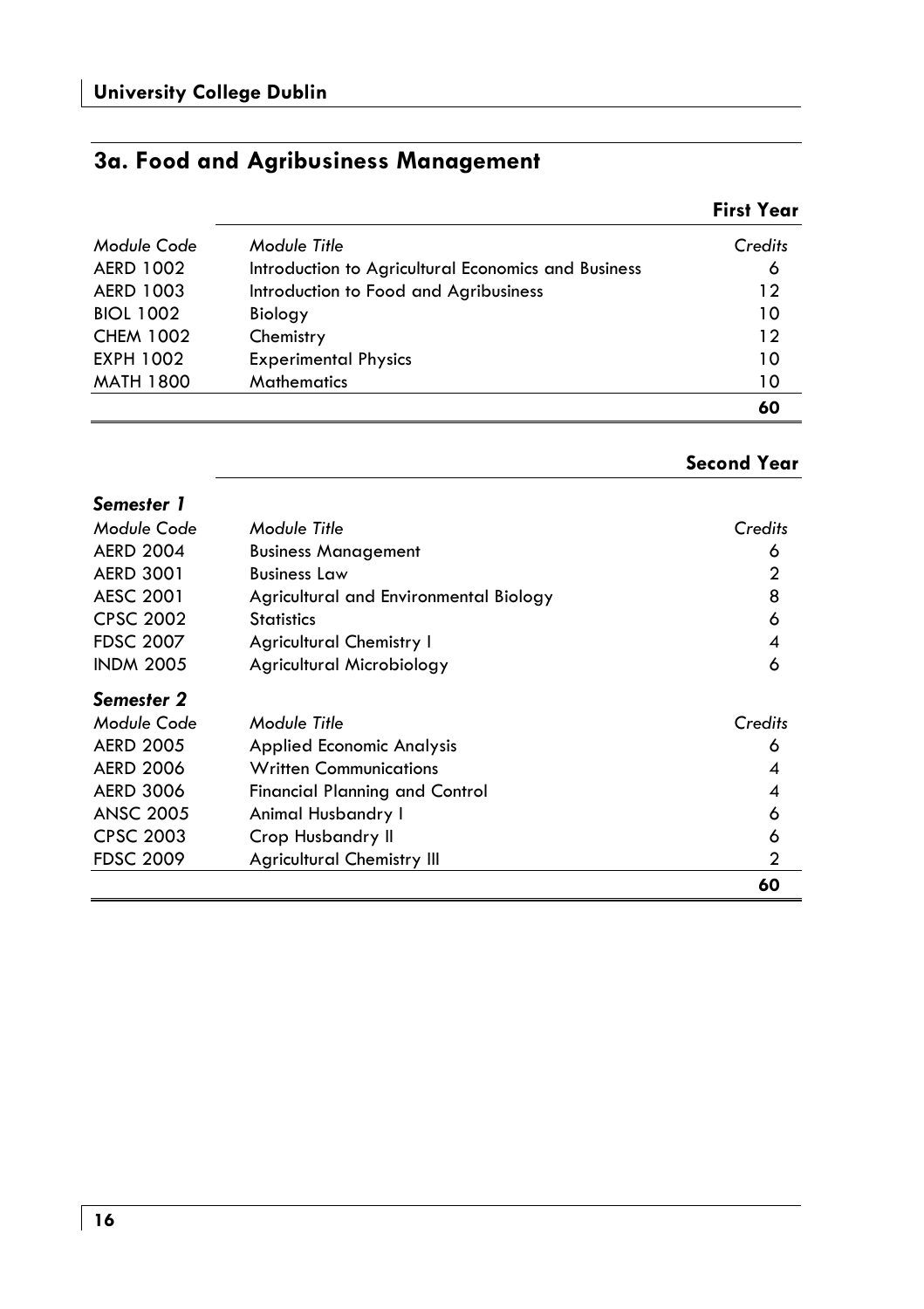|                  |                                            | Third Year |
|------------------|--------------------------------------------|------------|
| Semester 1       |                                            |            |
| Module Code      | Module Title                               | Credits    |
| <b>AERD 3001</b> | <b>Business Law</b>                        | 2          |
| <b>AERD 3009</b> | <b>Rural Development</b>                   | 6          |
| <b>AERD 3012</b> | <b>Computer Analysis</b>                   | 6          |
| <b>AERD 3013</b> | <b>Farm Business Management I</b>          | 6          |
| <b>AERD 3300</b> | <b>Electives</b>                           | 4          |
| <b>ANSC 3009</b> | Animal Husbandry II                        | 8          |
| Semester 2       |                                            |            |
| Module Code      | Module Title                               | Credits    |
| <b>AERD 3003</b> | Co-operatives                              | 2          |
| <b>AERD 3006</b> | Financial Planning and Control             | 4          |
| <b>AERD 3007</b> | <b>Operations and Personnel Management</b> | 4          |
| <b>AERD 3008</b> | Quantitative Methods                       | 4          |
| <b>AERD 3200</b> | Professional Work Experience               | 14         |
|                  |                                            | 60         |

### **3b. Agribusiness and Rural Development**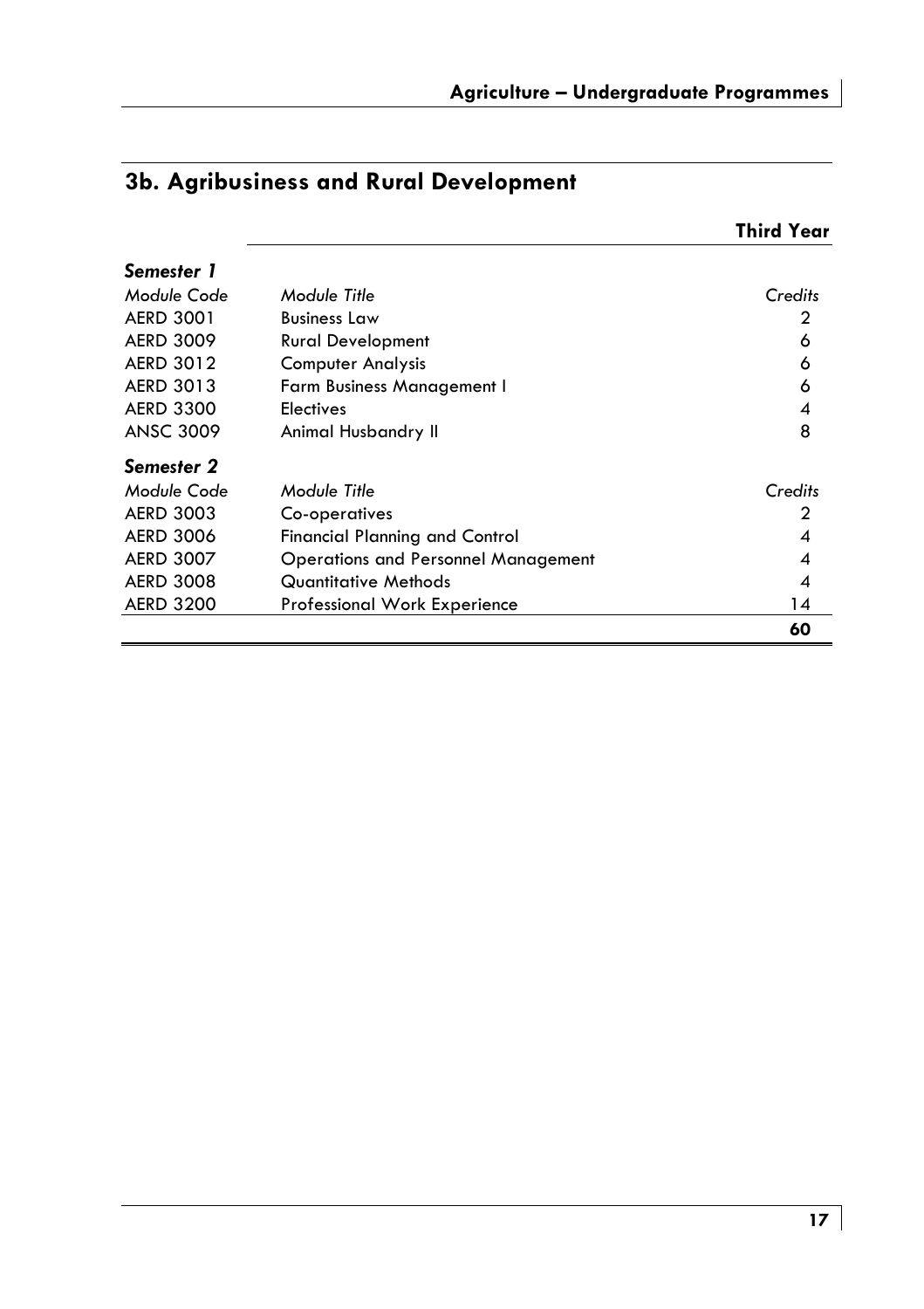| <b>Fourth Year</b> |  |
|--------------------|--|
|--------------------|--|

| Semester 1       |                                  |                |
|------------------|----------------------------------|----------------|
| Module Code      | Module Title                     | Credits        |
| <b>AERD 4004</b> | Agricultural Marketing and Trade | 4              |
| <b>AERD 4011</b> | Research Methods/Project         | 6              |
| <b>AERD 4012</b> | Taxation                         | $\overline{2}$ |
| <b>AERD 4014</b> | Farm Business Management II*     | 3              |
| <b>AERD 4018</b> | Agricultural Policy Ila          | 4              |
| <b>AERD 4400</b> | Electives**                      | 3              |
| <b>ECON 4101</b> | <b>National Economics</b>        | 4              |
| Semester 2       |                                  |                |
| Module Code      | Module Title                     | Credits        |
| <b>AERD 4006</b> | <b>Communications II</b>         | 6              |
| <b>AERD 4007</b> | <b>Enterprise Development</b>    | 4              |
| <b>AERD 4009</b> | Food and Farm Input Marketing    | 4              |
| <b>AERD 4014</b> | Farm Business Management II*     | 3              |
| <b>AERD 4015</b> | IT and E-Business                | 4              |
| <b>AERD 4019</b> | Agricultural Policy IIb          | 4              |
| <b>AERD 4050</b> | Major Project                    | 4              |
| <b>AERD 4400</b> | Electives**                      | 5              |
|                  |                                  | 60             |

<sup>\*</sup> The module FDSC 4014 'Farm Business Management II' will be taught throughout Semester 1 and Semester 2.

<sup>\*\*</sup> Students must undertake elective modules amounting to 8 credits. Distribution of credits may vary across semester depending on individual selection of elective modules.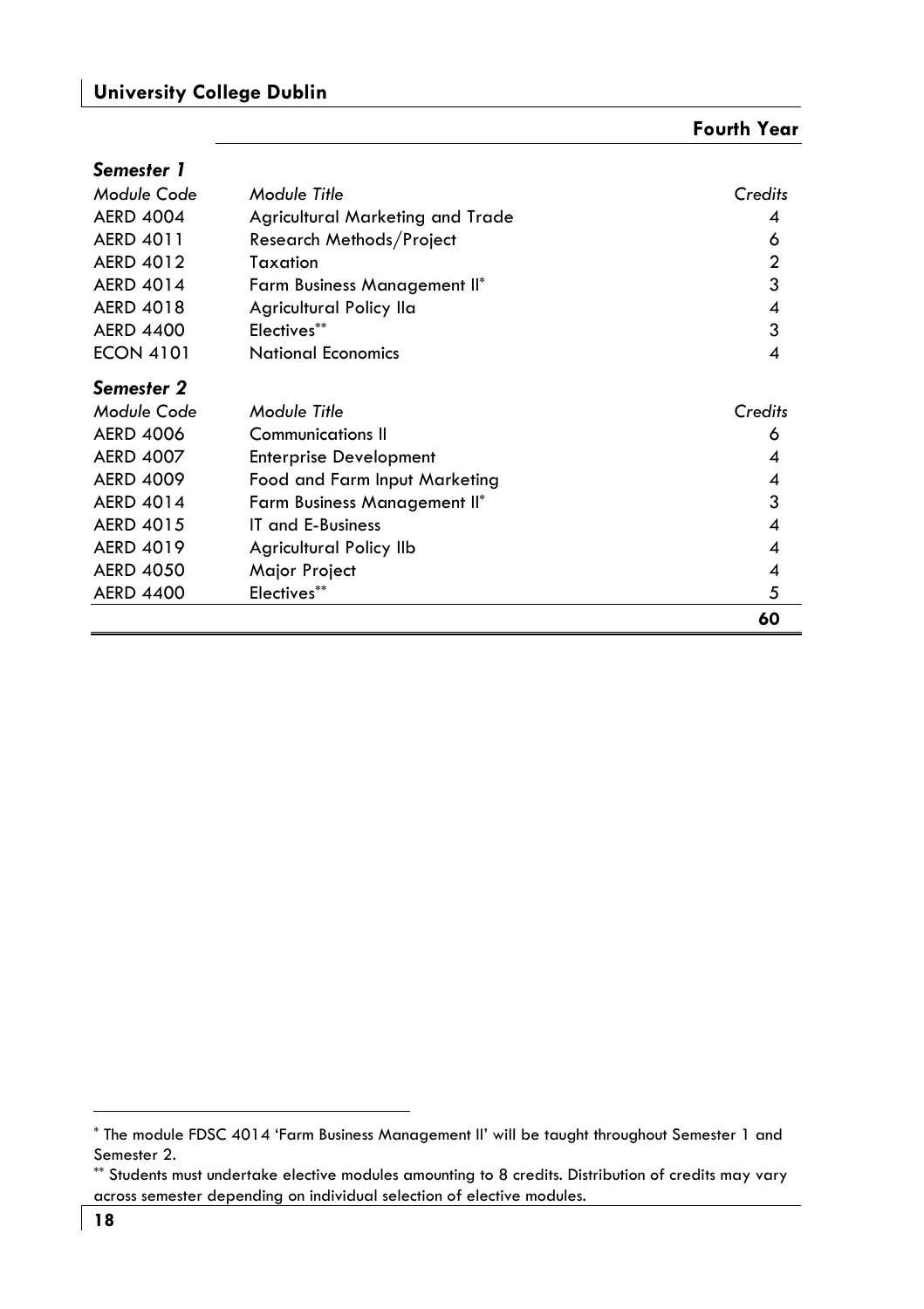### **4. Agricultural and Environmental Science**

|                  |                                                        | <b>First Year</b> |
|------------------|--------------------------------------------------------|-------------------|
| Module Code      | Module Title                                           | Credits           |
| <b>AERD 1002</b> | Introduction to Agricultural Economics and Business    | 6                 |
| <b>BIOL 1002</b> | Biology                                                | 10                |
| <b>CHEM 1002</b> | Chemistry                                              | 12                |
| <b>ERM 1004</b>  | Introduction to Agricultural and Environmental Science | 12                |
| <b>EXPH 1002</b> | <b>Experimental Physics</b>                            | 10                |
| <b>MATH 1800</b> | <b>Mathematics</b>                                     | 10                |
|                  |                                                        | 60                |

### **Second Year**

| Semester 1       |                                          |                |
|------------------|------------------------------------------|----------------|
| Module Code      | Module Title                             | Credits        |
| <b>AESC 2007</b> | Applied Plant Biology                    | 6              |
| <b>CPSC 2002</b> | <b>Statistics</b>                        | 6              |
| <b>CPSC 2004</b> | Agricultural Climatology and Meteorology | $\overline{2}$ |
| <b>ENGT 2007</b> | Surveying                                | $\overline{2}$ |
| <b>ERM 2002</b>  | Earth Science and the Environment        | 4              |
| <b>FDSC 2007</b> | <b>Agricultural Chemistry I</b>          | 4              |
| <b>INDM 2005</b> | Agricultural Microbiology                | 6              |
| Semester 2       |                                          |                |
| Module Code      | Module Title                             | Credits        |
| <b>AESC 2004</b> | <b>Plant Physiology</b>                  | 4              |
| <b>ANSC 2001</b> | Genetics I                               | 2              |
| <b>ANSC 2005</b> | Animal Husbandry I                       | 6              |
| <b>CPSC 2003</b> | Crop Husbandry II                        | 6              |
| <b>ERM 2003</b>  | Applied Zoology I                        | 6              |
| <b>FDSC 2008</b> | <b>Agricultural Chemistry II</b>         | 6              |
|                  |                                          | 60             |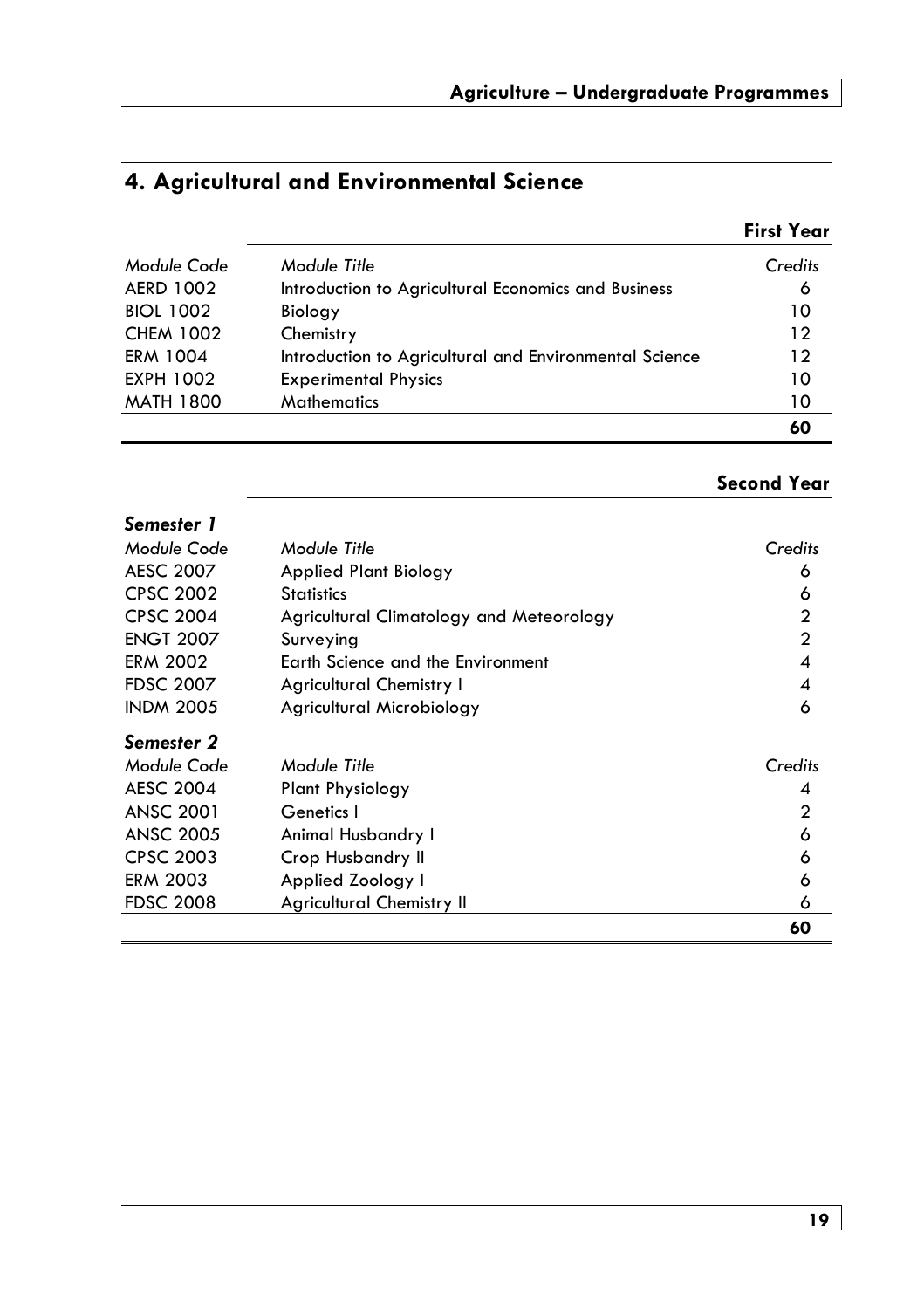*Semester 1* 

|                  |                                      | 60             |
|------------------|--------------------------------------|----------------|
| <b>FOR 4005</b>  | <b>Experimental Design</b>           | 4              |
| <b>ERM 3010</b>  | Diversity in the Rural Landscape (b) | 4              |
| <b>ERM 3008</b>  | Applied Zoology III                  | 4              |
| <b>AESC 3201</b> | Professional Work Experience         | 12             |
| <b>AESC 3004</b> | Plant Pathology                      | 6              |
| Module Code      | Module Title                         | Credits        |
| Semester 2       |                                      |                |
| <b>SLSC 3001</b> | Soil Science II                      | 6              |
| <b>ERM 3009</b>  | Diversity in the Rural Landscape (a) | 4              |
| <b>ERM 3007</b>  | Applied Zoology II                   | 4              |
| <b>ANSC 3012</b> | <b>Fundamentals of Biotechnology</b> | $\overline{2}$ |
| <b>ANSC 3009</b> | Animal Husbandry II                  | 8              |
| AESC 3013        | Literature Review Project            | $\mathbf{c}$   |
| <b>AESC 3007</b> | <b>Agrichemicals and Plants</b>      | 4              |
| Module Code      | Module Title                         | Credits        |
|                  |                                      |                |

| Semester 1       |                                         |         |
|------------------|-----------------------------------------|---------|
| Module Code      | Module Title                            | Credits |
| <b>AESC 4004</b> | Wildlife Management**                   | 4       |
| <b>AESC 4006</b> | Pest Management**                       | 4       |
| <b>AESC 4007</b> | <b>Plant Disease Management**</b>       | 4       |
| <b>AESC 4400</b> | Electives <sup>*</sup>                  | 6       |
| <b>ERM 4003</b>  | <b>Environmental Impact Assessment</b>  | 4       |
| <b>ERM 4005</b>  | <b>Environmental Management</b>         | 8       |
| Semester 2       |                                         |         |
| Module Code      | Module Title                            | Credits |
| <b>AESC 4005</b> | Epidemiology and Zoonoses**             | 4       |
| <b>AESC 4008</b> | Molecular Biology and the Environment** | 4       |
| <b>AESC 4051</b> | Project                                 | 12      |
| <b>AESC 4400</b> | Electives*                              | 6       |
| <b>ERM 4006</b>  | Soil and Water Management               | 8       |
|                  |                                         | 60      |

<sup>\*</sup> Students must undertake elective modules amounting to 12 credits. Distribution of credits may vary across semester depending on individual selection of elective modules.

<sup>\*\*</sup> Students must undertake and register for four of the five 4-credit modules.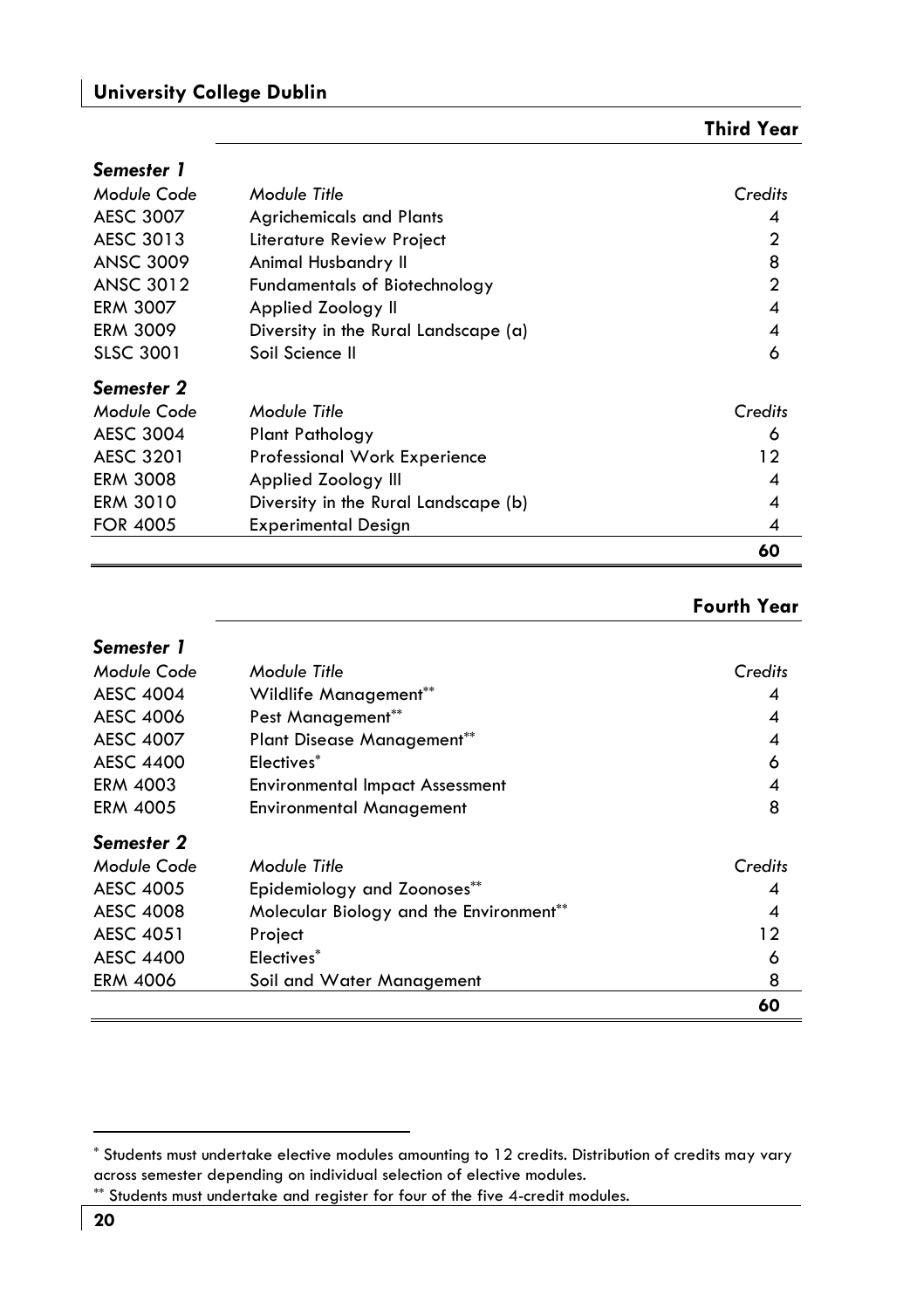### **5. Food Science**

|                  |                                                     | <b>First Year</b> |
|------------------|-----------------------------------------------------|-------------------|
| Module Code      | Module Title                                        | <b>Credits</b>    |
| <b>AERD 1002</b> | Introduction to Agricultural Economics and Business | 6                 |
| <b>BIOL 1002</b> | Biology                                             | 10                |
| <b>CHEM 1002</b> | Chemistry                                           | 12                |
| <b>EXPH 1002</b> | <b>Experimental Physics</b>                         | 10                |
| <b>FDSC 1010</b> | Introduction to Food Science                        | 12                |
| <b>MATH 1800</b> | <b>Mathematics</b>                                  | 10                |
|                  |                                                     | 60                |

### **Second Year**

| Semester 1       |                                            |         |
|------------------|--------------------------------------------|---------|
| Module Code      | Module Title                               | Credits |
| <b>AERD 2004</b> | <b>Business Management</b>                 | 6       |
| <b>CPSC 2002</b> | <b>Statistics</b>                          | 6       |
| <b>ERM 2001</b>  | Agricultural Ecology and Pollution Control | 4       |
| <b>FDSC 2007</b> | <b>Agricultural Chemistry I</b>            | 4       |
| <b>FDSC 2010</b> | Sensory Analysis                           | 4       |
| <b>INDM 2005</b> | Agricultural Microbiology                  | 6       |
| Semester 2       |                                            |         |
| Module Code      | Module Title                               | Credits |
| <b>ANSC 2005</b> | Animal Husbandry I                         | 6       |
| <b>CPSC 2003</b> | <b>Crop Husbandry II</b>                   | 6       |
| <b>FDSC 2004</b> | Food Science I: Food Physics               | 4       |
| <b>FDSC 2005</b> | Food Science II: Basic Analysis            | 8       |
| <b>FDSC 2008</b> | <b>Agricultural Chemistry II</b>           | 6       |
|                  |                                            | 60      |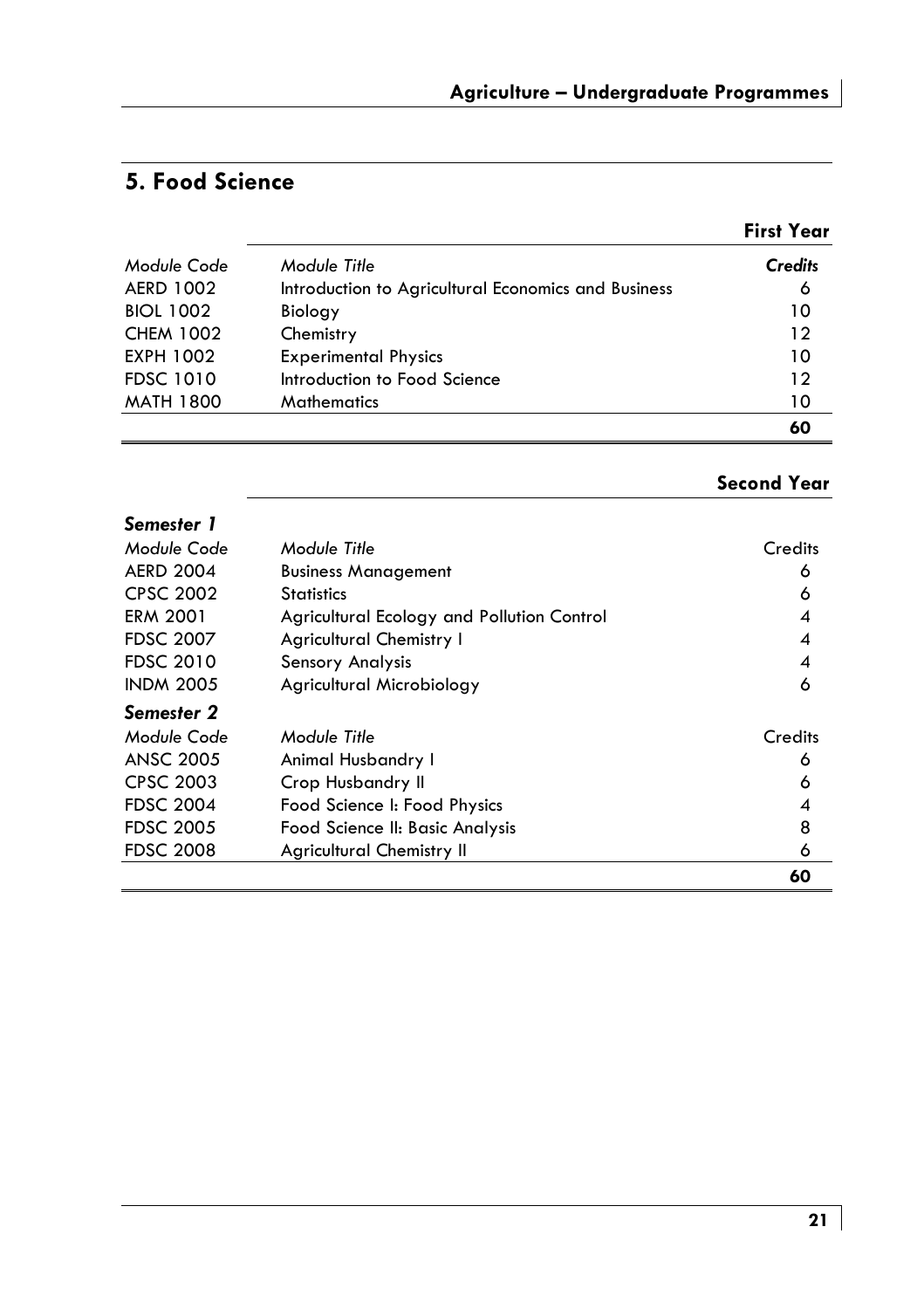| Semester 1       |                                     |                |
|------------------|-------------------------------------|----------------|
| Module Code      | Module Title                        | Credits        |
| <b>ENGT 3004</b> | <b>Food Engineering Principles</b>  | 6              |
| <b>FDSC 3008</b> | Food Analysis I                     | 6              |
| <b>FDSC 3010</b> | Food Chemistry I                    | 4              |
| <b>FDSC 3012</b> | Literature Review                   | $\overline{2}$ |
| <b>FOR 3005</b>  | <b>Computer Applications</b>        | 4              |
| <b>INDM 3009</b> | Food Microbiology II                | 6              |
| Semester 2       |                                     |                |
| Module Code      | Module Title                        | Credits        |
| <b>FDSC 3005</b> | Nutrition I                         | 4              |
| <b>FDSC 3007</b> | <b>Product Development</b>          | 4              |
| <b>FDSC 3009</b> | Food Analysis II                    | 4              |
| <b>FDSC 3011</b> | <b>Food Chemistry II</b>            | 6              |
| <b>FDSC 3013</b> | Nutritional Physiology              | 6              |
| <b>FDSC 3202</b> | <b>Professional Work Experience</b> | 4              |
| <b>FOR 4005</b>  | <b>Experimental Design</b>          | 4              |
|                  |                                     | 60             |

| Semester 1       |                                      |         |
|------------------|--------------------------------------|---------|
| Module Code      | Module Title                         | Credits |
| <b>ENGT 4002</b> | <b>Food Manufacturing Systems</b>    | 8       |
| <b>FDSC 4007</b> | Nutrition II                         | 4       |
| <b>FDSC 4010</b> | Fresh and Processed Meat Products II | 6       |
| <b>FDSC 4011</b> | Dairy Products                       | 6       |
| <b>FDSC 4014</b> | <b>Food Preservation</b>             | 4       |
| <b>FDSC 4051</b> | Project*                             | 2       |
| Semester 2       |                                      |         |
| Module Code      | Module Title                         | Credits |
| <b>FDSC 4006</b> | Marketing                            | 4       |
| <b>FDSC 4008</b> | Food Ingredients                     | 6       |
| <b>FDSC 4012</b> | Cereal Chemistry and Brewing Science | 4       |
| <b>FDSC 4015</b> | Food Process Technology              | 4       |
| <b>FDSC 4016</b> | Food Safety                          | 4       |
| <b>FDSC 4051</b> | Project*                             | 8       |
|                  |                                      | 60      |

<sup>\*</sup> The module FDSC 4051 'Project' will be offered throughout Semester 1 and Semester 2.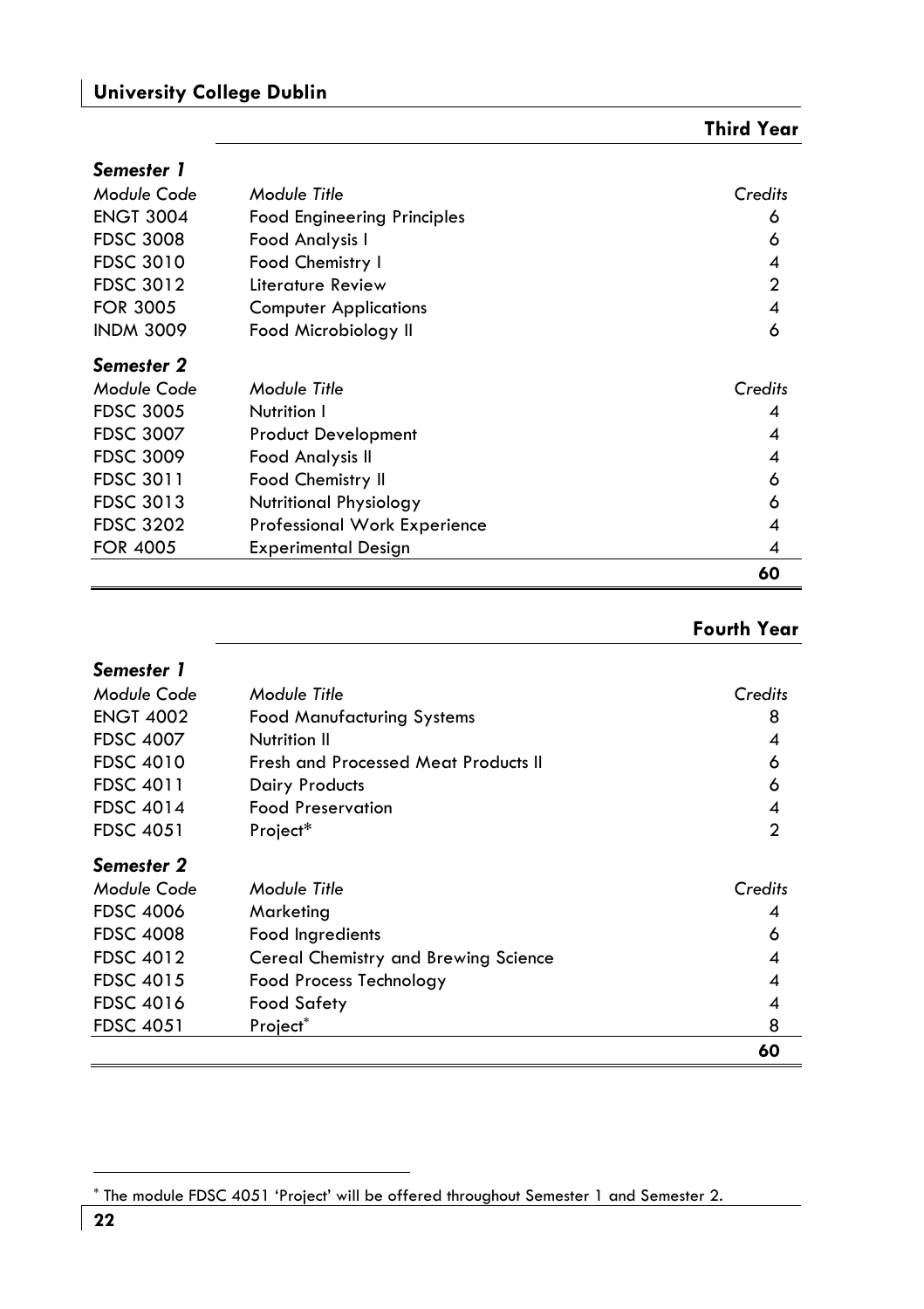### **6. Engineering Technology**

|                  |                                                     | <b>First Year</b> |
|------------------|-----------------------------------------------------|-------------------|
| Module Code      | Module Title                                        | Credits           |
| <b>AERD 1002</b> | Introduction to Agricultural Economics and Business | 6                 |
| <b>BIOL 1002</b> | Biology                                             | 10                |
| <b>CHEM 1002</b> | Chemistry                                           | 12                |
| <b>ENGT 1001</b> | Introduction to Engineering Technology              | 12                |
| EXPH 1002        | <b>Experimental Physics</b>                         | 10                |
| <b>MATH 1800</b> | <b>Mathematics</b>                                  | 10                |
|                  |                                                     | 60                |

### **Second Year**

| Semester 1       |                                            |         |
|------------------|--------------------------------------------|---------|
| Module Code      | Module Title                               | Credits |
| <b>AERD 2004</b> | <b>Business Management</b>                 | 6       |
| <b>CPSC 2002</b> | <b>Statistics</b>                          | 6       |
| <b>ENGT 2017</b> | Literature Research Project                | 4       |
| <b>ERM 2001</b>  | Agricultural Ecology and Pollution Control | 4       |
| <b>FDSC 2007</b> | <b>Agricultural Chemistry I</b>            | 4       |
| <b>INDM 2005</b> | Agricultural Microbiology                  | 6       |
| Semester 2       |                                            |         |
| Module Code      | Module Title                               | Credits |
| <b>ANSC 2005</b> | Animal Husbandry I                         | 6       |
| <b>CPSC 2003</b> | Crop Husbandry II                          | 6       |
| <b>ENGT 2013</b> | Principles of Engineering I, II and III    | 6       |
|                  | (i) Principles of Engineering $(2)$        |         |
|                  | (ii) Principles of Engineering II (2)      |         |
|                  | (iii) Principles of Engineering III (2)    |         |
| <b>ENGT 2014</b> | Computer and Manufacturing Technology      | 6       |
| <b>ENGT 2016</b> | Food Technology                            | 6       |
|                  |                                            | 60      |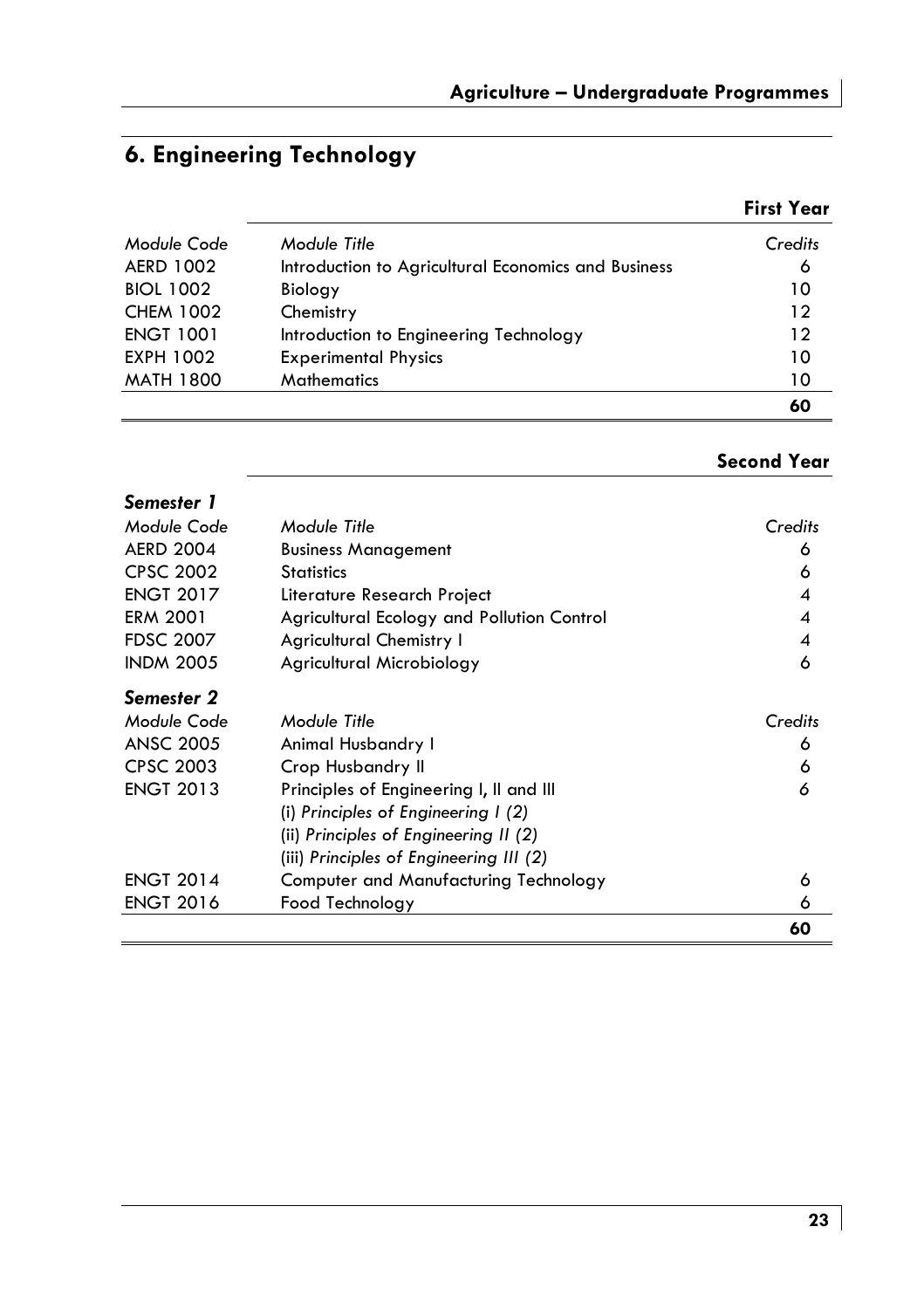*Semester 1* 

|                  |                                       | 60             |
|------------------|---------------------------------------|----------------|
| <b>ENGT 3300</b> | Electives*                            | $\overline{2}$ |
| <b>ENGT 3050</b> | Major Project I                       | 8              |
| <b>ENGT 3011</b> | Soil Engineering                      | 4              |
| <b>ENGT 3010</b> | <b>Computer Programming</b>           | 4              |
| <b>ENGT 3002</b> | Power and Machinery I                 | 8              |
| <b>AERD 3006</b> | <b>Financial Planning and Control</b> | 4              |
| Module Code      | Module Title                          | Credits        |
| Semester 2       |                                       |                |
| <b>FOR 3010</b>  | Remote Sensing and GIS                | 4              |
| <b>ENGT 3300</b> | Electives <sup>*</sup>                | $\overline{2}$ |
| <b>ENGT 3012</b> | <b>Waste Management</b>               | 4              |
| <b>ENGT 3009</b> | <b>Computer Information Systems</b>   | 4              |
| <b>ENGT 3001</b> | <b>Food Engineering Principles</b>    | 8              |
| <b>ANSC 3009</b> | Animal Husbandry II                   | 8              |
| Module Code      | Module Title                          | Credits        |
|                  |                                       |                |

| Semester 1       |                                                                |         |
|------------------|----------------------------------------------------------------|---------|
| Module Code      | Module Title                                                   | Credits |
| <b>ENGT 4002</b> | <b>Food Manufacturing Systems</b>                              | 8       |
| <b>ENGT 4007</b> | Power and Machinery II                                         | 8       |
| <b>ENGT 4008</b> | <b>Environmental Engineering Principles</b>                    | 8       |
| <b>ENGT 4050</b> | Major Project II** (including professional work<br>experience) | 6       |
| Semester 2       |                                                                |         |
| Module Code      | Module Title                                                   | Credits |
| <b>ENGT 4001</b> | <b>Buildings and Environment</b>                               | 8       |
| <b>ENGT 4003</b> | <b>Food Process Engineering</b>                                | 8       |
| <b>ENGT 4050</b> | Major Project II*(including professional work experience)      | 8       |
| <b>ENGT 4100</b> | Electives                                                      | 6       |
|                  |                                                                | 60      |

<sup>\*</sup> Students must undertake elective modules amounting to 4 credits. Distribution of credits may vary across semester depending on individual selection of elective modules.

<sup>\*\*</sup> Students must undertake the module ENGT 4050 'Major Project II' throughout Semester 1 and Semester 2.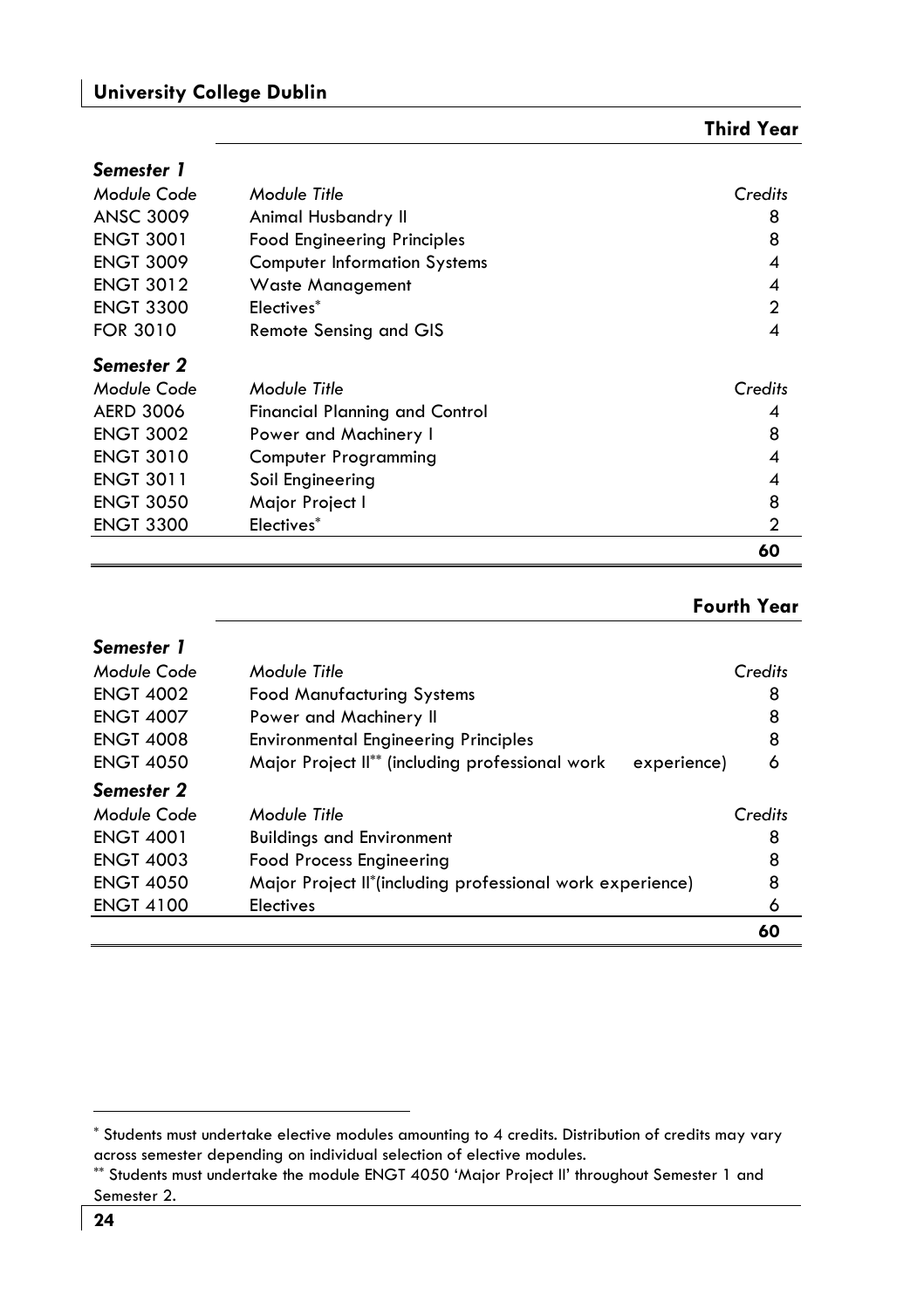|                  |                                                     | <b>First Year</b> |
|------------------|-----------------------------------------------------|-------------------|
| Module Code      | Module Title                                        | Credits           |
| <b>AERD 1002</b> | Introduction to Agricultural Economics and Business | 6                 |
| <b>BIOL 1002</b> | Biology                                             | 10                |
| <b>CHEM 1002</b> | Chemistry                                           | 12                |
| <b>EXPH 1002</b> | <b>Experimental Physics</b>                         | 10                |
| <b>HORT 1001</b> | Introduction to Horticultural Science               | 12                |
| <b>MATH 1800</b> | <b>Mathematics</b>                                  | 10                |
|                  |                                                     | 60                |

| Semester 1       |                                               |              |
|------------------|-----------------------------------------------|--------------|
| Module Code      | Module Title                                  | Credits      |
| <b>AERD 2004</b> | <b>Business Management</b>                    | 6            |
| <b>AESC 2007</b> | Applied Plant Biology                         | 6            |
| <b>CPSC 2002</b> | <b>Statistics</b>                             | 6            |
| <b>CPSC 2004</b> | Agricultural Climatology and Meteorology      | $\mathbf{2}$ |
| <b>FDSC 2007</b> | <b>Agricultural Chemistry I</b>               | 4            |
| <b>INDM 2005</b> | Agricultural Microbiology                     | 6            |
| Semester 2       |                                               |              |
| Module Code      | Module Title                                  | Credits      |
| <b>AESC 2004</b> | <b>Plant Physiology</b>                       | 4            |
| <b>ANSC 2001</b> | Genetics I                                    | $\mathbf{2}$ |
| <b>ENGT 2012</b> | Engineering and Surveying                     | 4            |
|                  | (i) Principles of Engineering III (2 credits) |              |
|                  | (ii) Surveying (2 credits)                    |              |
| <b>FDSC 2008</b> | <b>Agricultural Chemistry II</b>              | 6            |
| <b>HORT 2009</b> | <b>Fundamentals of Horticulture</b>           | 8            |
| <b>SLSC 2002</b> | Soil Science I                                | 6            |
|                  |                                               | 60           |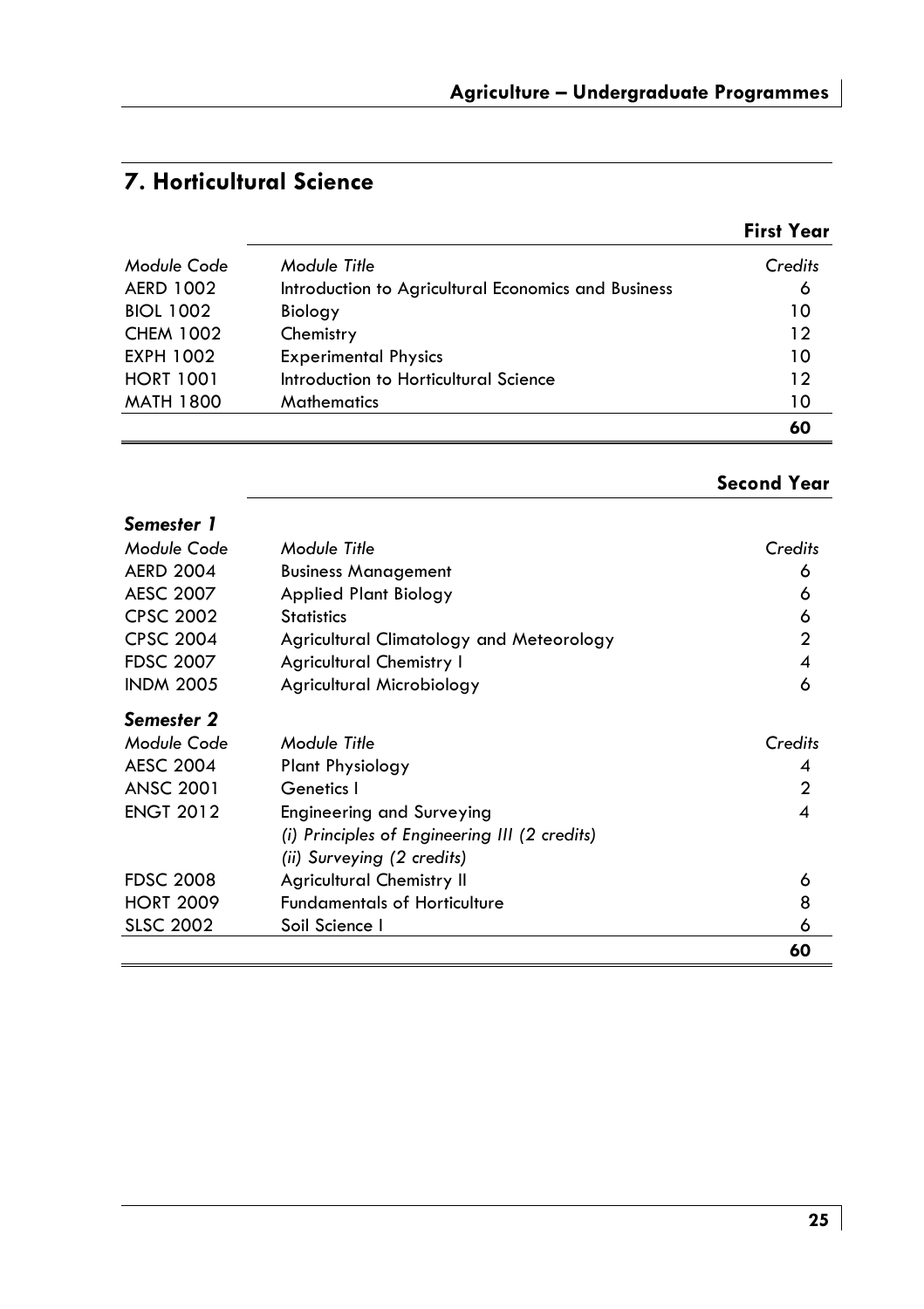| Semester 1       |                                          |                |
|------------------|------------------------------------------|----------------|
| Module Code      | Module Title                             | Credits        |
| <b>ERM 3011</b>  | Plant Protection (Horticultural Zoology) | 6              |
| <b>HORT 3001</b> | Landscape and Turfgrass Management I     | 4              |
| <b>HORT 3002</b> | Landscape Design Theory                  | 4              |
| <b>HORT 3005</b> | Pomology I                               | 4              |
| <b>HORT 3007</b> | Vegetable Crops I                        | $\overline{2}$ |
| <b>HORT 3017</b> | Plant Materials (a)                      | 4              |
| <b>SLSC 3002</b> | Soil Science III                         | 6              |
| Semester 2       |                                          |                |
| Module Code      | Module Title                             | Credits        |
| <b>ERM 3012</b>  | Plant Protection (Plant Pathology)       | 6              |
| <b>HORT 3003</b> | Nursery/Garden Centre Management I       | 4              |
| <b>HORT 3006</b> | Protected Horticulture I                 | 4              |
| <b>HORT 3018</b> | Plant Materials (b)                      | $\mathbf{c}$   |
| <b>HORT 3200</b> | <b>Professional Work Experience</b>      | 14             |
|                  |                                          | 60             |

| Semester 1       |                                       |                |
|------------------|---------------------------------------|----------------|
| Module Code      | Module Title                          | Credits        |
| <b>CPSC 4004</b> | Crop Breeding                         | 2              |
| <b>HORT 4003</b> | Landscape and Turfgrass Management II | 4              |
| <b>HORT 4004</b> | Nursery/Garden Centre Management II   | 4              |
| <b>HORT 4005</b> | Pomology II                           | 4              |
| <b>HORT 4006</b> | Protected Horticulture II             | 4              |
| <b>HORT 4050</b> | Research Project <sup>*</sup>         | 4              |
| <b>HORT 4400</b> | Electives**                           | 8              |
| Semester 2       |                                       |                |
| Module Code      | Module Title                          | Credits        |
| <b>AERD 4006</b> | Communications II                     | 6              |
| <b>AERD 4007</b> | <b>Enterprise Development</b>         | 4              |
| <b>ERM 4007</b>  | <b>Molecular Crop Breeding</b>        | 2              |
| <b>HORT 4007</b> | Vegetable Crops II                    | $\overline{2}$ |
| <b>HORT 4050</b> | Research Project <sup>*</sup>         | 6              |
| <b>HORT 4400</b> | Electives**                           | 10             |
|                  |                                       | 60             |

<sup>\*</sup> The module HORT 4050 'Research Project' will be offered throughout Semester 1 and Semester 2. \*\* Students must undertake elective modules amounting to 18 credits. Distribution of credits may vary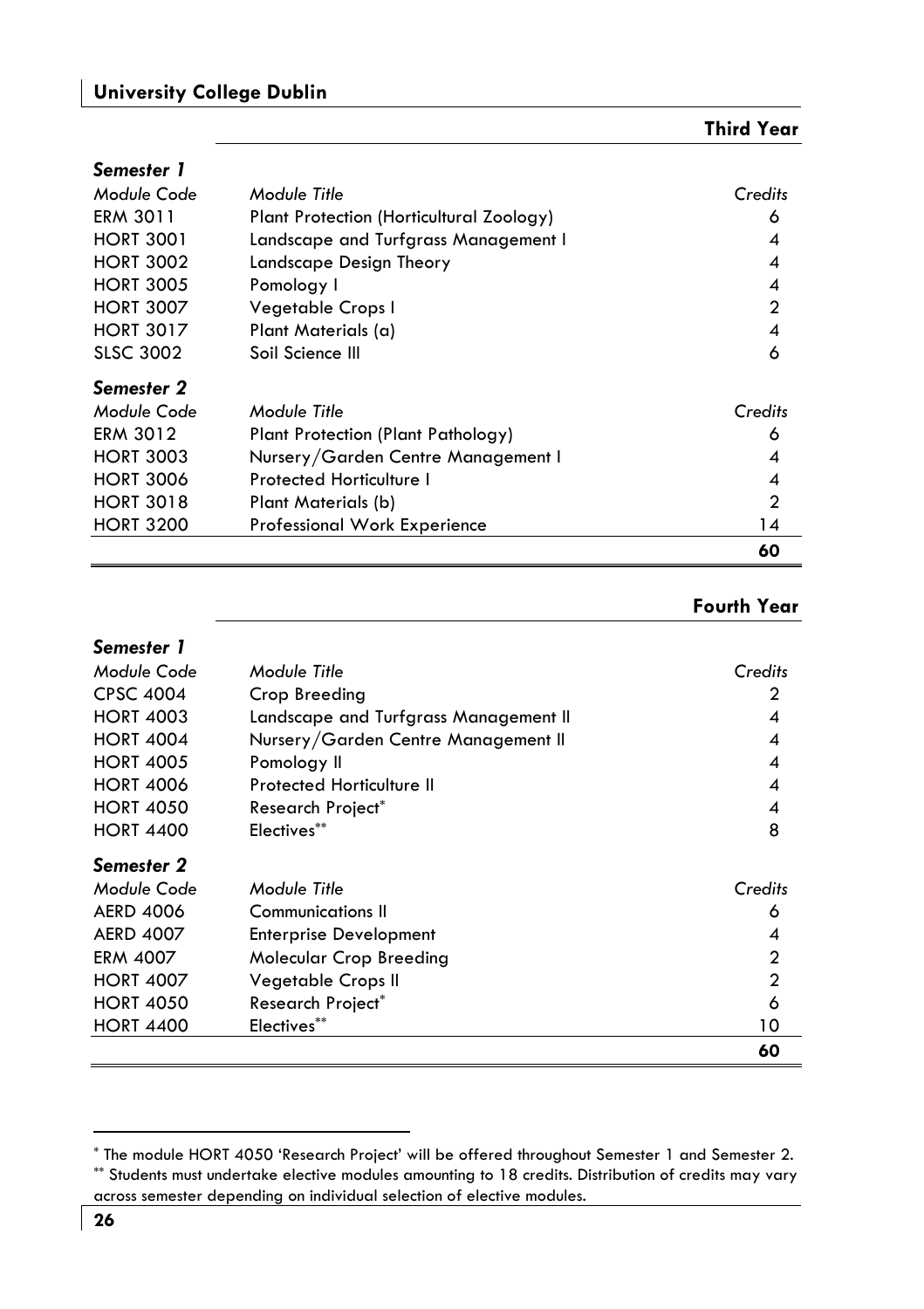| 8. Landscape Horticulture |  |  |  |
|---------------------------|--|--|--|
|---------------------------|--|--|--|

|                  |                                                     | <b>First Year</b> |
|------------------|-----------------------------------------------------|-------------------|
| Module Code      | Module Title                                        | Credits           |
| <b>AERD 1002</b> | Introduction to Agricultural Economics and Business | 6                 |
| <b>BIOL 1002</b> | Biology                                             | 10                |
| <b>CHEM 1002</b> | Chemistry                                           | 12                |
| EXPH 1002        | <b>Experimental Physics</b>                         | 10                |
| <b>HORT 1002</b> | Introduction to Landscape Horticulture              | 12                |
| <b>MATH 1800</b> | <b>Mathematics</b>                                  | 10                |
|                  |                                                     | 60                |

### **Second Year**

| Semester 1       |                                                 |         |
|------------------|-------------------------------------------------|---------|
| Module Code      | Module Title                                    | Credits |
| AESC 2001        | Agricultural and Environmental Biology          | 8       |
| <b>CPSC 2002</b> | <b>Statistics</b>                               | 6       |
| <b>HORT 2008</b> | Landscape Design Theory I                       | 8       |
| <b>HORT 2010</b> | Landscape Studio 2a                             | 4       |
| <b>HORT 2012</b> | Computer Applications in Landscape Architecture | 4       |
| Semester 2       |                                                 |         |
| Module Code      | Module Title                                    | Credits |
| <b>AERD 2006</b> | <b>Written Communications</b>                   | 4       |
| <b>AESC 2004</b> | <b>Plant Physiology</b>                         | 4       |
| <b>ENGT 2007</b> | Surveying                                       | 2       |
| <b>HORT 2009</b> | <b>Fundamentals of Horticulture</b>             | 8       |
| <b>HORT 2011</b> | Landscape Studio 2b                             | 6       |
| <b>SLSC 2002</b> | Soil Science I                                  | 6       |
|                  |                                                 | 60      |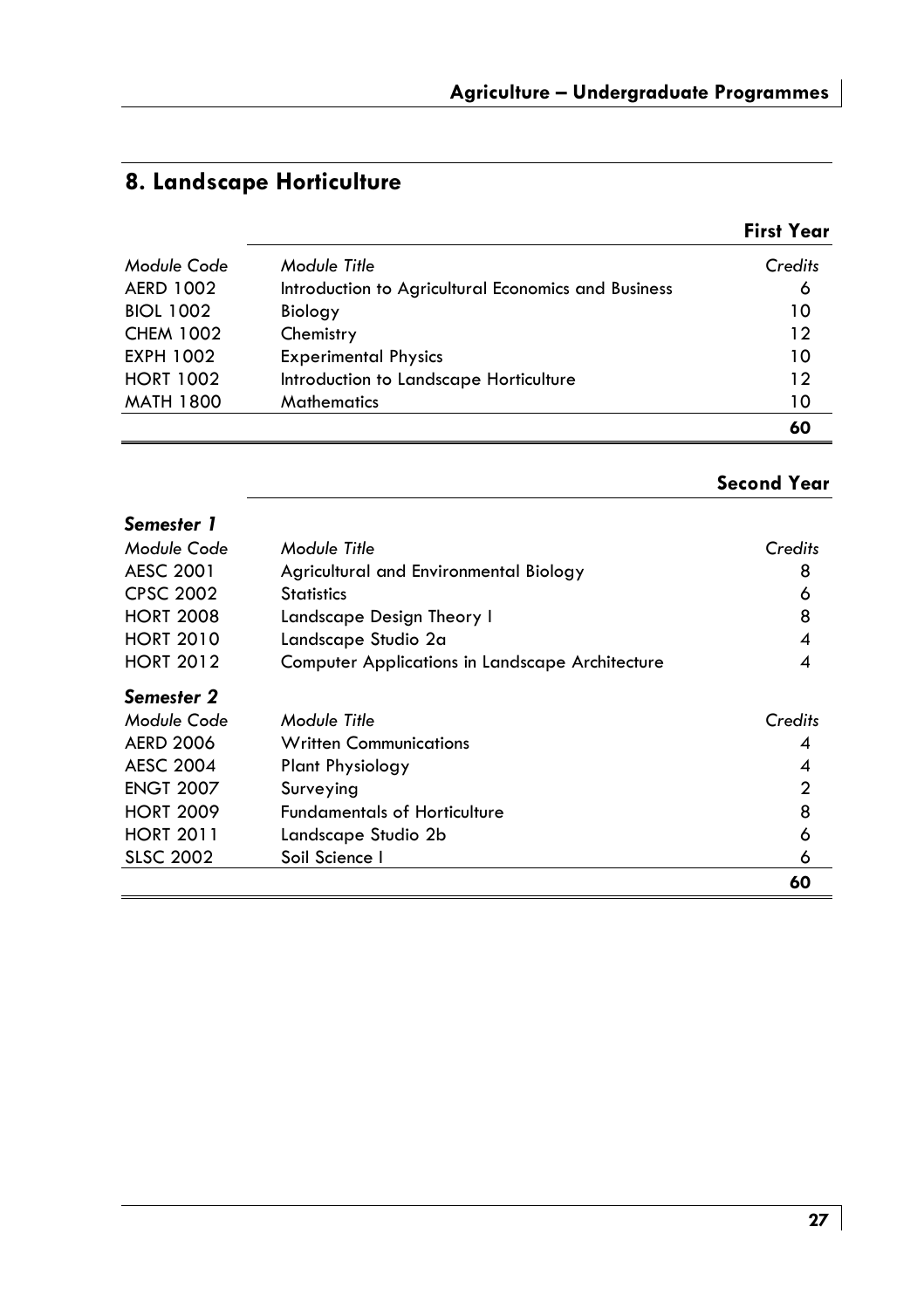| Semester 1       |                                          |                  |
|------------------|------------------------------------------|------------------|
| Module Code      | Module Title                             | Credits          |
| <b>ERM 3004</b>  | Landscape Ecology                        | 4                |
| <b>ERM 3005</b>  | Landscape Interpretation                 | 4                |
| <b>HORT 3001</b> | Landscape and Turfgrass Management I     | 4                |
| <b>HORT 3014</b> | Landscape Design Studio 3a               | 6                |
| <b>HORT 3016</b> | Landscape Design Theory II               | $\boldsymbol{A}$ |
| <b>HORT 3017</b> | Plant Materials (a)                      | 4                |
| <b>SLSC 3003</b> | Soil Science IV                          | 4                |
| Semester 2       |                                          |                  |
| Module Code      | Module Title                             | Credits          |
| <b>HORT 3013</b> | Landscape Construction                   | 6                |
| <b>HORT 3015</b> | Landscape Design Studio 3b               | 6                |
| <b>HORT 3018</b> | Plant Materials (b)                      | $\mathbf{2}$     |
| <b>HORT 3019</b> | Professional Practice and Planning Law I | $\overline{2}$   |
| <b>HORT 3020</b> | Urban Horticulture                       | $\overline{2}$   |
| <b>HORT 3202</b> | Professional Work Experience             | 12               |
|                  |                                          | 60               |

| Semester 1       |                                           |         |
|------------------|-------------------------------------------|---------|
| Module Code      | Module Title                              | Credits |
| <b>AESC 4002</b> | <b>Plant Protection II</b>                | 6       |
| <b>ERM 4003</b>  | <b>Environmental Impact Assessment</b>    | 4       |
| <b>HORT 4003</b> | Landscape and Turfgrass Management II     | 4       |
| <b>HORT 4009</b> | Landscape Planning                        | 4       |
| <b>HORT 4013</b> | Landscape Design Studio 4a                | 4       |
| <b>HORT 4051</b> | Landscape Research Project*               | 6       |
| <b>HORT 4101</b> | Electives**                               | 6       |
| Semester 2       |                                           |         |
| Module Code      | Module Title                              | Credits |
| <b>AERD 4006</b> | Communications II                         | 6       |
| <b>HORT 4010</b> | Landscape Design Theory III and           |         |
|                  | Professional Practice and Planning Law II | 6       |
| <b>HORT 4014</b> | Landscape Design Studio 4b                | 8       |
| <b>HORT 4051</b> | Landscape Research Project*               | 4       |
| <b>HORT 4101</b> | Electives**                               | 2       |
|                  |                                           | 60      |

<sup>\*</sup> The module HORT 4051 'Landscape Research Project' will be offered throughout Semester 1 and Semester 2.

<sup>\*\*</sup> Students must undertake elective modules amounting to 8 credits. Distribution of credits may vary across semester depending on individual selection of elective modules.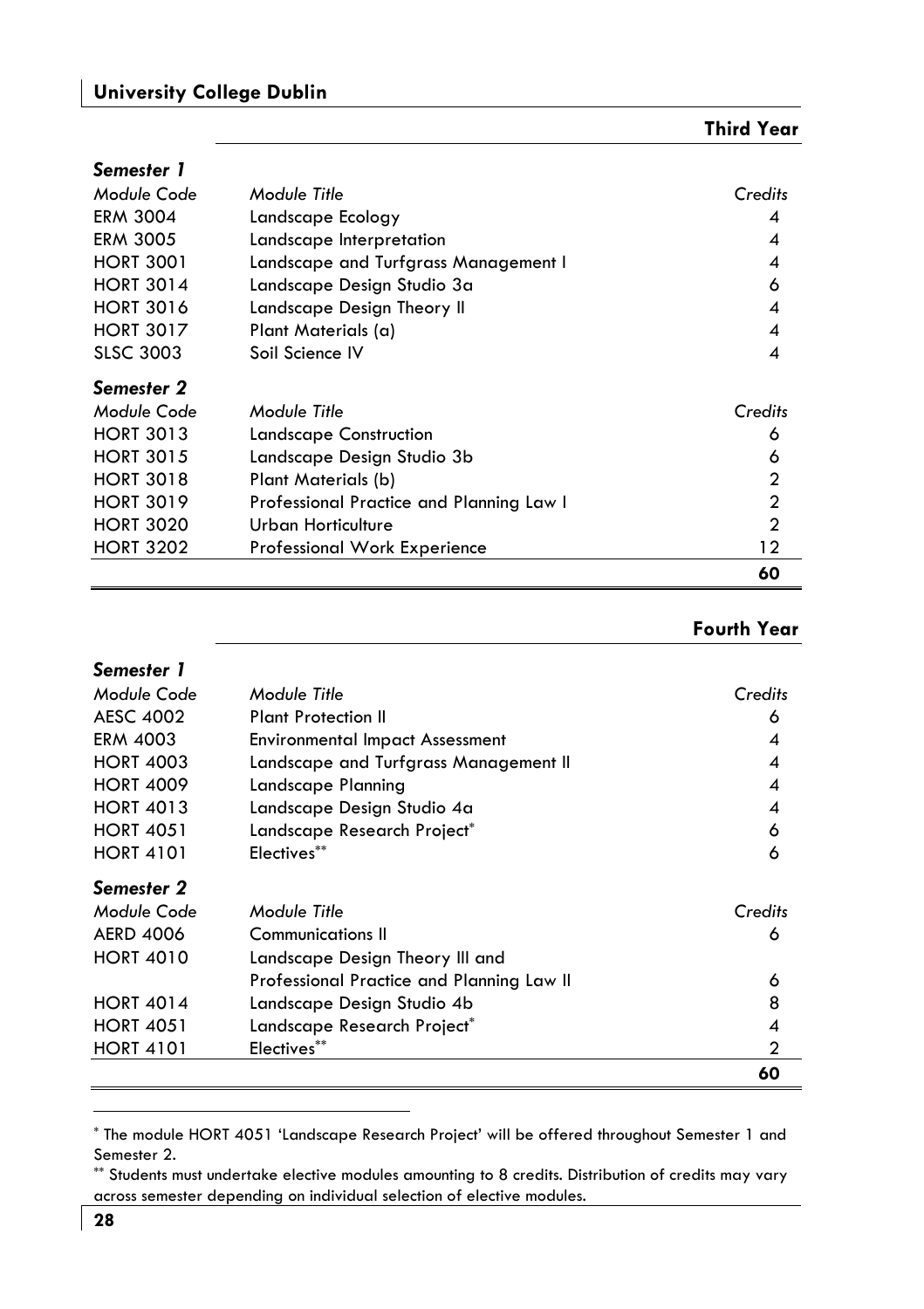### **9. Forestry**

|                  |                                                     | <b>First Year</b> |
|------------------|-----------------------------------------------------|-------------------|
| Module Code      | Module Title                                        | Credits           |
| AERD 1002        | Introduction to Agricultural Economics and Business | 6                 |
| <b>BIOL 1002</b> | Biology                                             | 10                |
| <b>CHEM 1002</b> | Chemistry                                           | 12                |
| EXPH 1002        | <b>Experimental Physics</b>                         | 10                |
| <b>FOR 1001</b>  | Introduction to Forestry                            | 12                |
| <b>MATH 1800</b> | <b>Mathematics</b>                                  | 10                |
|                  |                                                     | 60                |

| Second Year |
|-------------|
|-------------|

|                  |                                                                | 60      |
|------------------|----------------------------------------------------------------|---------|
| <b>SLSC 2002</b> | Soil Science I                                                 | 6       |
| <b>FOR 2005</b>  | Silviculture I                                                 | 6       |
| <b>FOR 2001</b>  | <b>Forest Mensuration and Biometrics</b>                       | 8       |
| <b>FDSC 2006</b> | (ii) Surveying (2 credits)<br><b>Agricultural Chemistry IV</b> | 4       |
|                  | (i) Principles of Engineering III (2 credits)                  |         |
| <b>ENGT 2012</b> | Engineering and Surveying                                      | 4       |
| <b>AESC 2004</b> | Plant Physiology                                               | 4       |
| Module Code      | Module Title                                                   | Credits |
| Semester 2       |                                                                |         |
| <b>INDM 2005</b> | Agricultural Microbiology                                      | 6       |
| <b>FOR 2004</b>  | <b>Fundamentals of Forestry</b>                                | 8       |
| AESC 2001        | Agricultural and Environmental Biology                         | 8       |
| <b>AERD 2004</b> | <b>Business Management</b>                                     | 6       |
| Module Code      | Module Title                                                   | Credits |
| Semester 1       |                                                                |         |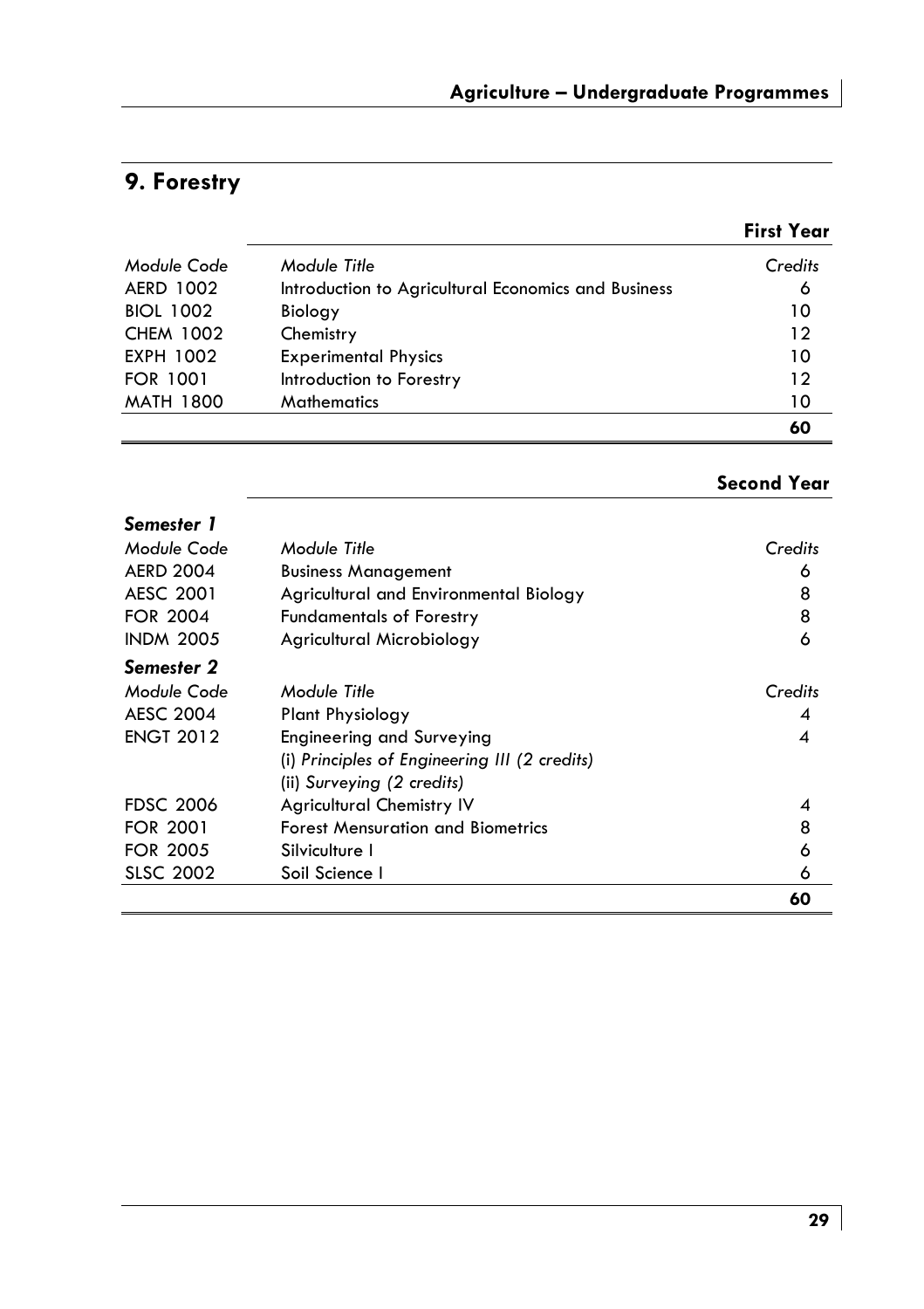| Third Year |  |
|------------|--|
|------------|--|

| Semester 1      |                                       |         |
|-----------------|---------------------------------------|---------|
| Module Code     | Module Title                          | Credits |
| AESC 3006       | <b>Forest Protection</b>              | 6       |
| <b>FOR 3005</b> | <b>Computer Applications</b>          | 4       |
| <b>FOR 3006</b> | <b>Forest Management</b>              | 4       |
| <b>FOR 3008</b> | Silviculture II                       | 8       |
| <b>FOR 3009</b> | Wood Science                          | 4       |
| <b>FOR 3010</b> | Remote Sensing and GIS                | 4       |
| <b>FOR 3100</b> | Electives*                            | 2       |
| Semester 2      |                                       |         |
| Module Code     | Module Title                          | Credits |
| <b>FOR 3002</b> | Forest Harvesting                     | 4       |
| <b>FOR 3011</b> | Forest Inventory and Biometrics       | 4       |
| <b>FOR 3012</b> | <b>Professional Forestry Practice</b> | 4       |
| <b>FOR 3100</b> | Electives <sup>*</sup>                | 4       |
| <b>FOR 3201</b> | <b>Professional Work Experience</b>   | 12      |
|                 |                                       | 60      |

| Semester 1      |                            |         |
|-----------------|----------------------------|---------|
| Module Code     | Module Title               | Credits |
| <b>FOR 4003</b> | Forest Management Plan**   | 4       |
| <b>FOR 4004</b> | <b>Forest Planning</b>     | 6       |
| <b>FOR 4006</b> | Forest Inventory and GIS   | 10      |
| <b>FOR 4100</b> | Electives***               | 8       |
| Semester 2      |                            |         |
| Module Code     | Module Title               | Credits |
| <b>FOR 4003</b> | Forest Management Plan**   | 8       |
| <b>FOR 4005</b> | <b>Experimental Design</b> | 4       |
| <b>FOR 4051</b> | <b>Research Project</b>    | 16      |
| <b>FOR 4100</b> | Electives***               | 4       |
|                 |                            | 60      |

<sup>\*</sup> Students must undertake elective modules amounting to 6 credits. Distribution of credits may vary across semester depending on individual selection of elective modules.

<sup>\*\*</sup> The module FOR 4003 'Forest Management Plan' will be offered throughout Semester 1 and Semester 2.

<sup>\*\*\*</sup> Students must undertake elective modules amounting to 12 credits. Distribution of credits may vary across semester depending on individual selection of elective modules.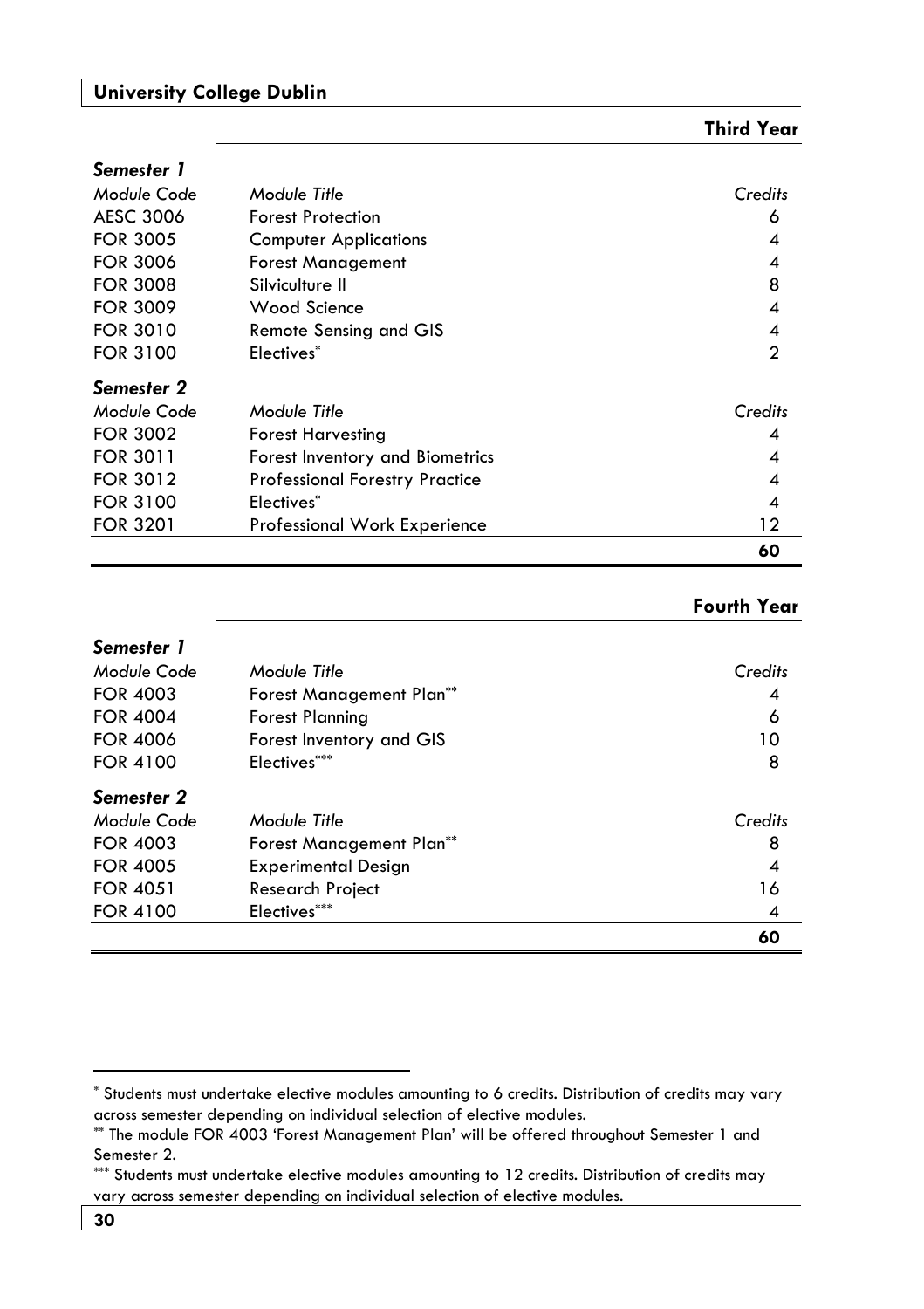## **Summary of Transfer Programmes**

### **1(a). Animal and Crop Production WIT Transfer**

This programme is for students who have obtained the National Diploma in Science in Agricultural Science.

#### **Third Year**

As for the degree programme in Animal and Crop Production.

#### **Fourth Year**

As for the degree programme in Animal and Crop Production.

### **1(b). Animal and Crop Production Teagasc/IT Transfer**

This programme is for students who have obtained the National Certificate in Agriculture.

|                  |                                            | <b>Second Year</b> |
|------------------|--------------------------------------------|--------------------|
| Module Code      | Module Title                               | Credits            |
| <b>BIOL 1002</b> | Biology                                    | 10                 |
| <b>CHEM 1002</b> | Chemistry                                  | 12                 |
| <b>EXPH 1002</b> | <b>Experimental Physics</b>                | 10                 |
| <b>MATH 1800</b> | <b>Mathematics</b>                         | 10                 |
| <b>CPSC 1002</b> | Introduction to Animal and Crop Production | 12                 |
| <b>CPSC 2200</b> | Electives*                                 | 6                  |
|                  |                                            | 60                 |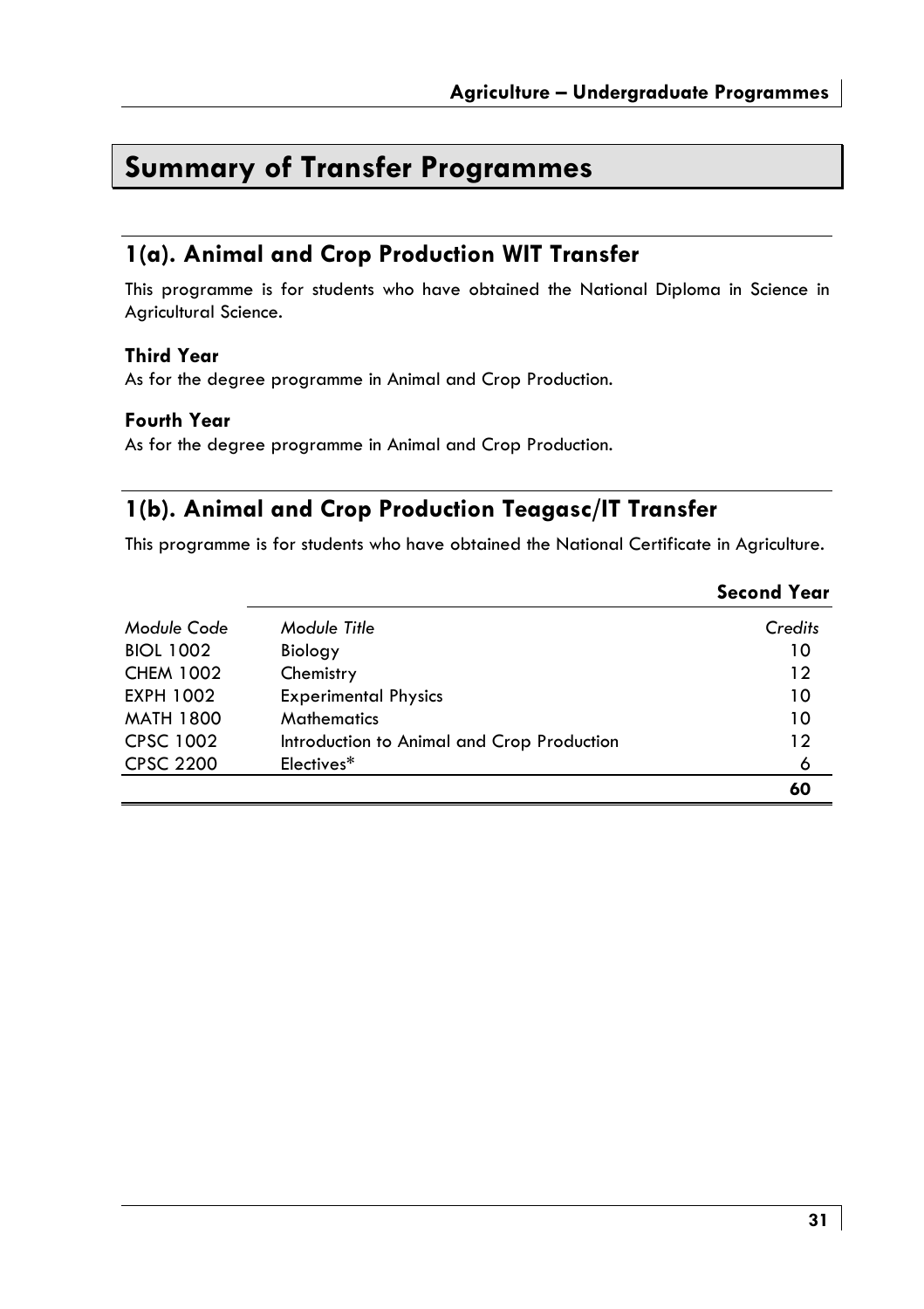*Semester 1* 

|                  |                                        | 60             |
|------------------|----------------------------------------|----------------|
| <b>SLSC 2003</b> | Soil Science                           | 5              |
| <b>GEOL 2601</b> | Geology                                | 3              |
| <b>FDSC 2008</b> | <b>Agricultural Chemistry II</b>       | 6              |
|                  | (ii) Principles of Engineering II (2)  |                |
|                  | (i) Principles of Engineering $(2)$    |                |
| <b>ENGT 2011</b> | Principles of Engineering I and II     | 4              |
| <b>CPSC 3301</b> | Electives <sup>*</sup>                 | 4              |
| <b>ANSC 3012</b> | <b>Fundamentals of Biotechnology</b>   | $\overline{2}$ |
| <b>ANSC 2006</b> | <b>Animal Nutrition I</b>              | 4              |
| <b>ANSC 2001</b> | Genetics I                             | 2              |
| Module Code      | Module Title                           | Credits        |
| Semester 2       |                                        |                |
| <b>INDM 2005</b> | Agricultural Microbiology              | 6              |
| <b>FDSC 2007</b> | <b>Agricultural Chemistry I</b>        | 4              |
| <b>CPSC 2002</b> | <b>Statistics</b>                      | 6              |
| <b>AESC 2001</b> | Agricultural and Environmental Biology | 8              |
| <b>AERD 2004</b> | <b>Business Management</b>             | 6              |
| Module Code      | Module Title                           | Credits        |
|                  |                                        |                |

#### **Fourth Year**

To be confirmed in Academic Session 2005/06.

### **Restricted Electives (Available to the Animal and Crop Production Teagasc/IT Transfer Programme)**

Syllabus as per the core module.

The development of communications skills which are most commonly used in professional careers. These include individual, group and mass media methods of communication such as: advising/counselling; lecturing and public speaking; facilitating group meetings and discussions; organising demonstrations; scripting and presenting for local radio; and writing skills (lecture handouts, technical reports, press articles, CV). Project work to include: lecture presentation and accompanying handout, radio scripting and recording.

### **Communications I 4 Credits AERD 4002**

**Third Year** 

<sup>\*</sup> Elective modules to be selected from those listed in the 'Elective Modules for the BAgrSc Degree' and/or from the following restricted elective modules.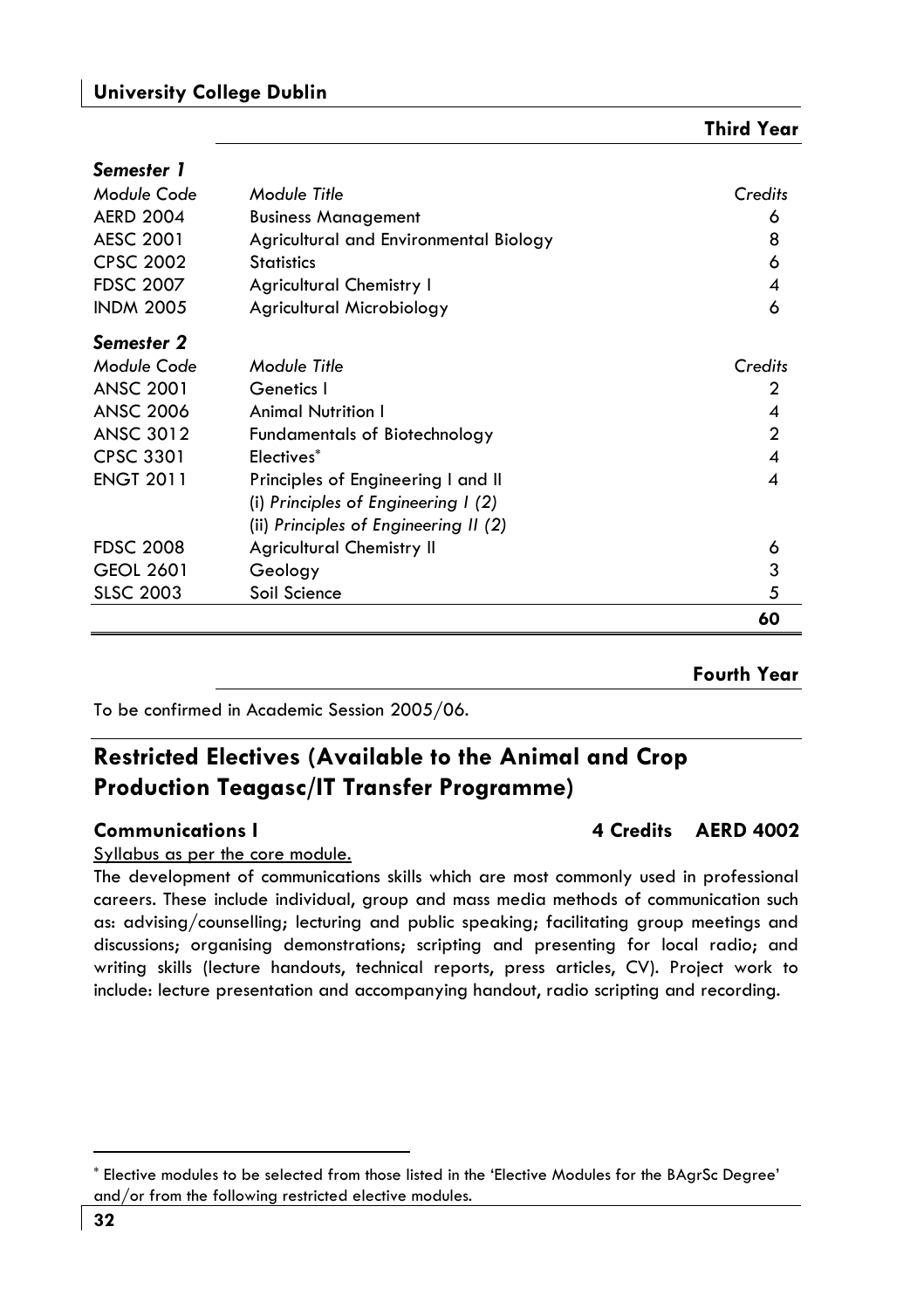### **Beef Cattle Husbandry 3 Credits ANSC 4117**

Syllabus as for 'Beef Cattle Husbandry' Section of ANSC 4005.

Structure and importance of the beef industry in the national economy; historical perspective, current position and possible future trends; principles and practice of different systems of beef production under Irish conditions, including feeding and disease prevention and control; natural advantages and limitations in beef production; current developments in systems of beef production and possible implications for Ireland; costs and returns.

**Cereal Production 2 Credits CPSC 4110** 

In this course, taken in Semester 1, topics related to cereal production (as in module CPSC 4005 'Crop Husbandry IVa') are covered.

### Root and Green Crops 2 Credits CPSC 4111

In this course, taken in Semester 2, topics related to root crop production (as in module CPSC 4006 'Crop Husbandry IVb') are covered.

### **2(a). Animal Science WIT Transfer**

The following programme is for students who have obtained the National Diploma in Science in Agricultural Science.

**Third Year** 

As for the degree programme in Animal Science.

**Fourth Year** 

As for the degree programme in Animal Science.

### **2(b). Animal Science Teagasc/IT Transfer**

The following programme is for students who have obtained the National Certificate in Agriculture.

|                  |                                | <b>Second Year</b> |
|------------------|--------------------------------|--------------------|
| Module Code      | Module Title                   | Credits            |
| <b>ANSC 1001</b> | Introduction to Animal Science | 12                 |
| <b>ANSC 2200</b> | <b>Electives</b>               | 6                  |
| <b>BIOL 1002</b> | Biology                        | 10                 |
| <b>CHEM 1002</b> | Chemistry                      | 12                 |
| <b>EXPH 1002</b> | <b>Experimental Physics</b>    | 10                 |
| <b>MATH 1800</b> | <b>Mathematics</b>             | 10                 |
|                  |                                | 60                 |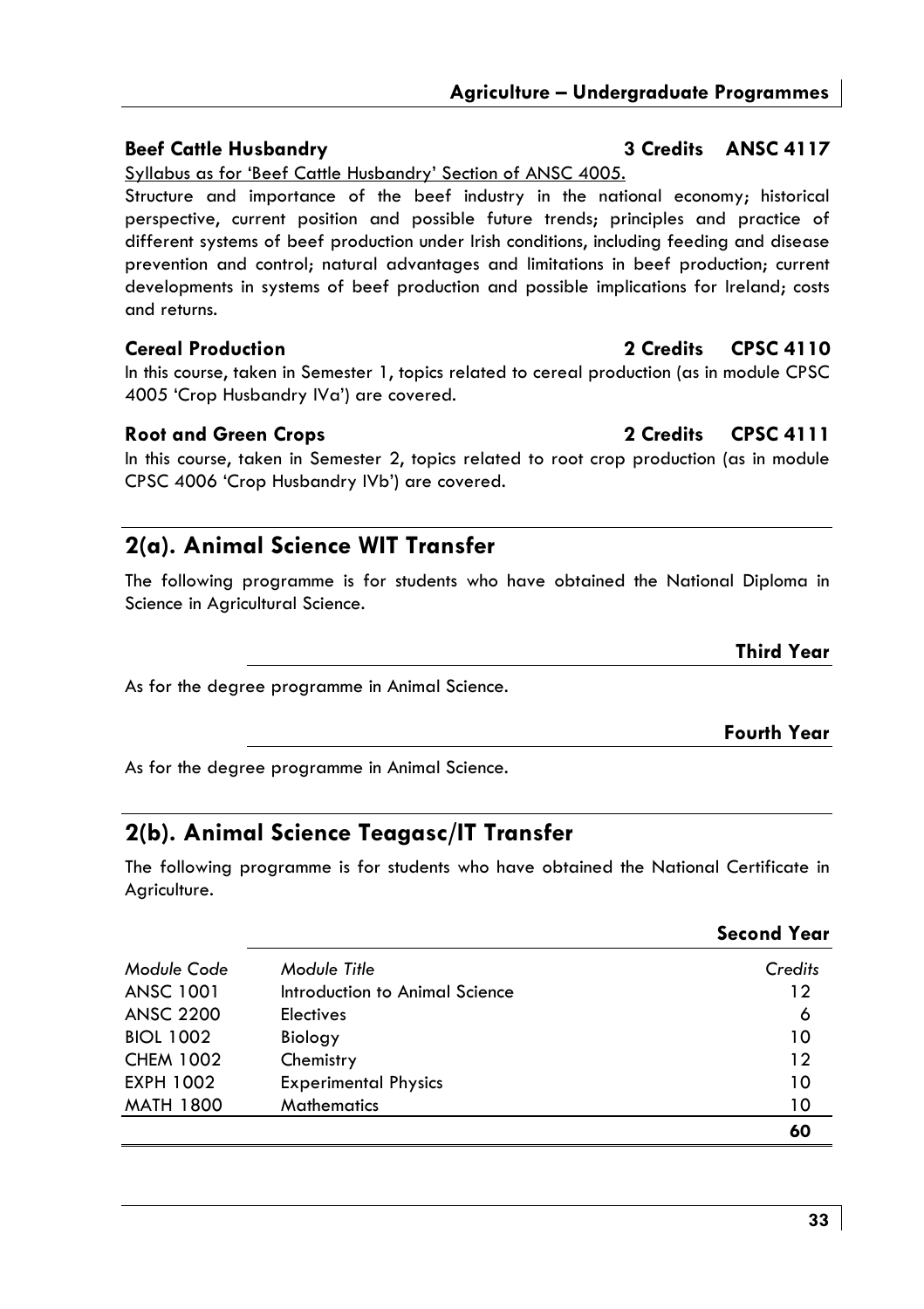| Third Year |  |
|------------|--|
|------------|--|

| Semester 1       |                                        |         |
|------------------|----------------------------------------|---------|
| Module Code      | Module Title                           | Credits |
| <b>AERD 2004</b> | <b>Business Management</b>             | 6       |
| <b>AESC 2001</b> | Agricultural and Environmental Biology | 8       |
| <b>CPSC 2002</b> | <b>Statistics</b>                      | 6       |
| <b>FDSC 2007</b> | <b>Agricultural Chemistry I</b>        | 4       |
| <b>INDM 2005</b> | Agricultural Microbiology              | 6       |
| Semester 2       |                                        |         |
| Module Code      | Module Title                           | Credits |
| AESC 2003        | Animal Parasitology                    | 2       |
| <b>ANSC 2002</b> | Genetics I and II                      | 4       |
|                  | (i) Genetics I (2)                     |         |
|                  | (ii) Genetics II (2)                   |         |
| <b>ANSC 2006</b> | <b>Animal Nutrition I</b>              | 4       |
| <b>ANSC 3012</b> | <b>Fundamentals of Biotechnology</b>   | 2       |
| <b>ANSC 3300</b> | <b>Electives</b>                       | 6       |
| <b>FDSC 2008</b> | <b>Agricultural Chemistry II</b>       | 6       |
| <b>SLSC 2002</b> | Soil Science I                         | 6       |
|                  |                                        | 60      |

**Fourth Year** 

To be confirmed in Academic Session 2005/06.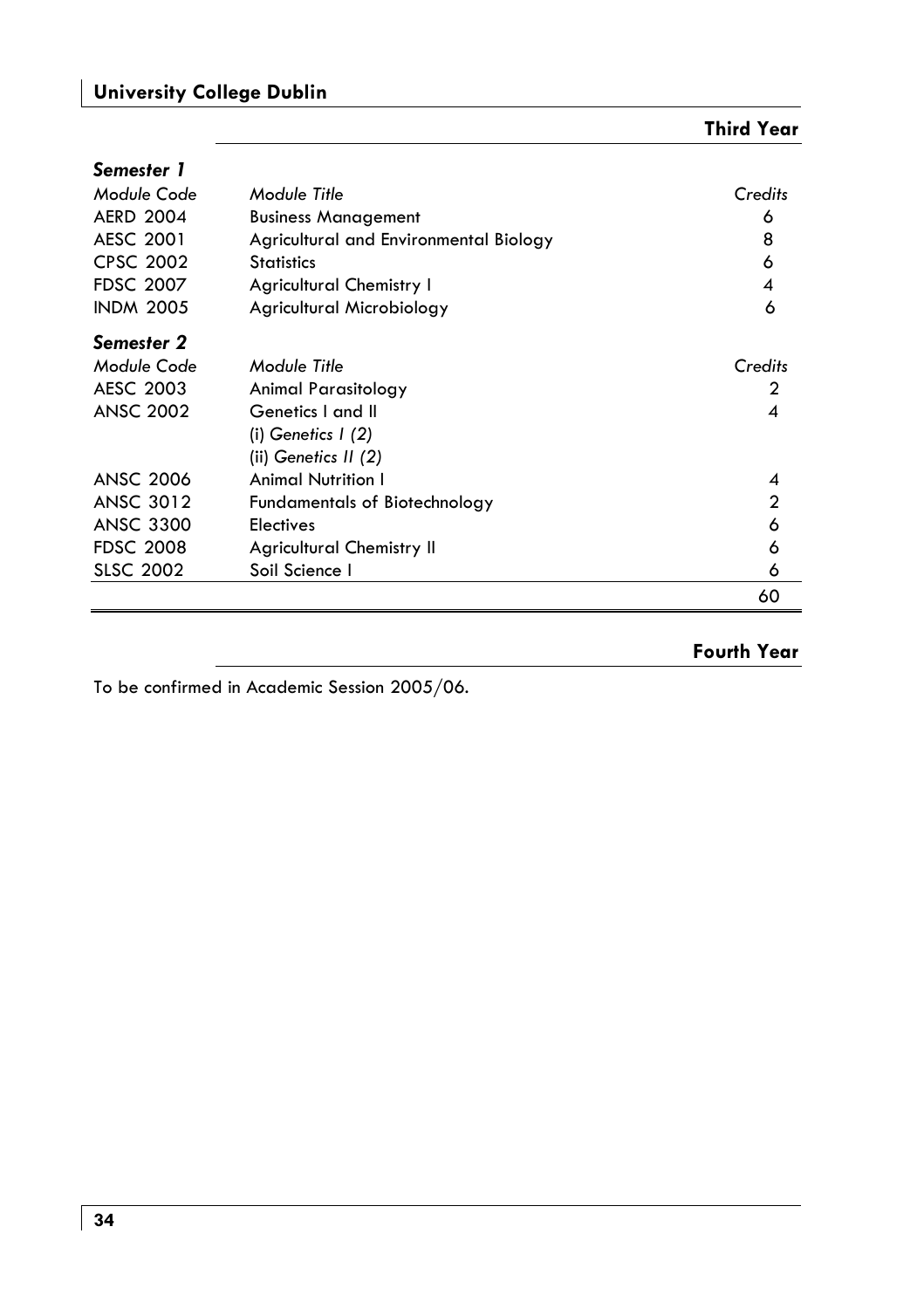### **3(a). Agribusiness and Rural Development WIT Transfer**

The following programme is for students who have obtained the National Diploma in Science in Agricultural Science.

|                  |                                            | <b>Third Year</b> |
|------------------|--------------------------------------------|-------------------|
| Semester 1       |                                            |                   |
| Module Code      | Module Title                               | Credits           |
| <b>AERD 3001</b> | <b>Business Law</b>                        | 2                 |
| <b>AERD 3009</b> | <b>Rural Development</b>                   | 6                 |
| <b>AERD 3012</b> | <b>Computer Analysis</b>                   | 6                 |
| AERD 3013        | <b>Farm Business Management I</b>          | 6                 |
| <b>ANSC 3009</b> | Animal Husbandry II                        | 8                 |
| Semester 2       |                                            |                   |
| Module Code      | Module Title                               | Credits           |
| <b>AERD 2005</b> | <b>Applied Economic Analysis</b>           | 6                 |
| <b>AERD 3006</b> | <b>Financial Planning and Control</b>      | 4                 |
| <b>AERD 3007</b> | <b>Operations and Personnel Management</b> | 4                 |
| <b>AERD 3008</b> | Quantitative Methods                       | 4                 |
| <b>AERD 3200</b> | <b>Professional Work Experience</b>        | 14                |
|                  |                                            | 60                |

**Fourth Year** 

As for the degree programme in Agribusiness and Rural Development.

### **3(b). Food and Agribusiness Management Teagasc/IT Transfer**

The following programme is for students who have obtained the National Certificate in Agriculture.

|                  |                                                     | <b>Second Year</b> |
|------------------|-----------------------------------------------------|--------------------|
| Module Code      | Module Title                                        | Credits            |
| <b>AERD 1002</b> | Introduction to Agricultural Economics and Business | 6                  |
| <b>AERD 1003</b> | Introduction to Food and Agribusiness               | 12                 |
| <b>AERD 2006</b> | <b>Written Communications</b>                       | 4                  |
| <b>AERD 3001</b> | <b>Business Law</b>                                 | 2                  |
| <b>AERD 3003</b> | Co-operatives                                       | $\mathbf{2}$       |
| <b>AERD 3006</b> | <b>Financial Planning and Control</b>               | 4                  |
| AESC 2001        | Agricultural and Environmental Biology              | 8                  |
| <b>CPSC 2002</b> | <b>Statistics</b>                                   | 6                  |
| <b>INDM 2005</b> | Agricultural Microbiology                           | 6                  |
| <b>MATH 1800</b> | <b>Mathematics</b>                                  | 10                 |
|                  |                                                     | 60                 |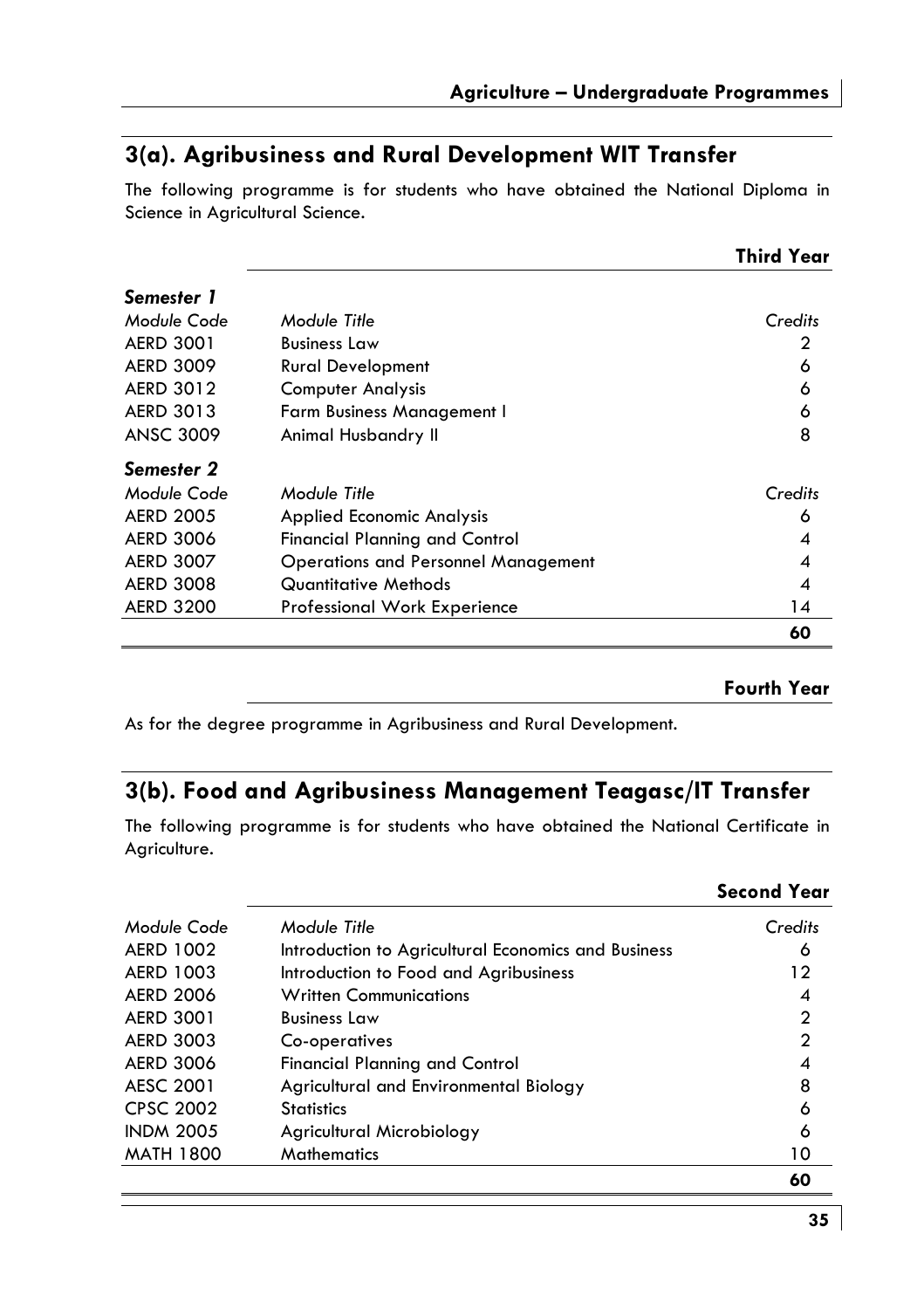### **3(c). Agribusiness and Rural Development Teagasc/IT Transfer**

The following programme is for students who have obtained the National Certificate in Agriculture.

|                  |                                            | <b>Third Year</b> |
|------------------|--------------------------------------------|-------------------|
| Semester 1       |                                            |                   |
| Module Code      | Module Title                               | Credits           |
| <b>AERD 2004</b> | <b>Business Management</b>                 | 6                 |
| <b>AERD 3001</b> | <b>Business Law</b>                        | 2                 |
| <b>AERD 3009</b> | <b>Rural Development</b>                   | 6                 |
| <b>AERD 3012</b> | <b>Computer Analysis</b>                   | 6                 |
| <b>AERD 3301</b> | <b>Electives</b>                           | 6                 |
| Semester 2       |                                            |                   |
| Module Code      | Module Title                               | Credits           |
| <b>AERD 2005</b> | <b>Applied Economic Analysis</b>           | 6                 |
| <b>AERD 3003</b> | Co-operatives                              | 2                 |
| <b>AERD 3006</b> | Financial Planning and Control             | 4                 |
| <b>AERD 3007</b> | <b>Operations and Personnel Management</b> | 4                 |
| <b>AERD 3008</b> | Quantitative Methods                       | 4                 |
| <b>AERD 3200</b> | <b>Professional Work Experience</b>        | 14                |
|                  |                                            | 60                |

**Fourth Year** 

To be confirmed in Academic Session 2005/06.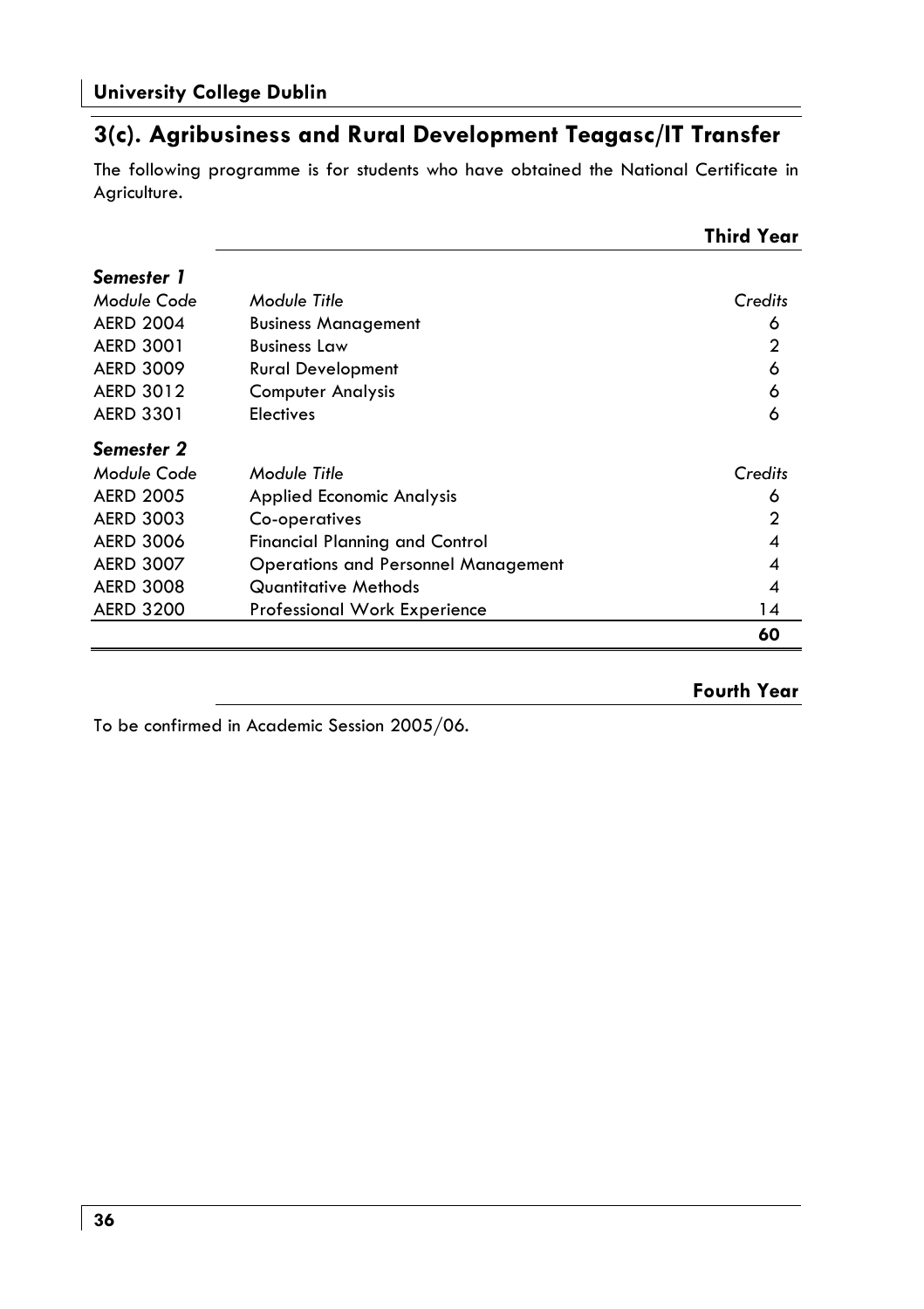# **4(a). Agricultural and Environmental Science WIT Transfer**

The following programme is for students who have obtained the National Diploma in Science in Agricultural Science.

| Semester 1      |                                      |                |
|-----------------|--------------------------------------|----------------|
|                 |                                      |                |
| Module Code     | Module Title                         | Credits        |
| AESC 3007       | <b>Agrichemicals and Plants</b>      | 4              |
| AESC 3013       | Literature Review Project            | $\mathbf{2}$   |
| ANSC 3012       | <b>Fundamentals of Biotechnology</b> | $\mathbf{2}$   |
| ERM 3006        | <b>Earth Science</b>                 | 8              |
| ERM 3007        | Applied Zoology II                   | $\overline{4}$ |
| ERM 3009        | Diversity in the Rural Landscape (a) | 4              |
| SLSC 3001       | Soil Science II                      | 6              |
| Semester 2      |                                      |                |
| Module Code     | Module Title                         | Credits        |
| AESC 3004       | Plant Pathology                      | 6              |
| AESC 3201       | <b>Professional Work Experience</b>  | 12             |
| ERM 3008        | Applied Zoology III                  | 4              |
| ERM 3010        | Diversity in the Rural Landscape (b) | 4              |
| <b>FOR 4005</b> | <b>Experimental Design</b>           | 4              |
|                 |                                      | 60             |

# **Fourth Year**

**Third Year**

As for the degree programme in Agricultural and Environmental Science.

# **6(a). Engineering Technology ITT Transfer**

The following programme is for students who have obtained the National Diploma in Engineering (Agricultural).

**Third Year** 

As for the degree programme in Engineering Technology.

**Fourth Year** 

As for the degree programme in Engineering Technology.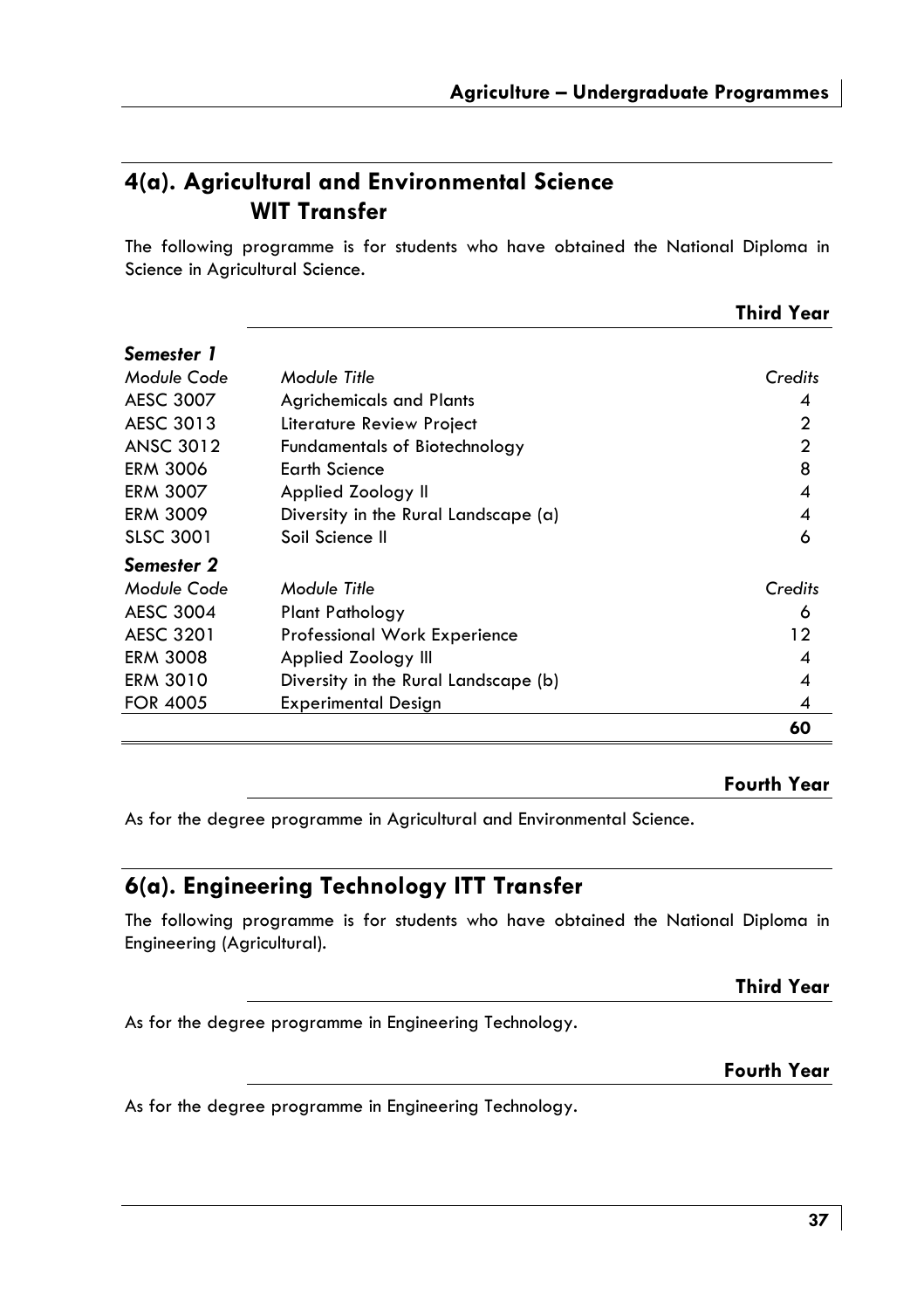# **6(b). Engineering Technology WIT Transfer**

The following programme is for students who have obtained the National Diploma in Science in Agricultural Science.

As for the degree programme in Engineering Technology.

As for the degree programme in Engineering Technology.

# **7(a). Horticultural Science WIT Transfer**

The following programme is for students who have obtained the National Diploma in Science in Agricultural Science.

As for the degree programme in Horticultural Science.

**Fourth Year** 

**Third Year** 

As for the degree programme in Horticultural Science.

# **7(b). Horticultural Science ITB/WIT Transfer**

The following programme is for students who have obtained the National Diploma in Horticulture.

| Module Code      | Module Title                                        | Credits |
|------------------|-----------------------------------------------------|---------|
| <b>AERD 1002</b> | Introduction to Agricultural Economics and Business | 6       |
| <b>BIOL 1002</b> | Biology                                             | 10      |
| <b>CHEM 1002</b> | Chemistry                                           | 12      |
| <b>EXPH 1002</b> | <b>Experimental Physics</b>                         | 10      |
| <b>HORT 1003</b> | Introduction to Horticulture                        | 6       |
| <b>HORT 3301</b> | <b>Electives</b>                                    | 6       |
| <b>MATH 1800</b> | <b>Mathematics</b>                                  | 10      |
|                  |                                                     | 60      |

# **Third Year**

**Fourth Year** 

**Third Year**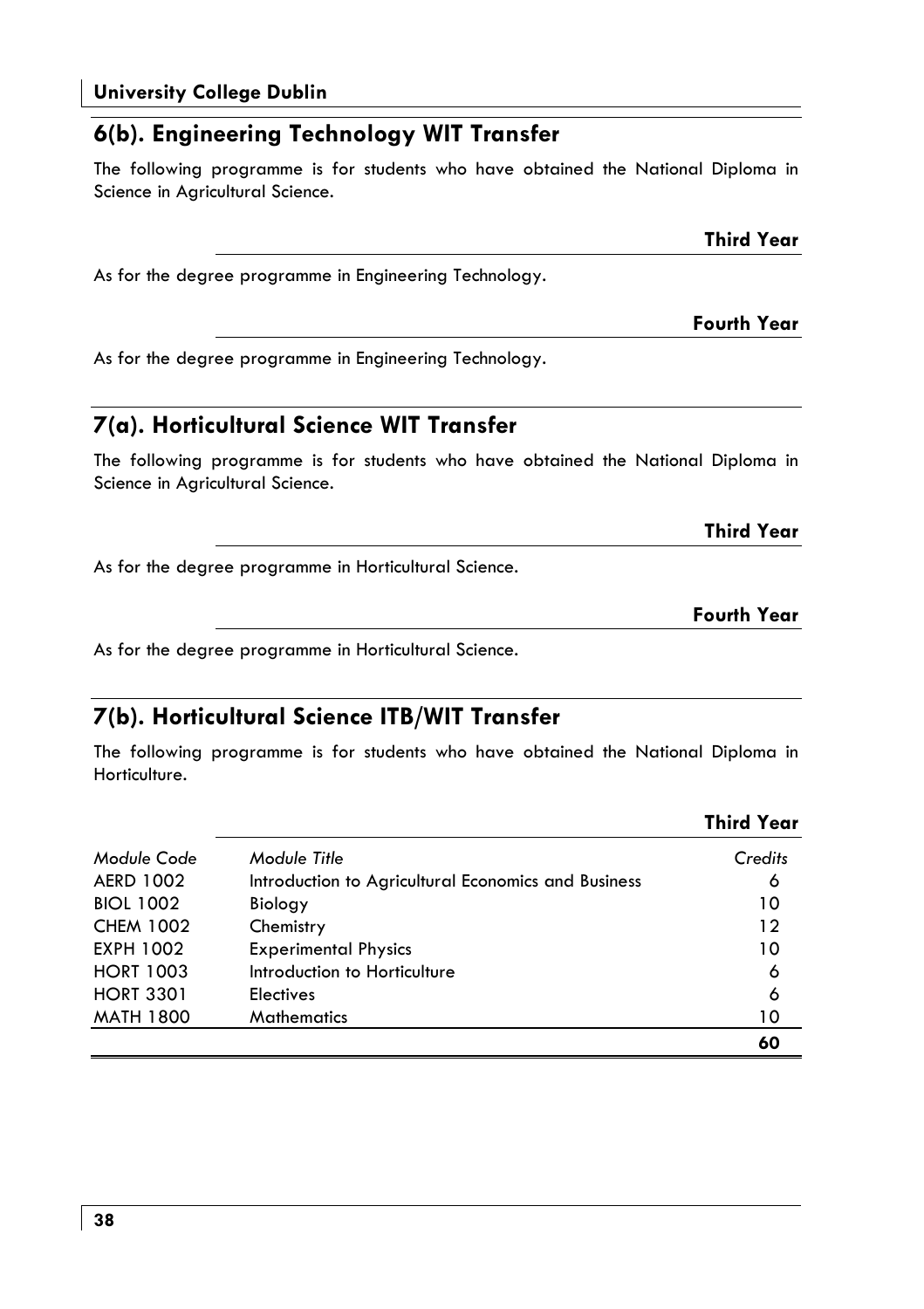| Semester 1       |                                          |                |
|------------------|------------------------------------------|----------------|
| Module Code      | Module Title                             | Credits        |
| AESC 2001        | Agricultural and Environmental Biology   | 8              |
| <b>CPSC 2004</b> | Agricultural Climatology and Meteorology | $\overline{2}$ |
| <b>FDSC 2007</b> | <b>Agricultural Chemistry I</b>          | 4              |
| <b>HORT 4401</b> | Electives*                               | 10             |
| <b>INDM 2005</b> | Agricultural Microbiology                | 6              |
| Semester 2       |                                          |                |
| Module Code      | Module Title                             | Credits        |
| <b>AERD 4006</b> | Communications II                        | 6              |
| <b>HORT 4050</b> | <b>Research Project</b>                  | 10             |
| <b>HORT 4401</b> | Electives*                               | 14             |
|                  |                                          | 60             |

# **Fourth Year**

# **Restricted Electives (Available to the Horticultural Science ITB/WIT Transfer Programme)**

| Module Code      | Module Title                          | Credits        |
|------------------|---------------------------------------|----------------|
| <b>HORT 3001</b> | Landscape and Turfgrass Management I  | 4              |
| <b>HORT 3002</b> | Landscape Design Theory               | 4              |
| <b>HORT 3003</b> | Nursery/Garden Centre Management I    | 4              |
| <b>HORT 3005</b> | Pomology I                            | 4              |
| <b>HORT 3006</b> | Protected Horticulture I              | 4              |
| <b>HORT 3007</b> | Vegetable Crops I                     | $\overline{2}$ |
| <b>HORT 3017</b> | Plant Materials (a)                   | 4              |
| <b>HORT 3018</b> | Plant Materials (b)                   | 2              |
| <b>HORT 4003</b> | Landscape and Turfgrass Management II | 4              |
| <b>HORT 4004</b> | Nursery/Garden Centre Management II   | 4              |
| <b>HORT 4005</b> | Pomology II                           | 4              |
| <b>HORT 4006</b> | Protected Horticulture II             | 4              |
| <b>HORT 4007</b> | Vegetable Crops II                    | 2              |

<sup>\*</sup> Students must undertake elective modules amounting to 24 credits. Distribution of credits may vary across semester depending on individual selection of elective modules. The elective modules can be selected from those listed in the 'Elective Modules for the BAgrSc Degree' and/or from the following restricted elective modules. The description for the following modules can be found in the syllabus of core modules for BAgrSc degree programmes.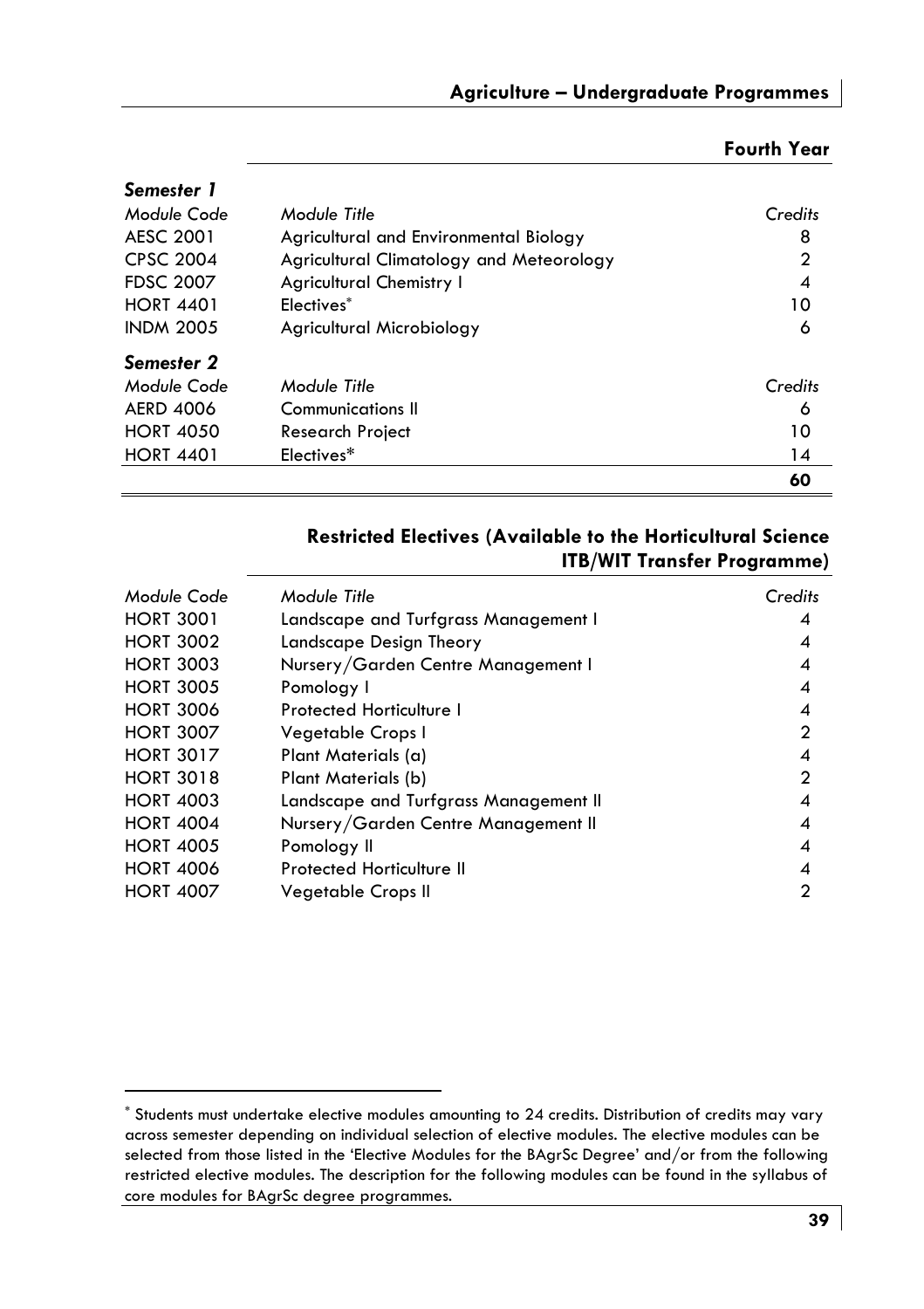# **8(a). Landscape Horticulture ITB/WIT Transfer**

The following programme is for students who have obtained the National Diploma in Horticulture.

As for the degree programme in Landscape Horticulture.

As for the degree programme in Landscape Horticulture.

# **9(a). Forestry WIT Transfer**

The following programme is for students who have obtained the National Diploma in Science in Forestry.

|                  |                                     | <b>Third Year</b> |
|------------------|-------------------------------------|-------------------|
| Module Code      | Module Title                        | Credits           |
| Semester 1       |                                     |                   |
| <b>AERD 2004</b> | <b>Business Management</b>          | 6                 |
| AESC 3006        | <b>Forest Protection</b>            | 6                 |
| <b>FOR 3006</b>  | <b>Forest Management</b>            | 4                 |
| <b>FOR 3008</b>  | Silviculture II                     | 8                 |
| <b>FOR 3010</b>  | Remote Sensing and GIS              | 4                 |
| <b>FOR 3100</b>  | Electives*                          | 2                 |
| Semester 2       |                                     |                   |
| <b>AESC 2004</b> | Plant Physiology                    | 4                 |
| <b>FDSC 2006</b> | <b>Agricultural Chemistry IV</b>    | 4                 |
| <b>FOR 3011</b>  | Forest Inventory and Biometrics     | 4                 |
| <b>FOR 3100</b>  | Electives*                          | 4                 |
| <b>FOR 3202</b>  | <b>Professional Work Experience</b> | 8                 |
| <b>SLSC 2002</b> | Soil Science I                      | 6                 |
|                  |                                     | 60                |

### **Fourth Year**

**Third Year** 

**Fourth Year** 

As for the degree programme in Forestry.

<sup>\*</sup> Students must undertake elective modules amounting to 6 credits. Distribution of credits may vary across semester depending on individual selection of elective modules.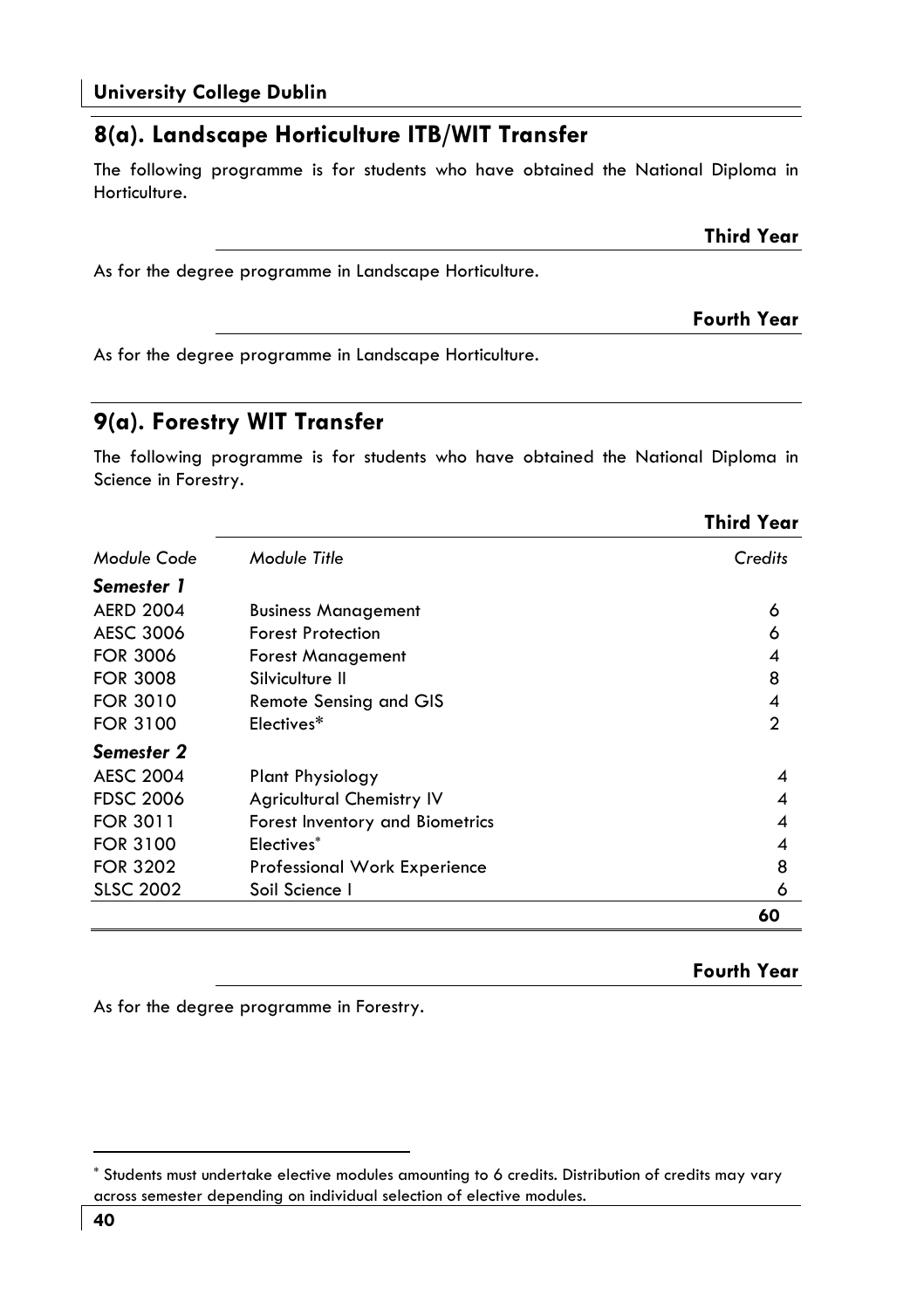# **9(b). Forestry GMIT Transfer**

The following programme is for students who have obtained the National Diploma in Technology(Forest Management)

|                  |                                     | <b>Third Year</b> |
|------------------|-------------------------------------|-------------------|
| Semester 1       |                                     |                   |
| Module Code      | Module Title                        | Credits           |
| <b>AERD 2004</b> | <b>Business Management</b>          | 6                 |
| <b>AESC 3006</b> | <b>Forest Protection</b>            | 6                 |
| <b>FOR 3006</b>  | <b>Forest Management</b>            | 4                 |
| <b>FOR 3008</b>  | Silviculture II                     | 8                 |
| <b>FOR 3010</b>  | <b>Remote Sensing and GIS</b>       | 4                 |
| <b>FOR 3100</b>  | Electives*                          | $\mathbf{2}$      |
| Semester 2       |                                     |                   |
| Module Code      | Module Title                        | Credits           |
| <b>AESC 2004</b> | <b>Plant Physiology</b>             | 4                 |
| <b>FDSC 2006</b> | <b>Agricultural Chemistry IV</b>    | 4                 |
| <b>FOR 3011</b>  | Forest Inventory and Biometrics     | 4                 |
| <b>FOR 3100</b>  | Electives*                          | 4                 |
| <b>FOR 3202</b>  | <b>Professional Work Experience</b> | 8                 |
| <b>SLSC 2002</b> | Soil Science I                      | 6                 |
|                  |                                     | 60                |

### **Fourth Year**

As for the degree programme in Forestry.

<sup>\*</sup> Students must undertake elective modules amounting to 6 credits. Distribution of credits may vary across semester depending on individual selection of elective modules.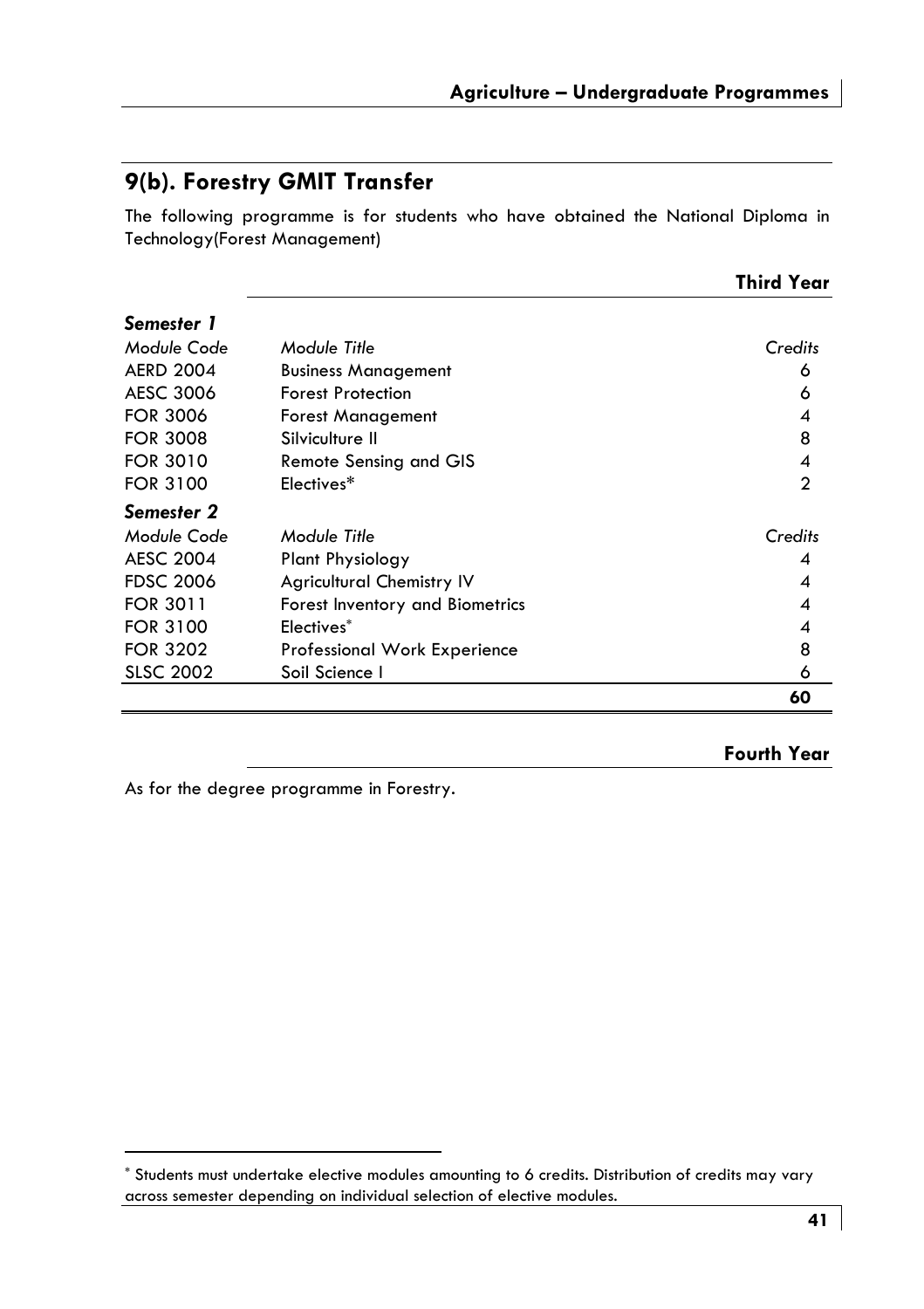# **Syllabus of Core Modules for the BAgrSc Degree**

### **Introduction to Agricultural Economics and Business 6 Credits AERD 1002**  *Overview of the National Economy*

The Key Institutions (Government, Semi-State and Private Sector) of the Economy; Evolution, Development and Trends in the Key Indicators and Variables in the National Economy; Policy-Making at National and European level.

### *The Agri-Food Sector in the Economy*

Role of Agriculture in the National Economy; Structure of the Sector; Trends in Key Indicators; The Food Supply Chain; Role of Policy in the Agri-Food Sector.

### *Introduction to Producer and Consumer Behaviour*

Fundamentals of Supply and Demand Analysis; Role of Markets in the Economy; Role of Government in the Economy; Trade and the Economy.

### *Introduction to the Rural Economy*

Defining the Rural Economy; The Contribution of the Rural Economy; Key Trends and Indicators; Key Policy Issues.

### **Introduction to Food and Agribusiness 12 Credits AERD 1003**  *Study Skills*

Group communication, writing skills, use of library. Critical thinking. Basic concepts of information technology. Practical computer skills with word processing, spreadsheet and presentation applications. Email and internet.

### *Preparation for Science Studies*

To provide incoming students, particularly those with limited exposure to science subjects at second level, with an overview of the subject and a foundation for higher-level study of science. The scientific method and its component steps. States of matter: gas, liquid, solid. Elements and compounds. Atoms, isotopes and ions. Periodic table. Terminology of chemical reactions.

### *Introduction to the Food Chain*

Lecture/seminar orientation covering (a) Economic and commercial perspectives of the food chain and (b) Sociological and environmental perspectives of the food chain. Students will also carry out a fieldwork/library/literature project based on selected aspects of the lecture content.

### **Business Management 6 Credits AERD 2004**

### *Business Organisation*

Nature of business management in the farm and firm. Business objectives and functions of management. Linkages of farm and firm business activities. Long term and tactical business planning in the food, agricultural, horticultural and forestry environments. Decision making and the nature of business risk in the food and agribusiness sector. Principles of organisation with special reference to food and agricultural businesses. Role of leadership in management including motivation and human resource development. Role of personnel management. Management control.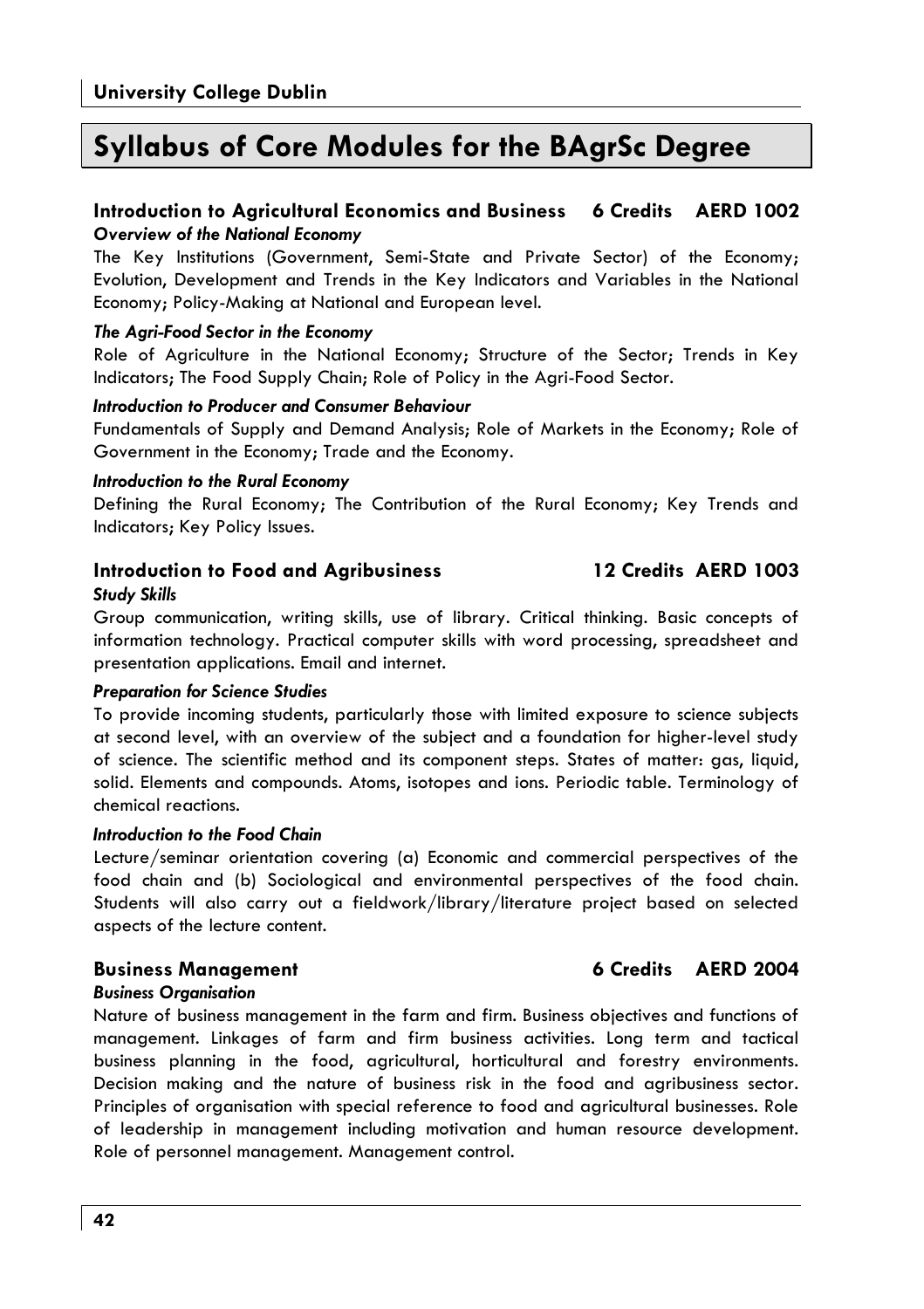### *Business Finance*

Basic concepts and principles of financial accounting. Financial statement structure, interpretation and analysis. Financial objectives and performance of Irish food and agribusiness firms. Comparative analysis of accounts of selected firms. Financial planning and asset management. Alternative funding strategies and characteristics of debt and equity sources of finance.

### *Marketing*

Definition of marketing. Marketing in relation to Irish food, agriculture and related sectors. Marketing environment in which the Irish food, farming and forestry sectors operate and especially the CAP environment. Purchasing behaviour. Marketing analysis for food and agricultural products. Market segmentation, positioning and the marketing mix: product, price, promotion and distribution. Evaluating and controlling agri-food and forestry programmes. The determinants of success in marketing.

### **Applied Economic Analysis 6 Credits AERD 2005**

### *The Agri-Food Chain*

Analysis of the contribution of the Agri-Food Sector to the Economy. Structure, conduct and performance of the Food Supply Chain.

### *Producer and Consumer Behaviour*

Application of Economic Analysis to Supply, Demand and Price Formation; Analysis of Markets; Behaviour of the Producer and the Firm; Consumer Behaviour; Analysis of Government Intervention in the Economy; Trade Policy Analysis.

### *Analysis of the Rural Economy*

Conceptual and Measurement Issues in the Analysis of the Rural Economy; Markets for Rural Economy Goods and Services; Market Failure and the Rural Economy; Role of Policy in the Sector.

### *The Agri-Food Sector and the Environment*

Interaction between the Agri-Food Sector and Environment; Rationale for Government Intervention; Role of Economics in Agri-Environmental Issues; Policy Issues for Agriculture and the Environment.

### **Written Communications 6 Credits AERD 2006**

The meaning of communication and its role in food and agribusiness organisations.

The communication process and factors influencing its success.

Writing skills: principles of effective writing; and writing for different audiences and print media.

### **Business Law 2 Credits AERD 3001**

Legal persons: sole trader, partnership, companies and co-operatives. Laws applicable; common law and legislation including EU legislation. Law of contract; definition of a contract in terms of offer, acceptance and consideration. Law of tort; duty of care and negligence. EU law; mechanisms and instruments by which EU law becomes a source of Irish law. Legal issues in retention of title and in insurances.

### **43**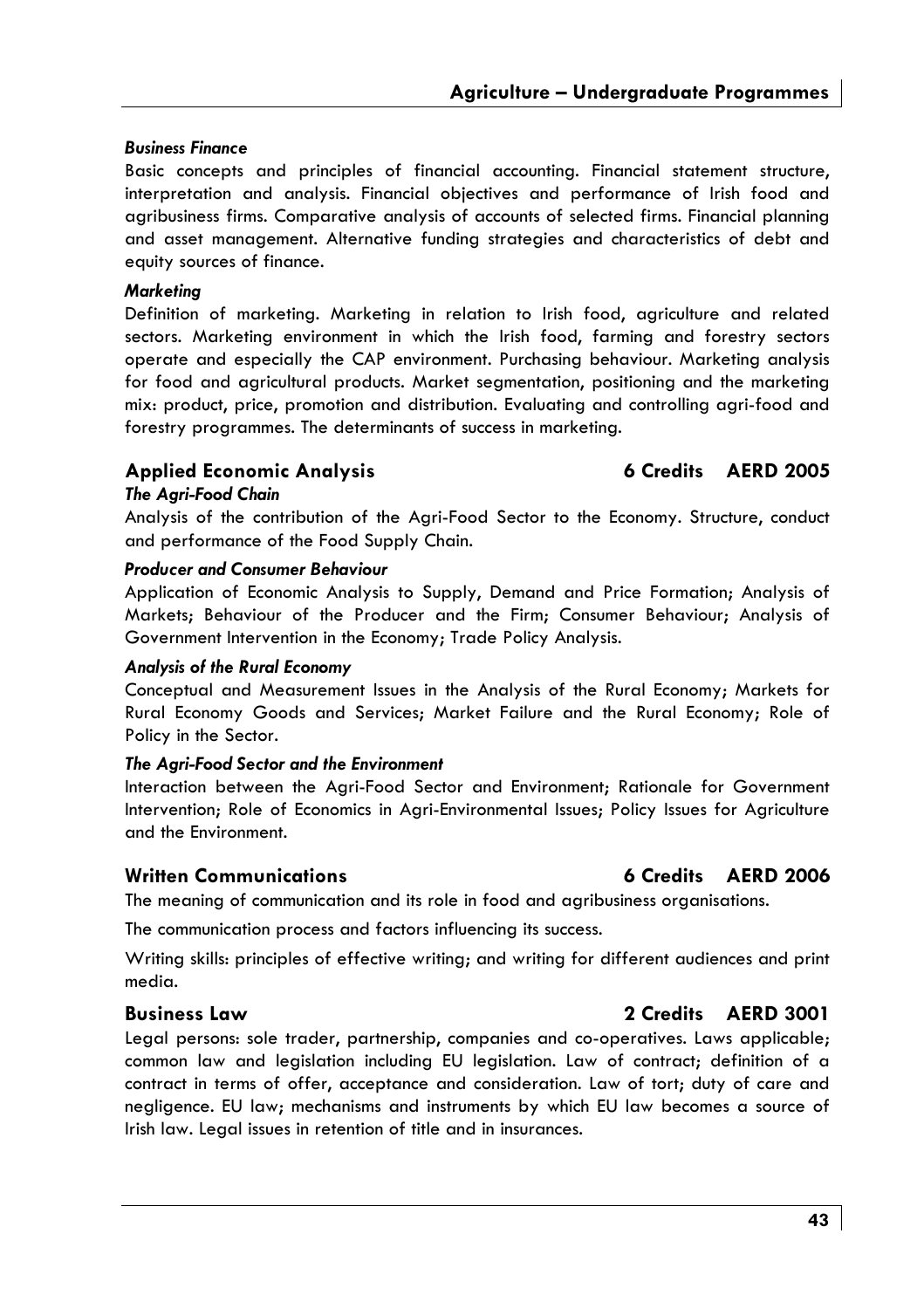**Co-operatives 2 Credits AERD 3003**  Description and evaluation of structural, conduct and performance characteristics of alternative forms of agribusiness firms; historical development of agricultural cooperation in Ireland and world-wide; size and growth trends of agricultural cooperatives in terms of value added, membership, sectoral penetration, resources and profitability; legal aspects and rules; roles and responsibilities of shareholders, management and board members; co-operatives in non-traditional agricultural activities, in non-agricultural industries and in developing countries.

## **Financial Planning and Control 4 Credits AERD 3006**

Methods of investment and project analysis, cost classification, cost/volume/profit relationships, cost and revenue control systems, financial planning and budgetary control.

## **Operations and Personnel Management 4 Credits AERD 3007**

Production/operations, management and human resource development; introduction to production management and materials handling functions in food processing and other agribusiness firms; principles and techniques of human resource management; industrial relations structures and the collective bargaining process.

## **Quantitative Methods 4 Credits AERD 3008**

A study of the quantitative methods commonly employed in the analysis of economic and business problems, including multiple regression, covariance analysis, time series analysis, linear programming and simulation; applications of the various methods using computer programmes.

# **Rural Development 6 Credits AERD 3009**

Definitions and indicators of development. Economic reasons for underdevelopment of rural areas. The process of economic growth and development in Developed Countries and in Less Developed Countries; the role of agriculture in economic growth; industry-led versus agriculture-led growth strategies. The population problem.

Sociological theories of rural development; modernisation and marginalisation; the process of rural change in Ireland and Developing Countries; culture and stratification in rural societies; decision-making in different societies; issues arising from land tenure systems and the spread of new technology.

Planning rural development; approaches and strategies in action; communications and extension in development. Rural development in Ireland, the EU and Developing Countries – policies, agencies and programmes.

# **Computer Analysis 6 Credits AERD 3012**

Role of computers in management information systems and decision support. Use of microcomputers in agribusiness with emphasis on spreadsheets, graphics and databases and "hands-on" experience with these systems. Spreadsheet applications in simulation modelling with examples in financial analysis and planning, investment appraisal, optimisation and risk analysis. Database architecture and the role of database management systems. Design, application and maintenance of databases. Issues of data security and protection.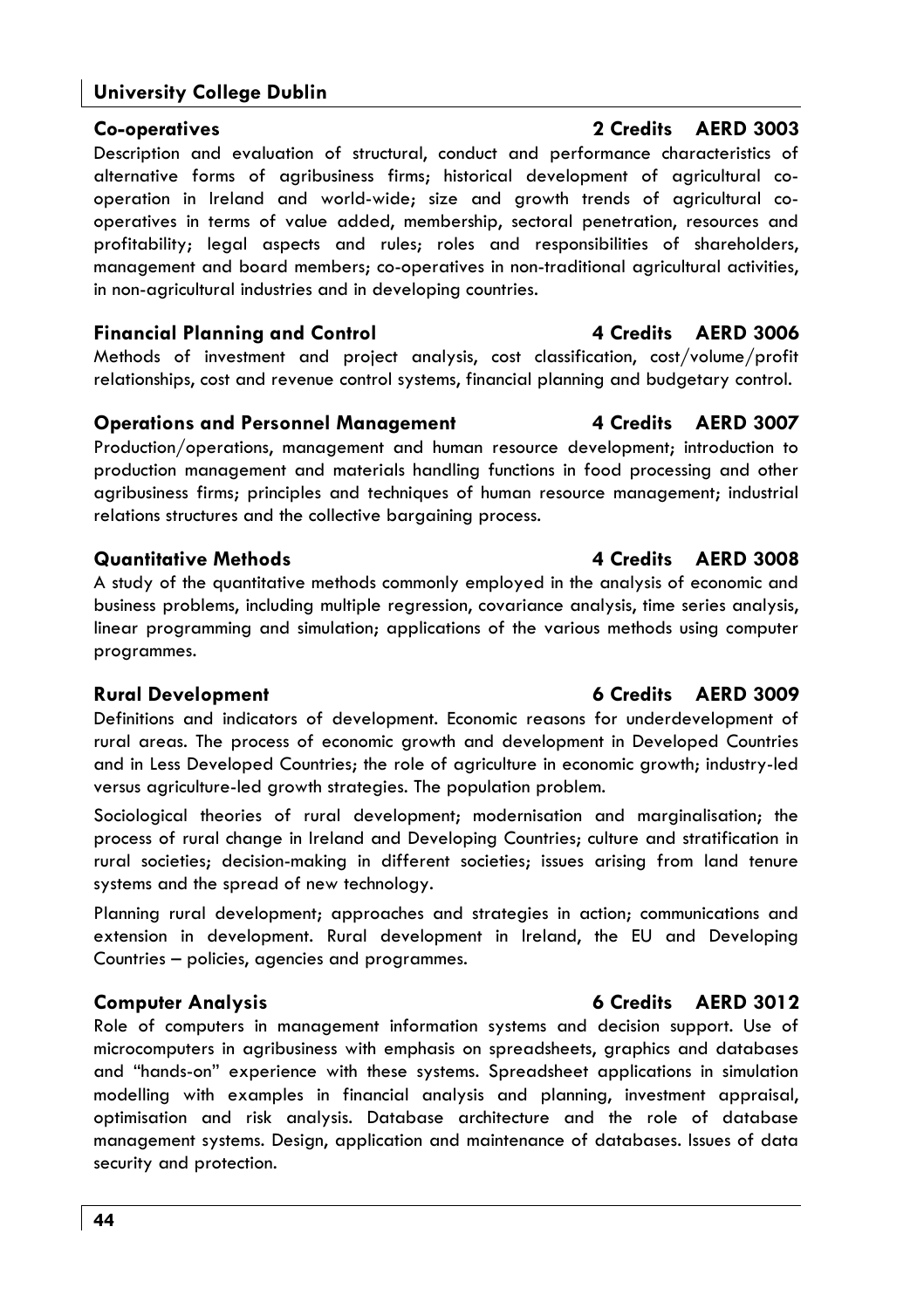# **Farm Business Management I 6 Credits AERD 3013**

Objectives and goals of the farm manager, farm management functions, farm family life cycle. Introduction to farm accounts, terminology and definitions, uses of accounts for financial and management analysis; forms of accounts required for (a) management and (b) taxation purposes. Law and the farmer, farm registration and taxes, forms of farm ownership, succession and inheritance. Principles of production economics. Farm financial analysis; production contracts and quality assurance.

### **Professional Work Experience 14 Credits AERD 3200**

This will be acquired between the start of Trinity term of the third year and the start of Michaelmas term of the fourth year.

| <b>Electives</b> | 4 Credits AERD 3300 |
|------------------|---------------------|
| <b>Electives</b> | 6 Credits AERD 3301 |
| Communications I | 4 Credits AERD 4002 |

# The development of communications skills which are most commonly used in professional careers. These include individual, group and mass media methods of communication such as: advising/counselling; lecturing and public speaking; facilitating group meetings and discussions; organising demonstrations; scripting and presenting for local radio; and writing skills (lecture handouts, technical reports, press articles, CV).

Project work to include: lecture presentation and accompanying handout and radio scripting and recording.

Accounting procedures and systems. Farm record keeping, preparation and completion of farm accounts. Farm record and accounts analysis. Generation of financial and management accounts and the use of computerised accounting systems. Farm case project.

Comparative accounts analysis; gross margin analysis; budgeting – partial complete, break-even and capital. The farm planning and control process. Farm planning assignment detailing a development plan for a farm visited during the year. Farm finance: capital and credit – sources, types and use. Farm insurance and farm taxation.

### Agricultural Marketing and Trade **4 Credits** AERD 4004 *Marketing*

Marketing from the viewpoint of the farmer and the agribusiness sector; factors within and outside the sector's control; special characteristics and problems of agricultural marketing and the methods and institutions – such as co-operatives – employed to deal with these problems; Irish agricultural marketing by commodity; the consequences of alternative commodity marketing systems for farmers, agribusiness, consumers and taxpayers; CAP mechanisms both in general and in relation to particular commodities; assessment of current developments in the CAP and prospects for the future.

### **Farm Business 6 Credits AERD 4003**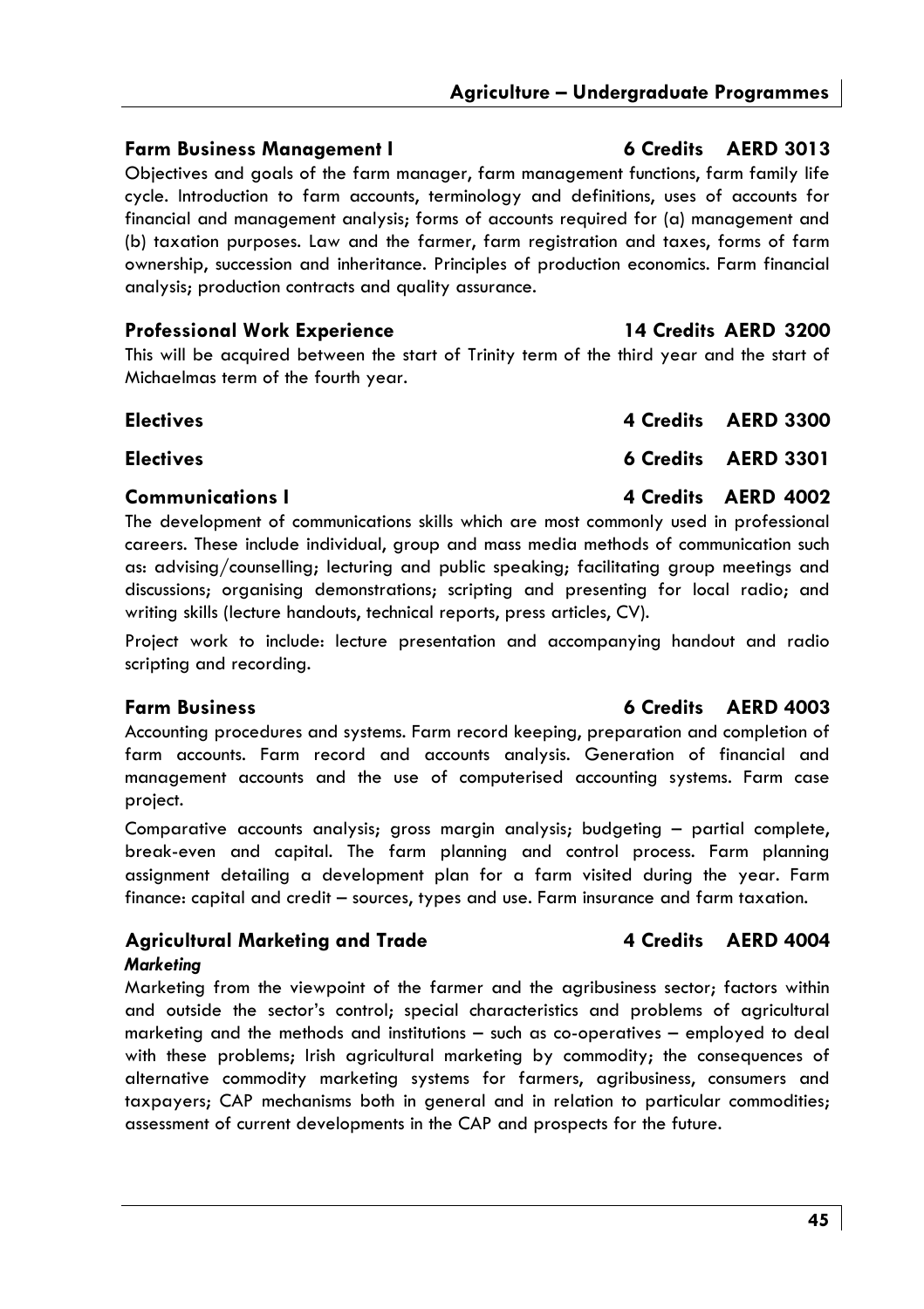### *Trade*

The basis of trade; demand and supply aspects including comparative advantage; terms of trade; tariffs and customs unions; GATT – origins, structure, principles and achievements; agricultural trade and the balance of payments.

The development of communication skills that are most commonly used in professional careers. These include individual, group and mass media methods of communication such as: advising/counselling; lecturing and public speaking; facilitating group meetings and discussions; organising demonstrations; scripting and presenting for local radio; and writing skills (lecture handouts, technical reports, press articles, CV).

Project work to include: lecture presentation and accompanying handout; group work; individual consultation and radio scripting and recording.

## **Enterprise Development 12 Credits AERD 4007**

Study of the importance of innovation and renewal in agribusiness; the entrepreneurial process, sources of venture ideas, success and failure factors, market entry strategies and venture evaluation and enterprise planning. The subject is project based and each student will be required to identify a new venture, conduct an appraisal of its potential and draw up a strategy for its implementation.

# Food and Farm Input Marketing **4 Credits** AERD 4009

Extent and characteristics of the food and farm inputs markets served by Irish agribusiness firms; structures of the industries serving these markets, competitive issues and appropriate business and marketing strategies; operational aspects of marketing such as selling techniques and distribution and sales force management in these agribusiness sectors.

# **Research Methods/Project 6 Credits AERD 4011**

Introduction to problem investigation focusing on agricultural economic, marketing, extension and rural development issues. Review of sampling principles and methods of data collection with particular emphasis on questionnaire design and administration. Outline of analytical techniques, statistical tests and appropriate computing systems. Procedures for preparation and input of data for computer analysis. Techniques for the minimisation of sampling and data errors. Reporting and presentation of survey results.

Research project relating to an agribusiness, agricultural economic or rural development topic with staff guidance on methodology, analysis and reporting.

# **Taxation 2 Credits AERD 4012**

Taxation principles and issues of equity and incentive; assessment of income and corporation tax liability; tax planning for effective use of allowances and investment incentives by farmers and agricultural businesses; systems of capital taxation and methods of minimising capital gains tax.

# **Communications II 6 Credits AERD 4006**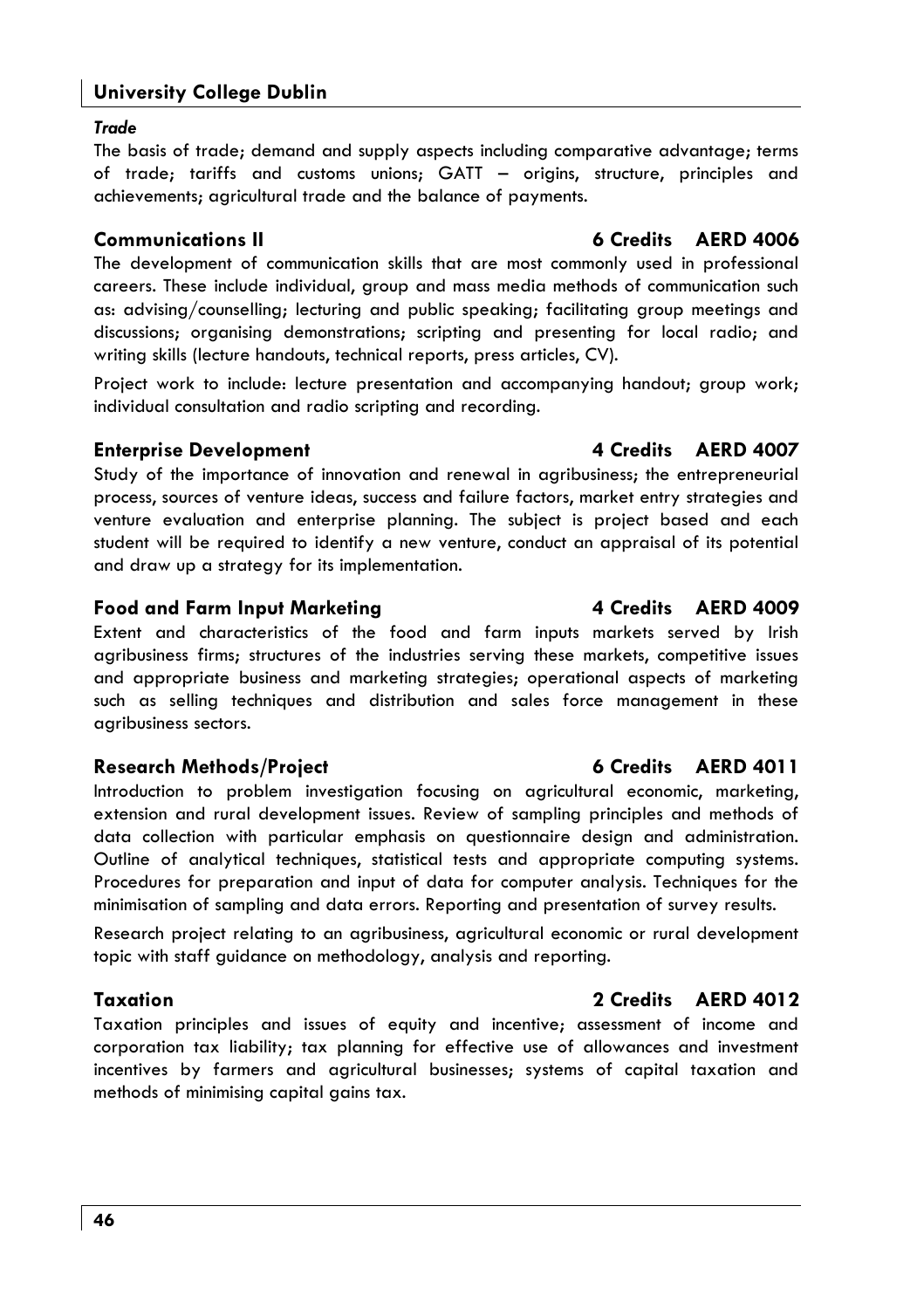# **Farm Business Management II 6 Credits AERD 4014**

Principles of strategic management and planning. Systematic analysis of enterprise gross margin accounts to identify strengths and weakness in the farming system. Farm planning techniques: partial budgeting, whole farm budgeting gross margin planning, ad hoc budgeting, cash flow budgeting, linear programming. Principles of budgetary control. Investment appraisal techniques: pay back, rate of return, discounted cash flow. Economics of mechanisation and labour use. Influence of risk and uncertainty in decisionmaking. Direct payments and grants schemes. Farm computerisation and IT.

Importance of Information and Communications Technology in agribusiness and rural development. Use and potential of commonly used ICTs. Role of ICT in promoting rural development. Internet, Intranet and Extranet services; impact of E-technology on business in market place, management and control systems. Information procurements; portals and web development; Investment for E-business including human resources; case studies in B2B, B2C and B2E situations in Food and Agribusiness. Legal requirements and protections in E-business trading; future developments in E-business.

Agriculture in the national economy: measurement of the agricultural sector – output, nonfactor inputs, value added, income, factor inputs. Linkages between agriculture and the rest of the economy; the food value added chain. Measurement of and trends in, volumes, productivity, prices and incomes. Review of supply-demand principles relating to agricultural product and factor markets. The Treadmill Model of agricultural adjustment and its policy implications. Rationale for market intervention. History of agricultural protection. Policy formation. The European Union – origin and evolution.

The Common Agricultural Policy (CAP) and its funding. Economic surplus analysis of gains and losses at EU level and in Ireland attributable to the CAP; the "small country" and "large country" cases. Objectives of the CAP and their attainment, especially in relation to incomes. CAP Reform: economic surplus analysis of price reduction and supply control. Other approaches including demand-side policies, deficiency payments and tiered pricing. Direct payments: Rationale, coupling, funding and duration. Socio-structural Policy and Rural Development. The Uruguay Round Agreement and its implications. Future developments in agricultural policy, such as enlargement to the East, the trade liberalisation. Agricultural Policy in Developing Countries.

# **Agricultural Policy IIa 4 Credits AERD 4018**

Agriculture in the national economy: measurement of the agricultural sector – output, nonfactor inputs, value added, income, factor inputs. Linkages between agriculture and the rest of the economy; the food value added chain. Measurement of, and trends in, volumes, productivity, prices and incomes. Review of supply-demand principles relating to agricultural product and factor markets. The Treadmill Model of agricultural adjustment and its policy implications. Rationale for market intervention. History of agricultural protection. Policy formation. The European Union – origin and evolution.

# **IT and E-Business 4 Credits AERD 4015**

# **Agricultural Policy Ia 3 Credits AERD 4016**

# **Agricultural Policy Ib 3 Credits AERD 4017**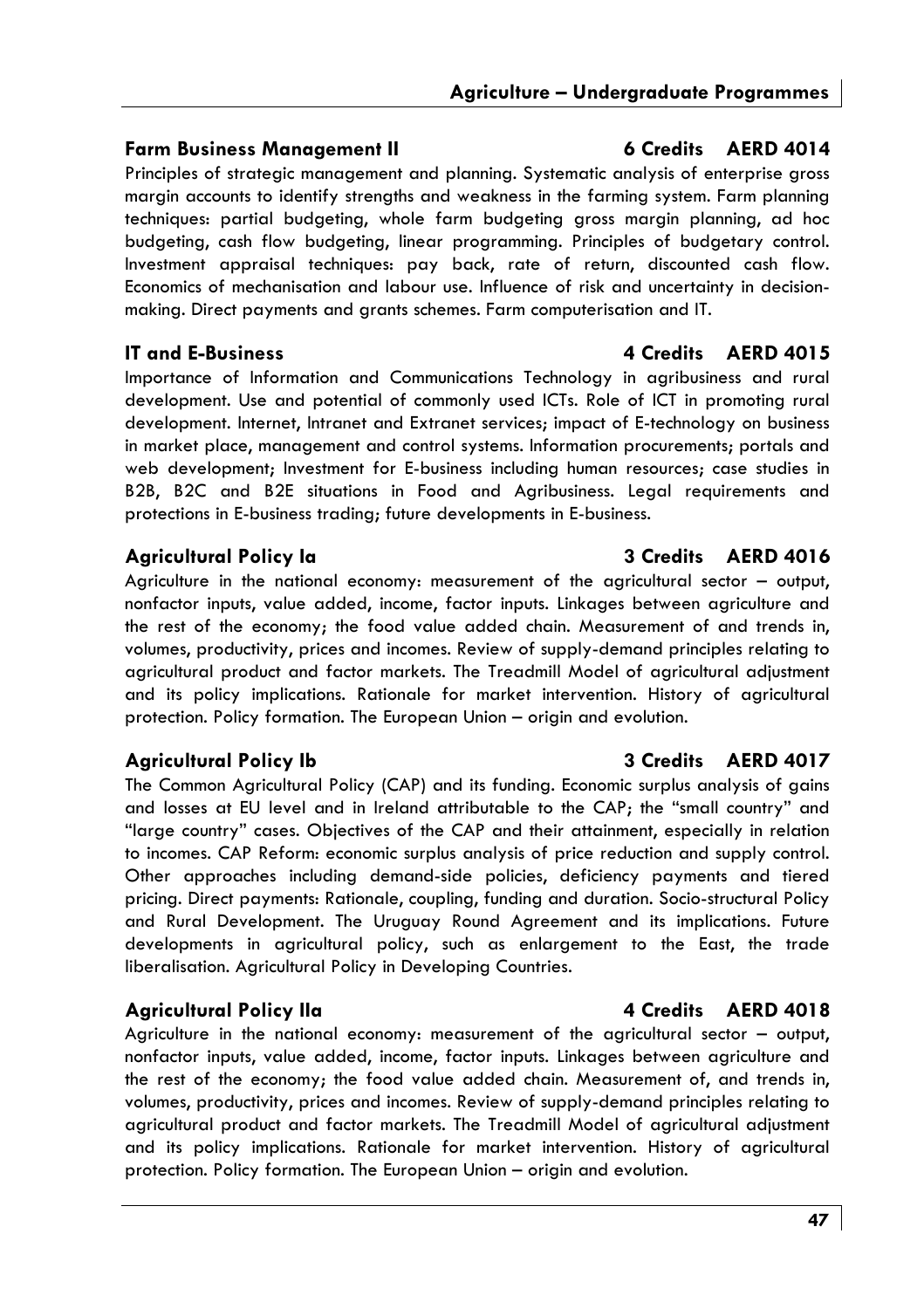# Agricultural Policy IIb **4 Credits** AERD 4019

The Common Agricultural Policy (CAP) and its funding. Economic surplus analysis of gains and losses at EU level and in Ireland attributable to the CAP; the "small country" and "large country" cases. Objectives of the CAP and their attainment, especially in relation to incomes. CAP Reform: Economic surplus analysis of price reduction and supply control. Other approaches including demand-side policies, deficiency payments and tiered pricing. Direct payments: Rationale, coupling, funding and duration. Socio-structural Policy and Rural Development. The Uruguay Round Agreement and its implications. Future developments in agricultural policy, such as enlargement to the East, the trade liberalisation. Agricultural Policy in Developing Countries.

| <b>Major Project</b>                                                                 | 4 Credits AERD 4050 |
|--------------------------------------------------------------------------------------|---------------------|
| <b>Electives</b>                                                                     | 8 Credits AERD 4400 |
| <b>Agricultural and Environmental Biology</b><br>(i) Agricultural Botany (4 credits) | 8 Credits AESC 2001 |

This section of the module deals with the taxonomy, biology and physiology of plants of agricultural importance.

Introduction to the taxonomy and morphology of grasses, weeds, and poisonous plants; identification in flowering and vegetative phases. Biological basis of breeding systems, characterisation of species, cultivars and other taxa. Seed morphology, anatomy and identification; purity analysis and germination capacity.

Anatomy, morphology, classification and evolutionary histories of crop plants; cultivar identification.

Life cycle in relation to productivity and yield. Dormancy and germination, leaf expansion and root proliferation, floral development and flowering. Fertilisation, fruit and seed production, leaf and fruit senescence. Photosynthesis and primary productivity; the effects of stress on crop plants.

### *(ii) Ecology* **(2 credits)**

This section reviews basic ecological principles which apply to natural and managed ecosystems.

Review of ecological terminology; biosphere concepts; energy, hydrological and nutrient cycles. Plant/environment interactions and ecotypic variation; major biomes of the world; colonisation, succession and agri-ecosystem development; the effects of competition, interaction and symbioses in natural and managed ecosystems. Plant reproductive strategies; seed dispersal, seed banks, seed dormancy and periodicity of germination, and the implications for weed biology.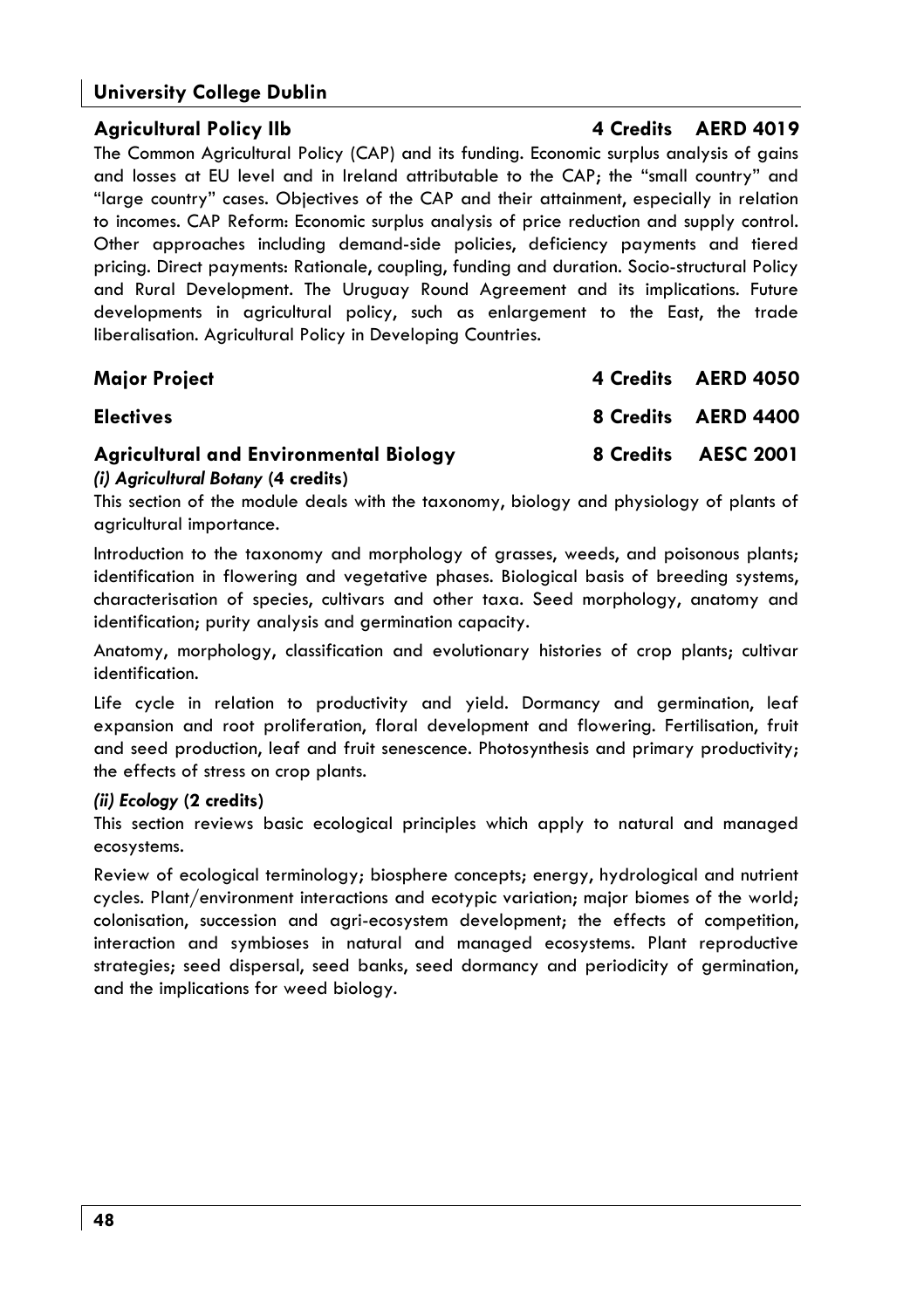# *(iii) Agriculture and Pollution* **(2 credits)**

In this section, the impacts of human activity upon managed ecosystems are considered.

Source of pollution: energy and fertiliser inputs, pesticides and organic wastes. Soil loss and degradation. Food quality. Water and atmospheric pollution; climate change.

Environmental awareness: farmer perceptions; environmental education. Alternative production systems. Principles of conservation. Agricultural and environmental policies.

Farm water supplies: management of animal manures. Environmental and planning legislation and protection pertaining to agriculture.

# **Animal Parasitology 2 Credits AESC 2003**

This module deals with the scientific basis of parasite control in agricultural animals, consisting of an introduction to parasitology and a review of the main parasite groups, the epidemiology of major parasitic diseases in sheep, cattle, horses, pigs and poultry, the principles and practicalities of chemotherapy, applied immunology (diagnostics and vaccination) and aspects of integrated control.

# **Plant Physiology 4 Credits AESC 2004**

Growth and development in plants; biology and mode of action of plant growth regulators (PGR); regulation of principal stages in the life cycle by endogenous and exogenous PGRs; growth analysis and modelling.

Principles and practices of crop nutrition; nutrient uptake and mobility; water relations in relation to yield; stress physiology in crops including nutrient, drought, waterlogging, saline, temperature (high and low) and other forms.

# *(i) Agricultural Botany (4 credits)*

As for the Agricultural Botany Section of AESC 2001. This section of the module deals with the taxonomy, biology and physiology of plants of agricultural importance.

Introduction to the taxonomy and morphology of grasses, weeds, and poisonous plants; identification in flowering and vegetative phases. Biological basis of breeding systems, characterisation of species, cultivars and other taxa. Seed morphology, anatomy and identification; purity analysis and germination capacity.

Anatomy, morphology, classification and evolutionary histories of crop plants; cultivar identification.

Life cycle in relation to productivity and yield. Dormancy and germination, leaf expansion and root proliferation, floral development and flowering. Fertilisation, fruit and seed production, leaf and fruit senescence. Photosynthesis and primary productivity; the effects of stress on crop plants.

# *(ii) Ecology (2 credits)*

As for the Ecology Section of AESC 2001. This section reviews basic ecological principles which apply to natural and managed ecosystems.

Review of ecological terminology; biosphere concepts; energy, hydrological and nutrient cycles. Plant/environment interactions and ecotypic variation; major biomes of the world; colonisation, succession and agri-ecosystem development; the effects of competition,

# **Applied Plant Biology 6 Credits AESC 2007**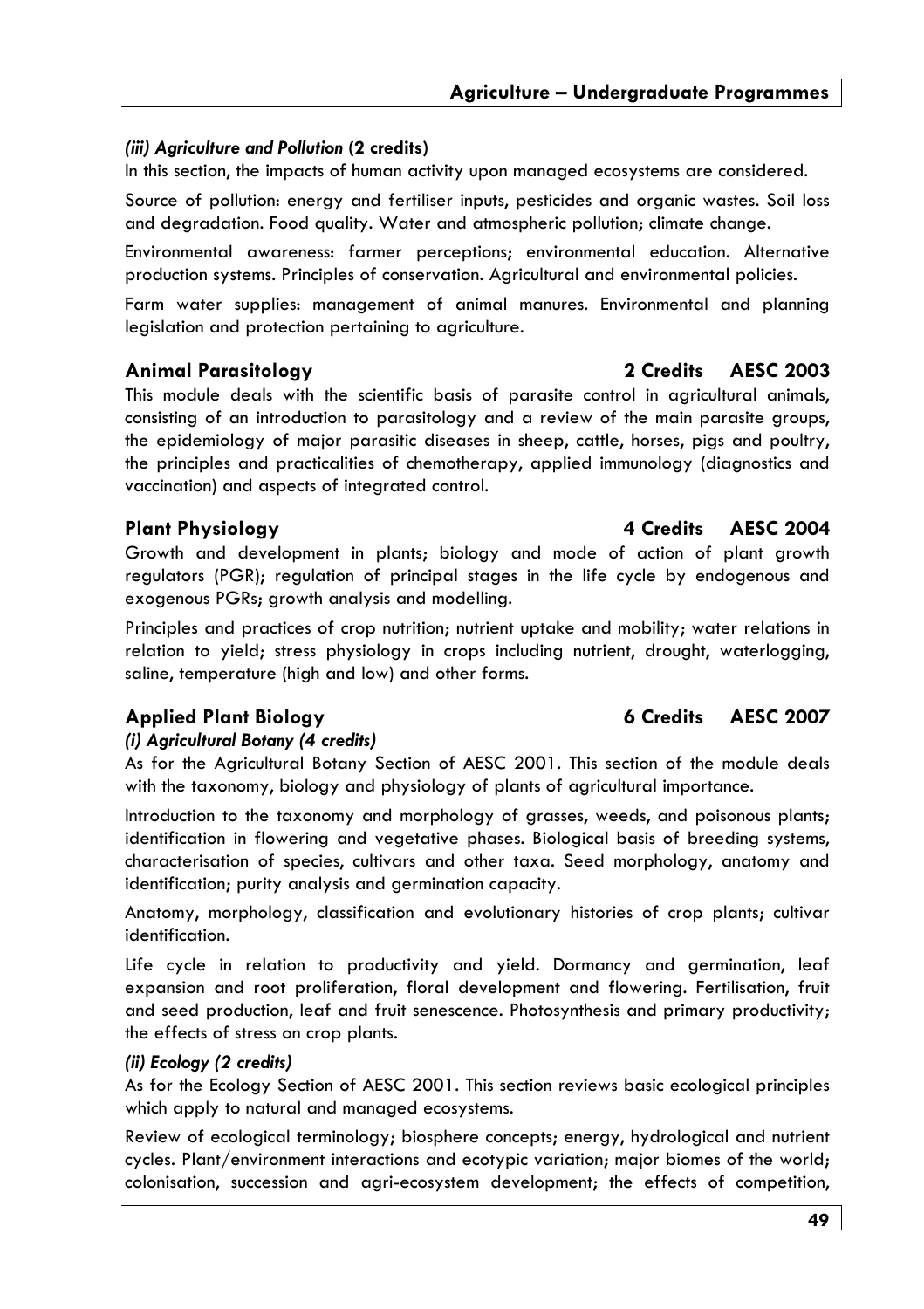interaction and symbioses in natural and managed ecosystems. Plant reproductive strategies; seed dispersal, seed banks, seed dormancy and periodicity of germination, and the implications for weed biology.

# **Plant Pathology 6 Credits AESC 3004**

This is an introductory module in plant pathology in which diseases of field and protected crops are dealt with in lectures and laboratory classes.

Economic and social impact of diseases on crop production; sources of loss and quality control. Symptoms and signs. Infectious vs. non-infectious agents. Koch's postulates. Hostpathogen-environment interactions: epiphytology and disease forecasting. Symptomatology, etiology and control of important fungal, bacterial and viral diseases of field and protected crops including seedling and post-harvest diseases. Disease control: regulatory, chemical, biological and integrated control methods, and pathogen resistance.

### *Plant Pathogens*

Economic and social impact of diseases on crop production; sources of loss and quality control. Symptoms and signs. Infectious vs. non-infectious agents. Koch's postulates. Hostpathogen-environmental interactions: epiphytology and disease forecasting. Symptomatology, etiology and control of important fungal, bacterial and virus diseases of field and protected crops including seedling and post-harvest diseases. Disease control: regulatory, chemical, biological and integrated control methods, and pathogen resistance.

Concept of plant disease. Symptoms and signs. Biotic agents (fungi, bacteria, viruses, mycoplasma-like organisms) causing disease. Epiphytology. Symptomatology, and etiology of important tree diseases.

Control and assessment of diseases in forest nurseries and plantations. Biology and control of the major groups of pests of importance in forestry. Mammals and birds in forest areas – biology, pest status and damage control measures.

# **Agrichemicals and Plants 4 Credits AESC 3007**

History, rationalisation and integration of agrichemicals in crop production; pathways of foliar and root uptake; uptake and translocation of plant metabolites and exogenous chemicals; formulation of agrichemicals; metabolism of xenobiotic materials; toxicology, residues and statutory regulations; environmental and biological fate of agrichemical residues; basic chemical properties and modes of action of herbicides, fungicides and insecticides; biological tolerance and resistance; chemical regulation of the plant life cycle, foliar nutrition; miscellaneous agrichemical products.

# **Forest Protection 6 Credits AESC 3006**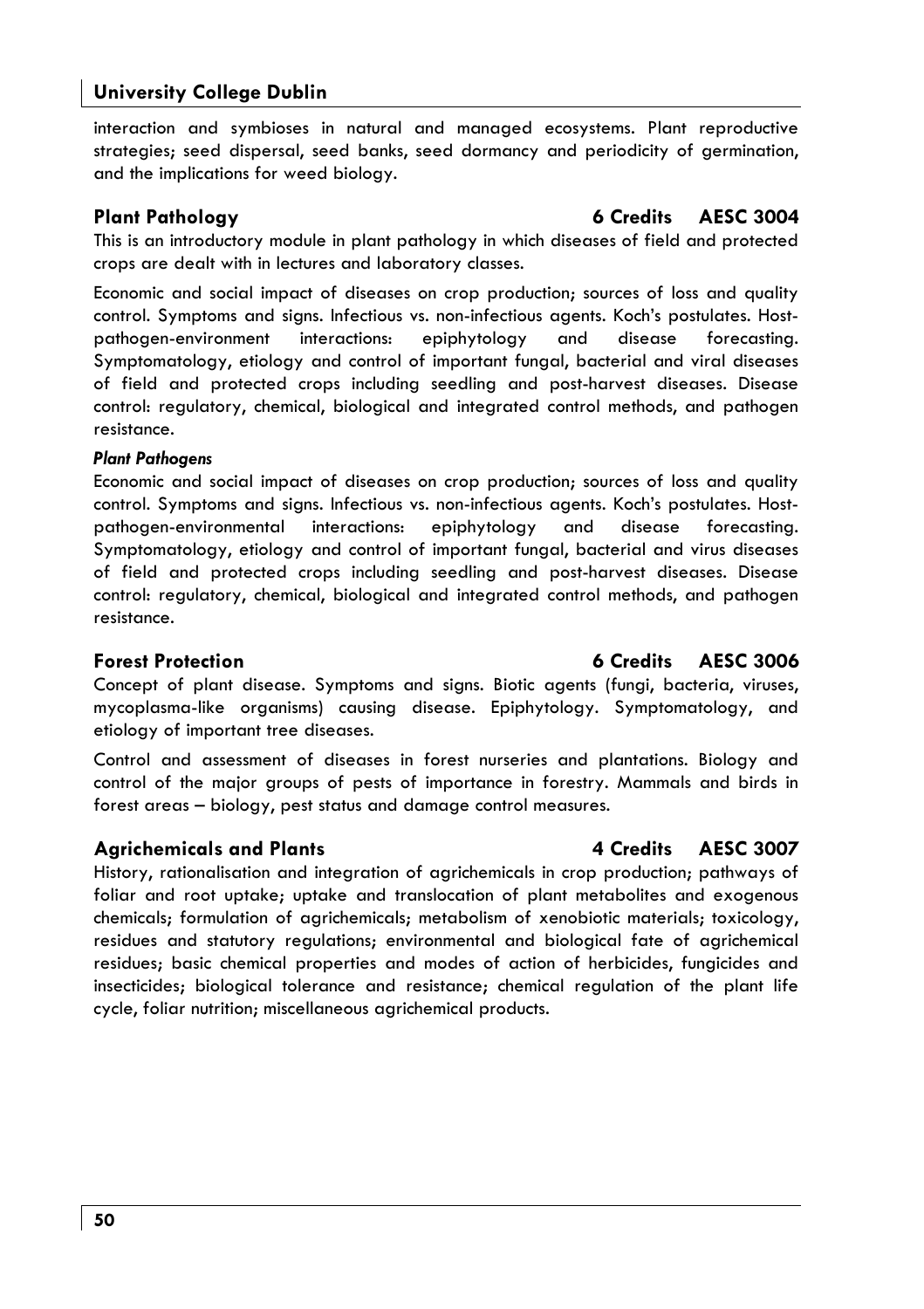Economic and social impact of diseases on crop production: sources of loss and quality control. Symptoms and signs. Infectious diseases vs. non-infectious disorders. Koch's postulates. Epiphytology and disease forecasting. Symptomatology, etiology and control of important fungal, bacterial and virus diseases of field crops, including seedling and post-harvest diseases. Disease control: regulatory, chemical, biological and integrated control methods and pathogen resistance.

Identification and biology of major invertebrate, bird and mammal pests of field crops and stored products; nature of damage caused and impact on yield; chemical and cultural methods for prevention and control.

## **Literature Review Project 2 Credits AESC 3013**

Students will be required to carry out a literature review project on a selected aspect of Agriculture and Environmental Science.

# **Professional Work Experience 12 Credits AESC 3201**

This comprises appropriate aspects of practical agriculture and environmental management. The work experience assignment(s) are undertaken from the start of the Trinity term of Third Year until the start of the Michaelmas term of the Fourth Year, as directed by the Professional Work Experience Programme director.

# **Plant Protection II 6 Credits AESC 4002**

# *Horticultural Zoology*

This section provides an overview of the biology and ecology of vertebrate and invertebrate animals of horticultural interest. The following topics will be addressed:

- Introduction to the classification, structure, physiology and biology of Annelida, Nematoda, Mollusca, Arthropoda and Chordata.
- Importance of biodiversity; methods for encouraging beneficial organisms and enhancing their role in horticultural landscapes.
- Nature and incidence of pest outbreaks and principles of control. Properties, formulation and application of pesticides; pesticide resistance and environmental hazards. Non-chemical pest control: cultural, physical and biological methods. Pest management concepts.
- The biology, ecology and control of the major invertebrate, bird and mammal pests of field and protected fruit, vegetable and ornamental crops and turf grass. Identification of the main species, recognition of the damage caused, their biology and population dynamics, and methods for damage prevention and control.

### *Plant Pathogens*

Economic and social impact of plant diseases: sources of loss and effects on the landscape. Symptoms and signs; infectious disease vs. non-infectious disorders. Koch's postulates. Symptomatology, etiology and control of diseases of ornamental and landscape plants. Epiphytology. Disease control: regulatory, cultural and biological methods, protective and eradicative chemicals.

# **Crop Protection 8 Credits AESC 3010**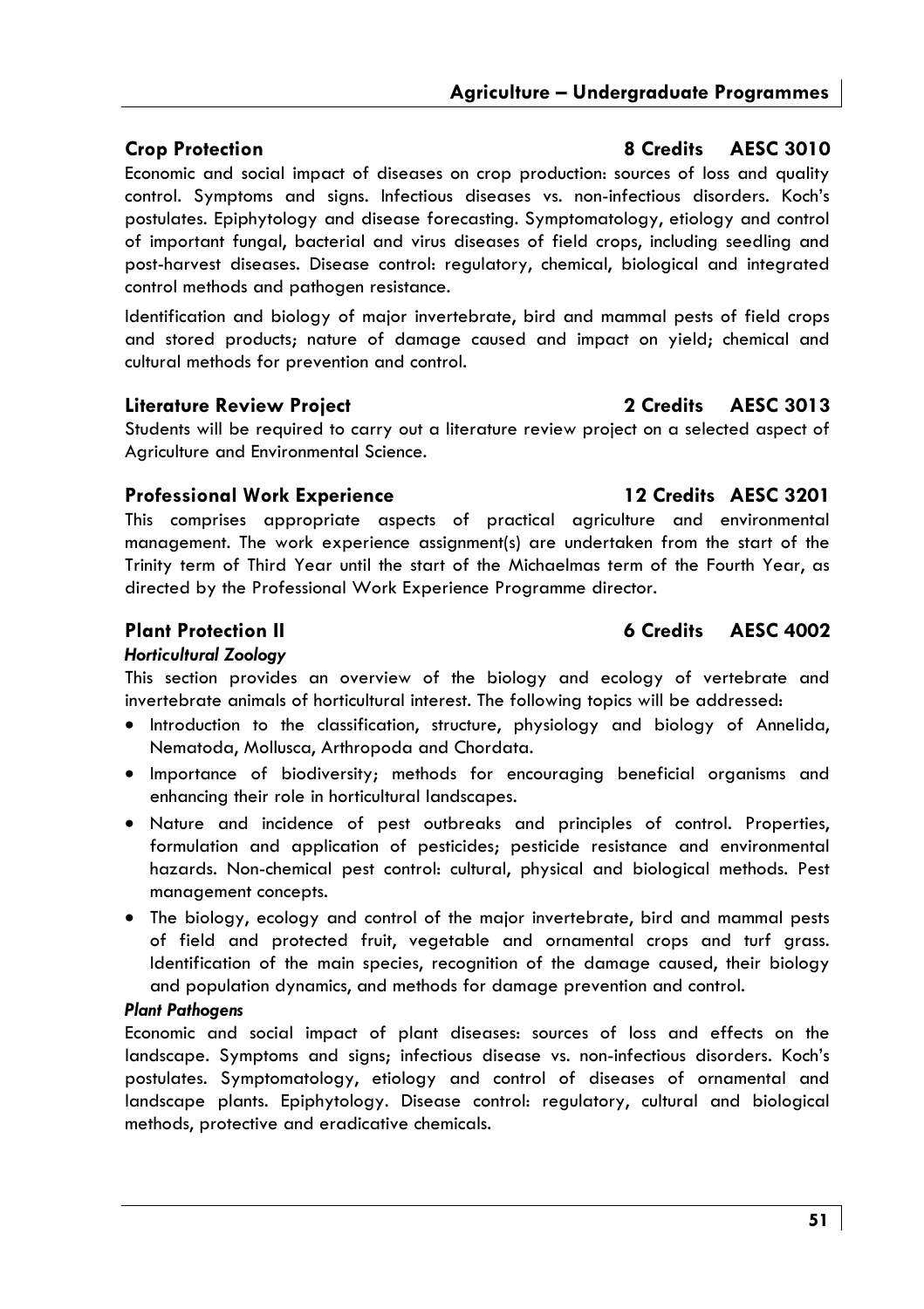**Wildlife Management 4 Credits AESC 4004** 

Wildlife management is the application of management techniques for the conservation and use of our wildlife resource. The module will examine: resident and migrant species; population census and analysis; habitat evaluation, monitoring and analysis; management for conservation and hunting; impact of man on wildlife with emphasis on the conservation/damage interface; the role and importance of wildlife law.

Course projects will include an essay and a management plan.

# **Epidemiology and Zoonoses 4 Credits AESC 4005**

This module deals with the epidemiology and control of human and livestock diseases that involve a significant free-living, vector-borne or zoonotic stage and for which environmental considerations are especially important. The emphasis will be on diseases encountered in Ireland, but where necessary for illustration of principles, tropical diseases such as malaria will also be dealt with. The module will consist of the following components: ecology of major parasitic infections of livestock, ecology of parasitic zoonoses, ecology of major non-parasitic zoonoses, immunobiology, principles of epidemiology, epidemiological tools including diagnostics and mathematical models, control measures including general principles, chemotherapy, vaccination and environmental management.

This module examines the pest management concept as an alternative to more traditional approaches to pest control. Basic principles and tactics are examined, including establishment and implementation of economic injury thresholds and the integration of biological, cultural and chemical approaches. Case studies based on programmes which have been put into operation will be considered.

# Plant Disease Management **4 Credits AESC 4007**

Relevance of epidemiology to disease management; disease epidemics; disease buildup; pathogen dispersal; quantification of disease – phytopathometry and the analysis of epidemics; modelling and forecasting epidemics; genetics and epidemiology – strategies for the use of resistant cultivars; management of virus diseases: novel plant breeding, molecular biology and genetic engineering techniques for the production of virus resistant transgenic plants; developments in chemical control of plant disease; fungicide groupings and modes of action, application techniques, legislation, food residues; pathogen resistance to fungicides.

# **Molecular Biology and the Environment 4 Credits AESC 4008**

A lecture/laboratory module designed to provide a basic understanding of the molecular techniques currently used in studies of environmental biology. The topics covered in this module will include the use of DNA diagnostics, immunodiagnostics, molecular variability and molecular markers in environmental biology. The techniques will include DNA diagnostic, immunodiagnostic, DNA variation, DNA marker, protein marker and protein variation analyses.

# Project **Project 2006 Project** 2006 **12 Credits AESC 4051**

# **Pest Management 4 Credits AESC 4006**

**Electives 12 Credits AESC 4400**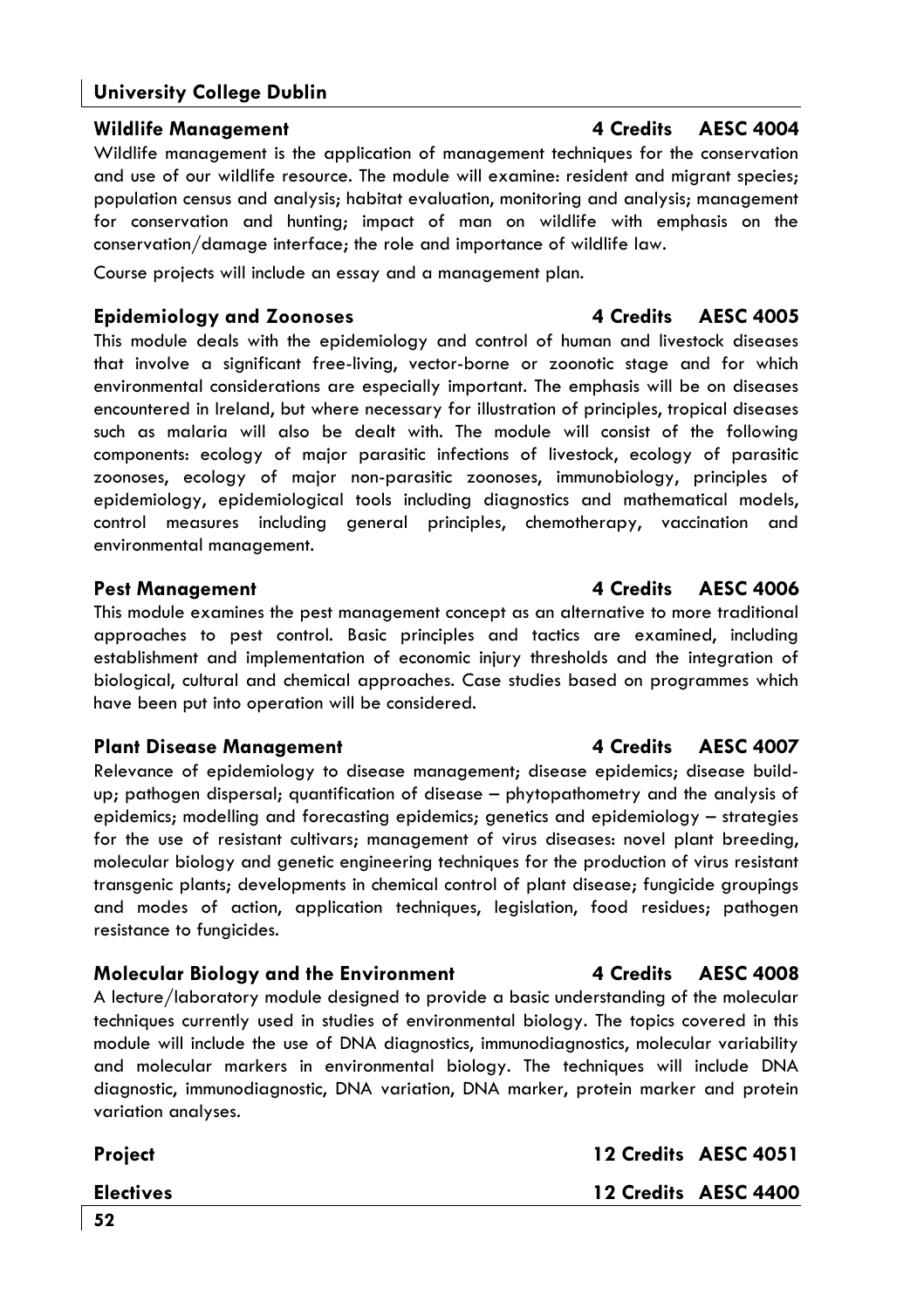# **Introduction to Animal Science 12 Credits ANSC 1001**

### *Study Skills*

Group Communication, writing skills, use of library. Critical thinking. Basic concepts of information technology. Practical computer skills with word processing, spreadsheet and presentation applications. Email and internet.

### *Preparation for Science Studies*

To provide incoming students, particularly those with limited exposure to science subjects at second level, with an overview of the subject and a foundation for higher-level study of science. The scientific method and its component steps. States of matter: gas, liquid, solid. Elements and compounds. Atoms, isotopes and ions. Periodic table. Terminology of chemical reactions.

### *Application of Science in Animal Production*

Students will carry out a library/research project on a selected topic relating to animal science or an associated topic. This may involve students working in small groups. Assessment will be by way of continuous assessment and/or seminars.

## **Genetics I 2 Credits ANSC 2001**

This module will provide an overview of basic genetics, particularly as it applies to agriculture. The module will cover the following: Genetic consequences of cell division and gametogenesis. Basic Mendelian genetics. Probability and genetics. Extending Mendelian genetics. Recombination and genetic linkage. Chromosomal inheritance and sex determination. The structure and function of DNA. Gene expression. The molecular basis of mutation.

## **Genetics I and II 4 Credits ANSC 2002**

*(i) Genetics I (2 credits)*  As for the module ANSC 2001.

### *(ii) Genetics II (2 credits)*

Evolution and Population Genetics: Basic evolutionary theory. The theory of allele frequencies. The genetic structure of populations and microevolution. The origin of genetic variation.

Introduction to Quantitative Genetics: Properties of the normal distribution. Sources of phenotypic variation. Heritability and artificial selection. Relationship and inbreeding.

# **Animal Husbandry I 6 Credits ANSC 2005**

This module is intended for students other than those specialising in *Animal Science/Animal Production.* It is designed to give an overview of animal science and animal production in Ireland, the EU and on a world basis, with the focus on the main animal production enterprises in Ireland. The topics covered for each enterprise will include the following: the structure and importance of the enterprises at farm, national and international level; the organisation and management of the production systems at farm level; seasonality of production, product quality and implications for processing and marketing; farm costs and returns and factors affecting profitability. In addition to the sections on the main farm enterprises the module will include brief outlines of the principles of animal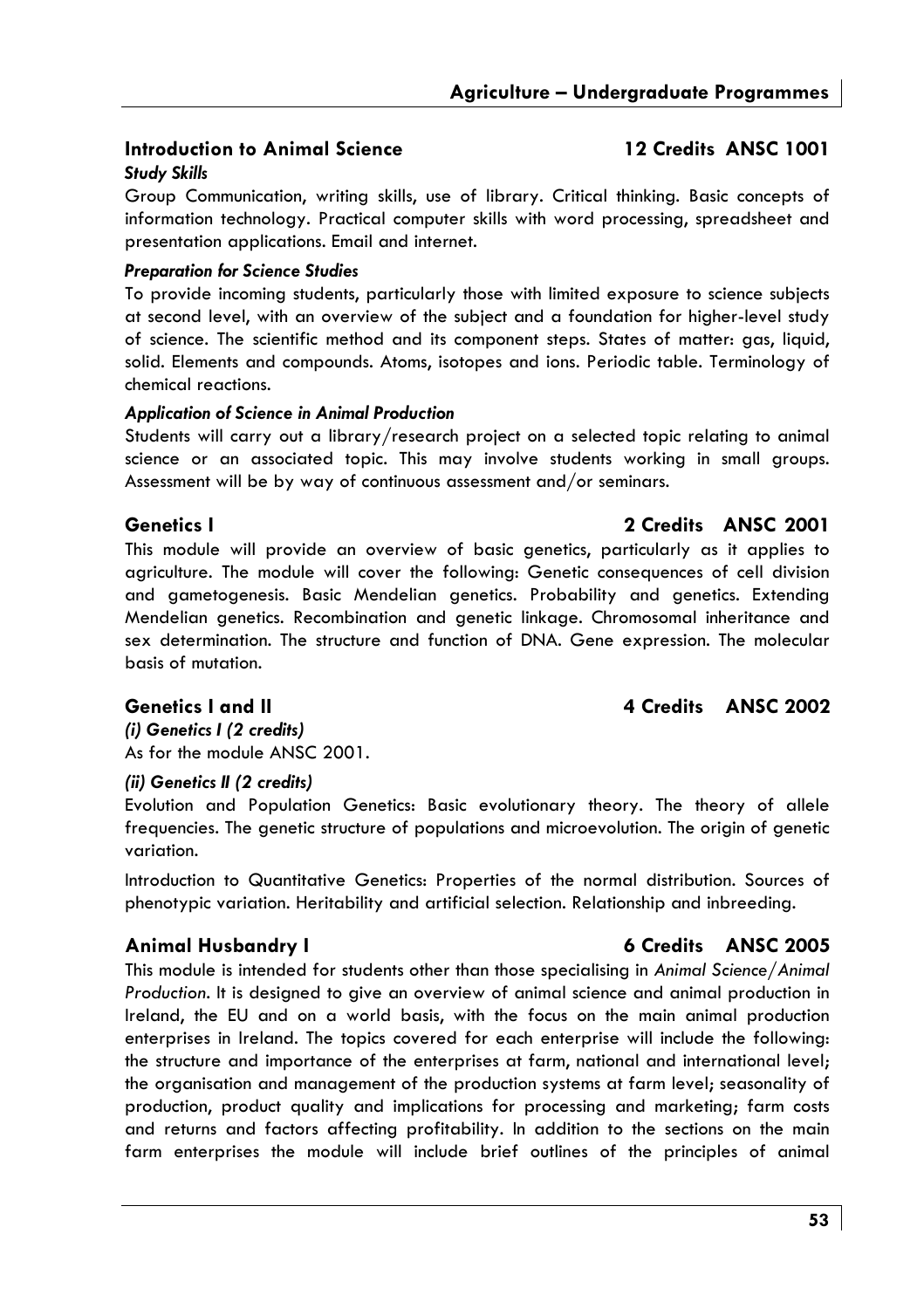breeding, animal nutrition, animal physiology and disease control. There are no specific prerequisites for this module.

This module is designed for students in *Animal Science/Animal Production*. It is a basic/foundation level module designed to give students an understanding of nutrition for both ruminant and monogastric farm animals. Topics dealt with include the following: structure and functioning of the digestive system, the processes of digestion and absorption plus digestive disorders; metabolism of nutrients, especially in relation to energy, protein, minerals and vitamins plus an introduction to metabolic disorders; nutrient requirements and systems of energy and protein evaluation of feeds; dry matter intake; feed additives; feed processing; major classes of feedstuffs and introduction to the formulation of feeding programmes. Basic/foundation level biology and chemistry/biochemistry modules are prerequisites.

Digestion and metabolism in farm animals; regulation of metabolism (including metabolic disorders); minerals; vitamins; water as nutrient; energy evaluation of feeds; protein evaluation of feeds; feeds and feeding (including sources, composition, nutritional value, effects of processing and feed additives); voluntary food intake by animals; factorial approach to nutrient requirements of livestock.

# **Animal Nutrition II 4 Credits ANSC 3003**

Feed processing and ration formulation for ruminant and non-ruminant livestock. Systems of evaluation of the energy and protein value of feeds. Detailed discussion of factors affecting the intake, utilisation and metabolism of nutrients in ruminant and ruminant-like animals and how these processes relate to efficiency of production and quality of product. Metabolic disorders in livestock under intensive and extensive systems of production. Nutrition and disease.

# **Animal Breeding/Genetics 8 Credits ANSC 3004**

Animal Breeding (as for 'Animal Breeding' Section of ANSC 3011)

The effect of domestication of livestock on redefinition of selection goals. Pre-Mendelian animal breeding and genetic theories. The effects of Mendelian genetics on animal breeding. Contributions of Fisher, Haldane, Wright, Lush and Henderson. Heredity vs. environment as they affect animal performance. Genotype by environment interaction. How to determine if a defect is due to heredity or environment. Strategy for dealing with genetic defects. Emphasis to put on coat colour and horns in selection. Selection for disease and parasite resistance. Measuring variation among animals. Subdivision of this variation into that due to heredity and environment. Subdivision of heredity variation into that due to additive, dominance and epistatic gene effects. Heritability in the broad and narrow sense. Why estimate heritability? Estimation of phenotypic and genetic correlation among traits. Why estimate them?

Principles of selection. Factors influencing genetic response to selection viz., accuracy of selection, intensity of selection, genetic variability and generation length. The value of

# **Animal Nutrition I 6 Credits ANSC 3002**

# **Electives 6 Credits ANSC 2200**

# **Animal Nutrition I 4 Credits ANSC 2006**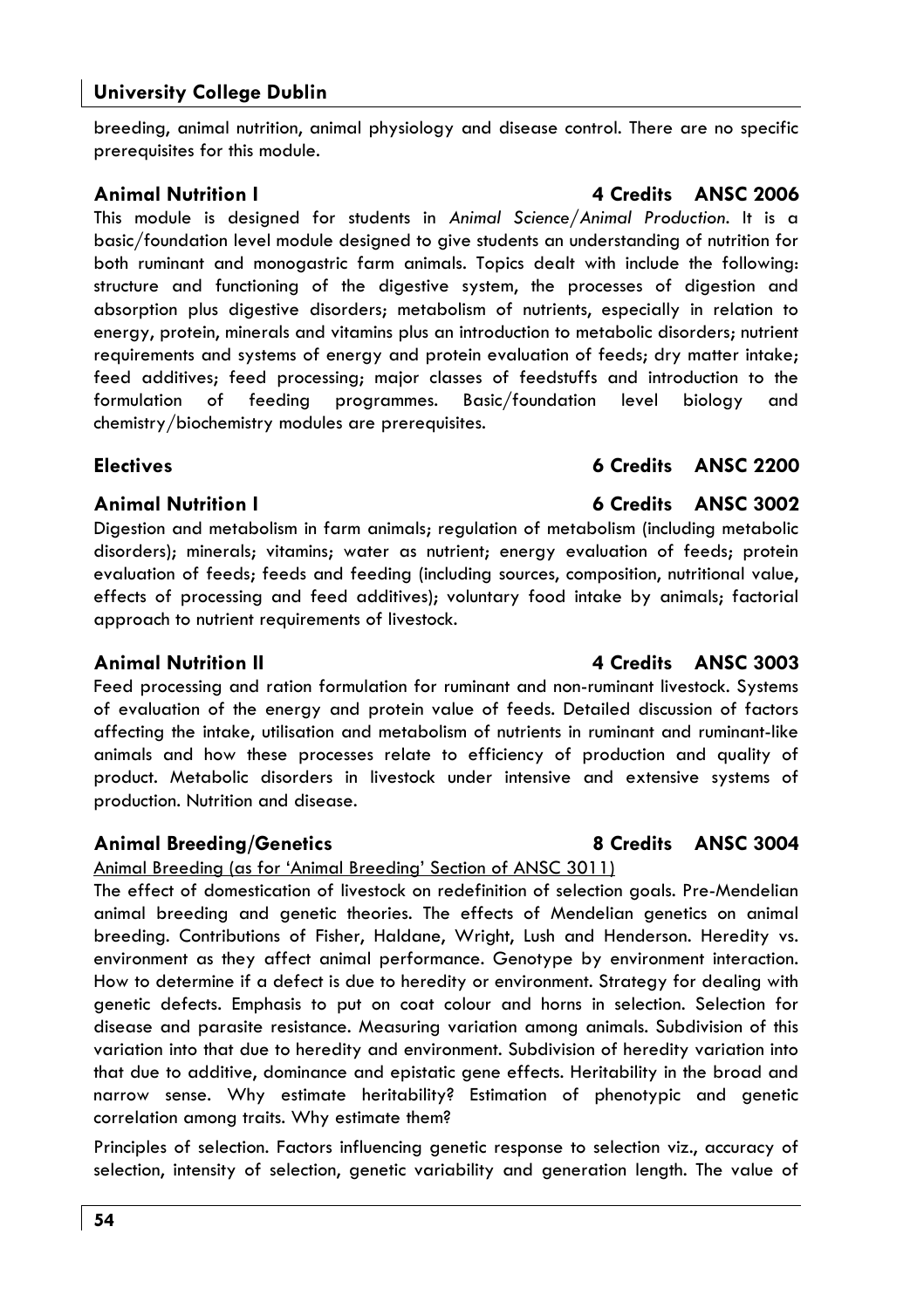**Agriculture – Undergraduate Programmes** 

individual testing, pedigree information, sib information and progeny testing. Principles of constructing selection indexes.

Inbreeding and relationship among animals. Undesirable effects and usefulness of inbreeding. Heterosis and outbreeding. Genetic basis of heterosis. Crossbreeding systems for commercial production.

The remainder of the module deals with the application of these principles to the genetic improvement of farm livestock, viz., dairy cattle, beef cattle, sheep, pigs and horses in the Irish context.

### *Genetics*

Advanced Transmission Genetics: Complex and polygenic inheritance. Sex-linked traits. Genetic linkage and mapping. Epigenetic inheritance – parental imprinting.

Molecular Genetics: Transcription and translation. The genetic code. The structure of genes. Gene expression.

Structural and Functional Genomics: Genome organisation. Genome sequencing. Genome expression studies using array technologies. Bioinformatics.

Developmental Genetics: Differential gene expression. Genetics of pattern formation. Homeotic genes.

The Genetic Origins of Livestock: Genetic diversity in cattle, sheep and pigs. The genetics of domestication.

### **Animal Physiology 8 Credits ANSC 3005**

Physiological and endocrinological systems in the farm animal; endocrinology and physiology of reproduction, lactation and growth in farm mammals; environmental physiology; mammalian pheromones; artificial insemination and modern developments in reproductive technology including embryo transfer, micromanipulation of embryos, in vitro maturation and fertilisation of oocytes, in vitro culture of embryos, cloning, sexing and recombinant DNA technology as applied to farm animals. Controlled reproduction in farm animals. Reproductive behaviour. Controlled reproduction in alternative animal farming systems. Physiology of the newborn; growth and development of the animal body.

### **Anatomical Structure and Function 4 Credits ANSC 3006**

Systematic anatomy of cattle, sheep and pigs with particular emphasis on the skeletal, muscular, digestive and urinogenetical systems; histology of the four primary tissues; microscopic anatomy of organs.

### **Experimental Design and Data Analysis 6 Credits ANSC 3007**  *Experimental Design*

This section of the module deals with the design and interpretation of animal experiments.

### *Data Analysis*

This section of the module will cover material required for both crop and animal experiments. It includes least squares principles of fitting constants; application of least squares principles to the analysis of non-orthogonal data from various experimental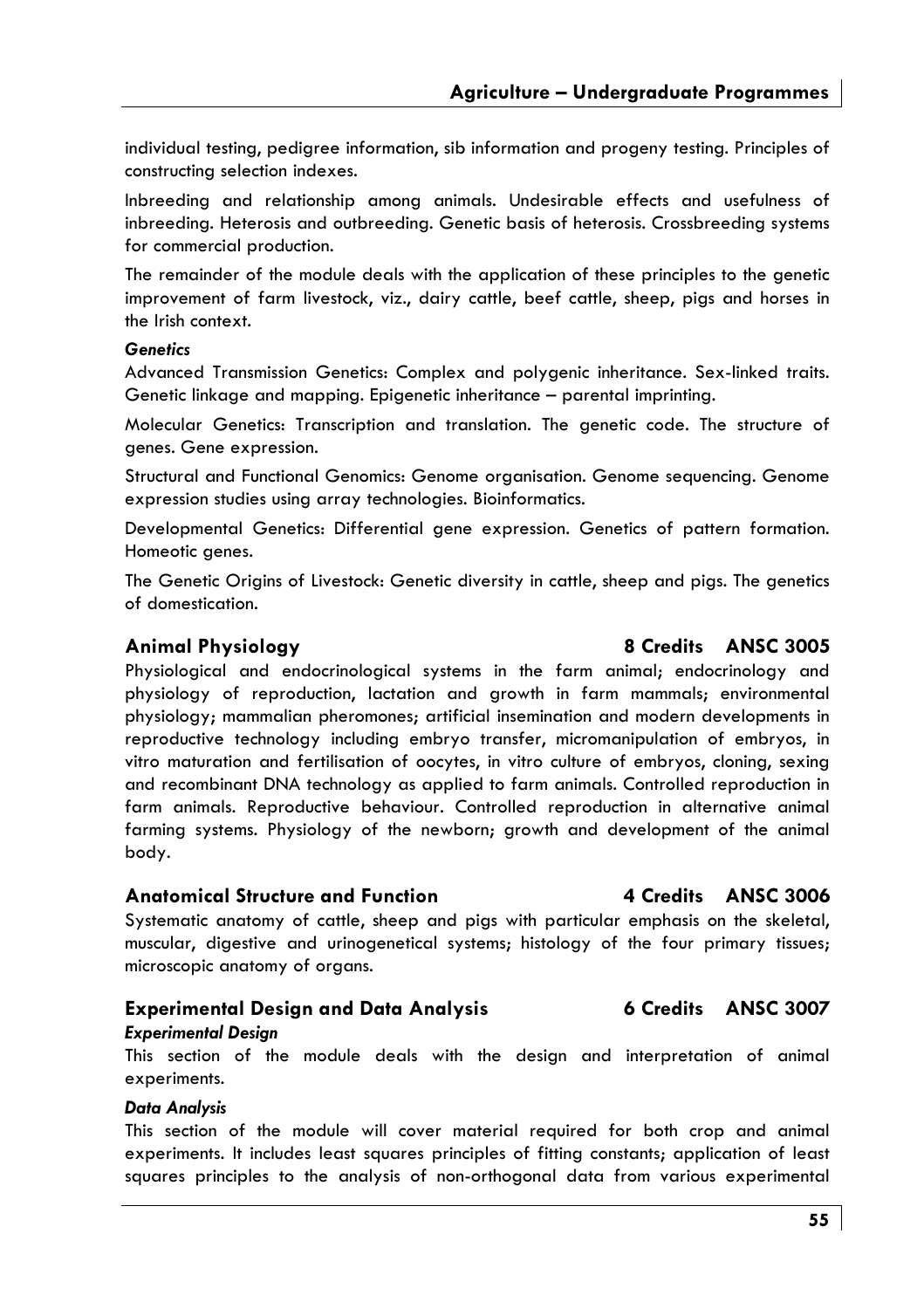designs, viz., single and multi-way classifications, with and without covariates; testing hypotheses in these analyses using the F-test. Student's t-test, Duncan's MRT etc., tests for homogeneity of variance: estimation of components of variance and covariance; definition of 'fixed' vs. 'random' effects in the model and consideration of their influence on tests of hypotheses.

## Animal Production Enterprises **4 Credits** ANSC 3008

This module will be concerned with management practices and principles in animal production enterprises. Students will visit a number of modern animal production enterprises and related facilities and will carry out a project on a selected topic relating to animal science and production.

### Animal Husbandry II 8 Credits ANSC 3009

This module is designed to provide an overview of animal science and production in Ireland, the EU and on a world basis. Its focus will be on the main animal production enterprises in Ireland. The topics covered will include: the structure and importance of the individual enterprises at farm, national and international level; an outline of the principles of breeding, reproduction, feeding and management of the animal production enterprises, seasonality of production; product quality and implications for processing and marketing; costs and returns and factors affecting profitability.

The objective is to provide the student with a working knowledge of computer systems used in science and the agricultural industry. Emphasis will be placed on basic computer skills and will include file management, word processing, the use of spread sheets, plotting graphs and the structure and use of the Internet. An introduction to specific software used in the agricultural industry will also be included (e.g. management programmes used in pork, beef and dairy industries, least cost feed formulation programmes).

### **Animal Husbandry III 8 Credits ANSC 3011**

Modules in Animal Husbandry are designed to acquaint students with the basic concepts of Animal Husbandry, and the incorporation of these concepts into systems of production and the effective management of these systems at farm level. The modules in Animal Husbandry are allocated between third year and fourth year.

### *Animal Breeding*

The effect of domestication of livestock on redefinition of selection goals. Pre-Mendelian animal breeding and genetic theories. The effects of Mendelian genetics on animal breeding. Contributions of Fisher, Haldane, Wright, Lush and Henderson. Heredity vs. environment as they affect animal performance. Genotype by environment interaction. How to determine if a defect is due to heredity or environment. Strategy for dealing with genetic defects. Emphasis to put on coat colour and horns in selection. Selection for disease and parasite resistance. Measuring variation among animals. Subdivision of this variation into that due to heredity and environment. Subdivision of heredity variation into that due to additive, dominance and epistatic gene effects. Heritability in the broad and narrow sense. Why estimate heritability? Estimation of phenotypic and genetic correlation among traits. Why estimate them?

## **Computer Techniques 2 Credits ANSC 3010**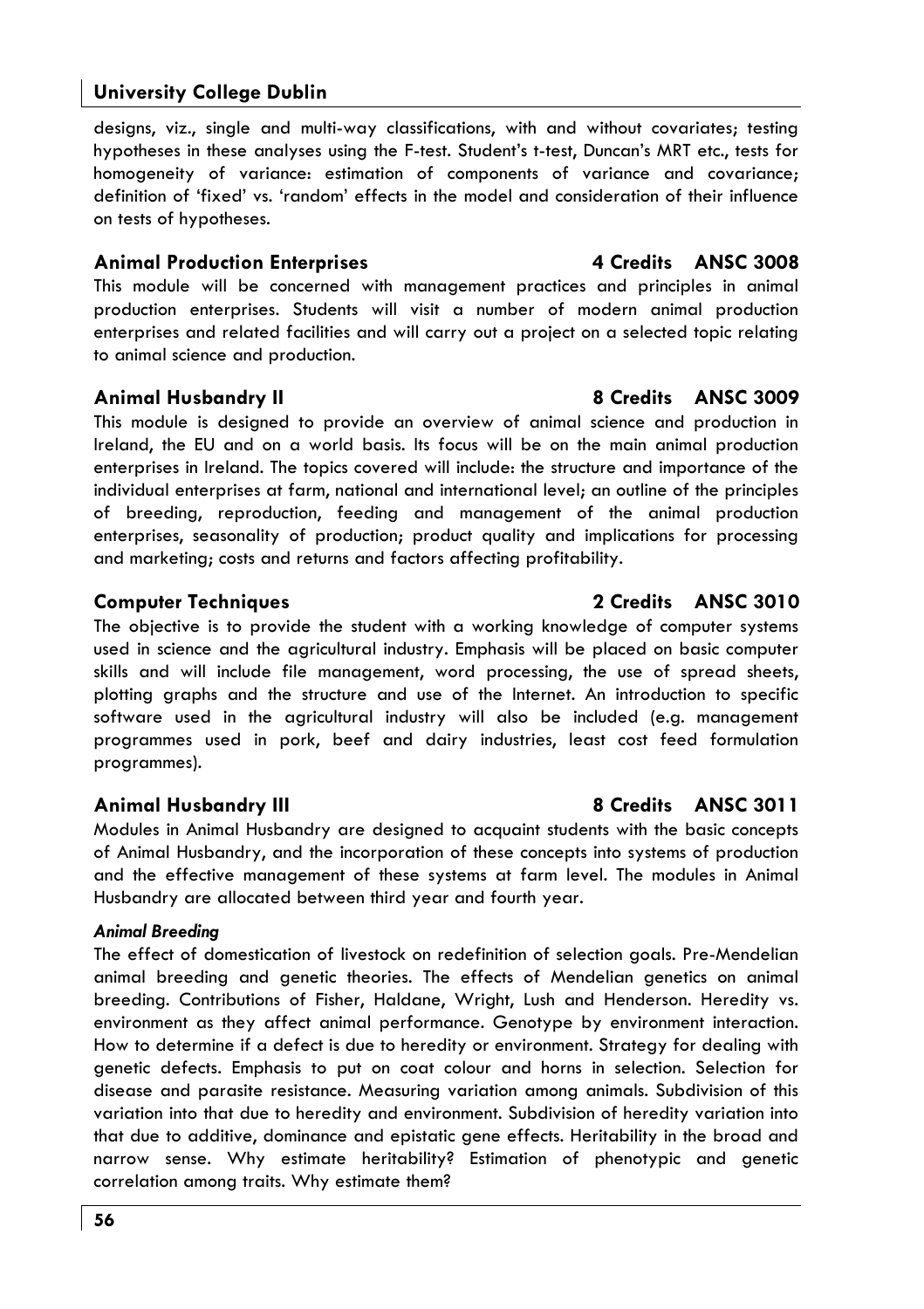Principles of selection. Factors influencing genetic response to selection viz., accuracy of selection, intensity of selection, genetic variability and generation length. The value of individual testing, pedigree information, sib information and progeny testing. Principles of constructing selection indexes.

Inbreeding and relationship among animals. Undesirable effects and usefulness of inbreeding. Heterosis and outbreeding. Genetic basis of heterosis. Crossbreeding systems for commercial production.

The remainder of the module deals with the application of these principles to the genetic improvement of farm livestock, viz., dairy cattle, beef cattle, sheep, pigs and horses in the Irish context.

### *Animal Physiology*

Physiological systems in the farm animal; species variations as shown in cattle, sheep, pigs and horses; endocrinology of reproduction, lactation and growth in farm mammals; mammalian phermones; puberty, the breeding season and oestrous cycle; pregnancy, parturition, pregnancy diagnosis and perinatal mortality; artificial insemination in farm animals – embryo transfer; hormonal applications in animal production; reproductive behaviour of farm animals.

# **Fundamentals of Biotechnology 2 Credits ANSC 3012**

This module will familiarise students with the basic concepts used in plant and animal biotechnology. The module will include the principles and methods used for manipulating and measuring the activities of plant and animal cells. This will include chromosomes, the structure and properties of nucleic acids, DNA repair and replication, RNA transcription, protein translation, the genetic code, manipulation of DNA (including cloning), nucleic acid modification and nucleic acid measurement techniques (including PCR).

### **Professional Work Experience 12 Credits ANSC 3201**

Normally this will take place from the start of the Trinity term in Third Year until the start of the Michaelmas term in Fourth Year. During the programme, students gain appropriate experience on approved dairy, beef, sheep and pig farms. Students are also encouraged to gain experience in appropriate aspects of the agricultural industry/agribusiness. Experience may be gained abroad. In all cases, the student's work experience programme must be approved beforehand by the Professional Work Experience Programme Supervisor.

# Animal Husbandry V **4 Credits** ANSC 4002

### *Animal Behaviour/Health/Welfare*

This module complements the Animal Health Section of the module ANSC 4004 'Animal Husbandry IVa'. Behaviour of the newborn, acquired or innate behaviour, social, sexual, aggressive, ingestive and other forms of behaviour. Factors affecting behaviour and the role of behaviour in animal production. Definition of animal welfare. Areas of concern. Transport of animals. Role of behaviour/abnormal behaviour in assessing welfare.

**Electives 6 Credits ANSC 3300**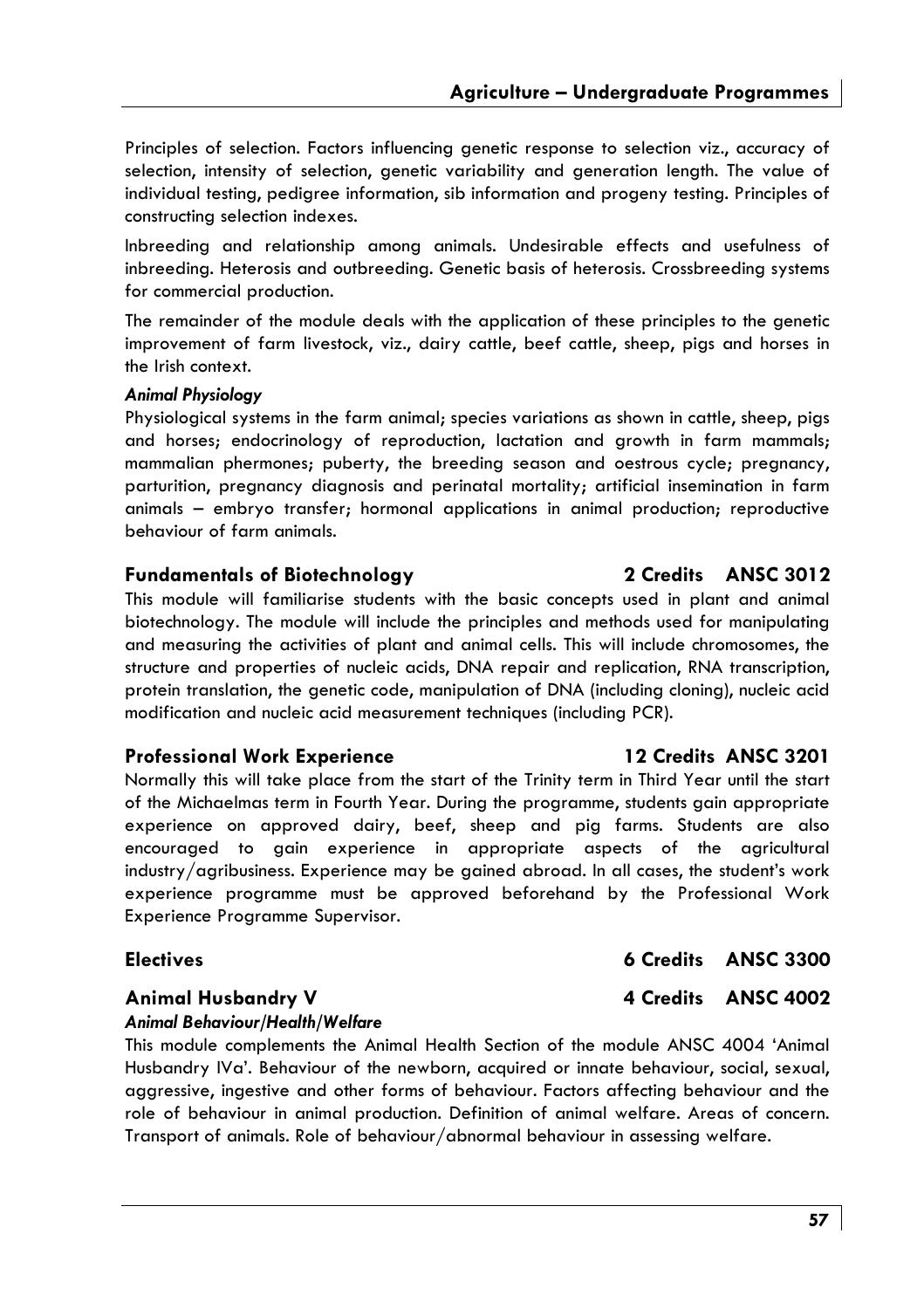This module covers the application of the following topics to farm livestock. Prediction of genetic progress in single trait selection with overlapping generations using Hill's transition matrix. Estimating breeding values using BLUP. Defining the breeding objectives. Economic weights. Selecting for several traits using selection indexes. Investment appraisal of breeding programmes. Criteria for optimising breeding programmes. Discounted geneflow techniques.

## **Animal Husbandry IVa 12 Credits ANSC 4004**

This module is designed for students in *Animal Science/Animal Production*. It consists of four equal sections dealing with Dairy, Sheep and Swine Husbandry, and Animal Health.

### *Animal Health*

Definition of health and disease, dynamic state of disease, causes of disease, role of secondary factors in disease, resistance to disease, how disease spreads, factors influencing spread of disease, control of disease including common diseases of farm animals.

### *Dairy Husbandry*

The dairy industry at farm and national levels; changes in the structure of the industry; milking and milking installations; milk quality; breeding and rearing dairy replacements; feeding dairy cows; management in milk production, including disease prevention and control; costs and returns.

### *Swine Husbandry*

Structure and importance of the pig industry in Ireland; pig production as a major or minor farm enterprise; pig co-operatives; pig production management; critical aspects in pig production; carcase of pork and bacon pigs; outlook for profitable pig production, including disease prevention and control; costs and returns.

### *Sheep Husbandry*

The sheep industry at farm, national and EU level; place of sheep in different farming systems; systems of lamb production; sheep production management, including disease prevention and control; key issues relating the sustainable production of a quality product, sheep housing and handling facilities; selection and marketing of lamb for the various markets; costs and returns in sheep production.

Basic modules in Animal Breeding/Animal Physiology (ANSC 3011) and Animal Nutrition (ANSC 3002), or their equivalent, are prerequisites for this module.

## **Animal Breeding II 6 Credits ANSC 4003**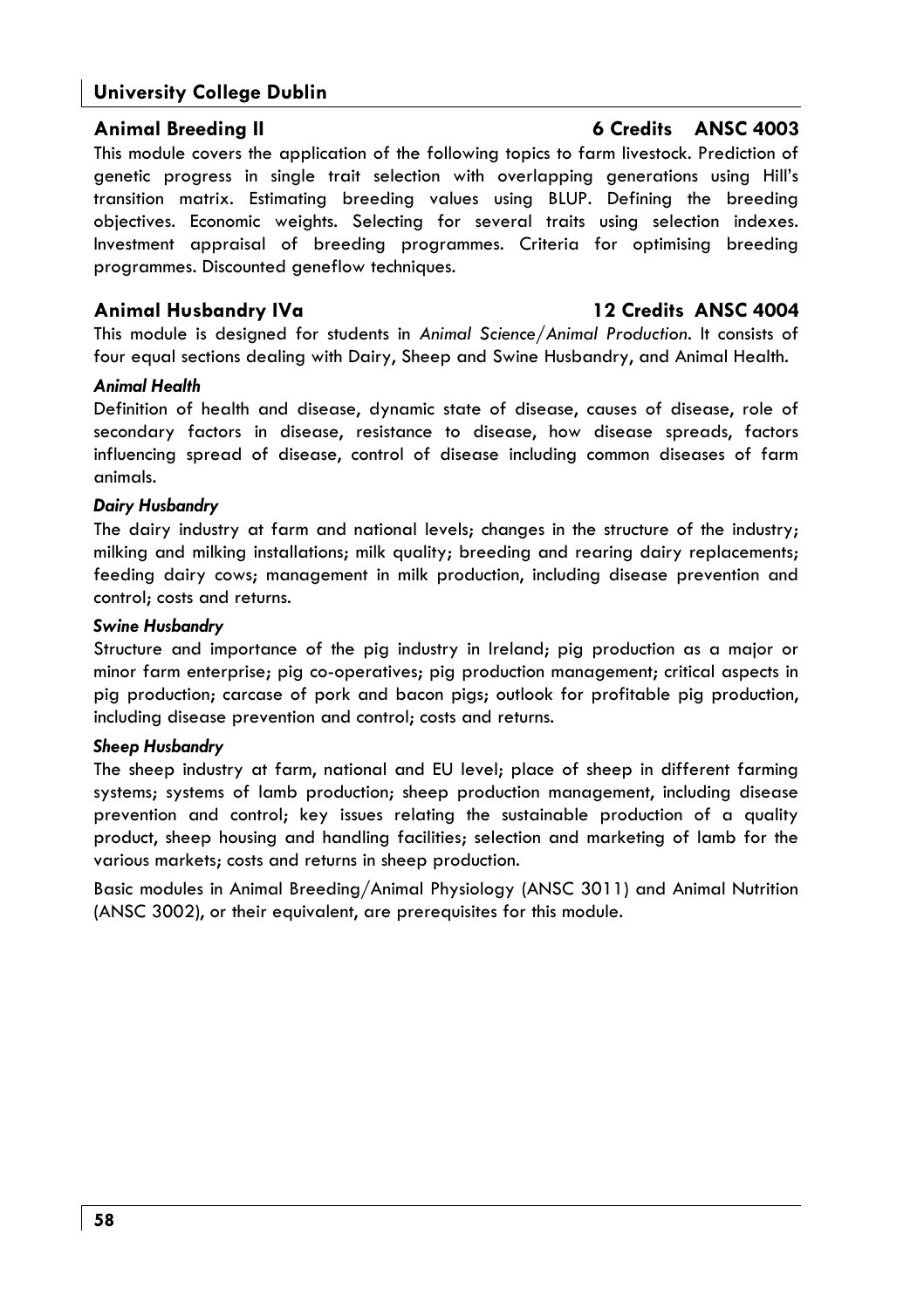# Animal Husbandry IVb **4 Credits** ANSC 4005

This module is designed for students in *Animal Science/Animal Production*. It consists of two parts that deal with Beef production and Farm Buildings/Animal Wastes/Mechanisation.

## *Beef Cattle Husbandry*

Structure and importance of the beef industry in the national economy; historical perspective, current position and possible future trends; principles and practice of different systems of beef production under Irish conditions, including feeding and disease prevention and control; natural advantages and limitations in beef production; current developments in systems of beef production and possible implications for Ireland; costs and returns.

## *Farm Buildings/Animal Wastes/Mechanisation*

Farm structures, environmental control in animal housing, planning and layout of farm buildings. Slurry storage and handling, disposal of farm wastes, fertiliser planning and pollution control. Mechanisation of forage handling, feeding systems and effluent disposal.

Basic modules in Animal Breeding/Animal Physiology (ANSC 3011) and Animal Nutrition (ANSC 3002), or their equivalent, are prerequisites for this module.

# **Electives 10 Credits ANSC 4400**

Elective choice is subject to approval by the Head of the Department of Animal Science and Production.

# **Biology 10 Credits BIOL 1002**

A formation module in the basic concepts of biological function and variation. Teaching involves four 1 hour lectures and one  $2 \frac{1}{2}$ -hour practical per week for sixteen weeks based on the following topics:

Structure and function in the major plant and animal groups of primary importance to agriculture with particular reference to: Lower plants, Gymnosperms, Angiosperms, Protozoans, Platyhelminths, Annelides, Nematodes, Arthropods and Chordates.

Cell biology, cell differentiation, cell growth and propagation with particular reference to organellar function and specialisation in relation to photosynthesis, cellular respiration, DNA and RNA metabolism, and protein synthesis and secretion.

Microbiology to include basic virology, bacteriology and mycology.

Anatomy and histology of plants and animals in relation to tissue differentiation and localisation.

Animal physiology related to the major physiological systems and their structural and metabolic inter-relationships: Alimentary, circulatory, respiratory, excretory, endocrine, neuromuscular and reproductive.

Evolutionary biology: Origin of life, variation and natural selection, the biological species concept, evolutionary theory.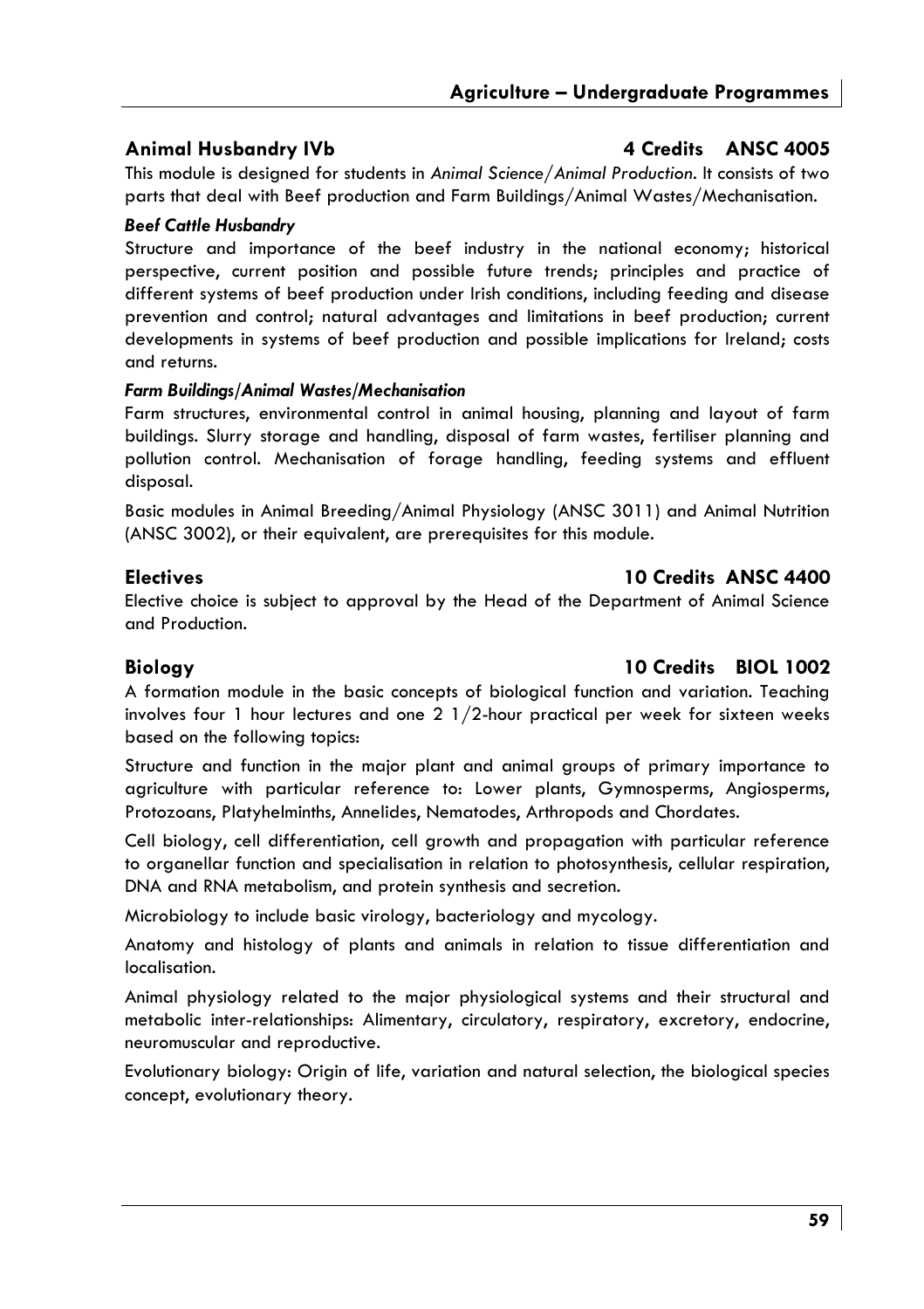# **Chemistry 12 Credits CHEM 1002**

### *General and Introductory:*

Electronic structure and bonding. Molecular orbitals, polarity and hydrogen bonding. Intermolecular interactions. Chemical formulae and equations; oxidation-reduction.

### *Physical and Inorganic Chemistry:*

Chemical kinetics and equilibria, catalysis. Acids and bases, buffer systems, indicators, hydrolysis, pH and  $pK_{\alpha}$ . Electrochemistry, electrode potential, free energy, Nernst equation. Enthalpies of formation, bond energies, equilibria (with special reference to biological systems). Periodic properties of elements; transition metals and co-ordination complexes, bioinorganic chemistry. Colloid and surface chemistry, membranes.

### *Organic Chemistry:*

Nature of bonding and formulae in organic chemistry. Concept of families and an introductory study of alkanes, alkenes, alkynes, halides, carbonyl compounds, carboxylic acids and amines. Discussion on petrochemicals and their use as starting materials in the manufacture of agrochemicals including fertilisers.

### *Macromolecules (Plastics and other Synthetics):*

Multifunctional compounds, e.g. amino acids and proteins, fats and lipids, carbohydrates treated as a basis for further studies in agricultural chemistry and biochemistry.

# **Introduction to Animal and Crop Production 12 Credits CPSC 1002**  *Study Skills*

Group Communication, writing skills, use of library. Critical thinking. Basic concepts of information technology. Practical computer skills with word processing, spreadsheet and presentation applications. Email and internet.

### *Preparation for Science Studies*

To provide incoming students, particularly those with limited exposure to science subjects at second level, with an overview of the subject and a foundation for higher-level study of science. The scientific method and its component steps. States of matter: gas, liquid, solid. Elements and compounds. Atoms, isotopes and ions. Periodic table. Terminology of chemical reactions.

### *Application of Science in Animal and Crop Production*

Students will carry out a library/literature project on a selected aspect of the application of scientific knowledge in crop and animal agriculture.

# **Crop Husbandry I 4 Credits CPSC 2001**

Physical farm planning including land drainage, land reclamation, farm fencing and hedges. Introduction to computer applications with relevance to crop agriculture including crop management packages, GIS applications, word processing and spreadsheets.

Measures of central tendency and scatter – mean, mode, median, standard deviation and variance. The theory of probability – empirical probability and *a priori* probability, mutually exclusive events, independent events, dependent events, probability in repeated trials, the binomial theorem.

The binomial distribution – its histogram, mean and standard deviation, applications of the binomial distribution to genetic problems and quality control. The normal distribution –

# **Statistics 6 Credits CPSC 2002**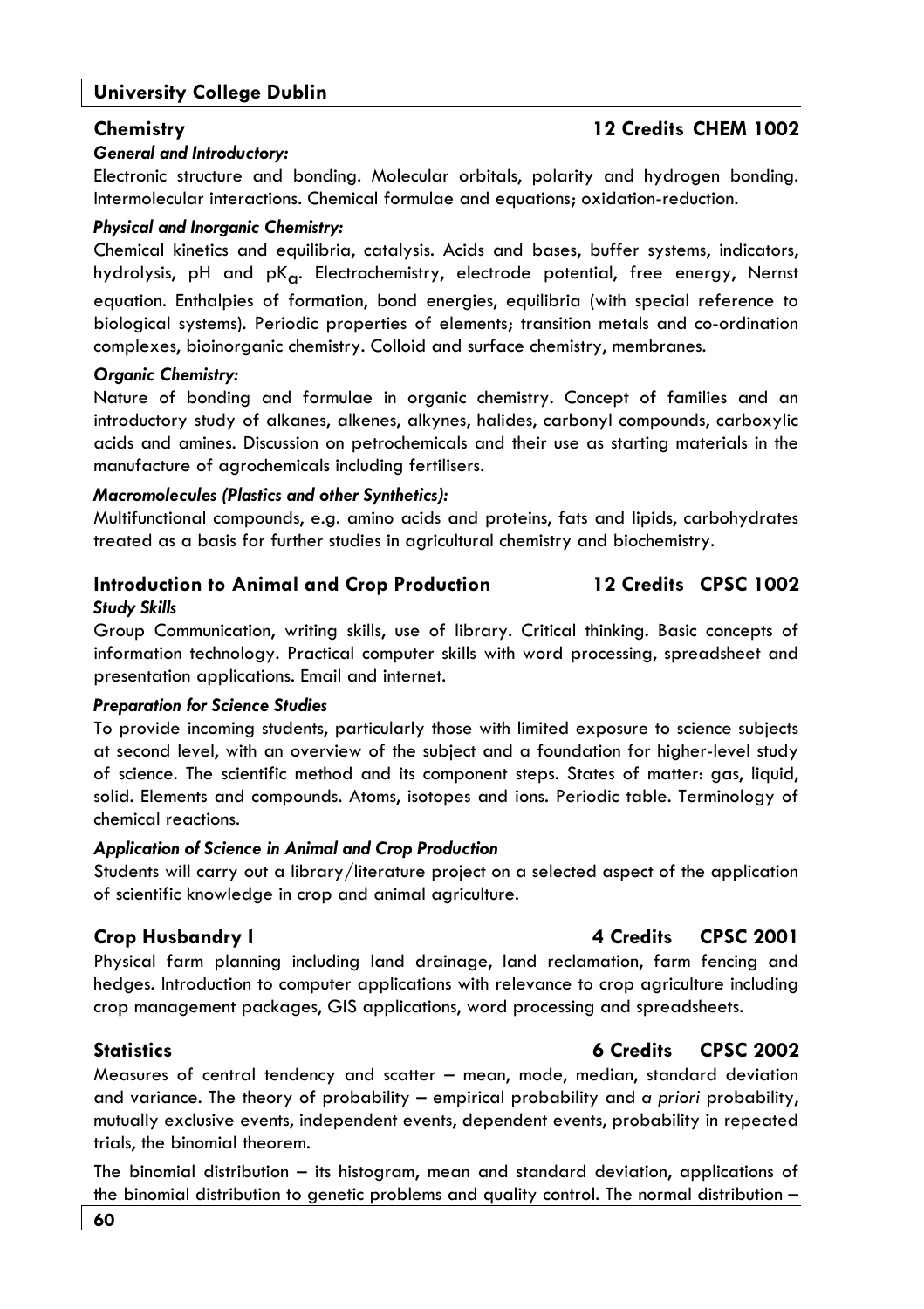its frequency curve and properties, areas under the normal curve, the standard normal distribution, probabilities in a normal distribution.

Sampling – purposes of sampling, distribution of the sample mean and distribution of the difference between two sample means in sample random sampling. Testing hypotheses – definition of the statistical hypothesis, significance level. Type I and Type II error, confidence limits. Student's t-distribution – estimating the standard deviation, testing hypotheses about the population mean, testing the difference between sample means.

Linear regression – definition, estimating the regression coefficient, analysis of variance in regression, using regression for prediction.

Correlation – definition of correlation, estimating the correlation coefficient, coefficient of determination.

Chi-Square – definition, application in testing goodness-of-fit, contingency tests. Yate's correction.

One-way classification – partitioning the total sum of squares. F-test. LSD test.

Two-way classification – partitioning the total sum of squares. F-test.

Overview of the relative importance of crops on a world, Europe and national basis. The concept of *yield* is considered from the point of its accumulation and distribution, potential and components. Crop *quality* is assessed under various headings. Consideration of the various factors involved in the production of a crop and their effect on yield, quality and net return. Equipment for crop production, handling and storage. Species and varietal selection and improvement. Grass and forage production and management. Input control, output value and maximisation of net return in crop and grassland production systems.

### **Agricultural Climatology and Meteorology 2 Credits CPSC 2004**

Meteorological elements and their measurement; Climate of Ireland; The moisture balance-evaporation, soil storage, run-off, drainage; The energy balance – radiation, conduction, convection, evaporation. Climate and soil management; plant requirements for moisture and heat; drought irrigation. Soil fertility implications. Surface water and aquifer vulnerability. Timing of land-related activities. Weather, animal and crop production. Crop-weather interactions: forestry, horticulture and protected crops. Wind shelter and housing. Influence on disease and pest outbreaks. Implications of climate change for production agriculture and environmental well being.

## **Professional Work Experience 30 Credits CPSC 3201**

This will take place from the start of the Hilary term in the third year until the start of the Michaelmas term in fourth year. During the programme, students gain appropriate experience on approved dairy, cattle, sheep, pig and tillage farms. Students are also encouraged to gain experience in appropriate aspects of the agricultural industry/agribusiness. Experience may be gained abroad. In all cases, the student's work experience programme must be approved beforehand by the PWE Programme supervisor.

### **Crop Husbandry II 6 Credits CPSC 2003**

# **Electives 6 Credits CPSC 2200**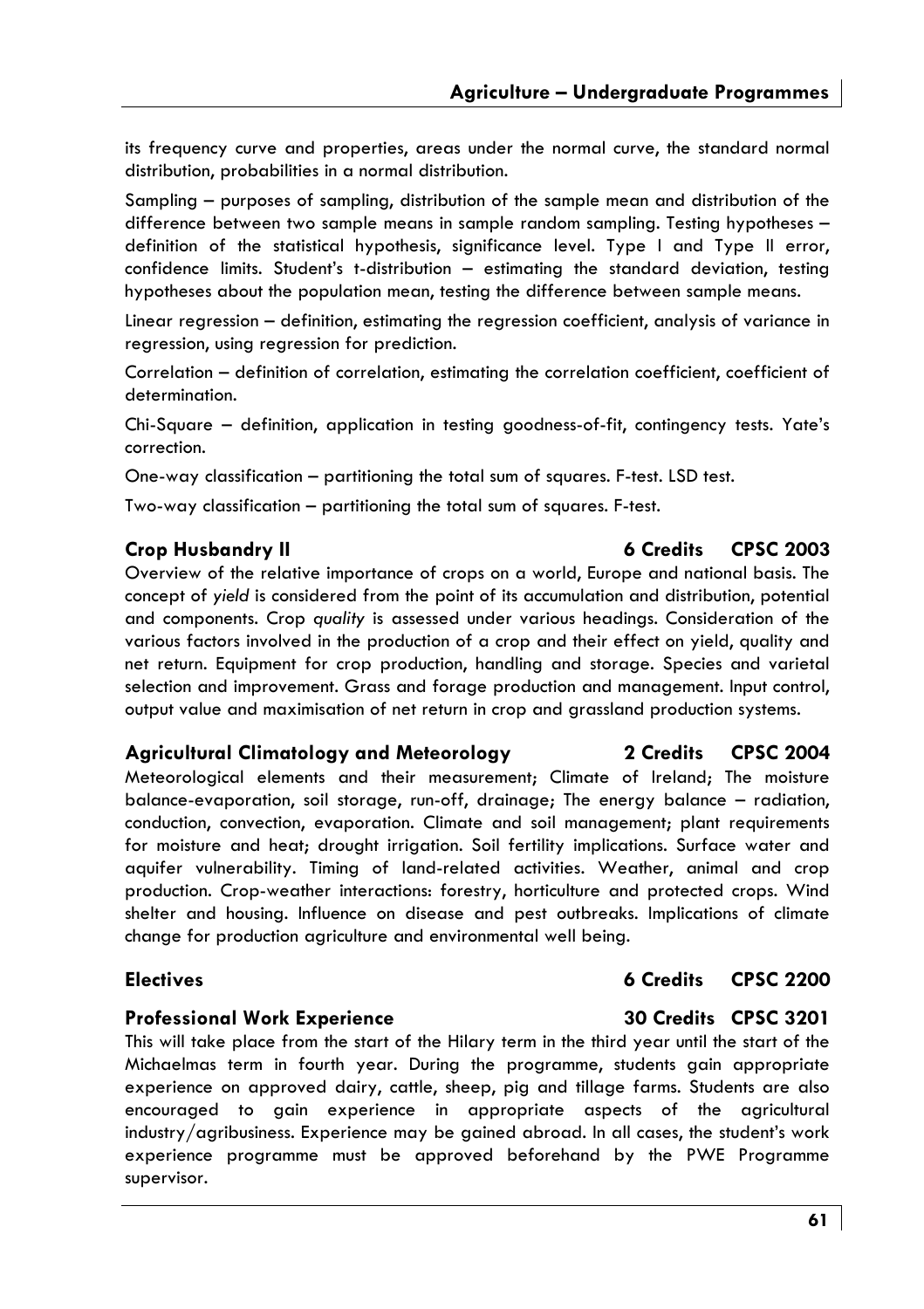# **Electives A** Credits CPSC 3301

# **Crop Breeding 2 Credits CPSC 4004**

This module introduces you to crop improvement strategies that are based on the application of genetic principles. You will discover the conventional (recombination) methods of plant breeding and how they have contributed to the improvement of crop performance, stability and quality (as in CPSC 4005 – Crop Husbandry IVa).

This module builds on earlier courses in basic science, applied science, economics and management and examines how this knowledge is integrated to formulate and refine crop production systems that are economical, profitable, safe and environmentally responsible.

# **Crop Husbandry IVb 6 Credits CPSC 4006**

This module supplements the earlier course – CPSC 4005 'Crop Husbandry IVa' – by considering additional crops and expanding on some of the cereal, root and forage crop topics covered in the first semester.

# **Electives 14 Credits CPSC 4100**

# **National Economics 4 Credits ECON 4101**

The Supply side and the Demand side of the economy.

The Demand side in more detail: fiscal, monetary, exchange rate and incomes policies.

The Supply side in more detail: the labour market, capital market distortions, industrial policy, and product market distortions. Issues in European integration: Monetary union, CAP reform, structural funds and decentralised versus centralised decision making. The performance of the Irish economy: growth, unemployment, inflation, external balance, budget balance and sectoral balances.

# **Introduction to Engineering Technology 12 Credits ENGT 1001**  *Study Skills*

Group Communication, writing skills, use of library. Critical thinking. Basic concepts of information technology. Practical computer skills with word processing, spreadsheet and presentation applications. Email and internet.

### *Preparation for Science Studies*

To provide incoming students, particularly those with limited exposure to science subjects at second level, with an overview of the subject and a foundation for higher-level study of science. The scientific method and its component steps. States of matter: gas, liquid, solid. Elements and compounds. Atoms, isotopes and ions. Periodic table. Terminology of chemical reactions.

### *Application of Science in Engineering Technology*

Introduction to research in Engineering Technology including: process engineering, environmental engineering and mechanisation systems. Students will write two short essays on any two topics presented during the module.

# **Crop Husbandry IVa 8 Credits CPSC 4005**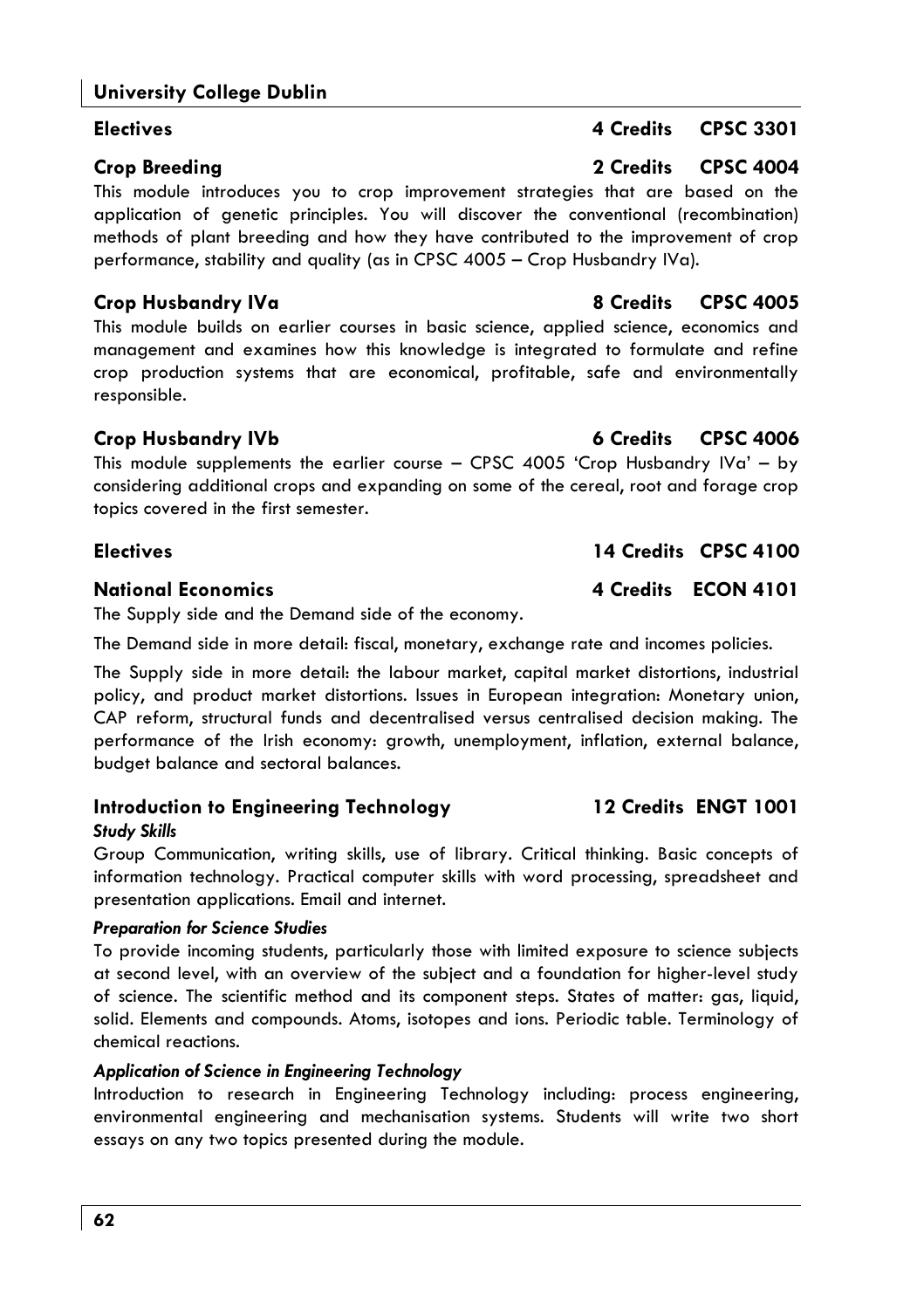Chain surveying, surveys of small areas and buildings, levelling, ordnance survey maps, theodolite and angular measurements, areas, volumes and contouring.

# **Principles of Engineering I and II 4 Credits ENGT 2011**

*(i) Principles of Engineering I (2 credits)* 

Energy: Energy balance and cycles, work, power, torque, efficiency. Application to internal combustion engines, refrigeration, machinery performance. Transmission systems, mechanics and traction theory. Electrical power and uses.

# *(ii) Principles of Engineering II (2 credits)*

Environment: Heat and mass transfer, psychrometrics, control of atmosphere, humidity and temperature. Applications of controlled environment to animal and crop buildings.

# **Engineering and Surveying 19th Constraining 12012**

*(i) Principles of Engineering III (2 credits)*  Mechanics: Forces, moments, equilibrium, internal forces, free-body diagrams, stress and strain, bending, deflection, torsion, bending moment and shear stress diagrams, moment of inertia, elementary dynamics, elementary fluid mechanics. Application to structures and machinery.

*(ii) Surveying (2 credits)*  As for ENGT 2007.

# Principles of Engineering I, II and III **6** Credits ENGT 2013

*(i) Principles of Engineering I (2 credits)*  As for 'Principles of Engineering I' Section of ENGT 2011.

# *(ii) Principles of Engineering II (2 credits)*

As for 'Principles of Engineering II' Section of ENGT 2011.

*(iii) Principles of Engineering III (2 credits)* 

As for 'Principles of Engineering III' Section of ENGT 2012.

# **Computer and Manufacturing Technology 6 Credits ENGT 2014**

Introduction to PCs, word processing, spreadsheet analysis, databases, presentation graphics, 2D and 3D computer aided drafting. Manufacturing technology: welding, turning, milling, tools, materials, stock control.

# **Food Technology 6 Credits ENGT 2016**

Physical, rheological and thermal properties of foods. Measurement of colour of foods. Mass transfer in foods. Experimental analysis of food composition and properties.

# **Literature Research Project 4 Credits ENGT 2017**

Students will be required to carry out a literature survey in a selected aspect of agricultural and food engineering.

# **Surveying 2 Credits ENGT 2007**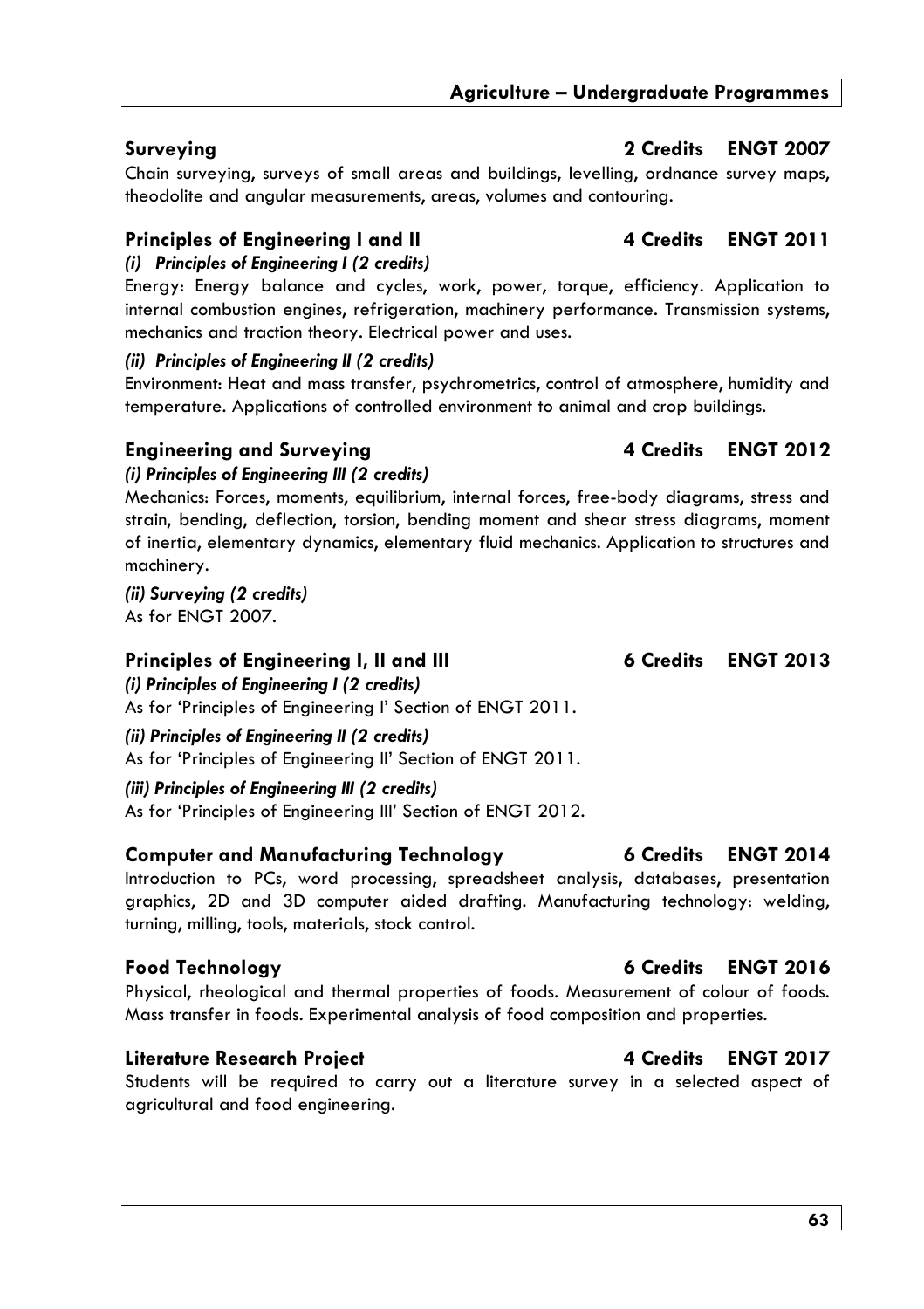# **Food Engineering Principles 8 Credits ENGT 3001**

Basic modes of heat transfer in foods. Heat exchangers: Heat transfer with phase change. Mass balances in food separation processes including: distillation, leaching, filtration, ultrafiltration, reverse osmosis, electrodialysis, centrifugation. Process laboratory practicals. Computer applications. Tutorials.

# **Power and Machinery I 8 Credits ENGT 3002**

Internal combustion engines. Energy sources, including biofuels. Energy audits. The agricultural tractor. Power transmission and traction. Soil-vehicle interaction. Tractor hydraulic systems. Electronics in agricultural tractors and equipment. Tractor-implement mechanics. Tillage and cultivation machinery. Stress analysis and fatigue. International Standards. Properties of biomaterials. Computer applications. Tutorials.

# **Food Engineering Principles 6 Credits ENGT 3004**

An introduction to basic principles of heat and mass transfer with detailed treatment of selected processes such as heat exchange, membrane processing, distillation, leaching/extraction, etc. The basic principles of psychrometrics and its application to dehydration and atmosphere control.

# **Computer Information Systems 6 2009 120 3009 4 Credits ENGT 3009**

Introduction to computer information systems; computers; networks; telephone systems; data, information and knowledge, the Internet; databases and data warehousing, data to knowledge; office and manufacturing systems.

# **Computer Programming Computer Programming 4 Credits ENGT 3010**

Introduction to computer programming with Visual Basic including syntax, logic, loops, functions, subroutines, visual component, debugging, macro programming.

# **Soil Engineering 4 Credits ENGT 3011**

Soil classification. Phase relations. Failure theory. Retaining walls. Slope stability. Foundation pressures. Consolidation and compaction.

# **Waste Management 4 Credits ENGT 3012**

IPPC Legislation. Waste minimisation. Environmental management systems. Risk management. Socio-economic constraints. Agricultural waste characterisation. Collection, storage and treatment of agricultural wastes. Anaerobic digestion and composting. Land application techniques. Nutrient management planning. Rural Environment Protection Scheme.

Students will carry out a comprehensive project involving experimentation, systems analysis and/or design in an approved topic in agricultural and food engineering. The project will include: (i) a survey of the literature; (ii) oral progress report (seminar style); (iii) the presentation of a preliminary report; and (iv) a component of professional work experience.

# **Major Project I 8 Credits ENGT 3050**

### **Electives 4 Credits ENGT 3300**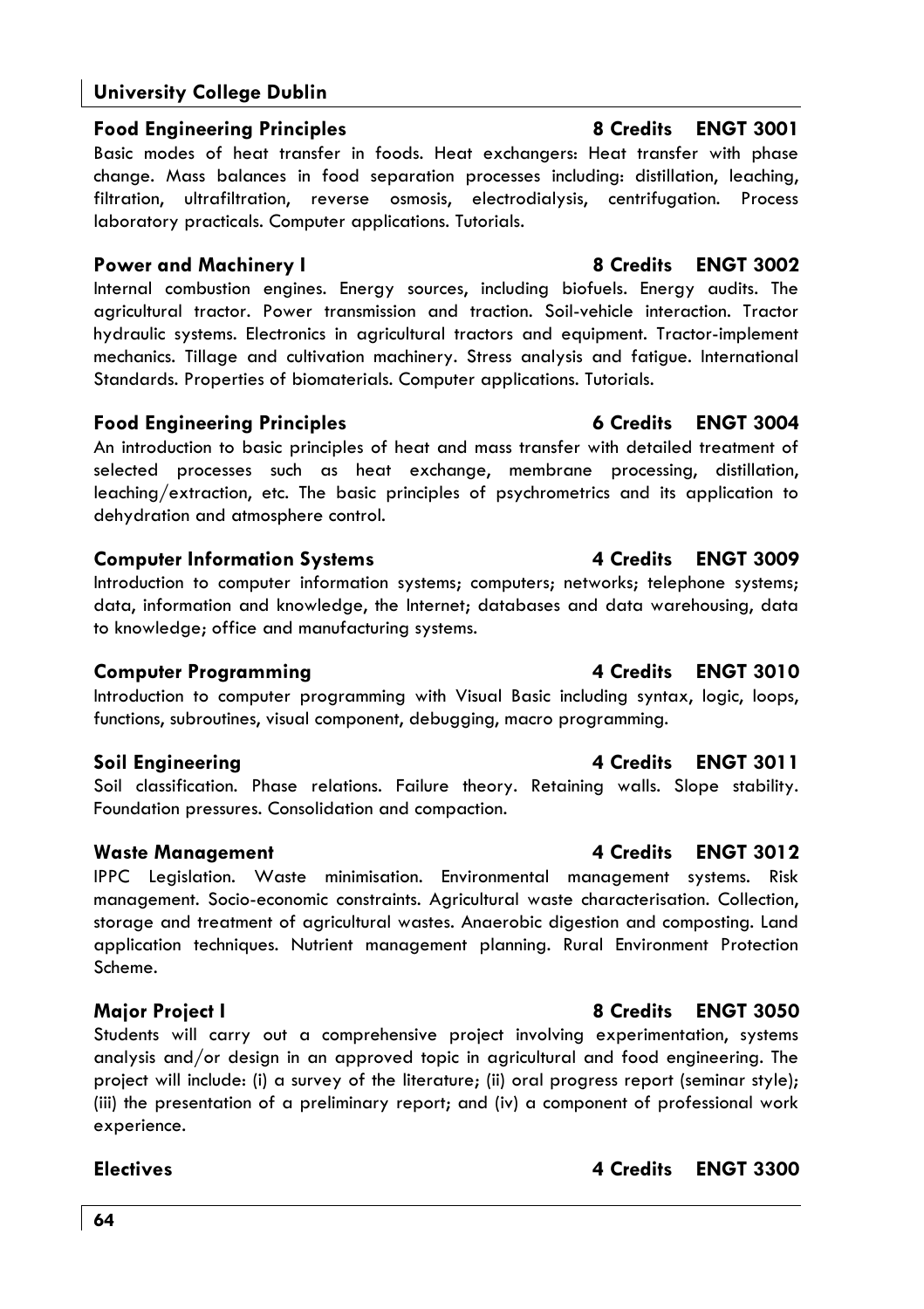# **Buildings and Environment** 8 Credits ENGT 4001

Animal production buildings. Environmental control systems. Dispersion and abatement of atmospheric emissions. Crop storage buildings. Concrete, timber and structural steel in agricultural buildings. Environmental and planning legislation.

# **Food Manufacturing Systems 8 Credits ENGT 4002**

# *Food Quality and Safety Assurance (4 Credits)*

Quality systems standards. Food legislation. Process plant layout. Principles of cleaning. Hygienic design. HACCP.

### *Food Refrigeration (4 Credits)*

Refrigeration cycles, equipment, thermal properties, cooling and freezing processes, mathematical modelling, IT, chilled and frozen foods. Tutorials.

## **Food Process Engineering 8 Credits ENGT 4003**

Unit processes, heat transfer systems and mass transfer systems in food processing including dehydration, freezing, centrifugation, crystallisation, emulsification, extraction and irradiation with the applications of each. Physical, chemical and microbiological changes in foods. Packing and storage. Integrated food processing systems.

# **Environmental Engineering 8 Credits ENGT 4006**

Legislation, water and waste-water treatment, solid waste, atmospheric emissions, noise, IPC licensing, environmental management and auditing. Land as a waste treatment and disposal medium, hydrology, treatment processes in the soil, design. Tutorials.

# Power and Machinery II 8 Credits ENGT 4007

Students may take any *two* of the following modules:

### *Mechanisation (4 credits)*

Agricultural machinery, system selection and operation: including tractors, tillage, seeding and planting; artificial fertiliser application: spraying techniques; crop harvesting.

### *Precision Agriculture (4 credits)*

Global Positioning Systems (GPS), Geographic Information Systems (GIS) sensors, yield maps, variable rate technology, satellite imagery, decision support, soil and environmental properties.

### *Control (4 credits)*

Modelling dynamic systems, system response, feedback control. Instrumentation, measurement of pressure, flow and temperature, compact data loggers. Programmable logic controller (PLC) technology.

### *Forest Engineering (4 credits)*

Forest machinery design, selection and operation. Timber transport. Environmental impact. Central tyre inflation (CTI) and telemetric control systems.

# **Environmental Engineering Principles 8 Credits ENGT 4008**

Principles of hydrology. Nitrogen, phosphorus and carbon cycles. Transport of pollutants from the landscape. Fundamentals of water and wastewater treatment. Microbiology for wastewater treatment. Noise and atmospheric pollution.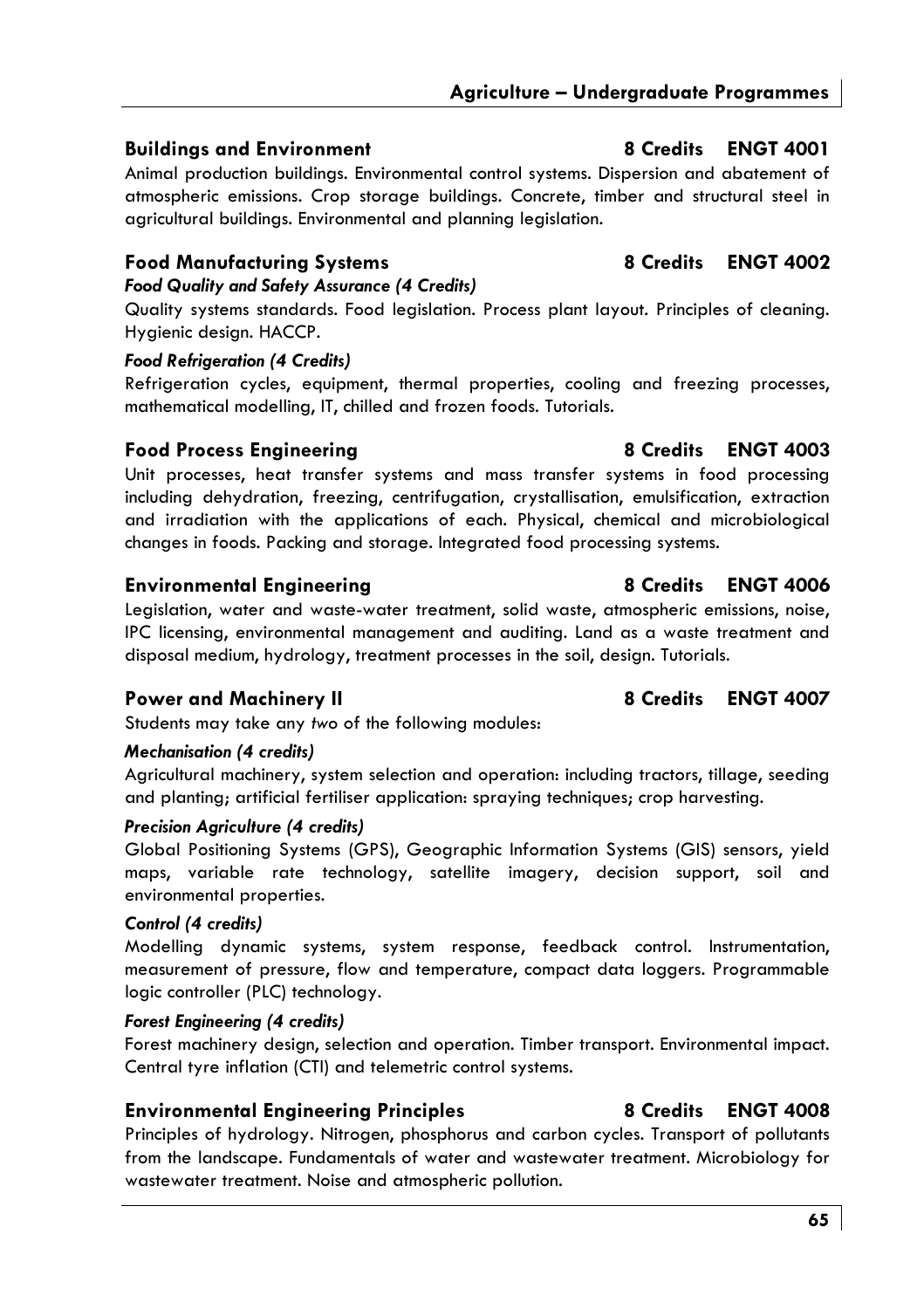# **Major Project II**

# **(including Professional Work Experience) 14 Credits ENGT 4050**

Students will continue to carry out a comprehensive project involving experimentation, systems analysis and/or design in an approved topic in agricultural and food engineering. The project will include: (i) a survey of the literature; (ii) oral progress report (seminar style); (iii) the presentation of a comprehensive report; (iv) a component of professional work experience.

# **Electives 6 Credits ENGT 4100**

# **Introduction to Agricultural and Environmental Science 12 Credits ERM 1004**  *Study Skills*

Group Communication, writing skills, use of library. Critical thinking. Basic concepts of information technology. Practical computer skills with word processing, spreadsheet and presentation applications. Email and internet.

### *Preparation for Science Studies*

To provide incoming students, particularly those with limited exposure to science subjects at second level, with an overview of the subject and a foundation for higher-level study of science. The scientific method and its component steps. States of matter: gas, liquid, solid. Elements and compounds. Atoms, isotopes and ions. Periodic table. Terminology of chemical reactions.

### *Farming and the Environment*

The evolution of the farmed landscape. The need for environmental understanding in farming. The role of the environment in modern farming in Europe. The impact of environmental regulations on farming in Ireland. Module project: Students will be required to present a project report on one aspect of the interrelationship between farming and the environment.

### **Agricultural Ecology and Pollution Control 4 Credits ERM 2001**  *(i) Ecology (2 credits)*

This section reviews basic ecological principles which apply to natural and managed ecosystems.

Review of ecological terminology; biosphere concepts; energy, hydrological and nutrient cycles. Plant/environment interactions and ecotypic variation; major biomes of the world; colonisation, succession and agri-ecosystem development; the effects of competition, interaction and symbioses in natural and managed ecosystems. Plant reproductive strategies; seed dispersal, seed dormancy and periodicity of germination, and the implications for weed biology.

### *(ii) Agriculture and pollution (2 credits)*

In this section, the impacts of human activity upon managed ecosystems are considered.

Inputs and outflows of energy, water and nutrients in agro-ecosystems are described. Potential sources of environmental pollution (including fertilisers, pesticides, organic wastes, land use) are assessed in terms of their beneficial uses and potentially harmful impacts on water quality (e.g. eutrophication; fish kills; nitrate contamination); air quality (e.g. malodours; toxic gases; greenhouse gases); soil degradation (e.g. physical damage; fertility impairment) and food quality (e.g. nutritional quality; pesticide residues).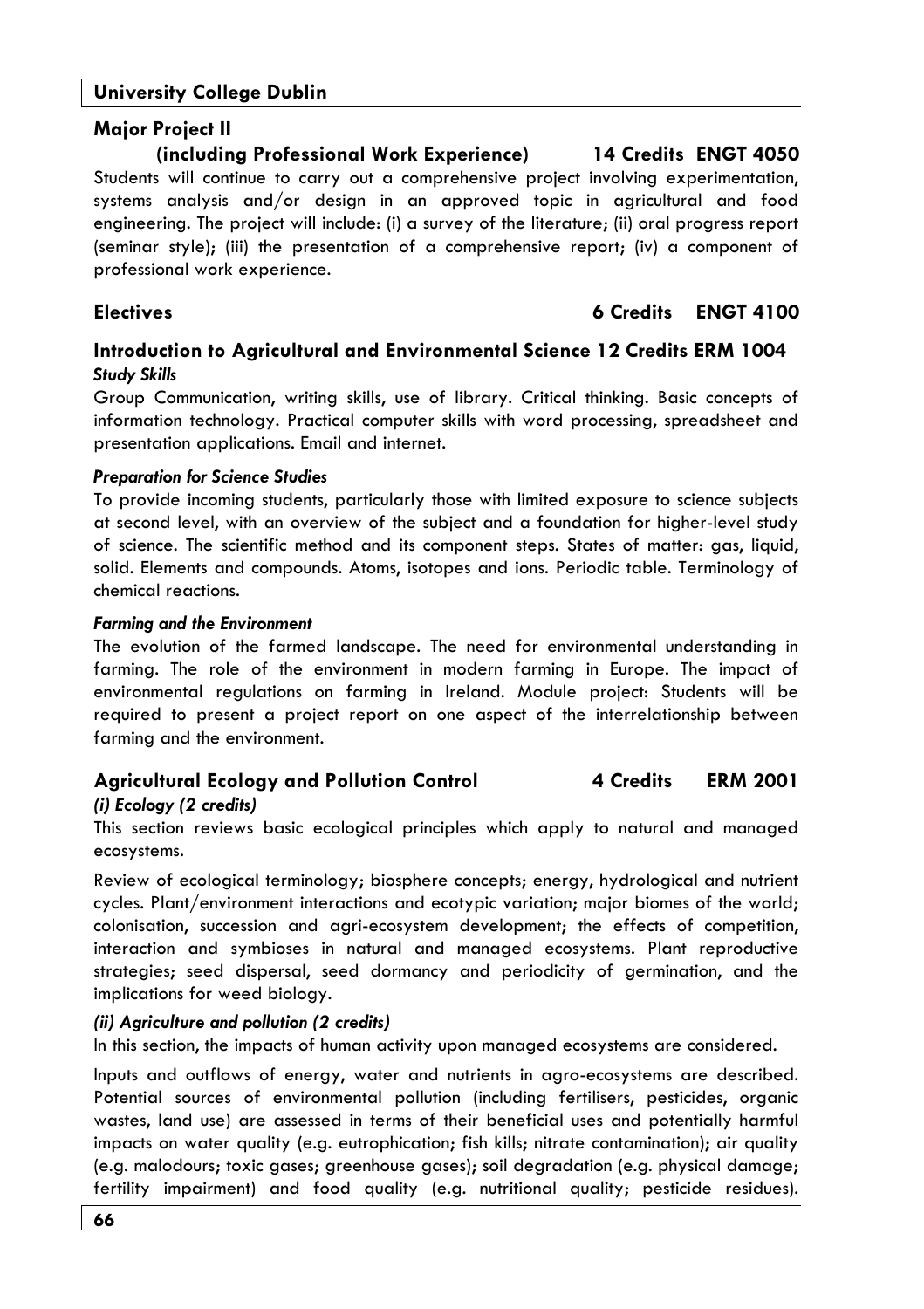Students are introduced to principles of management (e.g. nutrient management planning; REPS; codes of good farming practice; alternative farming systems) and policy (e.g. Water Framework, Nitrate and other EU Directives; Water Pollution Acts) strategies for pollution control and prevention.

### **Earth Science and the Environment 4 Credits 4 Credits 4 Credits**

The module will cover the elements of physical geology and geomorphology, sedimentology, historical geology and stratigraphy, elementary mineralogy and petrography, and palaeontology. Special emphasis is placed on the way in which the fundamental qualities of particular landscapes relate to determining geological factors, on glacial geology and on the geology of water resources. There will be two full-day geological excursions.

This introductory module provides an overview of the biology and ecology of vertebrate and invertebrate animal groups of agricultural, environmental and conservation interest. The purpose of the module is to provide a basis of fundamental biological knowledge and an appreciation of the ecological role and value of invertebrate animals in agricultural landscapes including freshwater habitats. The following topics will be covered:

*Introduction to the classification, biology and ecology of the Phylum Arthropoda:* structure and function of arthropod anatomy; endocrinal and environmental control of developmental biology; sensory perception; communication and host recognition; basis of crop pest resistance; practical recognition of arthropod groups.

*Introduction to selected non-arthropod invertebrate groups of agricultural importance (Oligochaeta, Nematoda, Gastropoda):* classification, diversity, biology, ecology, importance, practical recognition.

*Introduction to the biology and ecology of freshwater invertebrates:* identification, ecological role and monitoring value of key freshwater macroinvertebrates.

*Introduction to the biology and ecology of vertebrates:* identification, ecology and agricultural and environmental relevance of selected species of birds and mammals.

### **Landscape Ecology 4 Credits ERM 3004**

This module provides an understanding of landscape ecological patterns, with emphasis on the processes of colonisation and succession, and the relationships and interface between habitats.

### *Plant Ecology*

Geographic control of plant distribution: biomes and global ecosystems. The development of the post-glacial flora and fauna in Ireland. Plant ecophysiology. Phytosociology and the classification of communities in the landscape. Biodiversity. Natural and anthropogenic ecosystems, ecotones; principles of ecosystem and habitat management.

The structure, development, management and landscape legacy of specific 'native' ecosystems (e.g. alluvial wetlands, salt marshes, sand dunes, moor/heathlands, hedgerows, woodlands).

### **Applied Zoology I 6 Credits ERM 2003**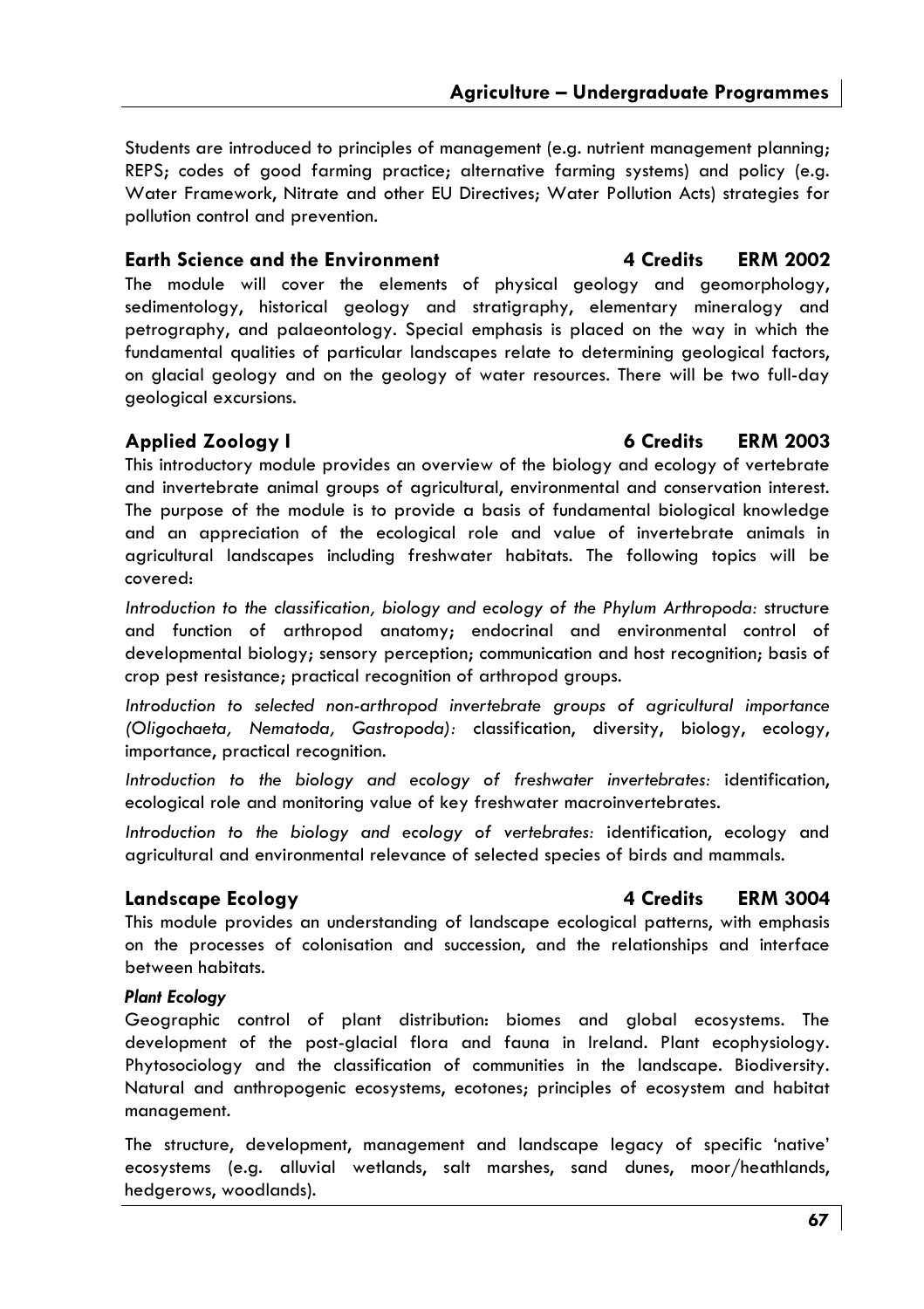### **Landscape Interpretation 4 Credits ERM 3005**

The module will cover the following topic areas: Review of physical geology; geological and geomorphical evolution of the Irish landscape; relationships between geology, soils and flora; the evolution of the Irish flora; nature and development of the cultural landscape palimpsest; the role of water in landscape horticulture; special landscape assessment – landscape affinity, historic, 'cultural', 'outstanding', natural and semi-natural landscapes. The module will comprise lectures, field visits and practical exercises.

# **Earth Science 8 Credits ERM 3006**

*Introduction:* Soil as a medium for plant growth; soil composition and constitution; the soil profile as the unit of study; important Irish soil types.

*Soil Physics*: Soil texture and textural classification; soil structure and structural classification; development of soil structure; structural management of soils; soil aeration; aerobic and anaerobic behaviour of soils; water retention by soils; characterisation of retained water; water movement in soils under saturated and unsaturated conditions.

*Soil Chemistry*: Soil mineralogy; fundamentals of layer silicate clay structure; permanent and pH dependent charges on layer silicate clays; charge properties of soil organic matter; ion exchange and cation exchange capacity; nature of soil acidity; buffer capacity of soils; use of lime to control soil acidity; anion behaviour in soils; sources and availability of N, P and K fertilisers; manures and waste materials; legislation for sale of fertilisers and liming materials.

Geological principles and processes of relevance to agriculture, land use and landscape development are considered.

Introduction to the internal and external earth structure and processes; relationships between geology, landforms and agriculture; an introduction to earth history with particular emphasis on the Ice Age; the raw materials for soil formation; hydrogeology and groundwater; the use of stone and other geological resources in agriculture; geology in countryside management.

Meteorological elements and their measurement; Climate of Ireland; The moisture balance-evaporation, soil storage, run-off, drainage; The energy balance – radiation, conduction, convection, evaporation. Climate and soil management; plant requirements for moisture and heat; drought irrigation. Soil fertility implications. Surface water and aquifer vulnerability. Timing of land-related activities.

### **Applied Zoology II 4 Credits ERM 3007**

This module requires a prior basic knowledge of the main animal groups. It is an undergraduate module for third year Agricultural and Environmental Science students. The following topics are covered:

*Principles of pest control:* Pesticides – types, properties, mode of action, application. Toxicity, health and environmental hazards. Pesticide resistance. Pest monitoring and forecasting. Non-chemical pest control strategies – cultural, physical and biological. Integrated pest management.

*Principles of animal parasitology*: Review of the main groups of animal parasites in livestock – identification, biology, ecology, symptoms and signs. Principles of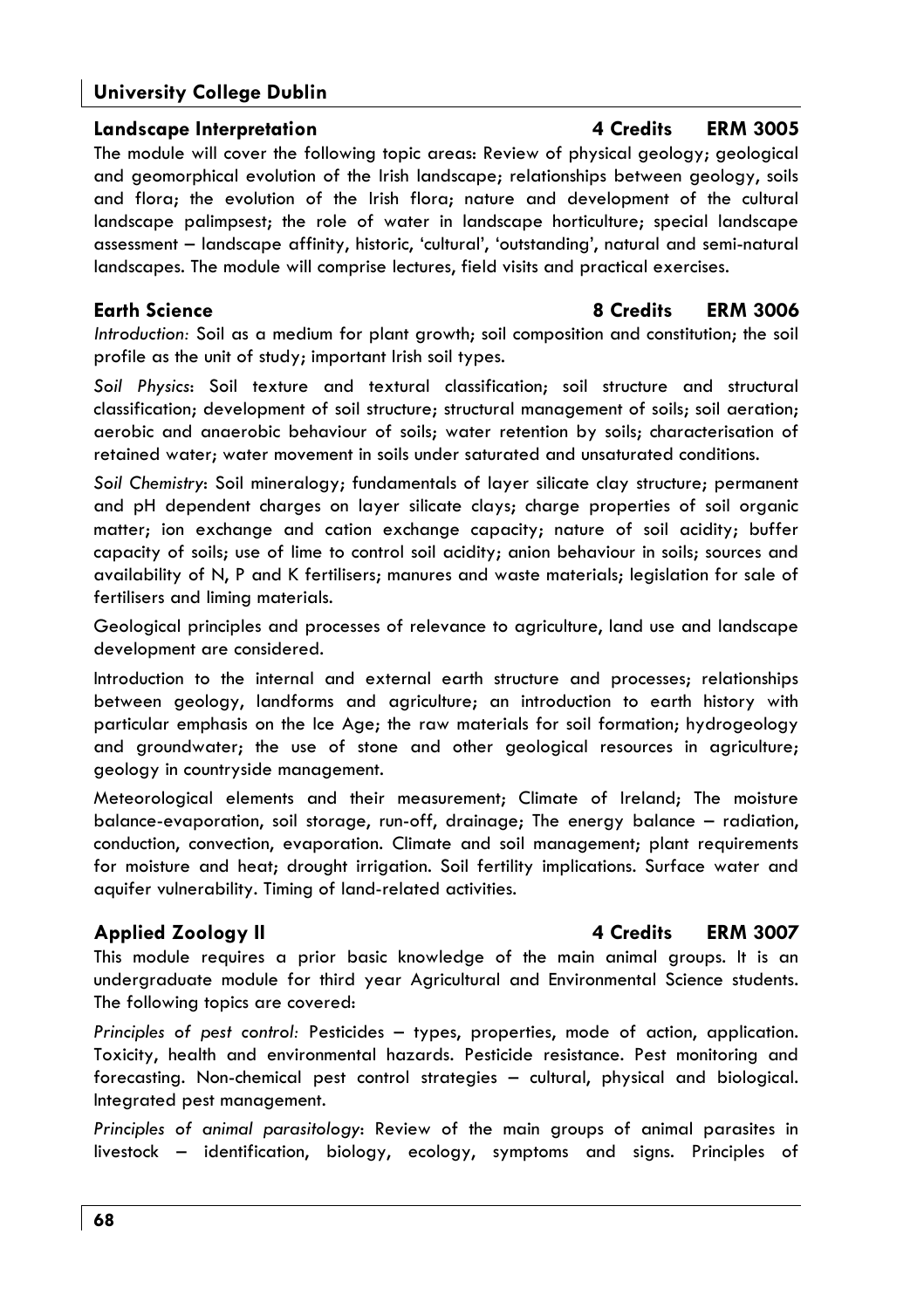epidemiology immunodiagnostics. Control – development and use of anti-parasitic drugs; vaccines; cultural control; integrated approaches.

### **Applied Zoology III 4 Credits ERM 3008**

This module requires a prior basic knowledge of the main animal groups. It is an undergraduate module for third year Agricultural and Environmental Science students. The following topics are covered:

*Principles of animal ecology:* Factors influencing the structure and dynamics of animal populations and communities; herbivore-plant interactions; the role of animals in terrestrial ecosystems; origins of pest outbreaks.

*Crop pests:* Review of major pests of crop plants and stored products – identification, biology and ecology, nature of damage caused, methods for prevention and control.

*Biology and ecology of vertebrates:* identification, ecology and agricultural and environmental relevance of selected species of birds and mammals.

# **Diversity in the Rural Landscape (a) 4 Credits ERM 3009**

The student is introduced to concepts and methods in natural heritage evaluation, and in particular to ecological methods. Key topics covered include ecological succession and the role of abiotic factors in ecology, the history of the Irish flora, plant strategies, island biogeography and habitat fragmentation, classification and ordination, conservation and biodiversity. Global issues and the global ecological context is emphasised through lectures on global habitats: tropical rainforests, mires, deserts, Arctic-Alpine habitats and grasslands. This module also provides an introduction to Irish vertebrate species, and management issues relating to their control and conservation.

# **Diversity in the Rural Landscape (b) 4 Credits ERM 3010**

The student is introduced to concepts and methods in natural and cultural heritage evaluation. The characteristics of and the processes at work in each of the major habitats of significance in the Irish rural landscape are reviewed, and their global context is surveyed: woodland, grassland, hedgerows, arable land, freshwater, peatlands and marginal habitats. Recognition modules are devoted to each of the major plant groups (trees, herbaceous flowering pants, ferns, bryophytes, fungi and algae), and to vertebrates. The cultural heritage of the landscape is introduced in some detail: archaeology, agri-industrial archaeology, vernacular architecture and cultural landscape detail. The recently-published *Farming in Ireland: History, Heritage and Environment* has been specifically written as a textbook for this module.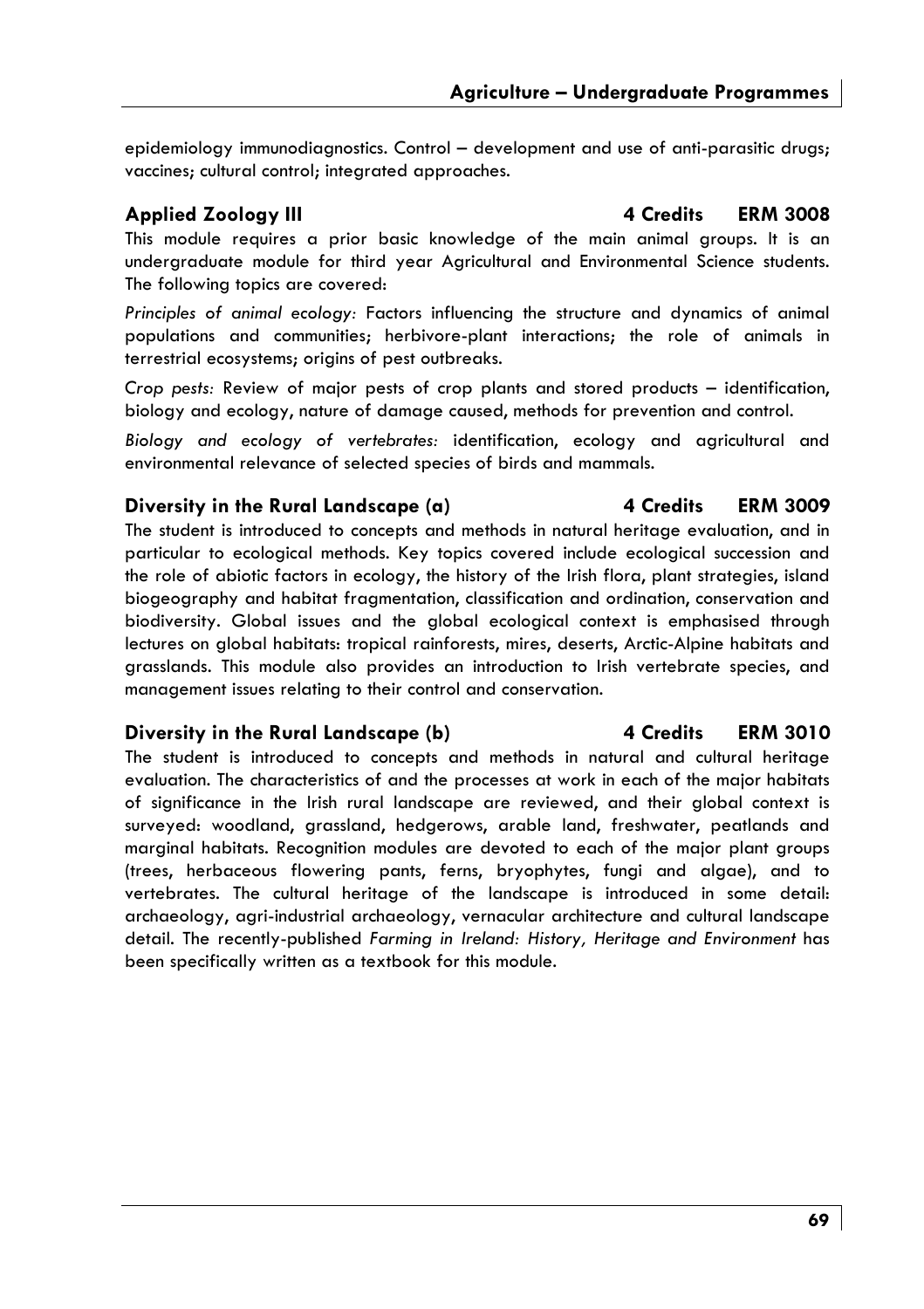# **Plant Protection (Horticultural Zoology) 6 Credits ERM 3011**

This module provides an overview of the biology and ecology of vertebrate and invertebrate animals of horticultural interest. The following topics will be addressed.

Introduction to the classification, structure, physiology and biology of Annelida, Nematoda, Mollusca, Arthropoda and Chordata.

Importance of biodiversity; methods for encouraging beneficial organisms and enhancing their role in horticultural landscapes.

Nature and incidence of pest outbreaks and principles of control. Properties, formulation and application of pesticides; pesticide resistance and environmental hazards. Nonchemical pest control: cultural, physical and biological methods. Pest management concepts.

The biology, ecology and control of the major invertebrate, bird and mammal pests of field and protected fruit, vegetable and ornamental crops and turfgrass. Identification of the main species, recognition of the damage caused, their biology and population dynamics, and methods for damage prevention and control.

### **Plant Protection (Plant Pathology) 6 Credits ERM 3012**

This module provides a basic but comprehensive treatment of the pathogens of plants of horticultural importance and builds on earlier courses in biology and microbiology.

There is emphasis on the classification, identification, biology and ecology of the major biotic agents of damage and on the nature and incidence of outbreaks both locally and internationally. The nature and economic value of damage caused, the development of symptoms and the procedures in diagnosis of causal agents receive major attention in relation to fungal, viral and bacterial diseases of plants.

The effects of environmental conditions on symptomatology and on pathogen activity are studied as well as environmental aspects of the damage and proposed control strategies.

The range of plants encompasses vegetable, fruit and protected crops of commercial and amenity species and includes perennial and annual plants.

Students study all aspects of current control strategies, including regulatory, cultural and biological methods, with emphasis on current and potential role of antagonistic species and biodiversity, and the use of protectant and eradicant chemicals.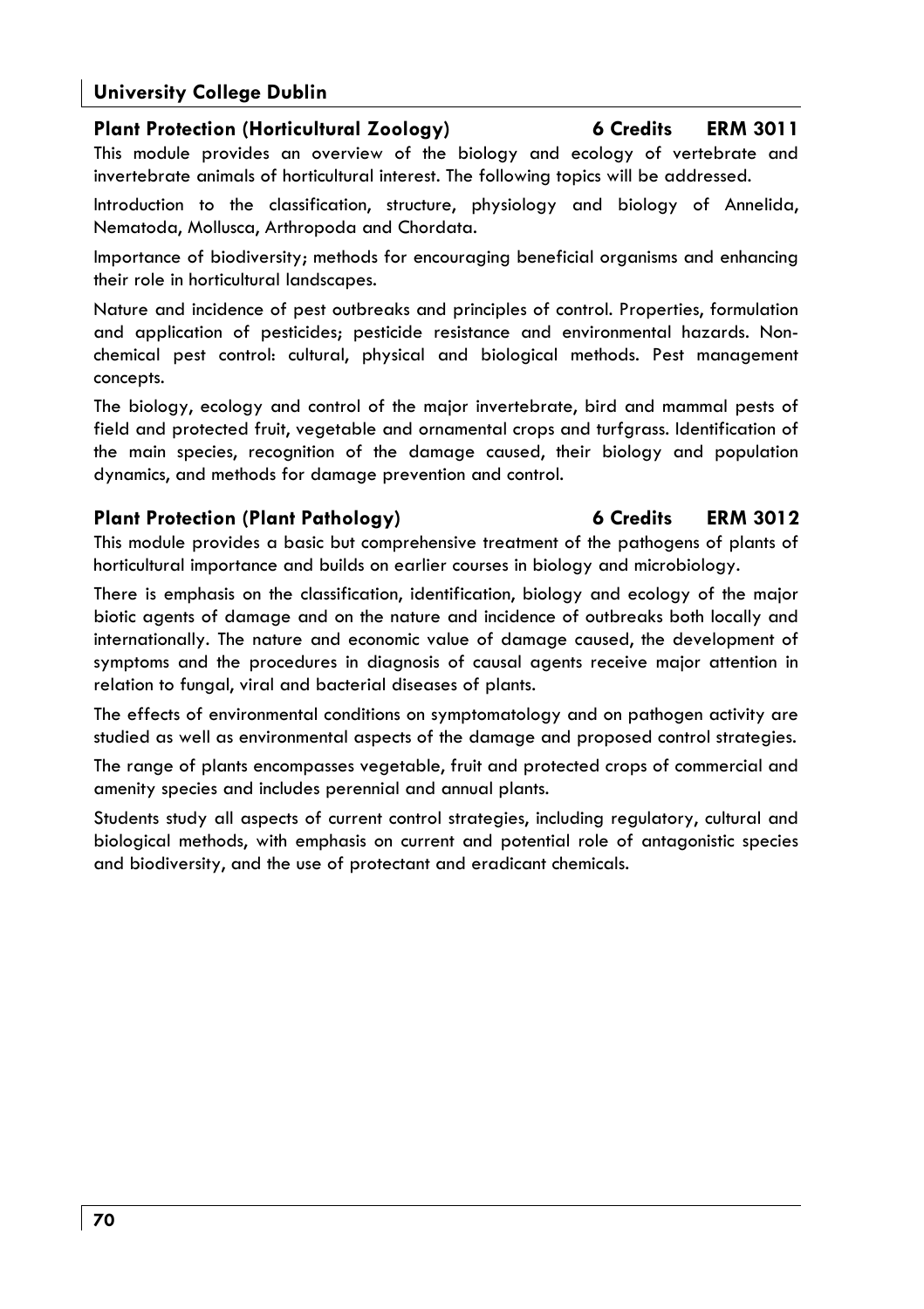### **Environmental Impact Assessment 4 Credits ERM 4003**

Attitudes to environmental management, dominance and control; planning vs. control; sustainable development.

The relationship between EU and national controls; EU regulations, directives, policies, etc; the European Environmental Agency (EEA); freedom of environmental information.

Environmental policies, programmes and plans; strategic environmental assessment (SEA).

Environmental impact assessment (EIA) at the project level; the North American experience; the EU directive; Irish regulations.

Environmental Protection Agency (EPA); pollution and control legislation; integrated pollution licences; tradeable licences.

Concepts of environmental audit.

Case-study based tutorials, seminars and EIA simulation.

## Environmental Issues in Agriculture **4 Credits** ERM 4004

In this module, selected issues which were introduced in AESC 2001 are developed.

Topics discussed include: countryside management (the Irish landscape; wildlife habitats and their management, wildlife conservation); fertiliser and waste management (pollution control, risk assessment, landspreading of farm and non-agricultural wastes and effluents, statutory regulations, e.g. Waste Management Act, Water Pollution Acts, Nitrate Directive REPS, and their implications, nutrient management, codes of practice); environmental impact assessment (EIA concepts and practice, EU Directives, EIA and EIS for agricultural, projects, IPC licensing); REPS (raison d'être, provisions, roles of consultant/advisor/farmer).

# **Environmental Management 8 Credits ERM 4005**

### *Environmental Economics*

Economic issues concerning the use of renewable resources, externalities, pollution and environmental control, and natural resource scarcity and economic growth. The nature and role of rural resources in economic growth and development. The concept of sustainability and sustainable development.

### *Environmental Evaluation and Assessment*

Environmental values in the rural landscape. Global biodiversity; biodiversity in Ireland; the valuation of natural and cultural diversity; biodiversity and its management and conservation in the rural landscape. Issues in conservation biology; conservation strategies. Diversity as resource: alternative enterprise identification; payments for environmentally-friendly farming and land use management; rural tourism. Techniques for managing the rural environment: traditional management of the rural landscape; strategies for the maintenance and protection of environmental integrity and diversity: information and training, legislation: nitrate and habitats directives; NHAs, SACs and their context; environmental designations. Incentive schemes: REPS in Ireland, ESAs in the UK; approaches in other countries; cross–compliance.

### *Computer Techniques for Environmental Management*

Introduction to the history, theory and use of remote sensing techniques. Topics including use of maps, aerial photographs, satellite imagery (MSS, LANDSAT series, SPOT and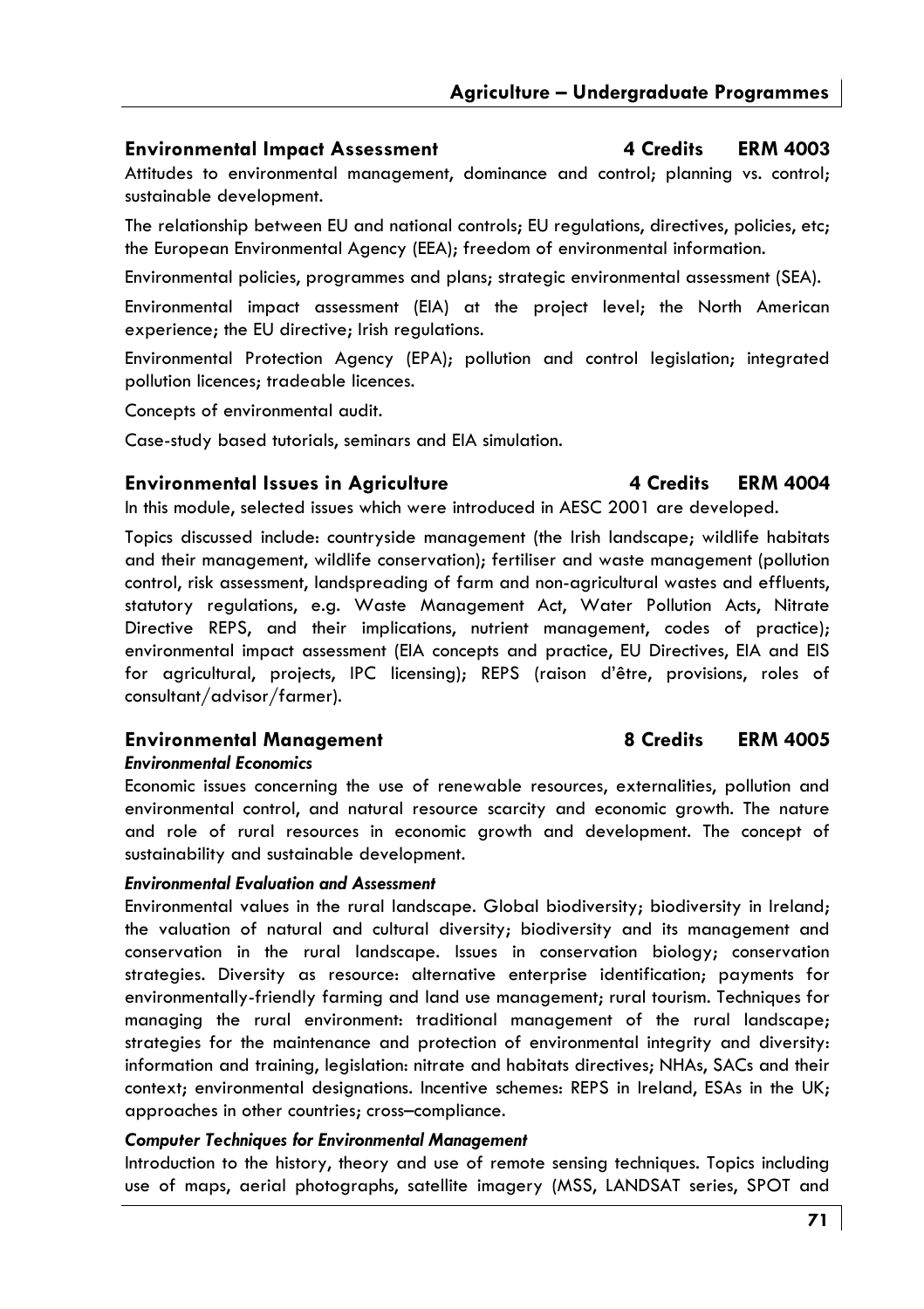RADAR). Case studies of Irish projects involving remote sensing and GIS. Introduction to image processing software (ERDAs Imagine).

### **Soil and Water Management 8 Credits ERM 4006**

This module builds on material given in second and third year to apply principles of soil science to management of soil and water resources.

Overview of earth system components; pedology and hydrology as part of atmosphere – hydrosphere – biosphere – lithosphere systems. Earth's fluid envelopes; atmosphere and oceans as transporters of mass and energy.

Major cycling systems – energy, moisture, carbon, sulphur. Transfer systems and residence times of surface, soil and ground waters. Soil as a key hydrologic routing system. River basins as units of research and management; characteristics of river flow and well data.

Soil resources – variability and quality. Soil properties important to soil management. Soil as a filtering/buffering system; aquifer protection. Runoff risk assessment.

Arterial and land drainage. Irrigation systems. Land information and appraisal of land resources. Soil quality assessment.

Conceptual model of the soil plant system: requirements for optimum growth: nutrient storage and supply for growth; characterisation of aeration status; gas exchange; soil solution composition; solid solution equilibria. Nutrient acquisition by crops – transport processes, uptake, off-take, nutrient interactions.

Review of soil testing procedures and limitations of soil testing. Fertiliser use in Ireland; fate of fertilisers in soil-plant continuum; sample calculations relating to soil testing and fertiliser applications. Chemical and biological characterisation of water quality.

Animal manures and other wastes – BOD and nutrient loads. Nutrient management planning; sample calculations of nutrient applications. Safe landspreading of organic wastes-rates, timing and methods of application for maximal efficiency and soil and environmental protection; assessment of soil, site and weather criteria. Statutory and voluntary regulations.

# **Molecular Crop Breeding 2 Credits ERM 4007**

Genotyping of plant species, genera and varieties; gene cloning; gene modification; plant transformations; reporter genes; RFLPs, RAPDs, PCR; coupled reverse transcription and PCR; diagnostic uses of DNA and RNA probes.

# **Experimental Physics 10 Credits EXPH 1002**

### *Lectures:*

Kinematics and dynamics. Gravitation. Statics and hydrostatics. The earth's climate. Surface tension, viscosity and applications.

Heat. Temperature and expansion. Changes of state. Relative humidity. Properties of gases. Diffusion and osmosis. Mechanisms of heat transfer. Energy conservation. Efficiency of heat engines and heat pumps.

Simple harmonic motion. Wave motion. Travelling and standing waves. Sound. Vibration of strings and air columns. Control of sound.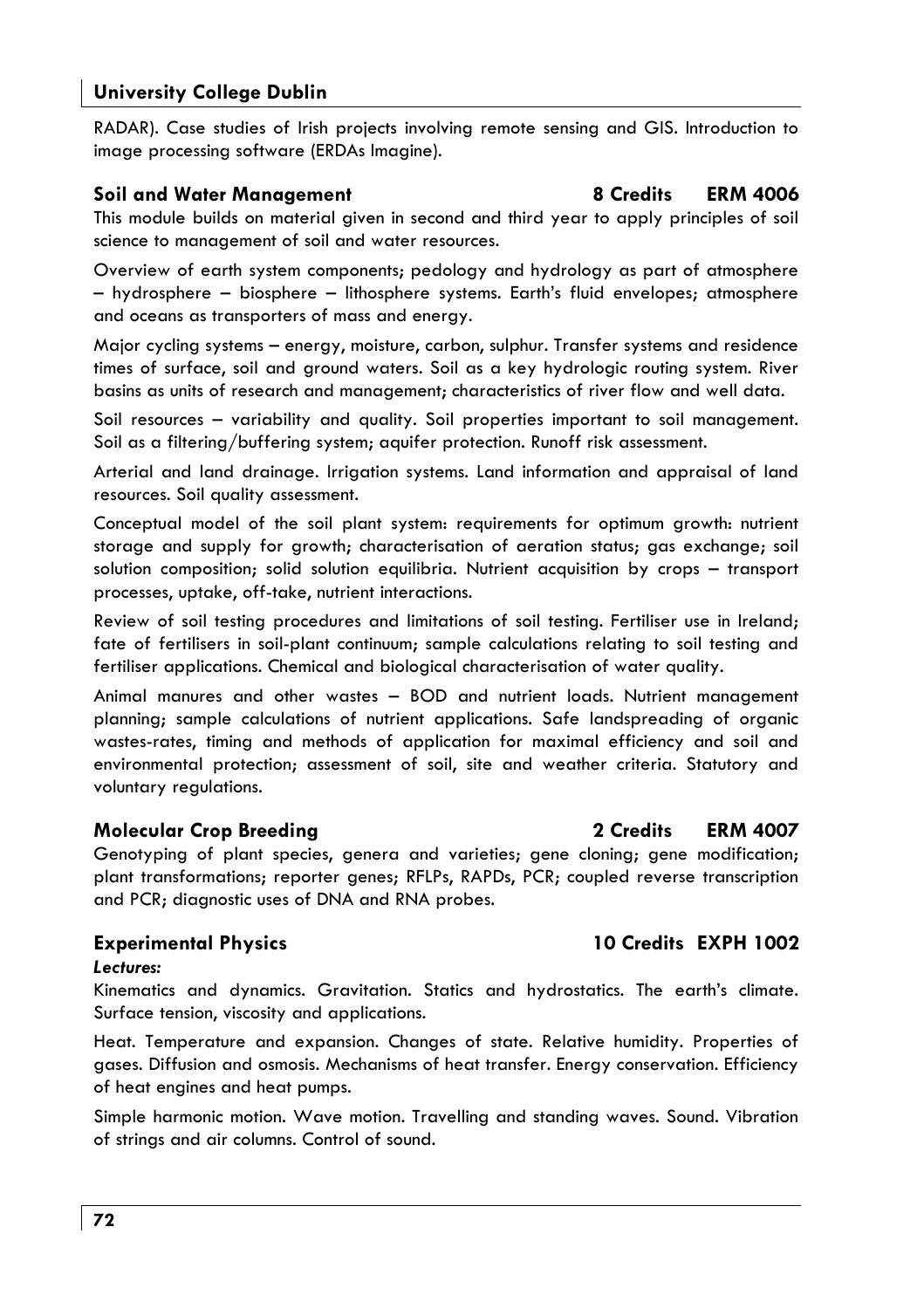Light. Reflection and refraction. Image formation by mirrors and lenses. Optical instruments. Natural and artificial lighting. Introduction to wave theory. Polarisation. Spectra.

Electrostatics and magnetism. Current electricity. Ohms Law. Magnetic field of an electric current. Electrical measuring instruments. Electromagnetic induction. Alternating currents. Transformers and rectifiers. Transistors and solid state devices.

Atomic and nuclear physics. Production and properties of X-rays. Radioactivity. Radiation detection methods. Radioisotopes in agriculture. Fission and fusion. Nuclear reactors. Environmental radioactivity.

*Laboratory:* Measurement of the physical quantities encountered in the lecture course.

# **Introduction to Food Science 12 Credits FDSC 1010**

#### *Study Skills*

Group Communication, writing skills, use of library. Critical thinking. Basic concepts of information technology. Practical computer skills with word processing, spreadsheet and presentation applications. Email and internet.

#### *Preparation for Science Studies*

To provide incoming students, particularly those with limited exposure to science subjects at second level, with an overview of the subject and a foundation for higher-level study of science. The scientific method and its component steps. States of matter: gas, liquid, solid. Elements and compounds. Atoms, isotopes and ions. Periodic table. Terminology of chemical reactions.

#### *Application of Science in Food Science*

Students will carry out a library/literature research project on a selected topic relating to food science. This may involve students working in small groups. Assessment will be by continuous assessment, seminars and/or a short report.

#### **Food Science I: Food Physics 4 Credits FDSC 2004**

An introduction to basic food physics covering the theory, functionality and measurement of the following physical properties of foods: rheology, mechanical properties, optical properties (colour, etc), electrical properties, thermal properties, water activity, diffusivity, etc. Food structure and texture, sensory properties and sensory evaluation. Correlation of instrumental and sensory measurements.

### **Food Science II: Basic Analysis 8 Credits FDSC 2005**

An introduction to the general principles of chemical analysis applied to foods. Topics covered include acids and bases, titrimetry, indicators, standard solutions, pH measurement, buffers and their preparation, strength and buffering capacity, halide titrations, oxidation-reduction reactions, redox indicators, potentiometry, complexiometric titration, electrochemical analytical methods, proximate analysis, visible-UV spectrophotometry.

### Agricultural Chemistry IV **4 Credits** FDSC 2006

As for sections of FDSC 2008 'Agricultural Chemistry II'.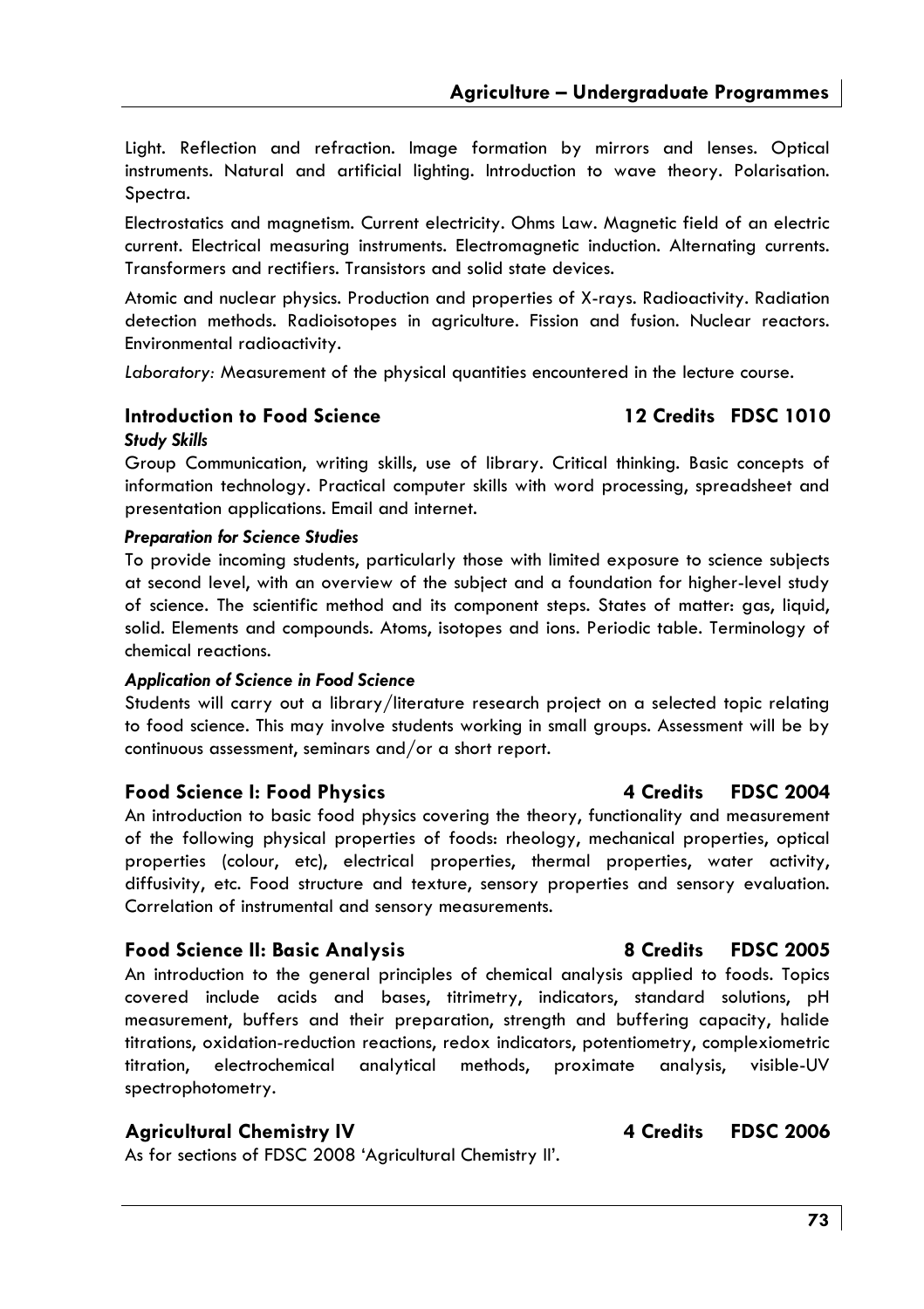techniques.

# **University College Dublin**

# Agricultural Chemistry I **4 Credits** FDSC 2007

Chemistry of Biological Compounds: Occurrence, chemical structures, properties and reactions of the important animal and plant mono– and oligosaccharides. Chemistry of starch, dextrins, glycogen and of plant cell wall structural components including cellulose, hemicellulose, pectic substances and lignin.

Structures, properties and functions of lipids including fats and oils, phospholipids, glycolipids, sphingolipids and waxes.

Classification and properties of amino acids. Primary, secondary, tertiary and quaternary structures of proteins. Relationships between structure and function of selected fibrous and globular proteins. Protein purification and analysis.

Structures, properties and functions of nucleotides and nucleic acids.

### **Agricultural Chemistry II 6 Credits FDSC 2008**

Cell structures, cell membranes, mitochondrial membranes. Intracellular compartmentation of enzyme systems. Bioenergetics, redox potentials, electron carrier systems. Oxidative and photosynthetic phosphorylation. Enzymes, vitamins and co-enzymes.

Metabolism of carbohydrates, fats and protein – pathways of glycolysis, glycogenolysis, gluconeogenesis, hexose monophosphate shunt, citric acid cycle, lipid oxidation, lipogenesis. Integration of metabolism, metabolic disorders.

Protein synthesis, detoxification, urea and uric acid formation, kidney function, oxygen and carbon dioxide transport in blood, acid/base balance. Chemistry and biological importance of the hormones.

Pesticides: Chemical and biochemical parameters used to evaluate pesticides. Chemical and physical properties (structures, solubility, volatility, persistence and degradation). Mode of action, basis of selectivity, toxicity and fate in soils.

### **Agricultural Chemistry III 2 Credits FDSC 2009**

Cell structures, cell membranes, mitochondrial membranes. Intracellular compartmentation of enzyme systems. Bioenergetics, redox potentials, electron carrier systems. Oxidative and photosynthetic phosphorylation. Enzymes, vitamins and co-enzymes.

General composition of the body – approximate elementary composition, composition of individual tissues, mineral composition of individual tissues.

Digestion – composition of saliva, gastric juices, pancreatic juices, bile.

Absorption from intestine, transport of nutrients, utilisation of nutrients.

Metabolism of carbohydrates, fats and proteins – pathways of glycolysis, glycogenolysis, gluconeogenesis, hexomonophosphate shunt, citric acid cycle, oxidation, lipogenesis. Integration of the pathways of metabolism, metabolic disorders.

sensory techniques used to evaluate the quality of food products will be studied. These will include difference testing, preference testing and profile taste testing. The module will involve practical tasting sessions and the analysis of data using appropriate statistical

**Sensory Analysis 4 Credits FDSC 2010** 

# The role of sensory science in assessing food quality will be discussed. Some of the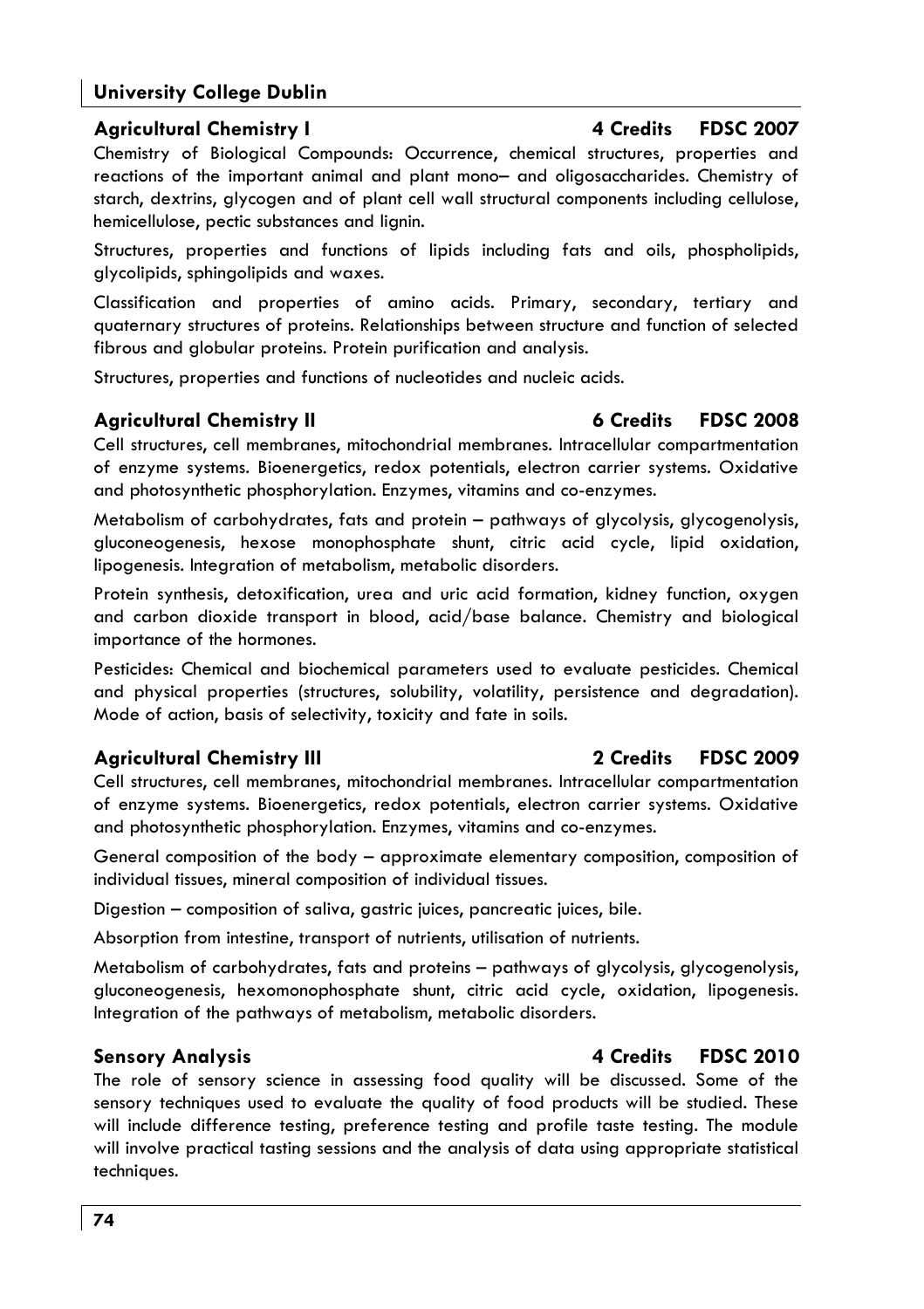#### transport and cholesterol metabolism. Energy metabolism, energy values of foods and energy requirements. Thermogenic mechanisms. Comparative aspects of gut structure and

#### **Product Development 4 Credits FDSC 3007**

This module consists of a series of practical workshops introducing the general concepts of product and process development combined with a major group product development project. Students will be assessed on the basis of the end product developed by the group and a report/oral presentation of the development strategy used.

**Nutrition I** 4 Credits **FDSC 3005** Structure and function of the human gut. Nutrient digestion and absorption. Metabolism of protein, fat and carbohydrate. Protein requirements, consequences of deficiency. Lipid

function in mammals: implications for digestive efficiency. Introduction to nutritional

#### **Food Analysis I 6 Credits FDSC 3008**

methodology.

This module will cover the applications of (a) molecular spectroscopies (absorption, fluorescence and infra-red) and (b) atomic spectroscopies (including AA and ICP), x- ray fluorescence and x-ray diffraction techniques to the analysis of foods. The use of applied diagnostics related to food safety, focusing on immuno and genetic based approaches, will be covered in a separate section.

The main part of this module will cover the applications in modern food analysis of separation techniques such as thin- layer chromatography, high performance liquid chromatography, gas chromatography and electrophoresis. A separate section will deal with the use of radioactive isotopes in analysis.

This third year module focuses on foods proteins with emphasis on relationships between their structure and functional properties in their modified and unmodified states. The module emphasises how processing, storage, cooking, enzymatic treatment and use of additives alters the molecular interactions and functionality of proteins. Functional properties examined include: solubility, viscosity, gelation, emulsification and foaming. Selected protein systems are used to demonstrate the structure–function relationships e.g. milk proteins and wheat proteins. The role of water in foods and water activity are also examined.

This third year module focuses on the carbohydrate and lipid constituents of foods with emphasis on their structure and functional properties in their modified and unmodified states. The course emphasises how enzymatic/chemical treatments, processing and storage alter the molecular interactions occurring in these food components. Selected systems are used to demonstrate the structure–function relationships, e.g. simple sugars, starches, pectins, marine/plant gums, vegetable, and animal fats. The chemistry of lipid deterioration, its effects and control are also discussed. Food components, which have a major influence on the sensory properties of foods including pigments and flavours also form part of the course.

#### **Food Analysis II 1998 1998 12:33 14 Credits FDSC 3009**

### **Food Chemistry I 12 Credits FDSC 3010**

# **Food Chemistry II 6 Credits FDSC 3011**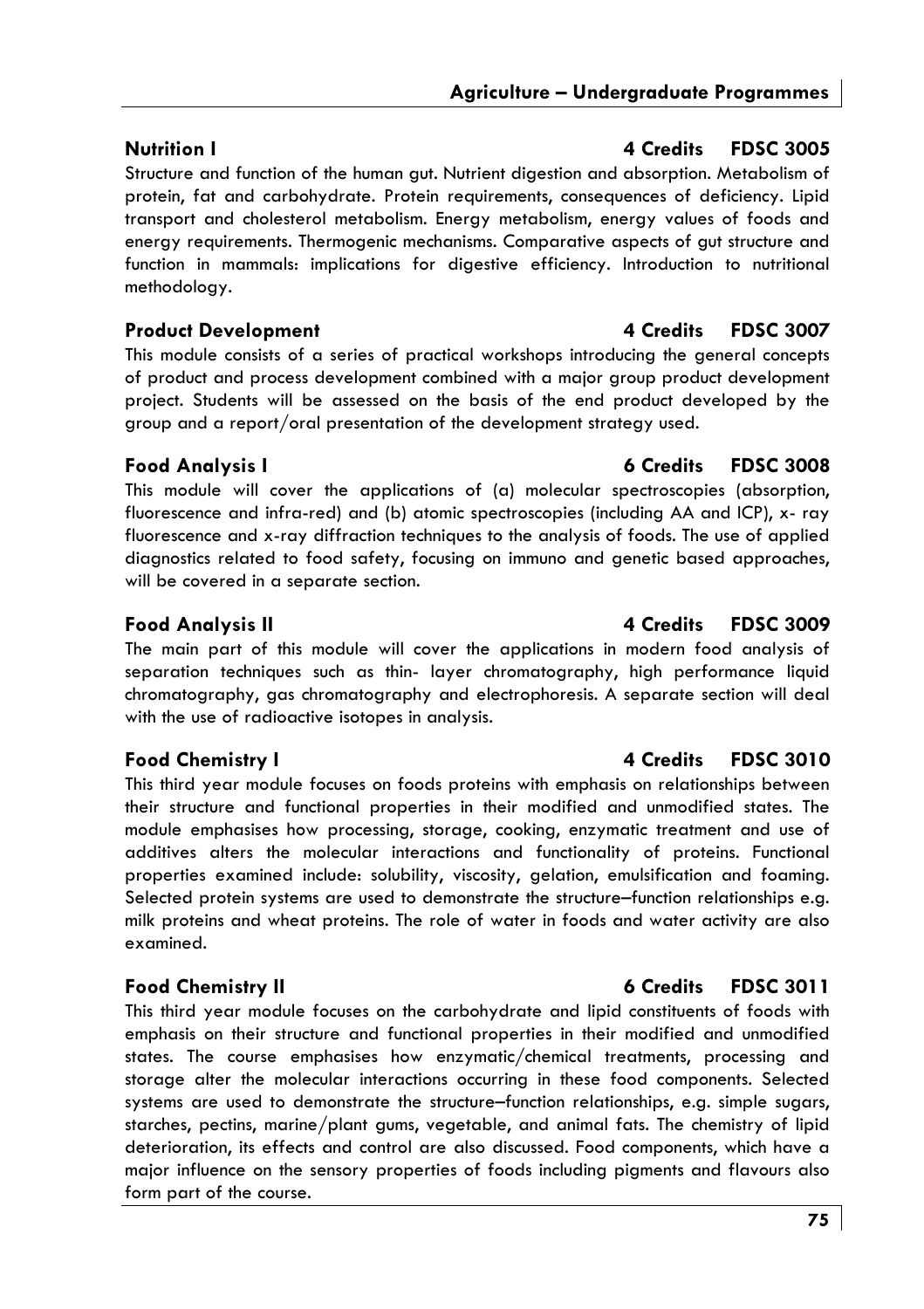#### **Literature Review 2 Credits FDSC 3012**

An individual literature review will be carried out on a food related topic. Students will be required to assess the literature, prepare an essay on the topic and deliver an oral presentation on the subject.

The structure and function of membranes, mitochondria, enzyme localisation, active and passive transport systems; mechanism of phosphorylation; shuttle systems; inborn errors of metabolism. Regulation of blood and urine pH; function of the lungs, kidneys; oxygen and carbon dioxide transport; urea formation. Detailed regulation and integration of the pathways of carbohydrate, fat and protein metabolism in monogastric and ruminant animals. Special significance of gluconeogenesis in ruminants, sources of carbon, ketone formation. Milk fat synthesis, sources of carbon, reducing equivalents. Structure and biochemistry of muscle.

#### **Professional Work Experience 4 Credits FDSC 3202**

Professional work experience to be carried out over the summer period.

An introduction to the basic principles of marketing including advertising and promotion.

### **Nutrition II 4 Credits FDSC 4007**

Appetite and regulation of energy balance. Diet and health: Primary nutritional disorders (e.g. obesity, malnutrition). Diet-related disorders (e.g. heart disease, cancer, food allergies). Minerals and vitamins, consequences of deficiency and excess. Dietary fibre, vegetarianism. Recommendations for healthy eating. Changes in dietary habits and the national diet.

### **Food Ingredients 6 Credits FDSC 4008**

Industrial processing technologies involved in producing a range of functional ingredients for the food industry including: protein based ingredients; fat derivatives and replacers; emulsifiers/stabilisers/starches – flavours/herbs/spices; texturised food ingredients and food colours. Functional properties of the individual ingredients and their application technology in food systems such as bakery, confectionery, soups, sauces, dairy products, meats and restructured food.

### **Fresh and Processed Meat Products I 4 Credits FDSC 4009**

Definition of meat. Composition of muscle. Myofibrillar proteins. Thick and thin filaments. Regulatory and cytoskeletal proteins. Connective tissue. Collagen structure. Age-related toughening. Formation of gelatin. Cell sarcotubular system. Muscle contraction. Conversion of muscle to meat. Normal, PSE and DFD conditions. Cold shortening. Thaw rigor. Electrical stimulation. Meat quality. Myoglobin and meat colour. Factors affecting meat colour. Water holding capacity. Meat tenderisation. Calpains and cathepsins. Factors affecting and structural effects of tenderisation. Meat flavour. Key flavour impact compounds. Species effects on flavour. Non-sensory meat quality attributes. Preslaughter factors affecting meat composition and quality. Genetics. Plane of nutrition. Effects of dietary fat on meat quality. Boar taint. Sex and slaughter weight effects on meat quality. Stunning and slaughter operations. Beef and lamb carcass classification. Pig

# **Nutritional Physiology 6 Credits FDSC 3013**

# **Marketing 4 Credits FDSC 4006**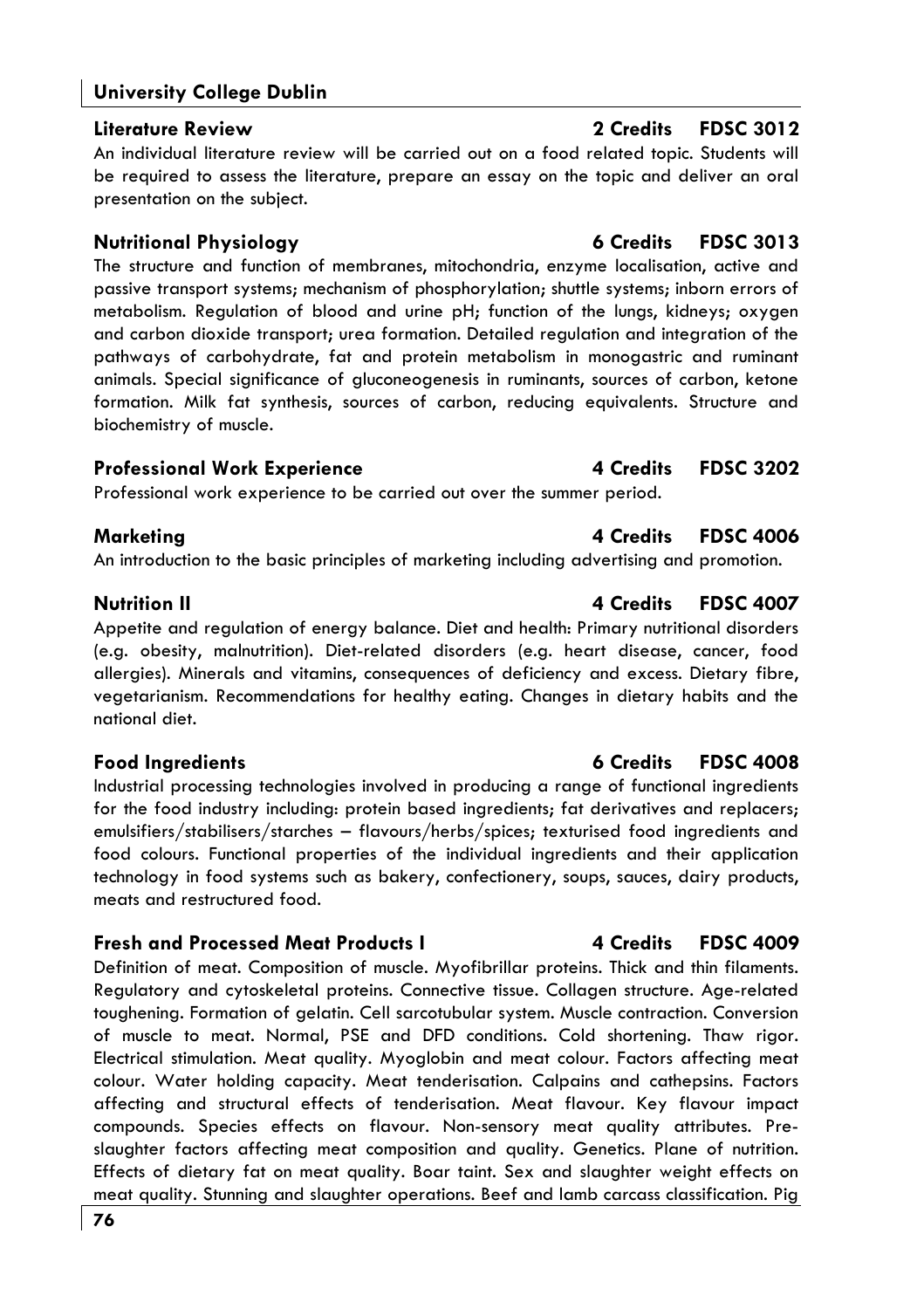grading. Meat chilling. Meat cuts. Hot-boning. Poultry meat processing. Processed meats. Classification of processed meats. Curing processes. Massaging/tumbling. Fresh pork sausage manufacture. Emulsion-type meat products. Myofibrillar protein functionality. Effect of salt and phosphates on functionality. Low fat meat products. Least Cost Formulation. Sausage casings. Meat by-products. Fat rendering systems.

#### **Fresh and Processed Meat Products II 6 Credits FDSC 4010**

Definition of meat. Muscle tissue structure. The muscle cell. Composition of muscle. Banding patterns. Myofibrillar proteins. Thick and thin filament formation. Regulatory and cytoskeletal proteins. Sarcoplasmic and stromal proteins. Connective tissue. Collagen structure. Age-related toughening of meat. Formation of gelatin. Cell sarcotubular system. Muscle contraction. Conversion of muscle to meat. Postmortem glycolysis. Normal, PSE and DFD conditions. Cold shortening. Thaw rigor. Electrical stimulation. Meat quality. Myoglobin and meat colour. Factors affecting meat colour, including oxidation-reduction reactions, oxygen partial pressure and packaging. Measurement of meat colour. Water holding capacity. Measurement of water holding capacity. Meat tenderisation. Calpains and cathepsins. Factors affecting and structural effects of tenderisation. Measurement of tenderisation. Meat flavour. Strecker degradation, lipid oxidation and Maillard reactions. Key flavour impact compounds. Species effects on flavour. Measurement of meat flavour. Non-sensory meat quality attributes. Pre-slaughter factors affecting meat composition and quality. Genetics. Plane of nutrition. Effects of dietary fat on meat quality. Boar taint. Sex and slaughter weight effects on meat quality. Stunning and slaughter operations. Beef and lamb carcass classification. Pig grading. Meat chilling. Meat cuts. Hot-boning. Poultry meat processing. Processed meats. Classification of processed meats. Curing processes.

Chemistry of cured meat colour. Massaging/tumbling. Fresh pork sausage manufacture. Emulsion-type meat products. Myofibrillar protein functionality. Effect of salt and phosphates on functionality. Least Cost Formulation. Low fat meat products. Sausage casings. Cooking and Smoking. Meat by-products. Fat rendering systems.

#### *A. Milk*

Introduction to milk composition and the factors that affect it. Detailed chemistry of the major milk components and their behaviour during processing. Casein, whey proteins, lipids and lactose. Minor milk constituents and their significance. Analysis of milk.

#### *B. Dairy Products*

Chemistry and technology of dairy products including: liquid milk products, cheese and fermented milks, concentrated and dehydrated milk products, butter and spreads. Milk protein products.

#### **Cereal Chemistry and Brewing Science 4 Credits FDSC 4012**

A number of case studies will be used to facilitate discussion on the process of converting cereals into food products. The main emphasis will be on discussing the impact of raw material quality, food processing, transport and storage on the quality of the food that is produced. The study of the brewing process will form a major component of the module

### **Dairy Products 6 Credits FDSC 4011**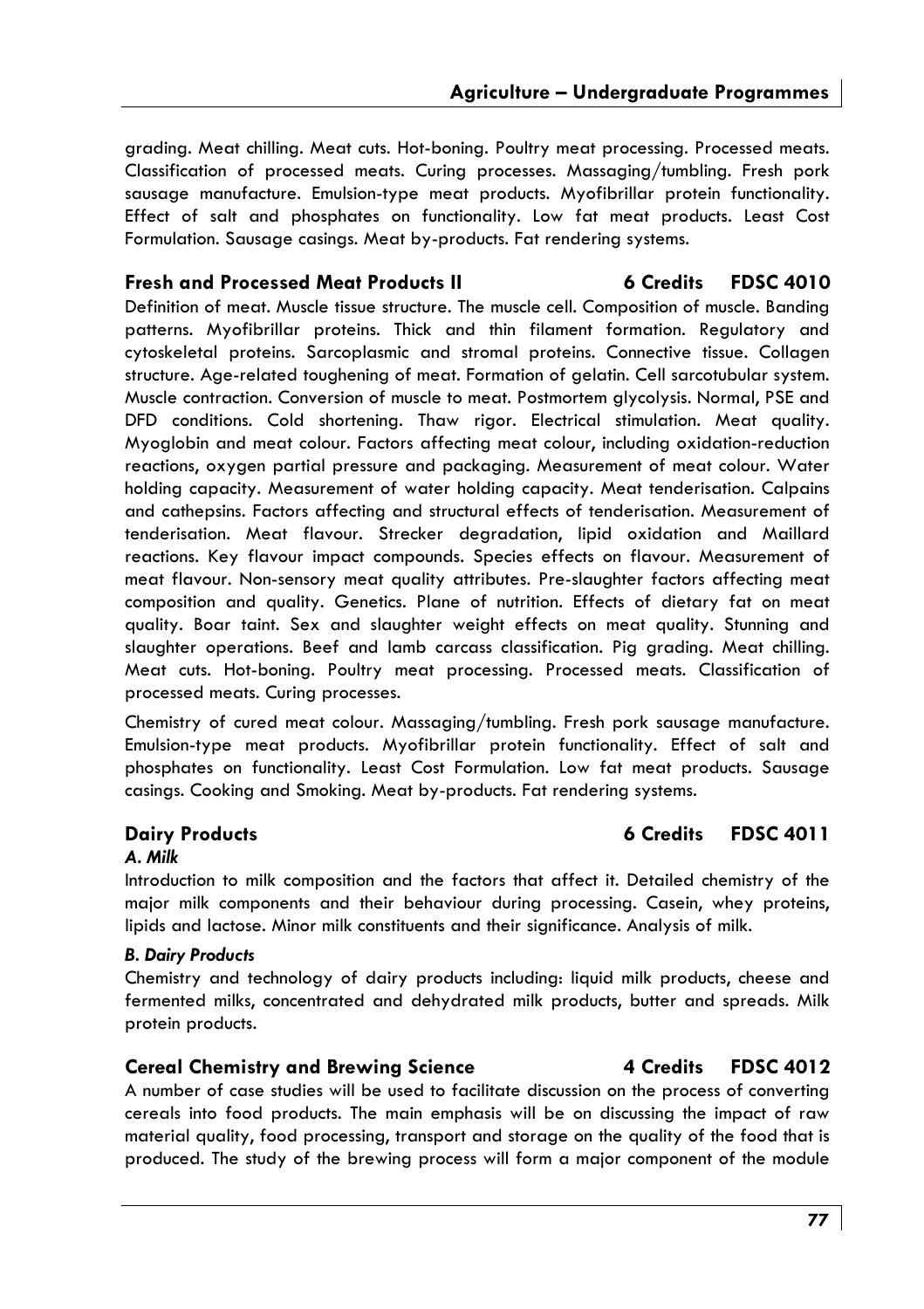with a small number of examples drawn from the following production processes: whiskey, flour, bread, biscuits, cakes and pasta.

The heating and cooling of foods; sterilisation; microwave and dielectric heating; freezing; introduction to dehydration.

# **Food Process Technology 4 Credits FDSC 4015**

Evaporation. Dehydration of solid and liquid foods; extraction; emulsification; homogenisation; filtration; centrifugation; mixing.

# **Food Safety 4 Credits FDSC 4016**

Introduction to Food Safety and Consumer health; Introduction to Microbial Risk Assessment; MRA Methodology; Bacterial Hazards, Emerging Infections and Control of Zoonotic Transmission; Antimicrobial resistance; Chemical contamination of the food chain; Non-bacterial Hazards; Genetic Modification; Agri and Bio terrorism; Applied Siagnostic strategies; Rapid alerting models and Control of Global Disease Outbreaks.

A major project will be undertaken which will include some course work in project management.

### **Introduction to Forestry 2001 22 Credits FOR 1001**

### *Study Skills*

Group Communication, writing skills, use of library. Critical thinking. Basic concepts of information technology. Practical computer skills with word processing, spreadsheet and presentation applications. Email and internet.

#### *Preparation for Science Studies*

To provide incoming students, particularly those with limited exposure to science subjects at second level, with an overview of the subject and a foundation for higher-level study of science. The scientific method and its component steps. States of matter: gas, liquid, solid. Elements and compounds. Atoms, isotopes and ions. Periodic table. Terminology of chemical reactions.

### *Application of Science in Forestry*

Students will explore science in Forestry through presentations, field visits, videos, lab demonstrations, lectures and hand-outs. Assessment will be by way of short reports, essays and continuous assessment.

### **Forest Mensuration and Biometrics 8 Credits FOR 2001**

#### *Mensuration*

Land parameter estimation. The National Grid. Use of a compass. Slope correction factor. Mapping resources. Concept of a geographic information system (GIS).

Individual tree, diameter, height, form, volume, assortment and value estimation. Volumebasal area theory and application. Volume estimation for sale. Complete enumeration. Tariff system. Volume and length assortments.

### **Project 10 Credits FDSC 4051**

### **Food Preservation 4 Credits FDSC 4014**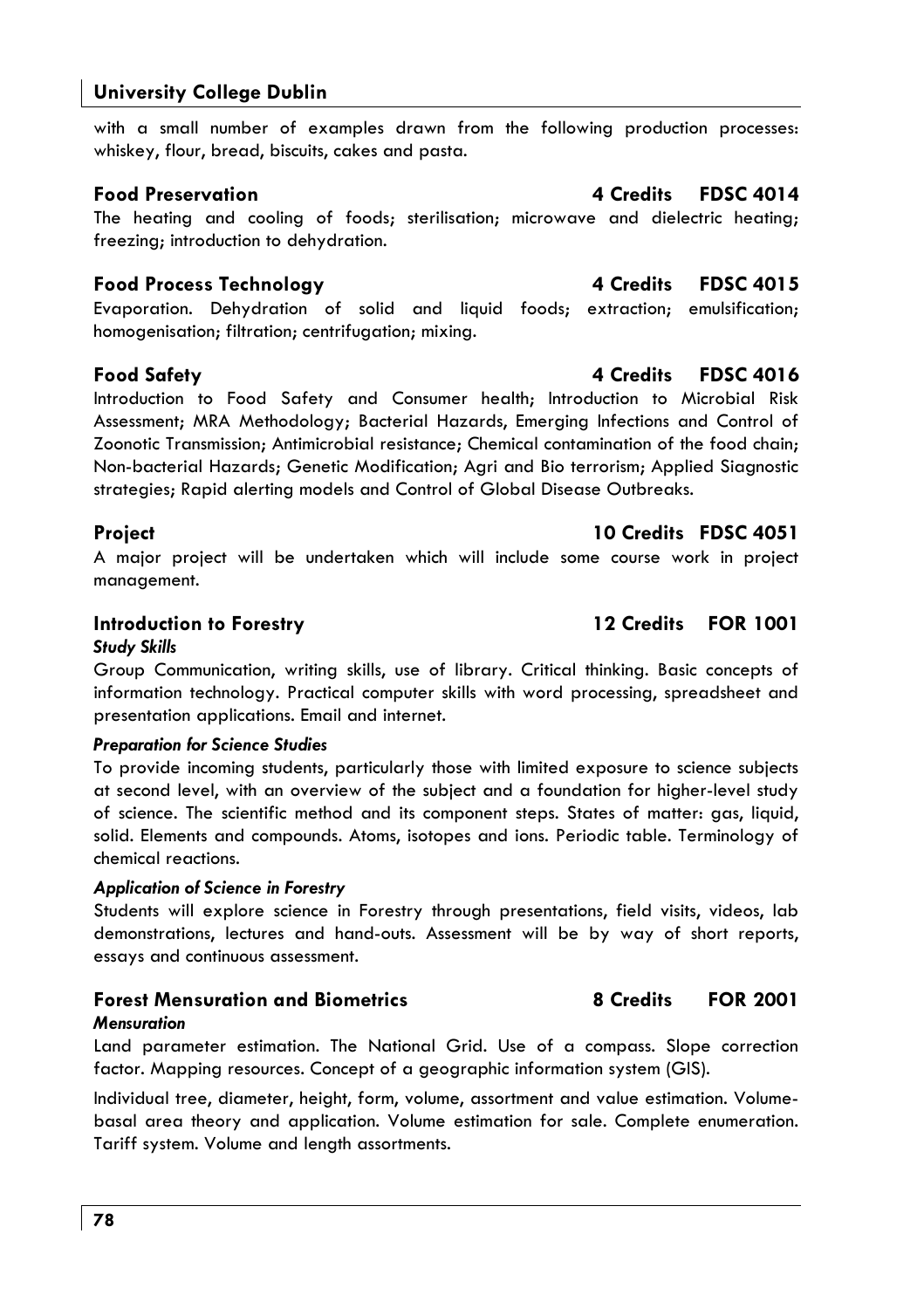### *Biometrics*

Principles of sampling forest populations, parameter estimation and statistical inference. Simple random sampling with and without replacement. Estimation of the mean, variance, standard deviation, variance of the mean and standard error of the mean, and the 95% confidence intervals for the mean for continuous and discrete weighted variables. Sample size theory and application.

Bivariate statistics: sum of cross products, covariance and correlation. Discrete and continuous probability density functions. The uniform, normal, standard normal, and student probability distributions.

Forest mensuration and biometrics applications of Microsoft Word and Excel.

Software: Microsoft Word and Excel. Windows 98.

### **Fundamentals of Forestry 8 Credits FOR 2004**

Natural forests. Plantations. The structure and growth of trees. Stand development. The forest environment. Ecological conditions of forest development. Evolution, conservation and management of natural woodlands. Forest land in Ireland. Silvicultural characteristics and natural range of tree species. Species selection. Forest seed supply. Provenances. Tree breeding programmes. Certification of forest reproductive material. The silvicultural management of a range of tree species including oak, beech, sycamore, ash, spruce, pine, fir and minor species.

### **Silviculture I 6 Credits FOR 2005**

Site evaluation. Site classification systems. Site factors and species productivity. Nursery practice. Planting stock production. Site amelioration. Plantation establishment. Stand management.

Harvesting systems: Harvest planning. Mechanisation: machine reliability. Ergonomics. Work/time study techniques. Forest machine costings. Amenity constraints in harvesting. Forest roads: Optimal road spacing. Road construction and maintenance. Drainage. Forest operations analysis: Model building. Introduction to linear programming. Transportation and assignment algorithms. Computer analysis of forestry applications. Sensitivity analysis.

### **Computer Applications 6 2005 4 Credits FOR 3005**

Spreadsheets, databases, word processing, graphics.

### **Forest Management 4 Credits FOR 3006**

Forest valuation: Valuation principles. Purpose of valuation. Economic basis for valuation. Interest and calculation of interest. Financial criteria in forest valuation and management. Costs and revenues. Price-size relationships. Calculation of net discounted revenue and soil expectation value. Application to land purchase. The financial rotation. Effect of time scale and discount rate. The felling decision. Valuation of non-timber products in forestry. Intangible benefits. Management of forests: Historical development of forest management. The scope of forest management. Objects of management. Functions of the forest: Environmental, socio-cultural and production. Types of produce. The rotation. Kinds

### **Forest Harvesting 4 Credits FOR 3002**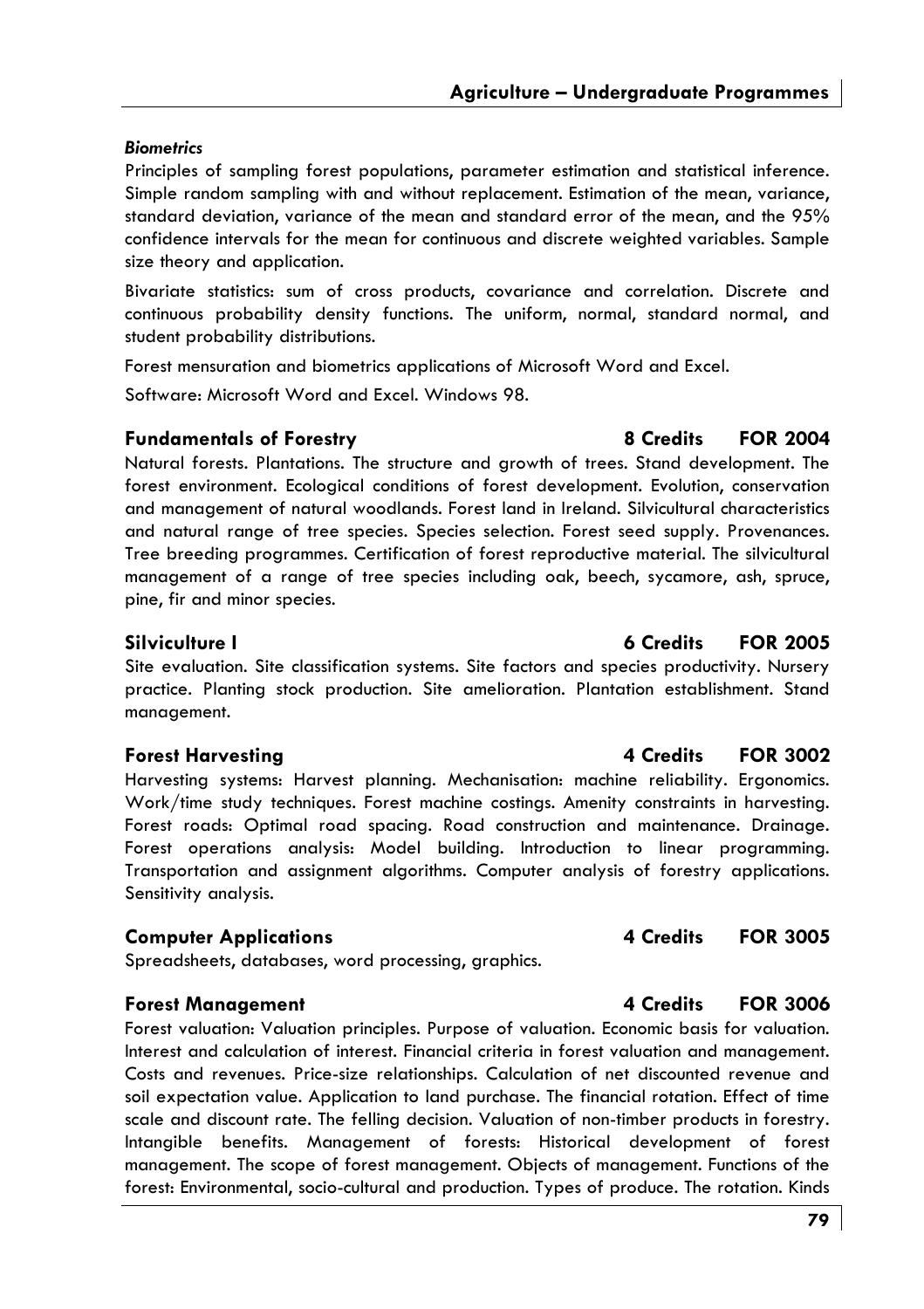of rotation. Sustained yield. The normal forest. Organisation of forests: Administrative and territorial organisation. Growing stock and increment. The yield and its regulation. The preparation of management plans.

Silvicultural systems. Forest regeneration, timber production, forest protection, amenity preservation and landscape maintenance using various silvicultural systems. Farm forestry. Urban forestry. Agriforestry. Shelterbelts. Biomass plantations. Windthrow. Frost. Fire.

Each student must undertake a case study examination of a selected site for the purpose of evaluating its potential for afforestation. Factors of site productivity and accessibility will be taken into consideration in preparing a financial analysis for valuation purposes. A development plan for the site will be prepared with emphasis upon plantation design and scheduling of operations. A written report must be lodged with the Professor of Forestry.

### **Wood Science 4 Credits FOR 3009**

Structure and properties of wood. The chemical structure of wood. Saws and sawmilling. Recovery, waste management, finishing and value-added. Wood drying, wood preservation. Pulping methods. Board materials.

### **Remote Sensing and GIS 4 Credits FOR 3010**

Fundamental concepts of remote sensing and Geographic Information Systems (GIS). Digital interpretation of OS raster maps and orthophotos. Development of hands-on GIS computer skills of point, line and polygon theme and attribute table creation within ArcView 3.1. GIS skills of joining dbf databases to theme attribute tables. Building GIS queries. Integration of vector, raster and attribute GIS databases. Specification of GIS database structure. Digital area and perimeter estimation.

Application of remote sensing and GIS in forest, agricultural and environmental resource inventory. Applications of GIS skills in forest inventory, the Rural Environmental Protection Scheme (REPS) and spatial resource inventory and design. Development and group presentation of individual GIS projects in ArcView.

Software: ESRI ArcView 3.2a. Microsoft Office 2000: Word, Excel. Novell Applications Launcher (NAL) under Windows 2000.

### **Silviculture II 8 Credits FOR 3008**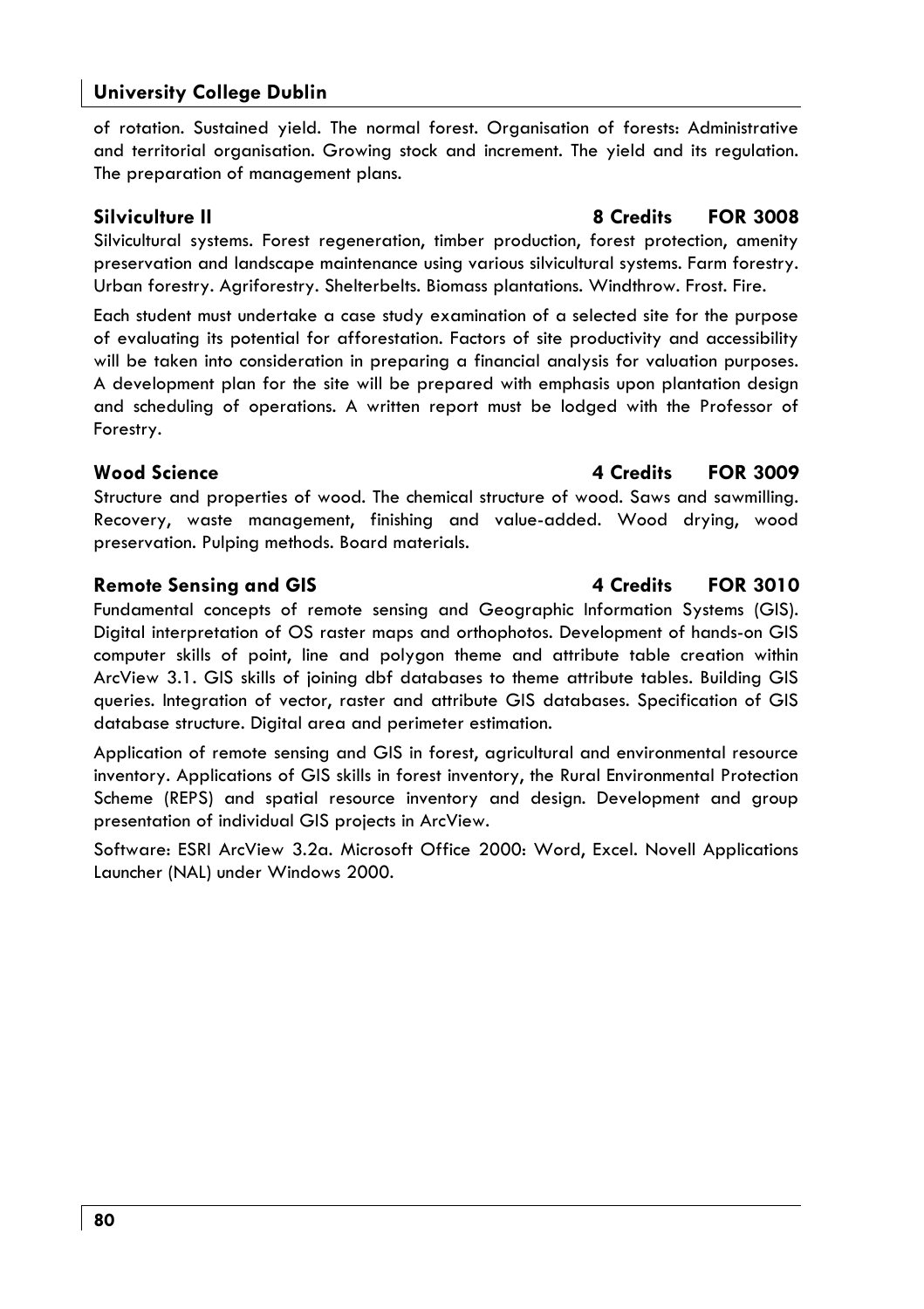### **Forest Inventory and Biometrics 4 Credits FOR 3011**

#### *Inventory*

Concept of yield class, marginal thinning age, age of maximum mean annual increment and biological maturity. Use of yield models for forest management. Thinning types, marginal thinning intensity and normal thinning period and yield. Thinning control.

Volume estimation for inventory purposes using fixed area plots, yield models, stand volume alignment charts, crop form height, point samples and abbreviated tariffing.

#### *Biometrics*

Volume-basal area theory. Fundamental equation of regression analysis. Method of least squares and parameter estimation. Hypothesis testing and biological interpretation of the analysis of variance. Volume and volume assortment estimation using regression.

Variance of discrete distributions and linear functions. Theory and application of stratified random, systematic and double sampling. Probability proportional to size (PPS). Probability proportional to prediction (3P). Point sampling.

Application of volume estimation techniques in the forest inventory. Analysis and reporting of archive forest inventory data using Microsoft Excel and Word and ArcView 3.2a.

Software: ESRI ArcView 3.2a. Microsoft Office 2000: Word and Excel. Novell Applications Launcher (NAL) under Windows 2000.

### **Professional Forestry Practice**  4 Credits 4 Credits 4 Credits 4 Credits 4 Credits 4 Credits 4 OR 3012

This module is designed to familiarise Forestry undergraduate students with professional practices and skills. This hands-on module, in which students carry out a wide range of exercises and assignments, focuses on the presentation of technical, scientific and operational information, in an appropriate format, using the correct scientific and professional terminology and level of detail.

### **Electives** 6 Credits **FOR 3100**

#### **Professional Work Experience 12 Credits FOR 3201**

Each student is required to undertake professional work experience in the period between the end of the Hilary term in the Third Year and the beginning of the Michaelmas term in the Fourth Year.

The work experience normally includes: Nursery practice, plantation establishment and management, harvesting, wood processing and forest amenity. Students' initiative to organise work experience within the private forest sector, both in Ireland and abroad, is greatly encouraged.

#### **Professional Work Experience** 8 Credits 8 Apr 202

#### **Forest Management Plan 12 Credits FOR 4003**

Each student must undertake a case study of an actual forest area and, in compliance with stated economic, social and environmental objectives, produce a written management plan for a prescribed period based on sustainable forest management (SFM) principles. The plan will incorporate a description of the site, including both timber and non-timber aspects, based on the results of Forest Inventory and GIS (FOR 4006).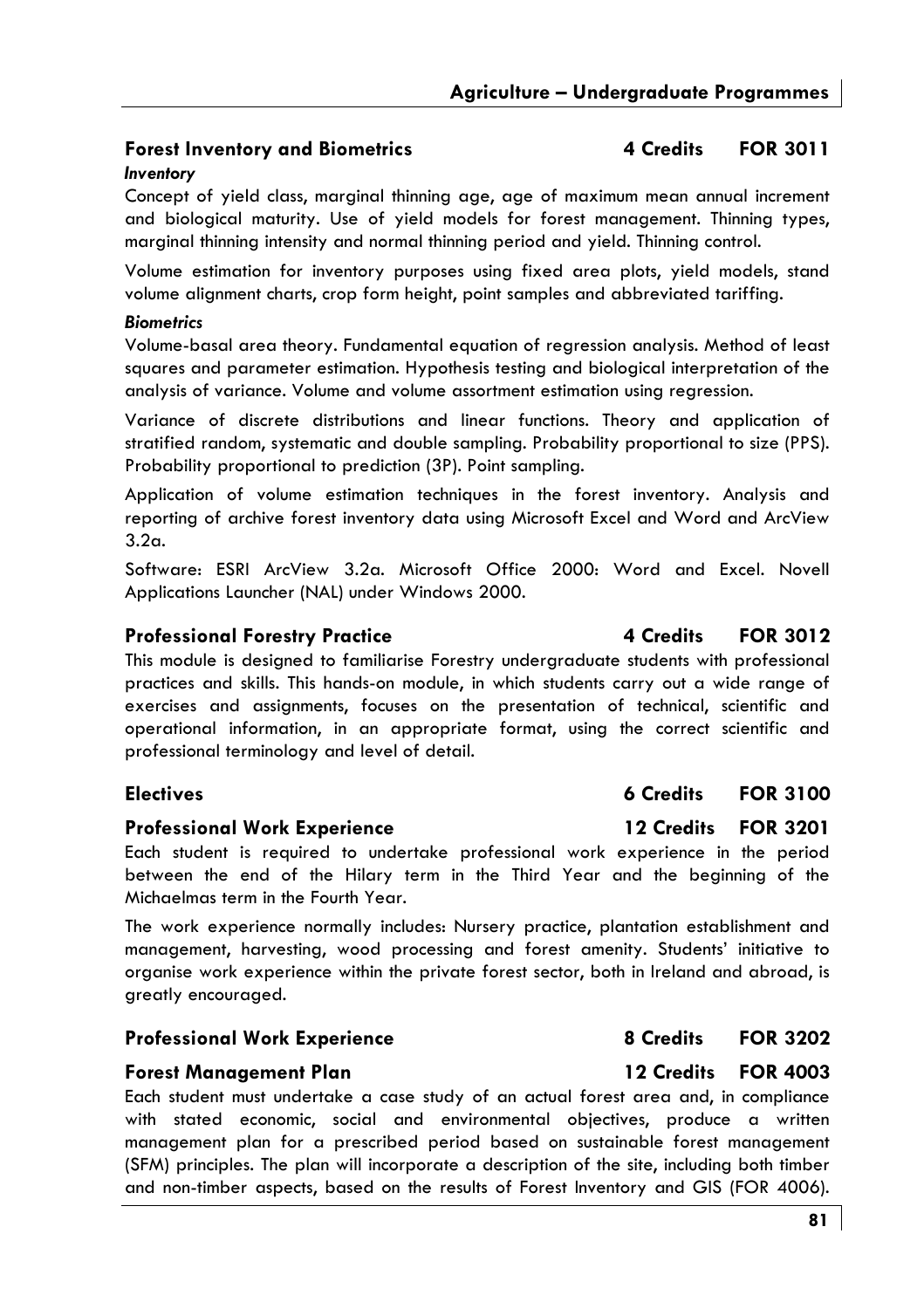Using SFM criteria and multi-criteria decision-support software, each student will carry out an analysis of the data, resulting in detailed prescriptions relating to yield regulation, harvest scheduling, silvicultural practices, forest protection, and environmental, cultural and social indicators. A financial analysis of the plan should also be included. The management plan report must be lodged with the Professor of Forestry.

### **Forest Planning 6 Credits FOR 4004**

Principles of forest planning. Methods of planning. The fundamentals of decision-making. Applications of decision-making techniques to forest management. Decision Theory and Decision Trees: expected value of perfect information; utilities and decision-making under conditions of risk and uncertainty; sensitivity analysis; sequential decisions; decision trees; dynamic programming. Capital Budgeting: evaluation and ranking of investment proposals for purchase and replacement of harvesting equipment. Break-Even Models in Forest Harvesting: graphic and algebraic solutions; use of break-even analysis in forestry. Linear Programming: applications in harvest scheduling and yield regulation, forest road construction and transhipment problems. Integer and goal programming. Network Analysis in Forest Harvesting: transportation networks; minimum flow, shortest distance, minimum spanning tree. Project Management: critical path method; project evaluation and review technique, project crashing. Inventory Control in Forestry: the economic order quantity model; quantity discounts; production lot size model.

### **Experimental Design 10 Credits 14 Credits 14 Credits FOR 4005**

The objective is to develop applied quantitative computer skills for the transparent design, analysis and interpretation of data arising from elementary univariate experimental designs.

Basic concepts of experimentation, treatments, spatial layout of experimental units, response variables and hypothesis testing. Review of the two-sample t tests, the fundamental equation of analysis of variance (ANOVA) and the underlying assumptions.

Analysis, interpretation and reporting of data from univariate experimental designs including: the completely randomised, the randomised block, the Latin square and factorial designs with and without replication. Hypothesis testing of main and interaction effects. Concepts of repeated measures designs and autocorrelation.

Concept of simultaneous inference using Scheffé, Tukey and Student-Newman-Keuls multiple range tests.

Transparent analysis, interpretation and reporting of data arising from elementary experimental designs. This is an advanced hands-on computer skills experimental design module. Papers will be produced for a series of exercises.

Software: ESRI ArcView 3.2a. Microsoft Office 2000: Word, Excel. Novell Applications Launcher (NAL) under Windows 2000.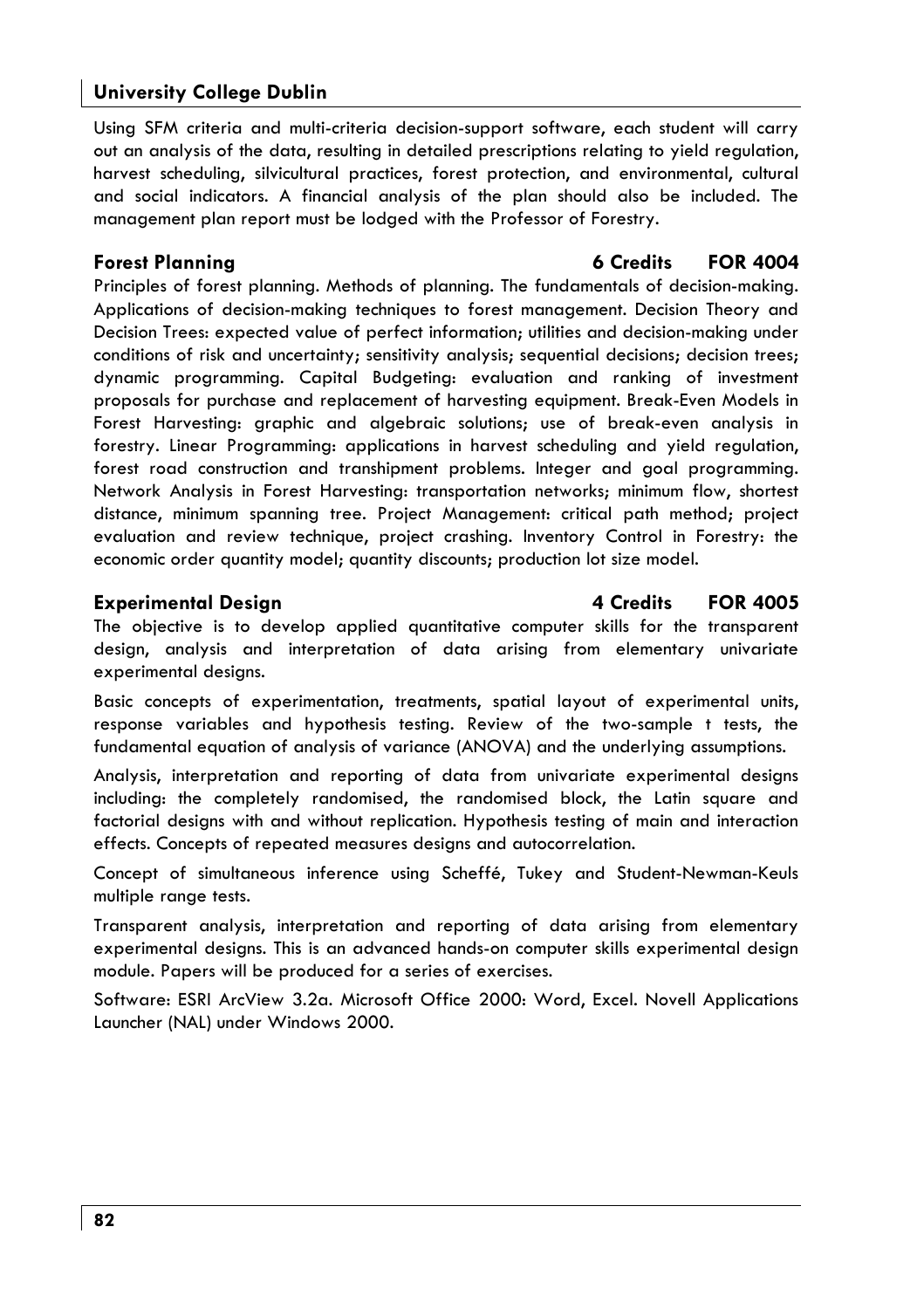### **Forest Inventory and GIS 10 Credits FOR 4006**

An inventory is carried out of an environmentally sensitive commercial forest estate as a group exercise. The group will objectively quantify the spatial distribution, composition and dynamics of the forest resources including the growing stock, the roads, the water, the soils and the vegetation.

Spatial distribution: Digital interpretation of OS raster maps, orthophotos and satellite imagery. Digital creation and updating of integrated vector, raster and attribute forest inventory GIS databases in ArcView 3.1. Digital polygon, line and point theme updating of external, compartment and subcompartment boundaries, forest road, watercourse and sample point locations.

Spatial composition: Creation of a sampling area frame and specification of a sampling methodology.

Application of stratified random sampling in the forest. Estimation of the diameter distribution, the parameters of the volume-basal area relationship, the volume, assortment and value distribution at plot, subcompartment and stratum levels.

Creation and analysis of plot, subcompartment and strata attribute databases in Microsoft Excel including quantification of the associated precision of the estimates.

Spatial dynamics: Creation and analysis of the spatial dynamics database of forest growing stock parameters including planting year, age, top height, general yield class, average growing stock, marginal thinning age and age of maximum mean annual increment.

Joining selected components of the spatial distribution and dynamic databases as dbf files to selected themes within ArcView 3.1. Creation and printing of maps of the main forest parameters from the GIS.

Reporting: Production and presentation of two forest inventory and GIS reports. The first report should concentrate on the methodology used with numerous illustrative examples. The second report should present the forest inventory and GIS results for the entire forest including interoperation of the results and digital databases.

Software: ESRI ArcView 3.2a. Microsoft Office 2000: Word and Excel. Novell Applications Launcher (NAL) under Windows 2000.

### **Research Project 16 Credits FOR 4051**

Each student must undertake an approved project and write a dissertation. Projects may be from any of the following forestry areas: Forest Zoology, Forest Soils, Forest Chemistry, Forest Botany, Forest Economics, Forest Engineering, Forest Mensuration, Forest Management, Silviculture, Plant Pathology, Wood Technology, Wood Anatomy, Forest Harvesting and Forest Products. The report must be lodged with the Professor of Forestry.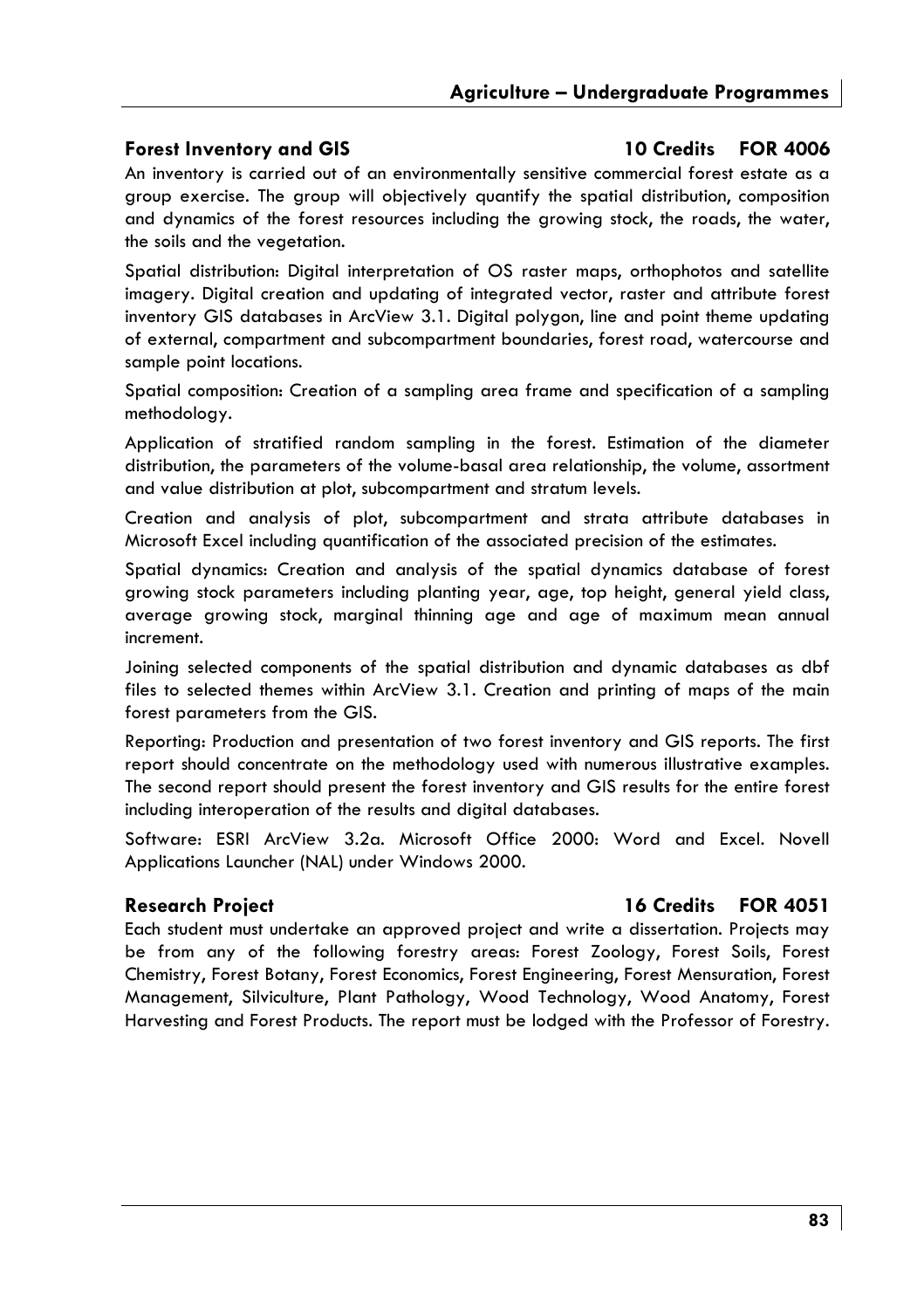### *Regulations for Research Project:*

- 1. The student will submit his/her proposal to the Professor of Forestry.
- 2. A Project Committee appointed by Faculty and consisting of the Professor of Forestry (who will be Convenor) and Heads of other Departments will consider the submissions.
- 3. Where the approved topic is taken in a department other than the Department of Crop Science, Horticulture and Forestry, the Project Committee will arrange the necessary facilities and for the joint supervision and examination of the project.
- 4. The student will write a dissertation on the approved topic.
- 5. The project will normally consist of:
	- (a) A literature review.
	- (b) A laboratory or field study.
	- (c) Supporting course work if available and appropriate.
	- (d) Written report or dissertation.
- 6. The dissertation must be lodged with the Professor of Forestry.
- 7. The examination will be conducted by the Professor of Forestry and the Forestry Extern.

# **Electives 12 Credits FOR 4100**

### **Geology 3 Credits GEOL 2601**

Geological principles and processes of relevance to agriculture, land use and landscape development are considered.

Introduction to the internal and external earth structure and processes; relationships between geology, landforms and agriculture; an introduction to earth history with particular emphasis on the Ice Age; the raw materials for soil formation; hydrogeology and groundwater; the use of stone and other geological resources in agriculture; geology in countryside management.

#### **Introduction to Horticultural Science 12 Credits HORT 1001**  *Study Skills*

Group Communication, writing skills, use of library. Critical thinking. Basic concepts of information technology. Practical computer skills with word processing, spreadsheet and presentation applications. Email and internet.

#### *Preparation for Science Studies*

To provide incoming students, particularly those with limited exposure to science subjects at second level, with an overview of the subject and a foundation for higher-level study of science. The scientific method and its component steps. States of matter: gas, liquid, solid. Elements and compounds. Atoms, isotopes and ions. Periodic table. Terminology of chemical reactions.

#### *Introduction to Horticultural Science*

Students will explore science in horticulture by way of industry site visits, lectures and web-based searches. Assessment will be by way of continuous assessment and/or seminar.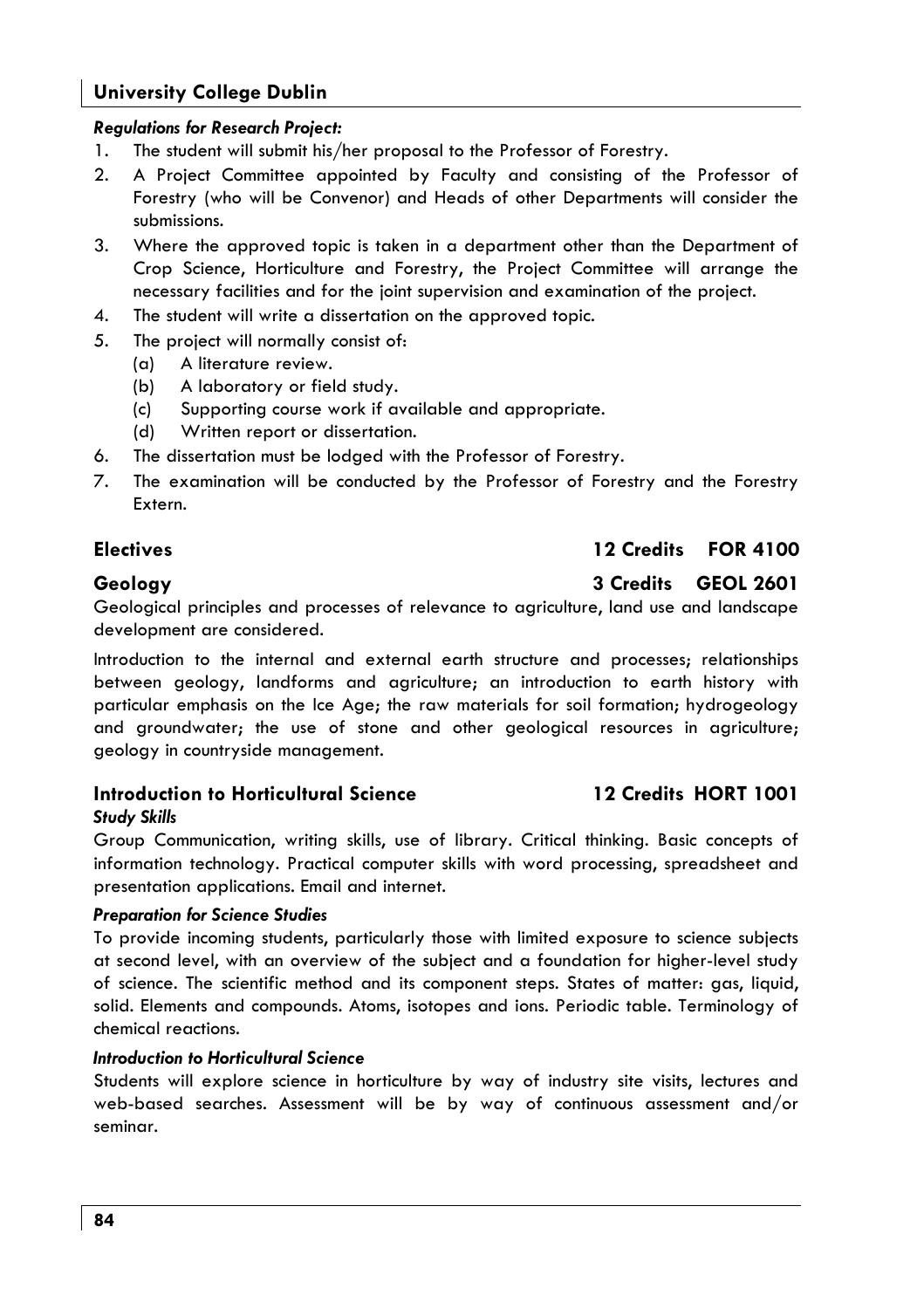#### **Introduction to Landscape Horticulture 12 Credits HORT 1002**  *Preparation for Science Studies*

To provide incoming students, particularly those with limited exposure to science subjects at second level, with an overview of the subject and a foundation for higher-level study of science. The scientific method and its component steps. States of matter: gas, liquid, solid. Elements and compounds. Atoms, isotopes and ions. Periodic table. Terminology of chemical reactions.

#### *An Appreciation of Landscape*

The meaning of place; developing an understanding of the significance and scope of landscape projects; an introduction to basic design theory and expression; problem solving through design. Via workshops, library reviews, recording of site visits and critiques, students will analyse a series of designed landscapes, identifying the range of components that characterise a scheme. This work will consist of graphic and written exercises and will be continually assessed.

### **Introduction to Horticulture 6 Credits HORT 1003**

#### *Study Skills*

Group Communication, writing skills, use of library. Critical thinking. Basic concepts of information technology. Practical computer skills with word processing, spreadsheet and presentation applications. Email and internet.

#### *Preparation for Science Studies*

To provide incoming students, particularly those with limited exposure to science subjects at second level, with an overview of the subject and a foundation for higher-level study of science. The scientific method and its component steps. States of matter: gas, liquid, solid. Elements and compounds. Atoms, isotopes and ions. Periodic table. Terminology of chemical reactions.

# Landscape Design Theory I 8 Credits HORT 2008

#### *History of Designed Landscapes*

This module examines how, from earliest times, parks and gardens have been influenced by the environment, both natural and cultural in which they were created. This study includes the history of art and history of architecture and their relationship with landscape design. Topics include: ancient civilisations, Islamic gardens, medieval gardens, Renaissance and Mannerist gardens, Baroque and Rococo gardens, English landscape parks. The picturesque and gardenesque. The Parks Movement in Europe and the United States. Parks and gardens of the Orient. Ireland's Garden Heritage. Twentieth century designed landscapes. Restoration of period landscapes.

#### *Landscape Design Theory*

An introduction to landscape theory and the process of landscape design.

#### *Introduction to Sociology*

An introduction to Sociological Theories. The process of social change in Ireland; Culture and Stratification in society.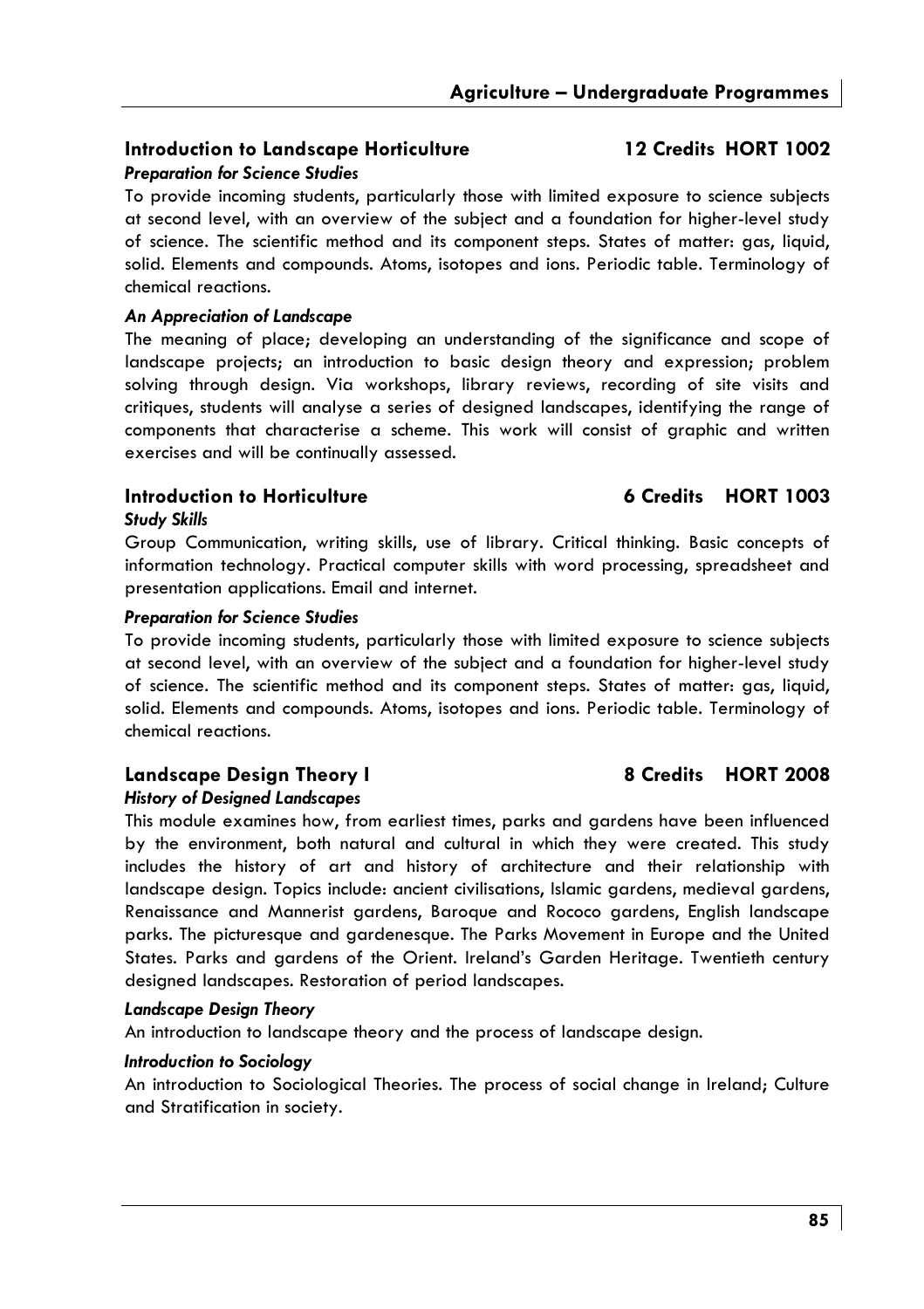### **Fundamentals of Horticulture 8 Credits HORT 2009**

Introduction to the Principles and Concepts of Horticultural Science

The importance of site selection for plant production under field and protected environments. Greenhouse structures and function, design, construction, heating, ventilation and environmental control. Growing media, sterilisation, nutrition/conductivity and irrigation systems. Classic propagation techniques – cuttings, grafting, budding, layering and stooling. Production technologies for fruit, vegetables and protected crops.

An overview of the art and science of landscape horticulture. Criteria governing the selection of vegetation for a range of landscape situations.

The module is structured through a series of short projects. The majority of these will focus on spatial issues, while others will address other design matters. Students will be introduced to a range of methods of representation. During the academic year the projects build in complexity regarding the issues addressed.

This module builds on HORT 2010 'Landscape Studio 2a with students directed through a series of short design projects devised to expose them to some of the primary issues addressed in landscape architecture.

## **Computer Applications in Landscape Architecture 4 Credits HORT 2012**

This module introduces students to a range of computer applications used in the landscape architectural profession including the use of AutoCad which is the industry standard in Computer Aided Design software. The module is based on a series of lectures and class assignments, each of which introduces new commands to students.

### Landscape and Turfgrass Management I **4 Credits HORT 3001**

### *Landscape Management:*

Management plans, maintenance schedules, cost estimation, computers and management. Case studies.

### *Arboriculture*

Tree selection, tree planting, post planting management, tree surveys, tree surgery, trees and the law. Trees on development sites. Mechanisation and arboriculture. Urban woodland.

### **Landscape Design Theory 4 Credits HORT 3002**

An introduction to landscape theory. The landscape design process from project inception through to completion. A study of the materials of the designed landscape. The implementation of landscape proposals.

# **Nursery/Garden Centre Management I 4 Credits HORT 3003**

### *Nursery Management*

Tree and shrub production emphasising the practices and principles involved in the production of such plants for wholesale, retail and landscape markets. Lecture topics cover aspects such as initiation and developing a business from a green-field site, nursery design and its impact on profitability. Plant propagation methods, growing-on methods,

# **Landscape Studio 2b 6 Credits HORT 2011**

# **Landscape Studio 2a 12 Credits HORT 2010**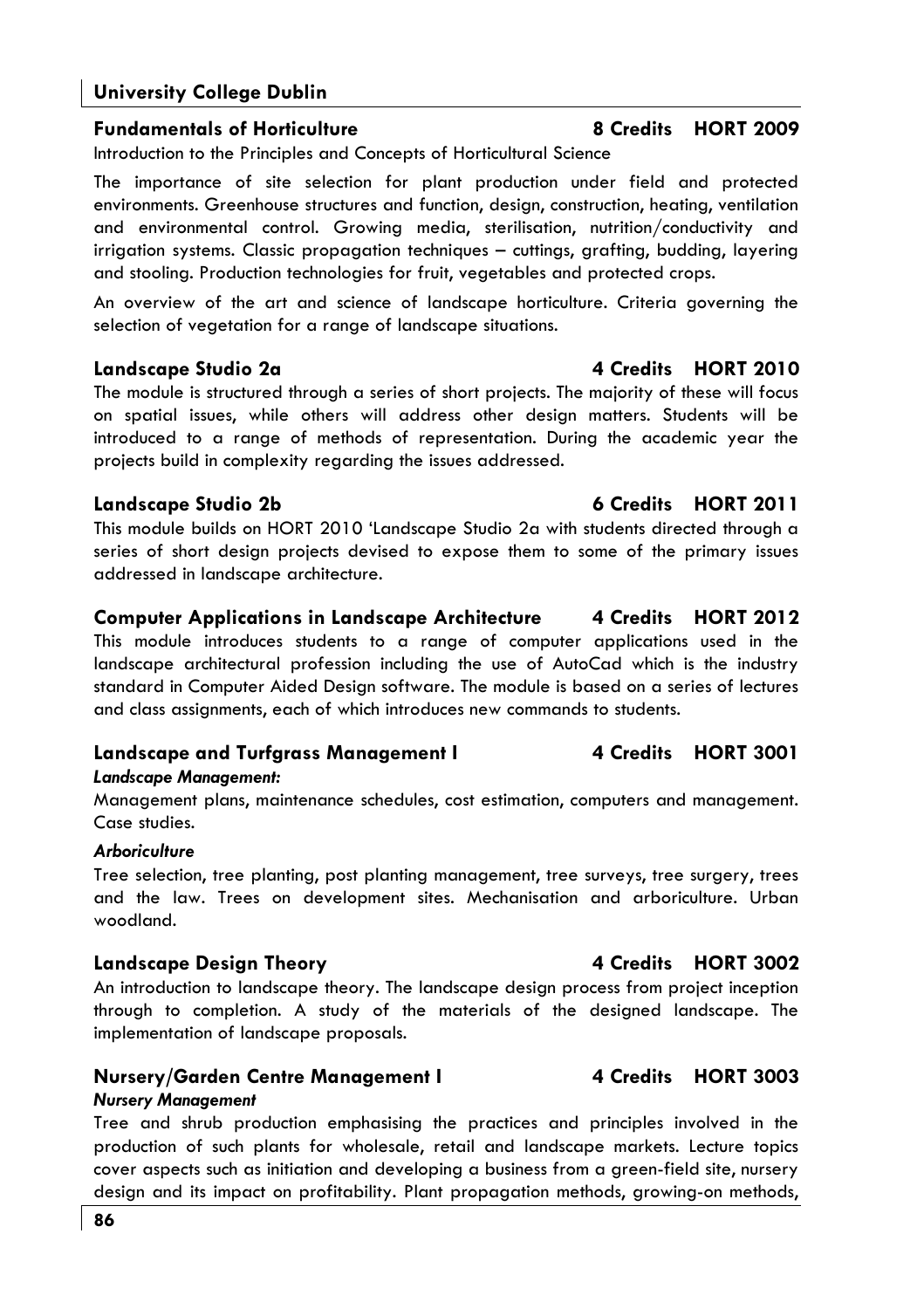irrigation systems, composts, plant nutrition, weed control, growth regulation and crop scheduling.

# **Pomology I 4 Credits HORT 3005**

### *Fruit Production*

Fruit production, emphasising management practices and practical manipulations for the important top and soft fruits. The lectures cover aspects such as site, cultivar and systems selection, diagnosis and adjustment of nutritional status and the use of physical and chemical cultural aids. Practical sessions are devoted to clone propagation, pruning and management of fruit species and cultivars and to the organisation of the harvesting, handling and marketing operations*. (This* module *is taught in alternate years).* 

### **Protected Horticulture I 4 Credits HORT 3006**

### *Greenhouse Food Crop Production.*

Overview of protected food crop production in Ireland. National and international production, distribution, retailing and consumption patterns. Consideration of the various factors involved in the production of the main protected food crops and alternative food crops, with emphasis on the production of quality products. There is particular emphasis on a system approach to programmed growing for long season production and the application of recent technology and research findings. The lecture course is supplemented by demonstrations and industry visits. *(This* module *is taught in alternate years).* 

### **Vegetable Crops I 2 Credits HORT 3007**

Examination of the vegetable industry nationally and internationally in relation to conventional and sustainable production systems. Assessment of consumption patterns and trading practices with particular emphasis on the influence of retailing strategies and quality systems. A study of vegetable crop management practices including plant establishment techniques and crop planning.

### **Landscape Construction 6 Credits HORT 3013**

#### *Construction Techniques*

Grading; earth works, cut and fill techniques; circulation and grading (pedestrian/cyclist); site drainage, pervious and impervious surfaces; storm water management; site utilities/site servicing water supply; outdoor lighting; bioengineering techniques.

#### *Materials*

Geotextiles; concrete; asphalt; masonry; wood; metals.

#### *Structures*

Walls – retaining and free standing; paving – flexible and rigid; timber structures; pedestrian bridge; water bodies; pools and fountains.

### Landscape Design Studio 3a **6 Credits HORT 3014**

The module is structured through a series of short projects. During the academic year these projects build in complexity regarding the issues addressed. This course links closely with HORT 3016 'Landscape Design Theory II' and gives students a chance to apply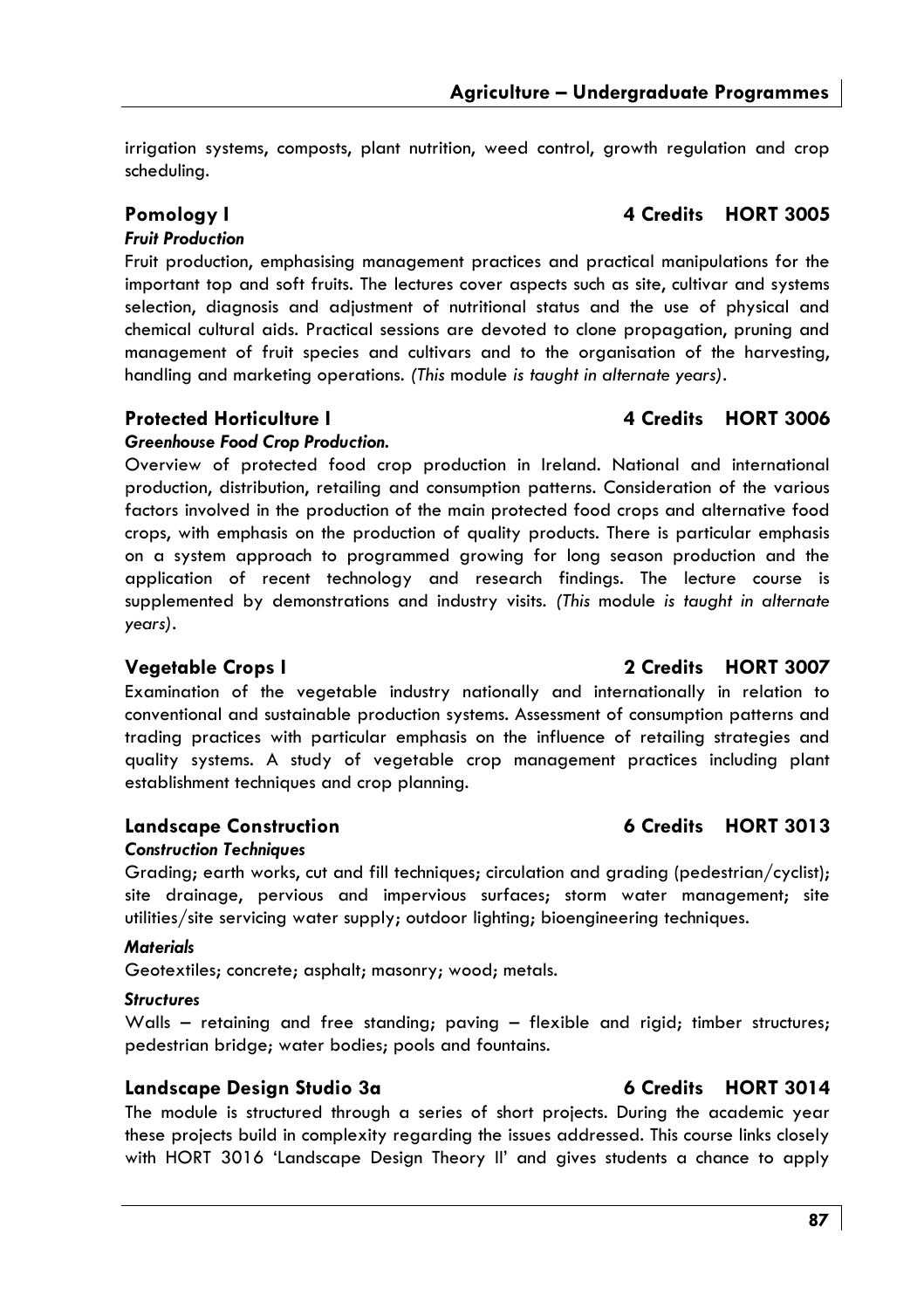those theoretical components. One project will involve a 'real' client and shall include a public exhibition of the students' work.

### **Landscape Design Studio 3b 6 Credits HORT 3015**

This third year studio based design module is based on a series of design projects. Typically one project will involve a 'real' client and shall include a public exhibition of the students' design proposals.

### **Landscape Design Theory II 4 Credits HORT 3016**

This module builds on the introductory course HORT 2008 'Landscape Design Theory I'. It has two components: *Landscape Design Process:* looking at theories and approaches needed to effectively design the landscape, and *Materials of Landscape Design:* looking at aesthetic and practical issues concerning the selection of material and construction of landscape details.

### **Plant Materials (a) 4 Credits HORT 3017**

An introduction to the general range of trees and shrubs, used in urban and rural landscape schemes, learn how to identify them, how and where they can be used in planting design and how they are cultivated and maintained. This module follows from an examination of the functional and ornamental uses of vegetation in the landscape taken in Second Year as part of Fundamentals of Horticulture and is linked in particular with the courses Landscape Management and Landscape Design Studio.

### **Plant Materials (b) 2 Credits HORT 3018**

An introduction to the general range of conifers, perennials and bulbous plants, used in urban and rural landscape schemes, learn how to identify them, how and where they can be used in planting design and how they are cultivated and maintained. This module continues on HORT 3018 'Plant Materials (a)'.

### **Professional Practice and Planning Law I 2 Credits HORT 3019**

*Planning Law* covers the main elements of planning law and development control for Landscape professionals.

### **Urban Horticulture 2 Credits HORT 3020**

Series of lecture and project work examining the beneficial and detrimental effects of plants in the urban landscape, wildflower meadows, chemical and non-chemical weed control. This module is linked with landscape management.

### **Professional Work Experience 14 Credits HORT 3200**

This will be acquired between the start of Trinity term of the third year and the start of the Michaelmas term of the fourth year. Students are required to obtain two placements and must submit a work diary and journal at monthly intervals. The quality of the submitted materials and the actual time spent gaining experience will be taken into consideration in awarding the final grade.

### **Professional Work Experience 12 Credits HORT 3202**

This will be acquired between the start of the Trinity Term of the third year and the start of the Michaelmas term of the fourth year. Students are required to obtain two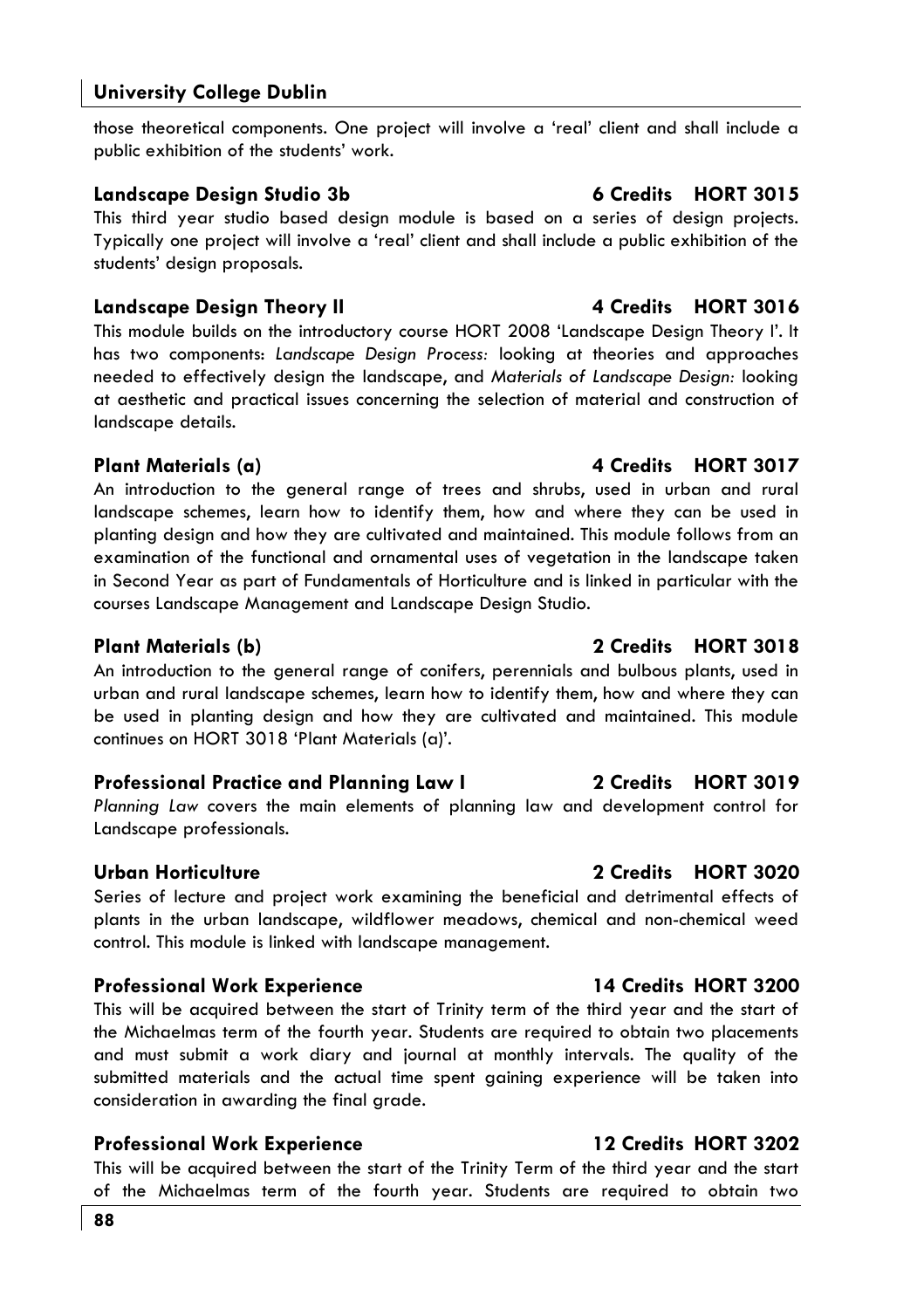placements, preferably one in landscape management and one in landscape design. Students must submit a work diary, journal and a series of sketches

| <b>Electives</b>                      | 6 Credits HORT 3301 |
|---------------------------------------|---------------------|
| Landscape and Turfgrass Management II | 4 Credits HORT 4003 |
| Turfgrass Management                  |                     |

This module will deal with the taxonomy and physiology of amenity and sports turfgrass, grass identification; choosing grasses for turf use; seed quality and mixtures for intensive/non-intensive use; seeding versus turfing.

Cultural practices to include earthworks, grading, drainage and construction of sports pitches, bowling greens, tennis courts, golf courses and artificial playing surfaces. Mechanisation to include mechanical operations – mowers and mowing, aeration and equipment, thatch removal and control, top dressing applicators, irrigation and irrigation systems, line marketing and methods, rolling and its effects.

Fertiliser and lime application, running repairs and renovation, maintenance of specific areas.

Pest, disease and weed control in turf – cultural and chemical methods.

#### **Nursery/Garden Centre Management II 4 Credits HORT 4004**

#### *Garden Centre Management*

The module details the practices and methods used in retailing and marketing of green, dry and speciality goods. Topics covered include – garden centre design and its impact on customer flow; garden centre layout; product age and merchandising. The display of plants in the plantaria, A to Z; plant function/themes; pricing, pricing strategy, price position; plant labelling, computer labelling, label ledge systems; signage, Kendrew signs, information points, demonstration gardens, computerised point of sale equipment, bar codes, selling strategy and selling aids; the role of advertising and training. Garden centre security and security systems. The course will be supplemented by visits to selected production tree and shrub nurseries and garden centres.

#### *Post-harvest Physiology*

The principles and practices involved in handling, storage, transportation and packaging of fruits. Lectures cover aspects of bruising physiology, pre– and post-harvest fruit physiology, pre-cooling, refrigerated and controlled atmosphere storage, refrigerated transportation, container environments and physiological disorders. Practical sessions include handling exercises, pressure and laceration tolerance of fruits, atmosphere manipulations and artificial induction of physiological disorders*. (This* module *is taught in alternate years).* 

### Protected Horticulture II **4 Credits HORT 4006**

#### *Mushroom Production/Technology*

This module deals with the following aspects of mushroom production and technology: Development and importance of the industry; design and construction of production units; general biology of the mushroom; compost as a substrate and its preparation; spawns

### Pomology II **4 Credits** HORT 4005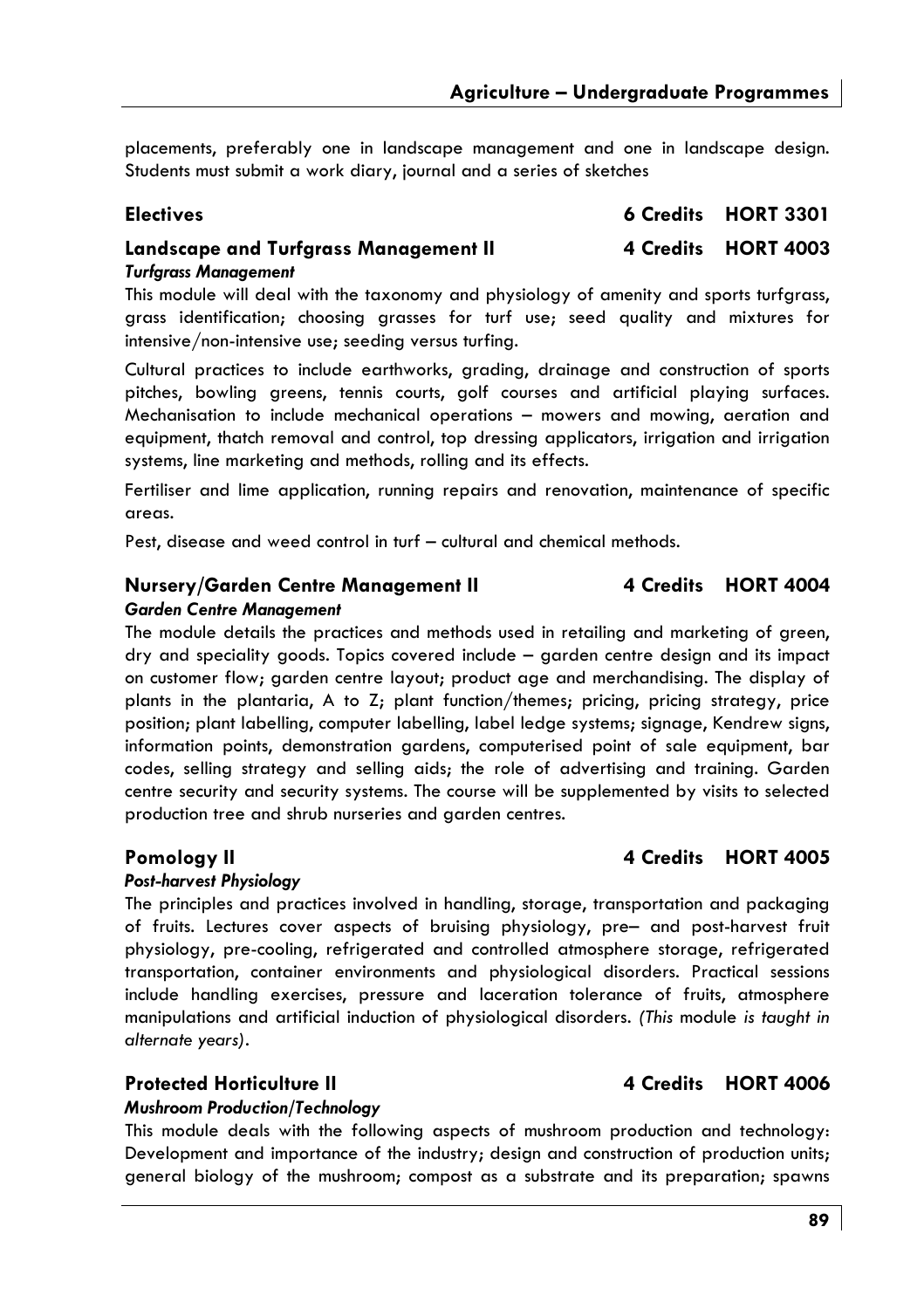and spawn making; cropping systems; spawn running and casing; crop production and harvesting; post-harvest physiology and marketing; pest and disease control; economics of mushroom production. The lecture course is supplemented by demonstrations and one industry visit. *(This* module *is taught in alternate years).* 

### **Vegetable Crops II 2 Credits HORT 4007**

This module involves a study of the principles and practices of vegetable production and crop management for the fresh market and for primary processing. The module will emphasise cultural techniques, growing programmes, harvesting methodologies and quality systems for selected tuber, root, cole, bulb and legume crops.

### **Landscape Planning 4 Credits HORT 4009**

An introduction to planning. A study of the development of landscape planning internationally and in Ireland. The emergence of Statutory Planning. An introduction to the relevant planning acts and environmental designations. Landscape assessment as part of landscape planning.

### **Landscape Design Theory III and**

### **Professional Practice and Planning Law II 6 Credits HORT 4010**  *(i) Landscape Design Theory III (4 credits)*

Examination of the contemporary issues in landscape design involving a study of a range of specific landscapes including housing, industrial and business parks, roads, landscapes associated with leisure activities, utilities and waterways.

#### *(ii) Professional Practice and Planning Law II (2 credits)*

General principles of law, professional responsibilities and liability, law of contract, warranties, bankruptcy, disputes, claims, nominated subcontractors, landscape contracts, bonds, arbitration, private land law, public land law, development plans and development control, special rights over land, basic principles of tort.

### Landscape Design Studio 4a **4 Credits** 4 Credits HORT 4013

The course is structured through a series of short projects. During the academic year these projects build in complexity regarding the issues addressed. Students undertake an historic precedent study of designed spaces and gain familiarity with the various resources available to support landscape design

### Landscape Design Studio 4b **8 Credits HORT 4014**

The course builds on HORT 4013 'Landscape Design Studio 4a'. A series of short design projects give students the opportunity to apply some of the theories and knowledge acquired in concurrent lecture series. These include design methodology, and landscape construction. One project will involve a 'real' client and shall include a public exhibition of the students work.

### **Research Project 10 Credits HORT 4050**

### Landscape Research Project **10 Credits HORT 4051**

Students select a research project in the area of Landscape Horticulture or a related subject.

### **90**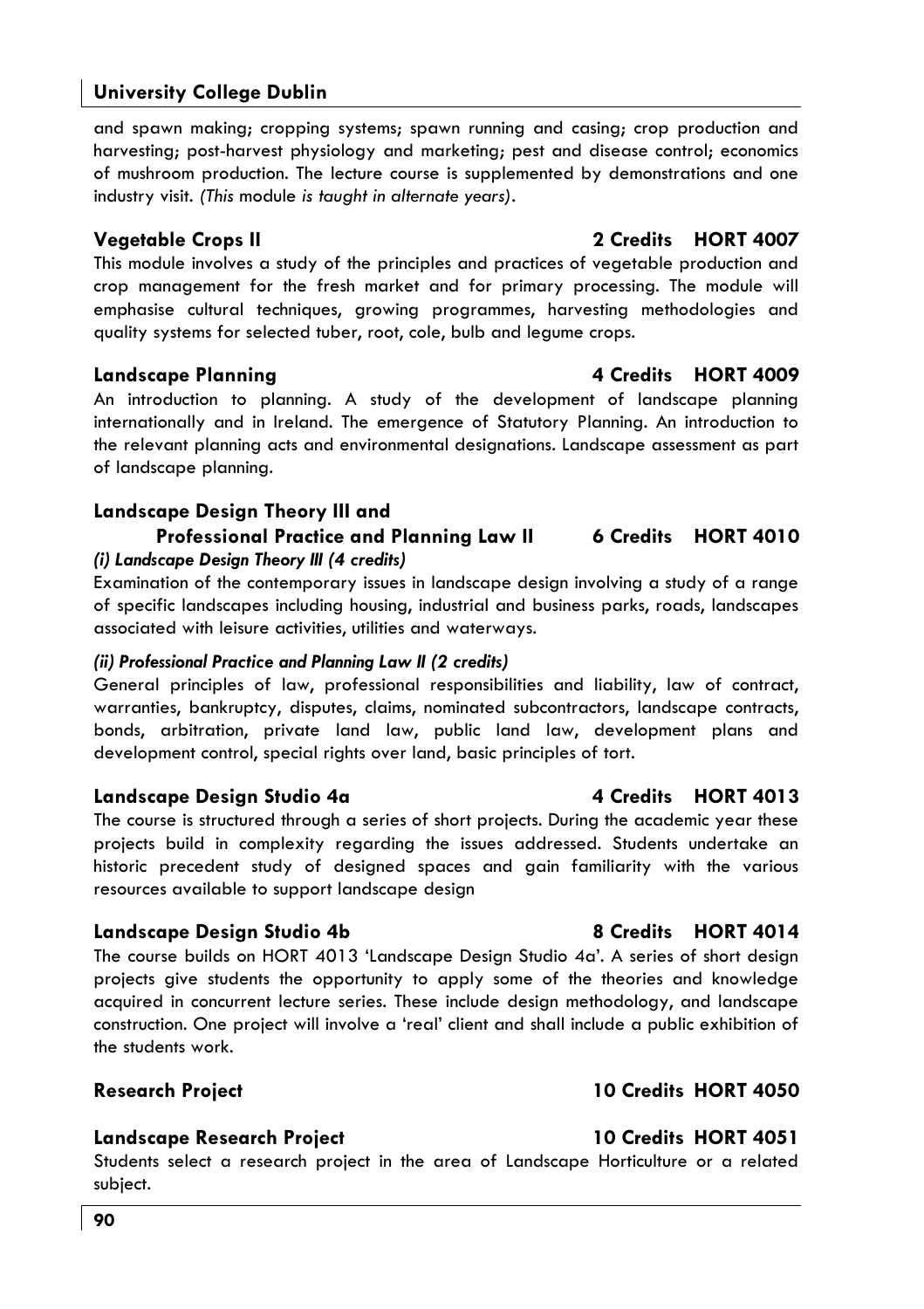**Electives 8 Credits HORT 4101 Electives 18 Credits HORT 4400 Electives 24 Credits HORT 4401 Agricultural Microbiology 6 Credits INDM 2005** 

An introduction to the structure and classification of eukaryotes, prokaryotes and viruses; microbiological techniques – microscope, pure culture, sterilisation and enumeration; growth and death of bacteria, fungi and viruses; the use and abuse of disinfectants and antibiotics; genetics of micro-organisms; symbiosis, parasitism and infectious diseases in plants and animals; the immune system; the microbiology of foods, fodders and other agricultural products; water pollution; microbial involvement in the carbon, sulphur and nitrogen cycles; use of micro-organisms in the biosynthesis of useful products – biotechnology.

### **Food Microbiology II 6 Credits INDM 3009**

Incidence and types of micro-organisms in foods; the principles underlying spoilage; pathogens transmitted through food; methods of food preservation; role of microorganisms in the production of food and food supplements; biotechnology; quality assurance microbiological standards; factory hygiene and waste disposal.

### **Food Microbiology I 4 Credits INDM 3010**

This module includes most elements of INDM 3009.

### **Mathematics 10 Credits MATH 1800**

### *Finite Mathematics*

Linear programming, sets, binomial coefficients, finite sample spaces and probability, random variables, expectation. Vectors, matrices, inverses, systems of linear equations and their applications. Markov chains.

### *Calculus*

Trigonometry and trigonometric functions. Exponential and logarithm. Derivative as a rate of change. Differentiation. Maxima and minima. Graphing. Inverse functions. Exponential growth and decay. Elements of integration.

Introduction: Soil as a medium for plant growth; soil composition and constitution; the soil profile as the unit of study; important Irish soil types.

Soil Physics: Soil texture and textural classification; soil structure and structural classification; development of soil structure; structural management of soils; soil aeration; aerobic and anaerobic behaviour of soils; water retention by soils; characterisation of retained water; water movement in soils under saturated and unsaturated conditions.

Soil Chemistry: Soil mineralogy; fundamentals of layer silicate clay structure; permanent and pH dependent charges on layer silicate clays; charge properties of soil organic matter; ion exchange and cation exchange capacity; nature of soil acidity; buffer

### **Soil Science I 6 Credits SLSC 2002**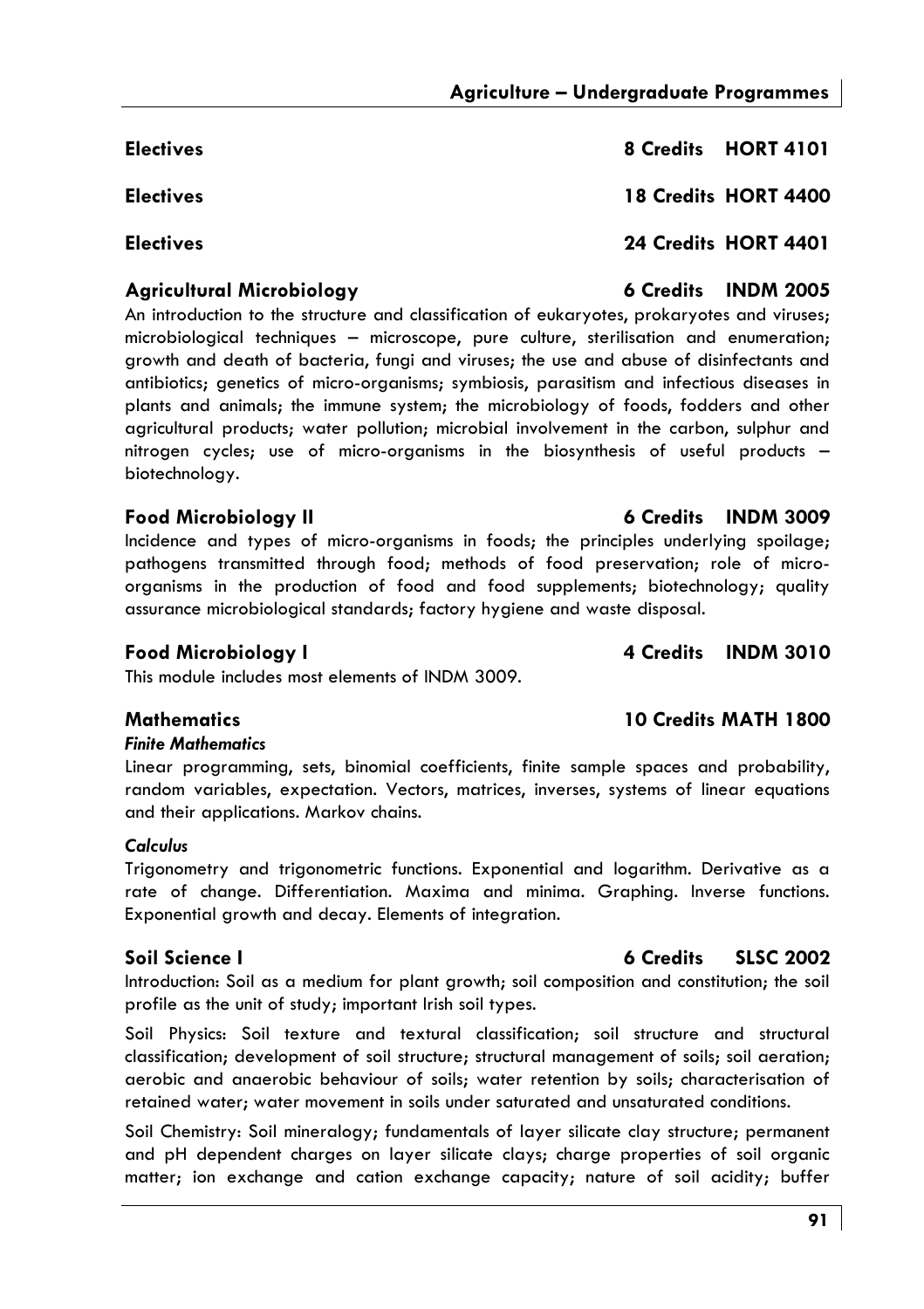capacity of soils; use of lime to control soil acidity; anion behaviour in soils; sources and availability of N, P and K fertilisers; manures and waste materials; legislation for sale of fertilisers and liming materials.

Introduction: Soil as a medium for plant growth; soil composition and constitution; the soil profile as the unit of study; important Irish soil types.

Soil Physics: Soil texture and textural classification; soil structure and structural classification; development of soil structure; structural management of soils; soil aeration; aerobic and anaerobic behaviour of soils; water retention by soils; characterisation of retained water; water movement in soils under saturated and unsaturated conditions.

Soil Chemistry: Soil mineralogy; fundamentals of layer silicate clay structure; permanent and pH dependent charges on layer silicate clays; charge properties of soil organic matter; ion exchange and cation exchange capacity; nature of soil acidity; buffer capacity of soils; use of lime to control soil acidity; anion behaviour in soils; sources and availability of N, P and K fertilisers; manures and waste materials; legislation for sale of fertilisers and liming materials.

#### *Soil Genesis, Classification and Land Use*

Soil as a three-dimensional natural body; soil description in the field; horizon identification and designation; soil profile composition; internal soil forming processes; the soil environment – discussion of five main factors of soil formation; soil classification and distribution of major Irish soils; soil maps and reports; land suitability classification for agricultural and non-agricultural uses.

#### *Soil Biology and Biochemistry*

Origin and components of soil organic matter; decomposition of plant and other residues and formation of soil humus; influence of organic matter on soil properties; organic matter in Irish soils; effects of micro organisms on soil nutrients.

#### *Soil Fertility and Soil-Plant Relations*

Factors affecting soil nutrient levels; nutrient transformations and reactions of N, P, K fertilisers in soils; movement of nutrients to plant roots; assessment of soil fertility, trace elements.

#### *Soil Genesis, Classification and Land Use*

Soil description in the field; horizon identification and designation; soil profile composition; internal soil forming processes; external factors of soils' environment; soil classification and distribution of major Irish soils; soil suitability classification and interpretation for agricultural and non-agricultural uses.

#### **Soil Science II 6 Credits SLSC 3001**

# **Soil Science III 6 Credits SLSC 3002**

**Soil Science 5 Credits SLSC 2003**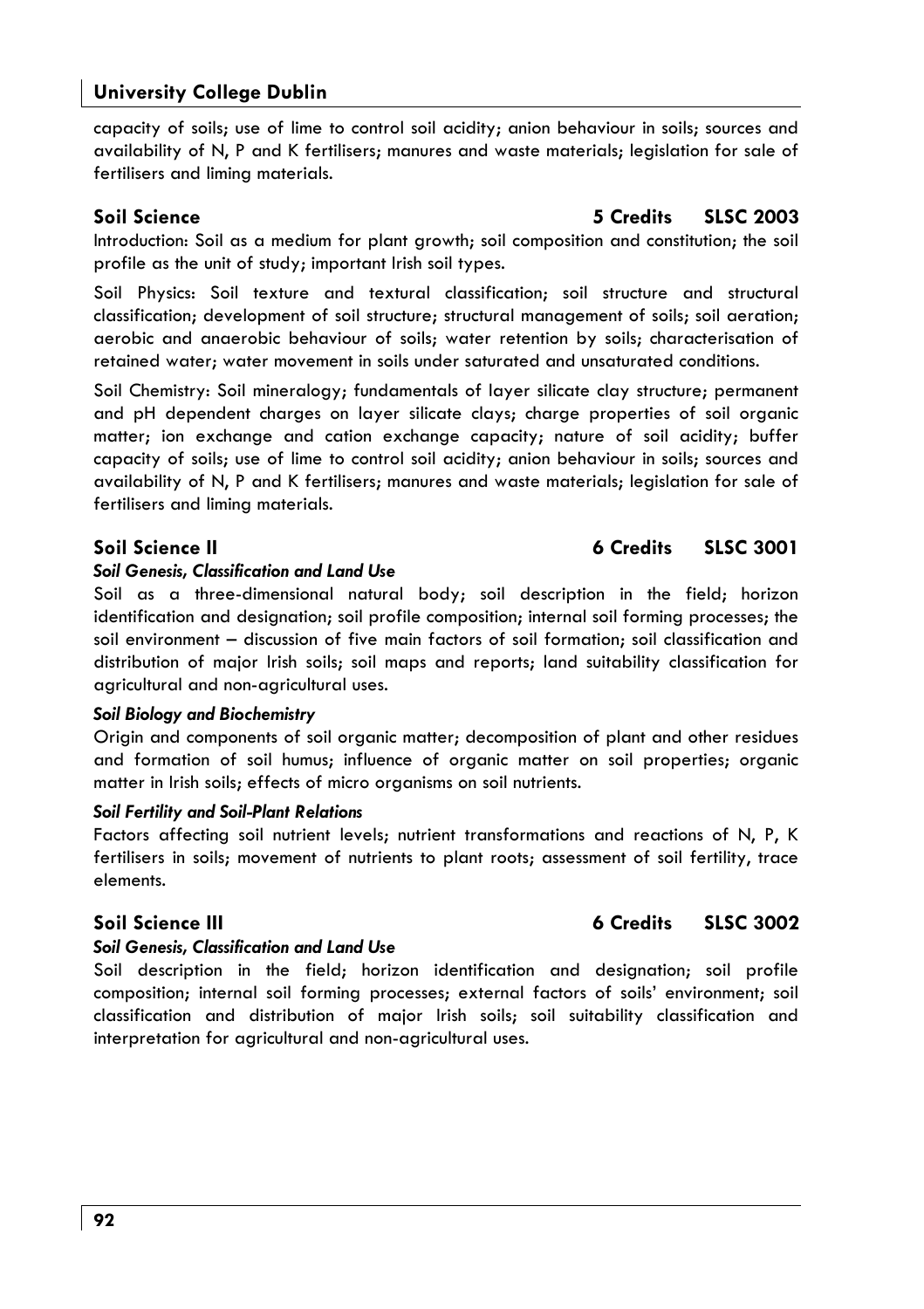### *Soil Fertility and Soil-Plant Relationships*

Soil fertility and soil-plant relationships with particular reference to the characteristics of the soil solution; soil acidity and liming; soil testing and nutrient availability; interactions of fertiliser nutrients in soils; nutrient mobility; nutrient absorption by plants and nutrient interactions in the absorption process.

#### *Soil and Land Drainage*

Causes and effects of impeded drainage; principles of drainage improvement systems.

### **Soil Science IV 4 Credits SLSC 3003**

An outline of the morphological, physical and chemical properties of soils (both organic and mineral) with special reference to their potentials and limitations for amenity, recreational and engineering uses; soil genesis and the relationship between soils and geology, landscape features, hydrology and climate; discussion on soil surveys and classification systems; land capability and engineering classification systems; fertilisers in landscape horticulture; soil-root-fertiliser interactions. Soil management and interpretation for town and country planning.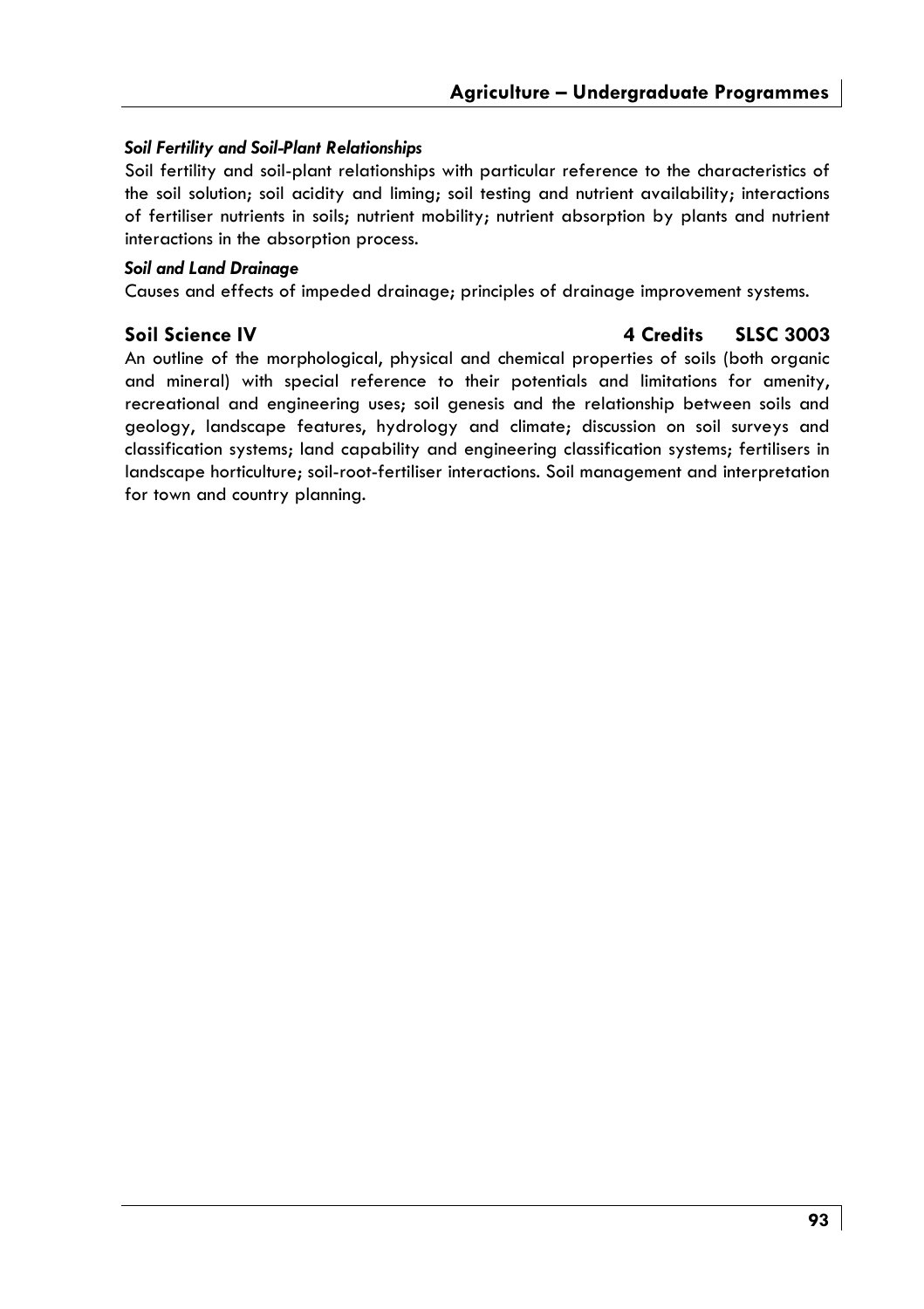# **Elective Modules for the BAgrSc Degree**

The elective modules offered by the various Departments of the Faculty are listed below. Students may select from these modules to fulfil the elective requirement of their chosen degree programmes (see the *Summary of Programmes for the BAgrSc Degree/Summary of Transfer Programmes).*

While all modules listed will normally be available for student selection, on occasion individual elective modules may be withdrawn at the discretion of the Faculty. Students should also note that choice of elective modules may be restricted by reason of one or more of the following:

- (a) Prerequisite requirement for certain electives;
- (b) Timetabling constraints;
- (c) Minimum or maximum limits on the number of students taking a particular elective module.
- (d) Students will not be permitted to take a module of similar content to a core module or an elective module that they have previously taken.

#### **Note:**

Certain 'core' modules in individual degree programmes are available as elective modules to students not taking the degree programme concerned; selection of such 'core' modules as electives is subject to approval by the Heads of the Departments concerned and the constraints listed above.

# **List of Elective Modules**

| Module Code      | Module Title                               | Credits | Semester   |
|------------------|--------------------------------------------|---------|------------|
| <b>AERD 3001</b> | <b>Business Law</b>                        | 2       |            |
| <b>AERD 3003</b> | Co-operatives                              | 2       |            |
| <b>AERD 3006</b> | <b>Financial Planning and Control</b>      | 4       |            |
| <b>AERD 3007</b> | <b>Operations and Personnel Management</b> | 4       |            |
| <b>AERD 3008</b> | Quantitative Methods                       | 4       |            |
| <b>AERD 4012</b> | Taxation                                   | 2       |            |
| <b>AERD 4101</b> | Project Development and Management         | 4       |            |
| <b>AERD 4104</b> | <b>Farm Input Marketing</b>                | 2       |            |
| <b>AERD 4106</b> | <b>Food Marketing</b>                      | 2       | 2          |
| AERD 4110        | <b>Farm Management</b>                     | 2       |            |
| <b>AERD 4111</b> | Health and Safety on Farms                 | 2       |            |
| <b>AERD 4150</b> | Elective Project I                         | 2       | 1 or $2^*$ |
| <b>AERD 4151</b> | Elective Project II                        | 4       | 1 or $2^*$ |
| <b>AESC 4004</b> | <b>Wildlife Management</b>                 | 4       |            |
| <b>AESC 4005</b> | Epidemiology and Zoonoses                  | 4       |            |
| <b>AESC 4006</b> | Pest Management                            | 4       |            |

<sup>\*</sup> Students may take this elective module in either Semester 1 or Semester 2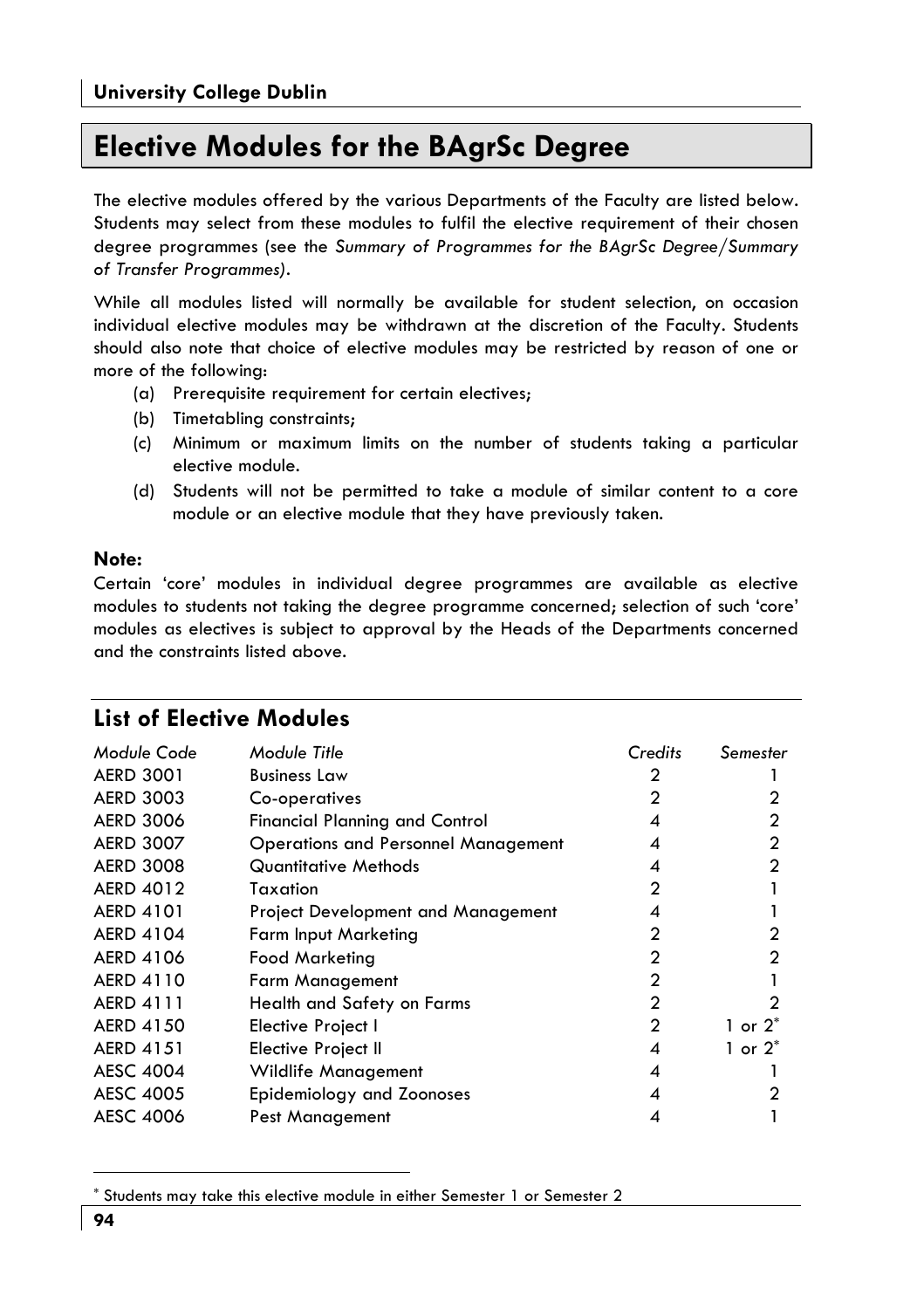| <b>AESC 4007</b> | <b>Plant Disease Management</b>                         | 4                       | 1                       |
|------------------|---------------------------------------------------------|-------------------------|-------------------------|
| <b>AESC 4008</b> | Molecular Biology and the Environment                   | 4                       | 2                       |
| <b>AESC 4101</b> | Apiculture                                              | $\overline{\mathbf{c}}$ | 1                       |
| <b>AESC 4104</b> | Livestock Health Products                               | $\overline{a}$          | 2                       |
| AESC 4110        | Reclamation of Marginal and Damaged Land                | 4                       | 1                       |
| <b>ANSC 3012</b> | <b>Fundamentals of Biotechnology</b>                    | 2                       | 1                       |
| <b>ANSC 4101</b> | <b>Advanced Beef Production</b>                         | 4                       | $\overline{2}$          |
| <b>ANSC 4102</b> | <b>Advanced Dairy Production</b>                        | 4                       | $\mathbf{2}$            |
| <b>ANSC 4103</b> | <b>Advanced Sheep Husbandry</b>                         | 4                       | $\overline{2}$          |
| <b>ANSC 4104</b> | <b>Advanced Swine Production</b>                        | 4                       | $\overline{2}$          |
| <b>ANSC 4105</b> | Applied Animal Physiology                               | 4                       | 1                       |
| <b>ANSC 4106</b> | Equine Husbandry                                        | 4                       | $\overline{2}$          |
| <b>ANSC 4107</b> | <b>Feed Formulation and Quality Control</b>             | 2                       | 1                       |
| <b>ANSC 4109</b> | Animal Behaviour and Welfare                            | $\overline{a}$          | $\mathfrak{p}$          |
| <b>ANSC 4113</b> | Elective Project I                                      | 2                       | 1 or $2^*$              |
| <b>ANSC 4114</b> | Elective Project II                                     | 4                       | 1 or $2^*$              |
| <b>ANSC 4115</b> | Applied Biotechnology                                   | 4                       | 2                       |
| ANSC 4116        | Poultry Production                                      | $\mathbf{c}$            | $\mathbf{2}$            |
| <b>ANSC 4151</b> | Elective Project III                                    | 6                       | 1 or $2^*$              |
| <b>ANSC 4152</b> | Elective Project IV                                     | 8                       | 1 or $2^*$              |
| <b>CPSC 4101</b> | Developments in Cereal Production                       | 4                       | 2                       |
| CPSC 4102        | Developments in Grassland                               | $\overline{a}$          | 2                       |
| CPSC 4103        | Organic Agriculture and Horticulture                    | $\overline{2}$          | 1                       |
| CPSC 4112        | <b>Alternative Crop Development</b>                     | 4                       | $\overline{a}$          |
| CPSC 4150        | Elective Project I                                      | 2                       | 1 or $2^*$              |
| CPSC 4151        | Elective Project II                                     | 4                       | 1 or $2^*$              |
| <b>CPSC 4152</b> | Elective Project III                                    | 6                       | 1 or $2^*$              |
| <b>CPSC 4153</b> | <b>Elective Project IV</b>                              | 8                       | 1 or $2^*$              |
| <b>ENGT 4107</b> | <b>Buildings for Animal Production and Crop Storage</b> | $\overline{A}$          | 2                       |
| <b>ENGT 4108</b> | Forest Engineering                                      | 4                       | 1                       |
| <b>ENGT 4109</b> | Food Quality and Safety Assurance                       | 4                       | 1                       |
| <b>ENGT 4150</b> | Elective Project I                                      | 2                       | 1 or $2^*$              |
| <b>ENGT 4151</b> | Elective Project II                                     | 4                       | 1 or $2^*$              |
| <b>ENGT 4152</b> | Elective Project III                                    | 6                       | 1 or $2^*$              |
| <b>ENGT 4153</b> | Elective Project IV                                     | 8                       | 1 or $2^*$              |
| <b>ERM 4004</b>  | Environmental Issues in Agriculture                     | 4                       | 2                       |
| <b>ERM 4101</b>  | Forest Wildlife Management                              | $\overline{a}$          | $\mathbf{2}$            |
| ERM 4104         | <b>Peatland Management</b>                              | 4                       | $\overline{\mathbf{c}}$ |
| ERM 4106         | Forestry and the Environment                            | 2                       | $\overline{2}$          |
| <b>FDSC 2007</b> | <b>Agricultural Chemistry I</b>                         | 4                       | 1                       |
| <b>FDSC 4006</b> | Marketing                                               | 4                       | 2                       |
| <b>FDSC 4007</b> | Nutrition II                                            | 4                       | 1                       |
| <b>FDSC 4009</b> | Fresh and Processed Meat Products II                    | 6                       | 1                       |
| <b>FDSC 4014</b> | <b>Food Preservation</b>                                | 4                       | 1                       |
|                  |                                                         |                         |                         |

<sup>\*</sup> Students may take the elective module in either Semester 1 or Semester 2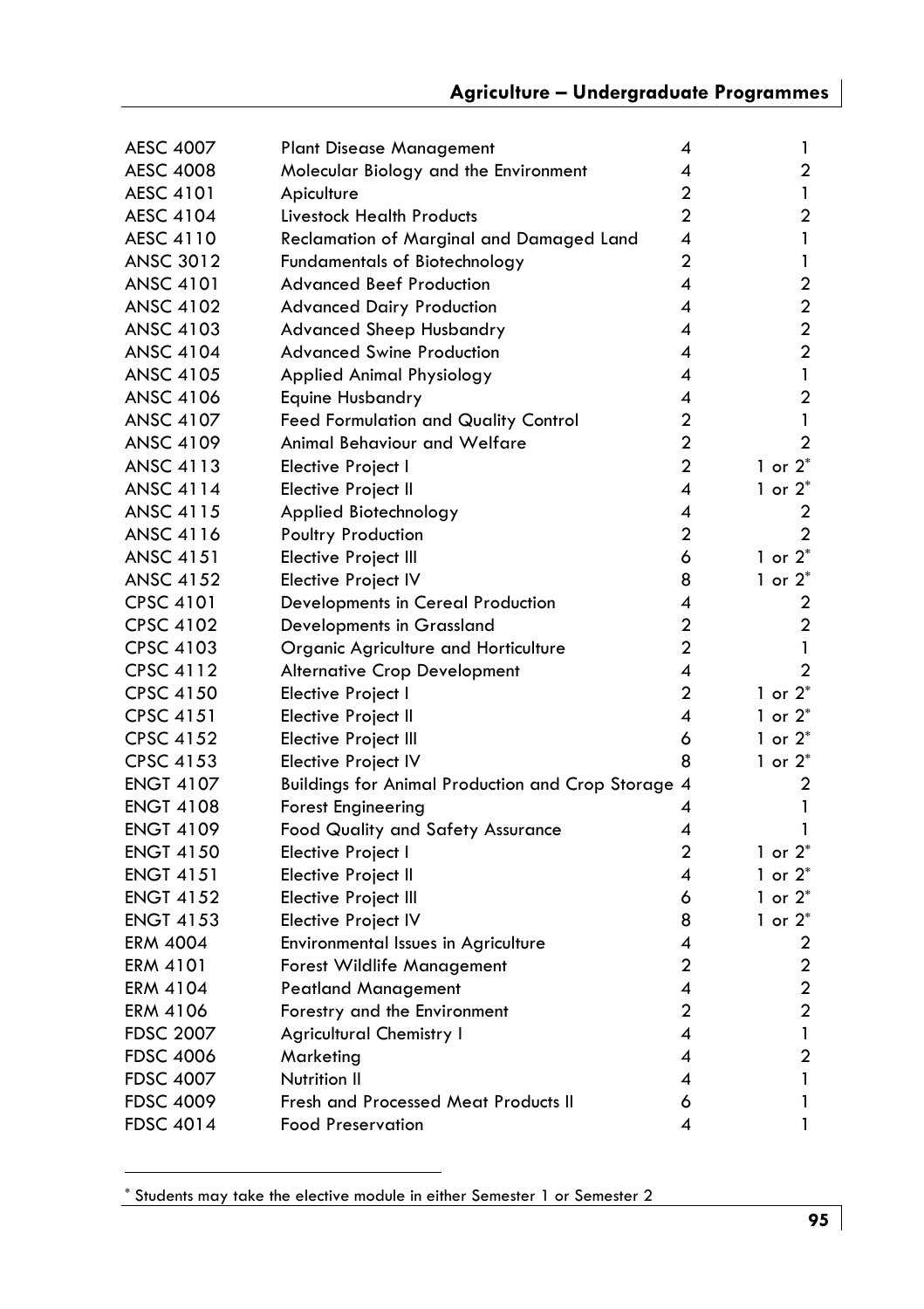| <b>FDSC 4016</b> | <b>Food Safety</b>                          | 4                       | 2                            |
|------------------|---------------------------------------------|-------------------------|------------------------------|
| <b>FDSC 4101</b> | <b>Applied Diagnostics</b>                  | 4                       | 1                            |
| <b>FOR 3010</b>  | Remote Sensing & GIS                        | 4                       | 1                            |
| <b>FOR 3012</b>  | <b>Professional Forestry Practice</b>       | 4                       | 2                            |
| <b>FOR 4005</b>  | <b>Experimental Design</b>                  | 4                       | $\overline{2}$               |
| <b>FOR 4105</b>  | Forest Landscape Design                     | $\overline{c}$          | $TBC^{**}$                   |
| <b>FOR 4106</b>  | <b>Forest Management Techniques</b>         | $\overline{\mathbf{c}}$ | $TBC**$                      |
| FOR 4108         | <b>Forest Policy</b>                        | 2                       | $TBC**$                      |
| <b>FOR 4109</b>  | <b>Forest Roads</b>                         | $\overline{2}$          | $\mathsf{T}\mathsf{BC}^{**}$ |
| <b>FOR 4110</b>  | Forest Tree Improvement                     | $\overline{a}$          | $TBC**$                      |
| <b>FOR 4112</b>  | Multiple Use Management                     | $\overline{a}$          | $TBC**$                      |
| <b>FOR 4115</b>  | Physiological Ecology of Forest Production  | 2                       | $TBC**$                      |
| <b>FOR 4119</b>  | <b>Special Forest Crops</b>                 | $\overline{2}$          | $TBC**$                      |
| <b>FOR 4121</b>  | The Biology, Silviculture and Management of |                         |                              |
|                  | Sitka Spruce                                | 2                       | $TBC**$                      |
| FOR 4122         | <b>Wood Utilisation</b>                     | 2                       | $TBC**$                      |
| <b>FOR 4123</b>  | Advanced Nursery Practice I                 | $\overline{a}$          | $TBC**$                      |
| <b>FOR 4124</b>  | Advanced Nursery Practice II                | 2                       | TBC**                        |
| <b>FOR 4125</b>  | Agro-Forestry                               | $\overline{2}$          | $TBC**$                      |
| FOR 4126         | The Biology, Silviculture and Management    |                         |                              |
|                  | of Broadleaves                              | 2                       | $TBC**$                      |
| FOR 4127         | Familiarisation with Forestry               | $\mathbf{c}$            | $TBC**$                      |
| FOR 4128         | <b>Forest Harvest Scheduling Systems</b>    | $\overline{c}$          | TBC**                        |
| <b>FOR 4129</b>  | Forestry in Europe                          | $\overline{2}$          | $TBC**$                      |
| <b>FOR 4130</b>  | Sustainable Forest Management               | $\overline{a}$          | $TBC**$                      |
| <b>FOR 4132</b>  | Elective Essay I                            | $\mathbf{c}$            | 1 or $2^*$                   |
| <b>FOR 4133</b>  | <b>Elective Essay II</b>                    | 4                       | 1 or $2^*$                   |
| <b>FOR 4134</b>  | Forestry and the Law                        | $\overline{2}$          | $TBC**$                      |
| <b>FOR 4150</b>  | Elective Project I                          | $\overline{\mathbf{c}}$ | $TBC**$                      |
| <b>FOR 4151</b>  | Elective Project II                         | 4                       | $TBC**$                      |
| <b>HORT 4102</b> | Computer Aided Design                       | $\overline{2}$          | $TBC**$                      |
| <b>HORT 4103</b> | Desk Top Publishing                         | $\overline{a}$          | 2                            |
| <b>HORT 4104</b> | <b>Exotic Trees and Shrubs</b>              | $\overline{a}$          | $\overline{2}$               |
| <b>HORT 4105</b> | Floriculture                                | 4                       | $TBC^{**}$                   |
| <b>HORT 4106</b> | <b>Interior Plantscaping</b>                | $\overline{2}$          | 1                            |
| <b>HORT 4108</b> | Leisure and Recreation Facilities           | $\overline{a}$          | $\mathbf{2}$                 |
| <b>HORT 4110</b> | Photographic Image Editing                  | $\overline{a}$          | $\overline{\mathbf{c}}$      |
| <b>HORT 4111</b> | Photography                                 | 2                       | 2                            |
| <b>HORT 4112</b> | Plant Biotechnology                         | 4                       | TBC**                        |
| <b>HORT 4113</b> | Urban Design                                | $\overline{a}$          | 2                            |
| <b>HORT 4114</b> | <b>Advanced Pomology</b>                    | 4                       | $TBC**$                      |
| <b>HORT 4115</b> | <b>Garden Restoration</b>                   | $\overline{c}$          | 2                            |
| <b>HORT 4116</b> | Nursery Management                          | 4                       | $TBC**$                      |

<sup>\*\*</sup> Semester to be confirmed by the Head of Department of Crop Science, Horticulture and Forestry \* Students may take the elective module in either Semester 1 or Semester 2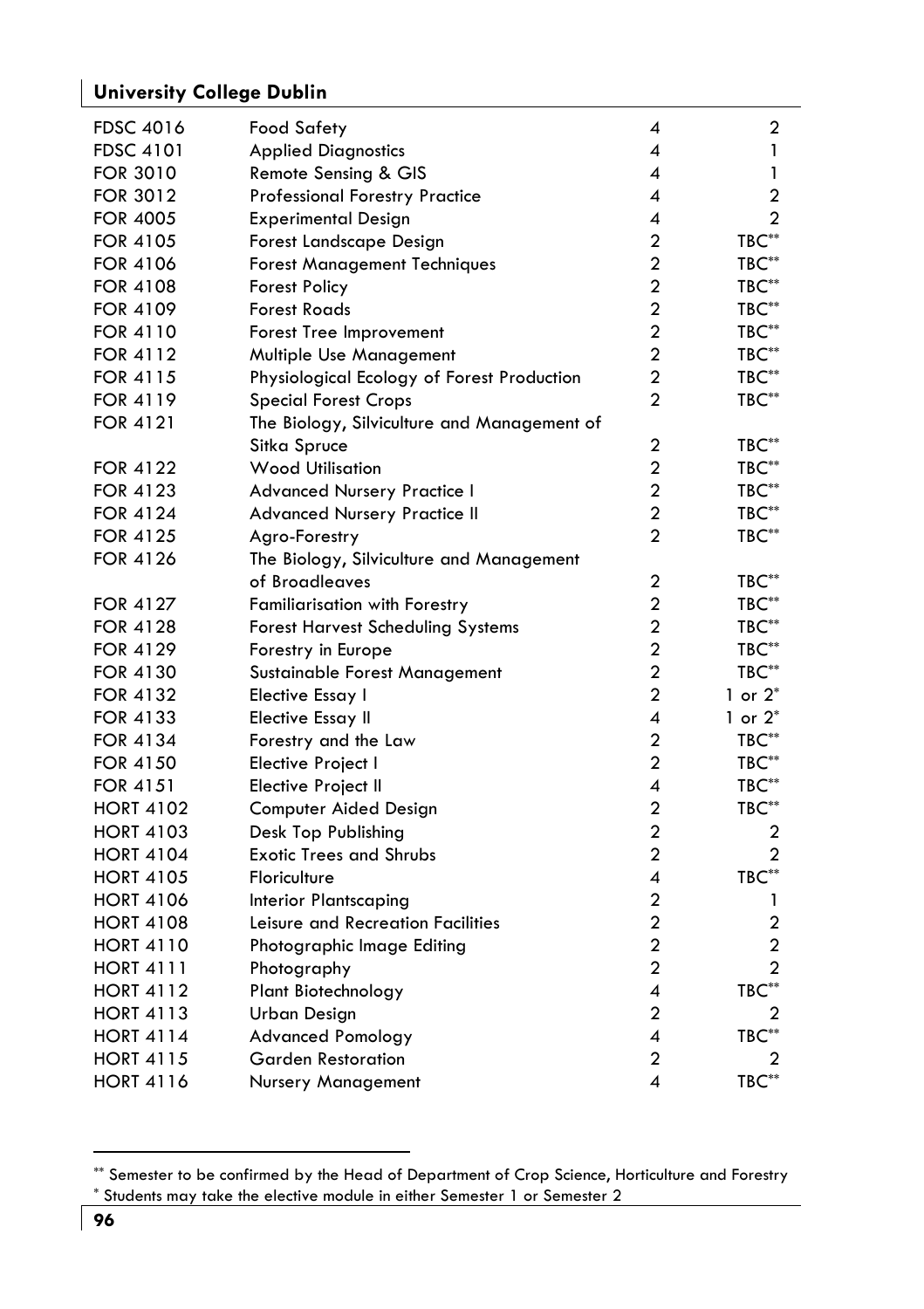| <b>HORT 4117</b> | Garden Centre Management | $\overline{A}$         | $TBC**$      |
|------------------|--------------------------|------------------------|--------------|
| <b>HORT 4118</b> | Social Horticulture      | $\overline{A}$         | $TBC**$      |
| <b>LANG 4101</b> | <b>Beginners French</b>  | 4                      | 1 and $2***$ |
| LANG 4102        | <b>Advanced French</b>   | 4                      | 1 and $2***$ |
| LANG 4103        | <b>Beginners German</b>  | 4                      | 1 and $2***$ |
| <b>LANG 4104</b> | <b>Advanced German</b>   | 4                      | 1 and $2***$ |
| <b>LANG 4105</b> | Spanish                  | $\boldsymbol{\Lambda}$ | 1 and $2***$ |

# **Syllabus of Elective Modules**

### *As for the core module:*

Legal persons: sole trader, partnership, companies and co-operatives. Laws applicable; common law and legislation including EU legislation. Law of contract; definition of a contract in terms of offer, acceptance and consideration. Law of tort; duty of care and negligence. EU law; mechanisms and instruments by which EU law becomes a source of Irish law. Legal issues in retention of title and in insurances.

### **Co-operatives 2 Credits AERD 3003**

#### *As for the core module:*

Description and evaluation of structural, conduct and performance characteristics of alternative forms of agribusiness firms; historical development of agricultural cooperation in Ireland and world-wide; size and growth trends of agricultural cooperatives in terms of value added, membership, sectoral penetration, resources and profitability; legal aspects and rules; roles and responsibilities of shareholders, management and board members; co-operatives in non-traditional agricultural activities, in non-agricultural industries and in developing countries.

### **Financial Planning and Control 4 Credits AERD 3006**

### *As for the core module:*

Methods of investment and project analysis, cost classification, cost/volume/profit relationships, cost and revenue control systems, financial planning and budgetary control.

### **Operations and Personnel Management 4 Credits AERD 3007**

#### *As for the core module:*

Production/operations, management and human resource development; introduction to production management and materials handling functions in food processing and other agribusiness firms; principles and techniques of human resource management; industrial relations structures and the collective bargaining process.

# **Business Law 2 Credits AERD 3001**

<sup>\*\*</sup> Semester to be confirmed by the Head of Department of Crop Science, Horticulture and Forestry \*\*\* The elective module will be offered through Semester 1 and Semester 2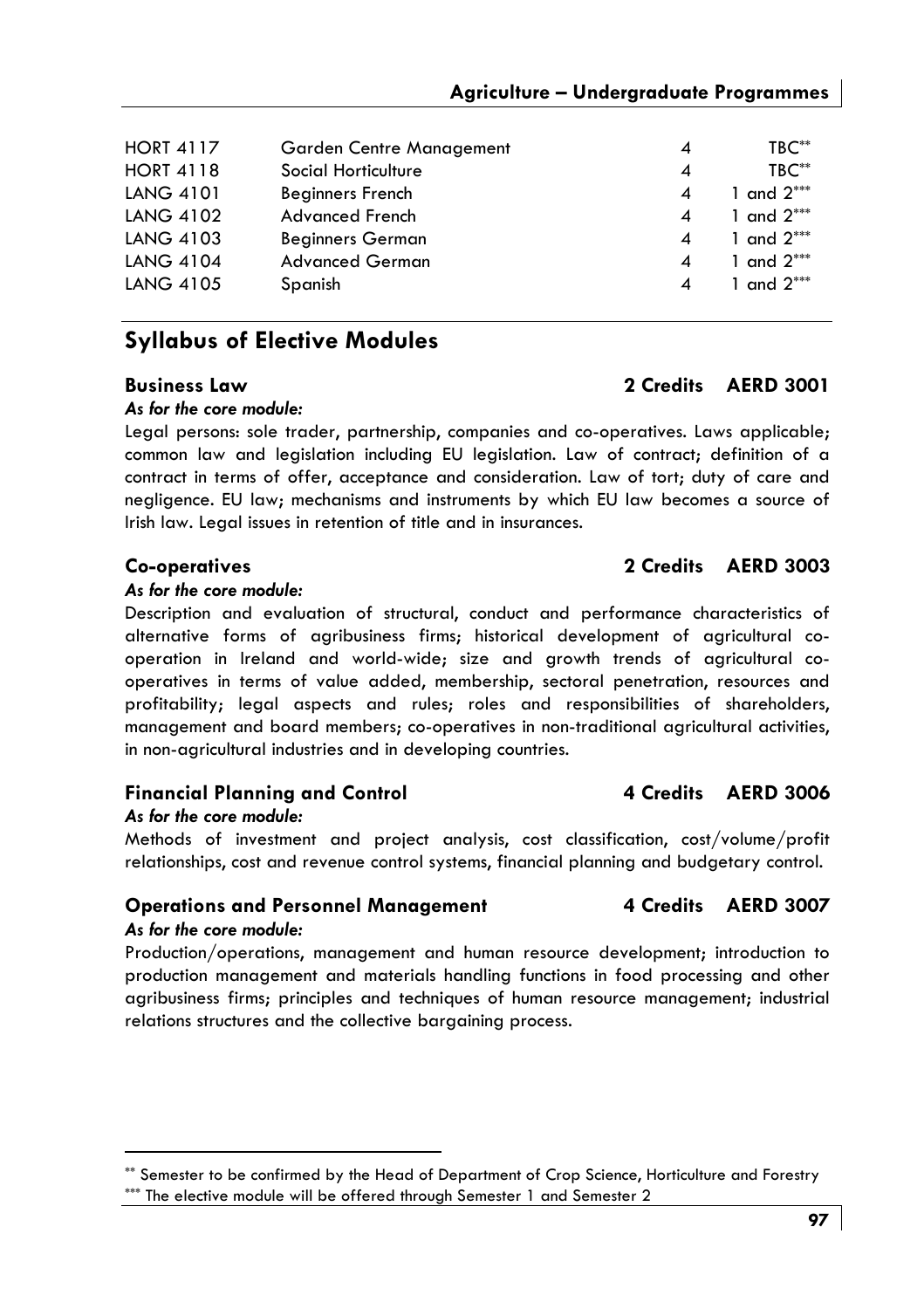### *As for the core module:*

A study of the quantitative methods commonly employed in the analysis of economic and business problems, including multiple regression, covariance analysis, time series analysis, linear programming and simulation; applications of the various methods using computer programmes.

### *As for the core module:*

Taxation principles and issues of equity and incentive; assessment of income and corporation tax liability; tax planning for effective use of allowances and investment incentives by farmers and agricultural businesses; systems of capital taxation and methods of minimising capital gains tax.

### **Project Development and Management 4 Credits AERD 4101**

Projects and programmes as tools of development. Identifying development needs at community and area level. Project components and project cycle. Planning the project (including feasibility and appraisal). Management of the project; managing time and people; monitoring; liaison with support bodies and groups. Evaluation criteria and methods. The content of this module is supported throughout by examples of development projects.

Extent and characteristics of farm supply markets served by Irish agribusiness firms; structures of the industries serving these markets, competitive issues and appropriate business and marketing strategies; operational aspects of marketing such as selling techniques, distribution and salesforce management.

# **Food Marketing 2 Credits AERD 4106**

Extent and characteristics of food markets served by Irish agribusiness and food firms; structures of the industries serving these markets, competitive issues and appropriate business and marketing strategies; operational aspects of marketing such as selling techniques, distribution and salesforce management.

# **Farm Management 2 Credits AERD 4110**

Objectives and goals of the farm manager, farm management functions, farm family life cycle. Farm accounting definitions and analysis techniques; planning and enterprise budgets, direct payments, REPS and other State supports. Farm management control, computerisation and IT; alternative enterprises, farm labour and risk analysis, part-time farming.

# **Health and Safety on Farms 2 Credits AERD 4111**

Health and safety legislation related to agriculture in Ireland. The Health and Safety Authority, its roles and functions. Health and safety statistics, identifying areas of major risk. Identifying safe work practices for major risk areas. The safety statement and safety audits.

# **Taxation 2 Credits AERD 4012**

# **Quantitative Methods 4 Credits AERD 3008**

# **Farm Input Marketing 2 Credits AERD 4104**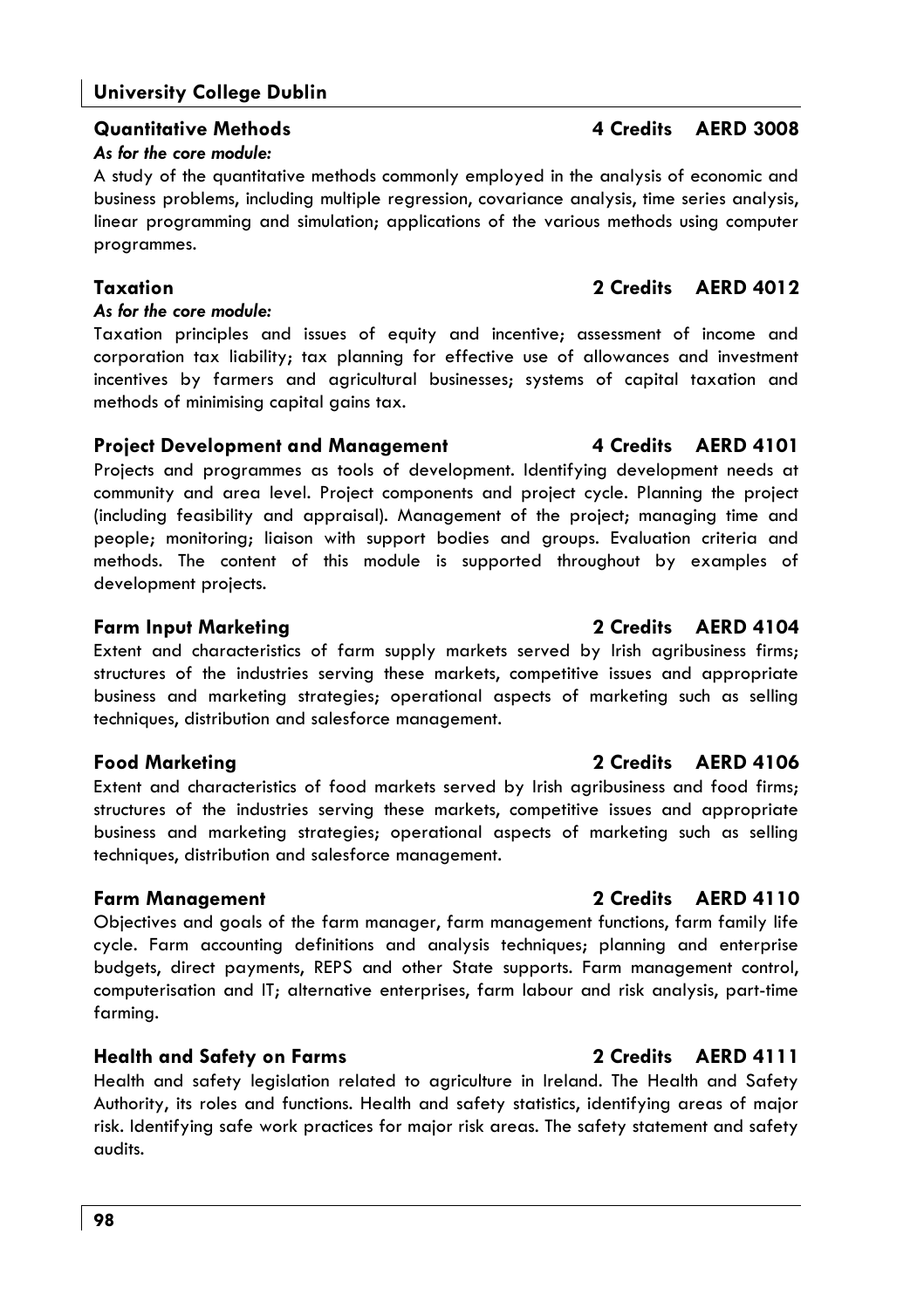| <b>Elective Project I</b>                               | 2 Credits AERD 4150 |
|---------------------------------------------------------|---------------------|
| <b>Elective Project II</b>                              | 4 Credits AERD 4151 |
| <b>Wildlife Management</b><br>As families and according | 4 Credits AESC 4004 |

#### *As for the core module:*

Wildlife management is the application of management techniques for the conservation and use of our wildlife resource. The module will examine: resident and migrant species; population census and analysis; habitat evaluation, monitoring and analysis; management for conservation and hunting; impact of man on wildlife with emphasis on the conservation/damage interface; the role and importance of wildlife law.

Module projects will include an essay and a management plan.

#### **Epidemiology and Zoonoses 4 Credits AESC 4005**

### *As for the core module:*  This module deals with the epidemiology and control of human and livestock diseases that involve a significant free-living, vector-borne or zoonotic stage and for which environmental considerations are especially important. The emphasis will be on diseases encountered in Ireland, but where necessary for illustration of principles, tropical diseases such as malaria will also be dealt with. The module will consist of the following components: ecology of major parasitic infections of livestock, ecology of parasitic zoonoses, ecology of major non-parasitic zoonoses, immunobiology, principles of epidemiology, epidemiological tools including diagnostics and mathematical models, control measures including general principles, chemotherapy, vaccination and environmental management.

#### *As for the core module:*

This module examines the pest management concept as an alternative to more traditional approaches to pest control. Basic principles and tactics are examined, including establishment and implementation of economic injury thresholds and the integration of biological, cultural and chemical approaches. Case studies based on programmes which have been put into operation will be considered.

### Plant Disease Management **4 Credits AESC 4007**

#### *As for core module:*

Relevance of epidemiology to disease management; disease epidemics; disease buildup; pathogen dispersal; quantification of disease – phytopathometry and the analysis of epidemics; modelling and forecasting epidemics; genetics and epidemiology – strategies for the use of resistant cultivars; management of virus diseases: novel plant breeding, molecular biology and genetic engineering techniques for the production of virus resistant transgenic plants; developments in chemical control of plant disease; fungicide groupings and modes of action, application techniques, legislation, food residues; pathogen resistance to fungicides.

### Pest Management **ALC 2006 4 Credits** AESC 4006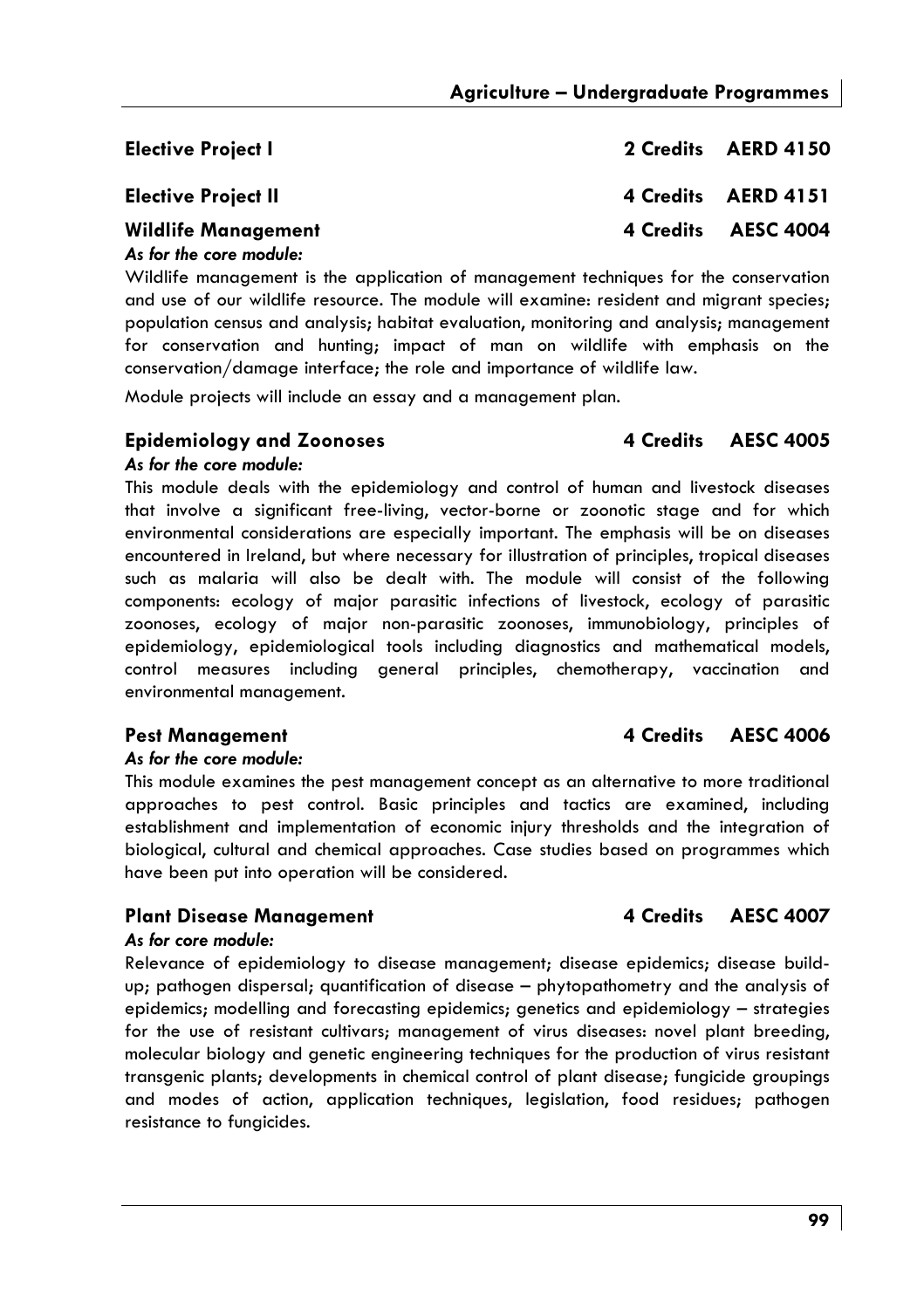#### **Molecular Biology and the Environment 4 Credits AESC 4008** *As for the core module:*

A lecture/laboratory module designed to provide a basic understanding of the molecular techniques currently used in studies of environmental biology. The topics covered in this module will include the use of DNA diagnostics, immunodiagnostics, molecular variability and molecular markers in environmental biology. The techniques will include DNA diagnostic, immunodiagnostic, DNA variation, DNA marker, protein marker and protein variation analyses.

### **Apiculture 2 Credits AESC 4101**

Scientific basis of bee-keeping; taxonomy, morphology, genetics and behaviour of bees; diseases, management and commercial aspects; demonstration and handling of bee colonies.

### **Livestock Health Products 2 Credits AESC 4104**

The veterinary pharmaceutical industry in relation to the discovery, marketing and use of drugs, vaccines and antibiotics; brief review of the target organisms and their economic importance; a profile of the major companies involved; discovery and marketing strategies; current use of products; drug resistance problems; environmental concerns and innovative approaches for the future.

### **Reclamation of Marginal and Damaged Land 4 Credits AESC 4110**

General concepts of 'reclamation', 'marginality', 'damage', 'dereliction'; the nature and scale of the problem. Irish incentives and controls regarding habitats, reclaimed, derelict and contaminated land.

Case study analyses: (a) Combating desertification; water availability and irrigation, approaches to salinity problems, flood water farming; (b) Reclaiming land from the sea: small-scale salt marsh reclamation, polders, coastal mangroves; (c) Industrial reclamation: the nature of industrial dereliction, strategies for reclamation, amelioration, re-vegetation schedules; (d) Pernicious contamination problems: hydrocarbon contamination, chronic ionic toxicity, radioactive residues.

# **Fundamentals of Biotechnology 2 Credits ANSC 3012**

### *As for the core module:*

This module will familiarise students with the basic concepts used in plant and animal biotechnology. The module will include the principles and methods used for manipulating and measuring the activities of plant and animal cells. This will include chromosomes, the structure and properties of nucleic acids, DNA repair and replication, RNA transcription, protein translation, the genetic code, manipulation of DNA (including cloning), nucleic acid modification and nucleic acid measurement techniques (including PCR).

### **Advanced Beef Production 4 Credits ANSC 4101**

This module addresses current changes in beef production practices as affected by developments in science and technology relating to all aspects of production and evolving market demands. Specific areas dealt with include: (i) veal production; (ii) cereal beef; (iii) bull beef; (iv) cull cows and replacement strategies; (v) manipulation of growth and efficiency; and (vi) update on nutritional and metabolic problems.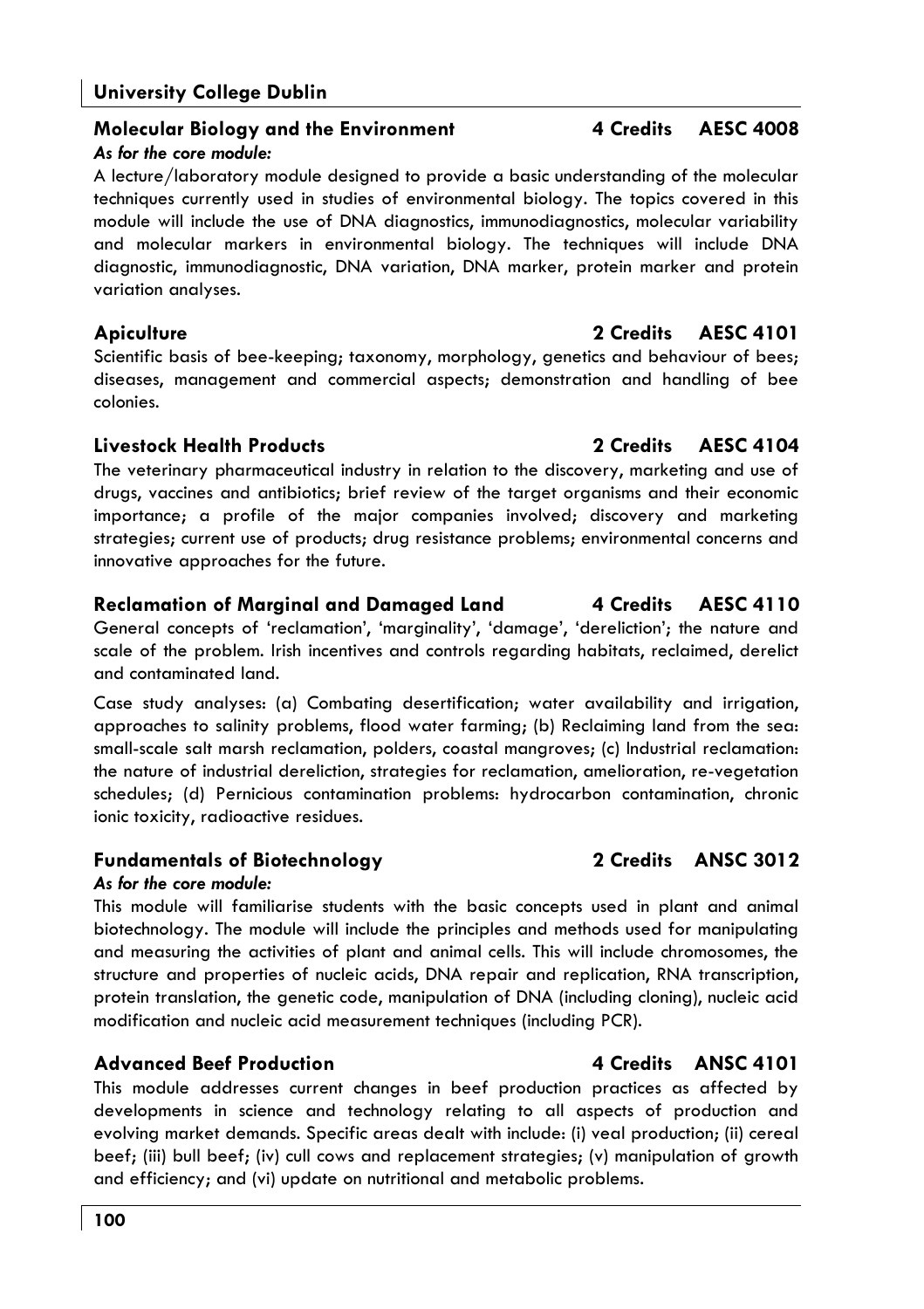# **Advanced Dairy Production 4 Credits ANSC 4102**

This module develops selected topics from the Dairy Husbandry section of ANSC 4001 Animal Husbandry IV, which is a prerequisite. Topics selected usually include grassland management, concentrate feeding, dairy breeding, economics/management and diseases/disorders. The module includes a project usually based on a case study of a dairy farm.

# Advanced Sheep Husbandry **4 Credits** ANSC 4103

This elective covers in greater depth the areas covered in the core module and also includes new topics. The major components include energy and protein nutrition, sheep production in northern Europe and in the Mediterranean areas, store lamb finishing, breeding from ewe lambs, intensive lamb production, ingredients used in sheep rations and wool growth, wool faults and characteristics.

# **Advanced Swine Production 4 Credits ANSC 4104**

This module will deal more comprehensively with the science and practice of pig production than what is studied in the core module. This module will also address areas which are not covered in the core module as well as dealing with changes in swine production as affected by development in research relating to all aspects of pig production.

# **Applied Animal Physiology 4 Credits ANSC 4105**

This module deals with aspects of applied reproductive technology in farm animals, examining means of improving reproductive efficiency. A literature review and seminar will account for 75% of the marks.

This module is designed to give the student a basic understanding of horse production in Ireland. The topics covered in the module are: evolution of the horse; development of the horse in Ireland; anatomy of skeletal and digestive systems; systems of horse production; nutrition and feeding of horses; grassland management for horses; housing for horses; reproduction and breeding management; artificial insemination and embryo transfer; dentition and ageing; the sport horse industry; marketing the Irish horse.

# **Feed Formulation and Quality Control 2 Credits ANSC 4107**

This module deals with the compound feed industry in Ireland, dealing with aspects such as the structure of the compound feed industry, raw materials, formulation of rations, legislation governing ration formulation, quality control/assurance and plant layout and design. While Animal Nutrition I is not an absolute prerequisite, it is strongly recommended.

# **Animal Behaviour & Welfare 2 Credits ANSC 4109**

Behaviour of the newborn, acquired or innate behaviour, social, sexual, aggressive, ingestive and other forms of behaviours. Factors affecting behaviour and the role of behaviour in animal production. Definition of animal welfare. Areas of concern. Transport of animals. Role of behaviour/abnormal behaviour in assessing welfare.

# **Equine Husbandry Alternative Structure 4 Credits ANSC 4106**

# **101**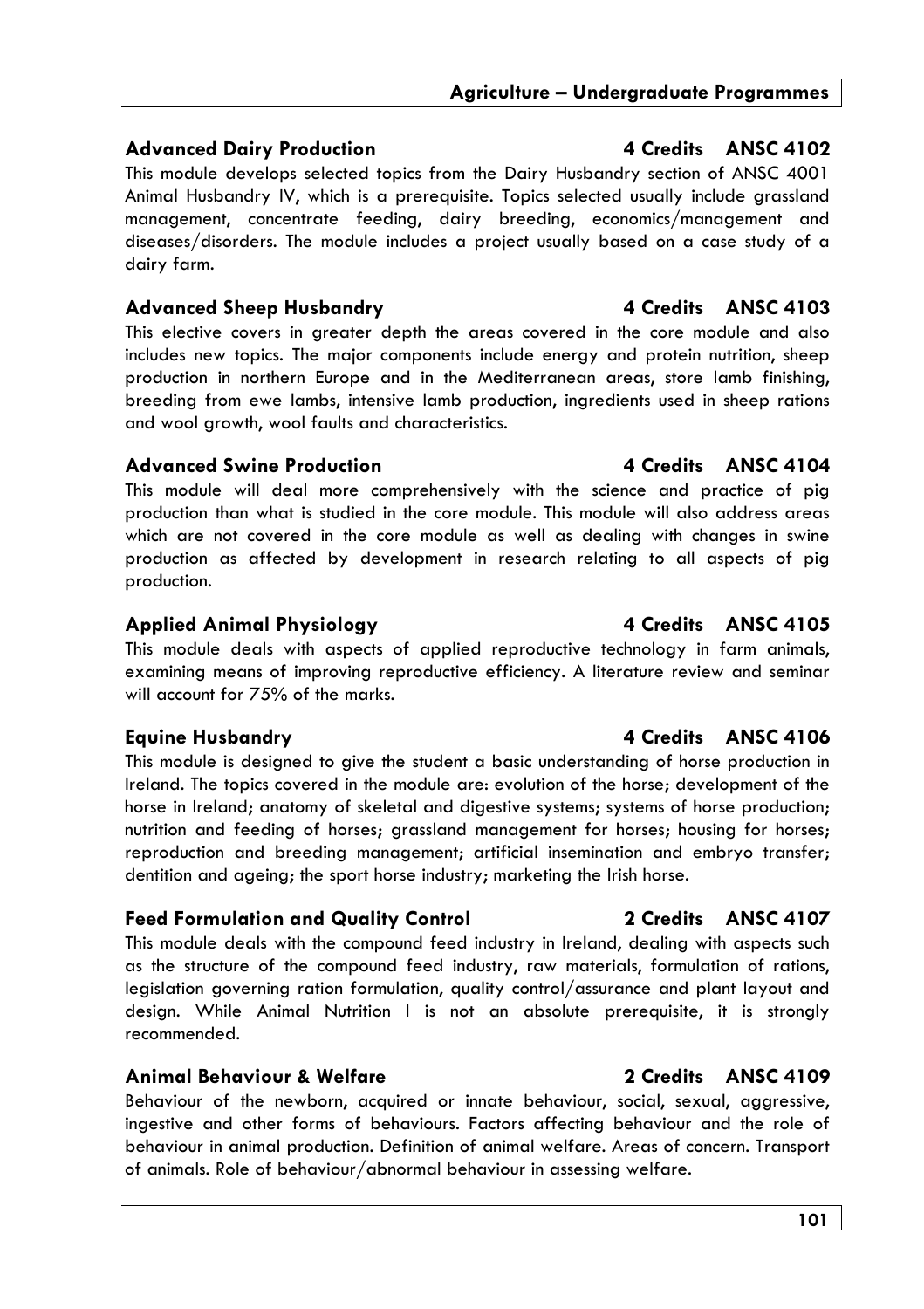**Elective Project I 2 Credits ANSC 4113** 

### **Applied Biotechnology 4 Credits ANSC 4115**

The emphasis will be on up to date developments and techniques in biotechnology including transgenic plants and animals, GM foods, disease resistance, gene therapy and genomics. A literature review, presentation and laboratory practicals will account for 50% of the marks.

The poultry industry at farm, national and EU level; systems of poultry production, poultry production management, including disease prevention and control, nutrition, breeds, reproduction and housing; costs and returns in poultry production.

# **Elective Project III** 6 Credits ANSC 4151

**Elective Project IV** 8 Credits ANSC 4152

#### **Agricultural Climatology and Meteorology 2 Credits CPSC 2004**  *As for the core course.*

Meteorological elements and their measurement; Climate of Ireland; The moisture balance-evaporation, soil storage, run-off, drainage; The energy balance – radiation, conduction, convention, evaporation. Climate and soil management; plant requirements for moisture and heat; drought irrigation. Soil fertility implications. Surface water and aquifer vulnerability. Timing of land-related activities. Weather, animal and crop production. Crop-weather interactions: forestry, horticulture and protected crops. Wind shelter and housing. Influence on disease and pest outbreaks. Implications of climate change for production agriculture and environmental well being.

### **Developments in Cereal Production** 4 Credits CPSC 4101

An in-depth study of development and innovation in cereal production; trial work in Ireland and abroad; varietal evaluation at national and international level; cereal holding and storage systems; optimum disposal of cereal products; critical examination of cereal quality and the factors influencing it under Irish conditions. Students prepare a paper on an aspect of cereal production and topical interest. They visit processing plants and laboratories, seed testing and certification plants and commercial cereal farms.

### **Developments in Grassland 2 Credits CPSC 4102**

In this module, students engage in a detailed examination of topics related to forage production as covered in CPSC 4005 'Crop Husbandry IVa' and CPSC 4006 'Crop Husbandry IVb'.

### **Poultry Production 2 Credits ANSC 4116**

# **Elective Project II** 4 Credits ANSC 4114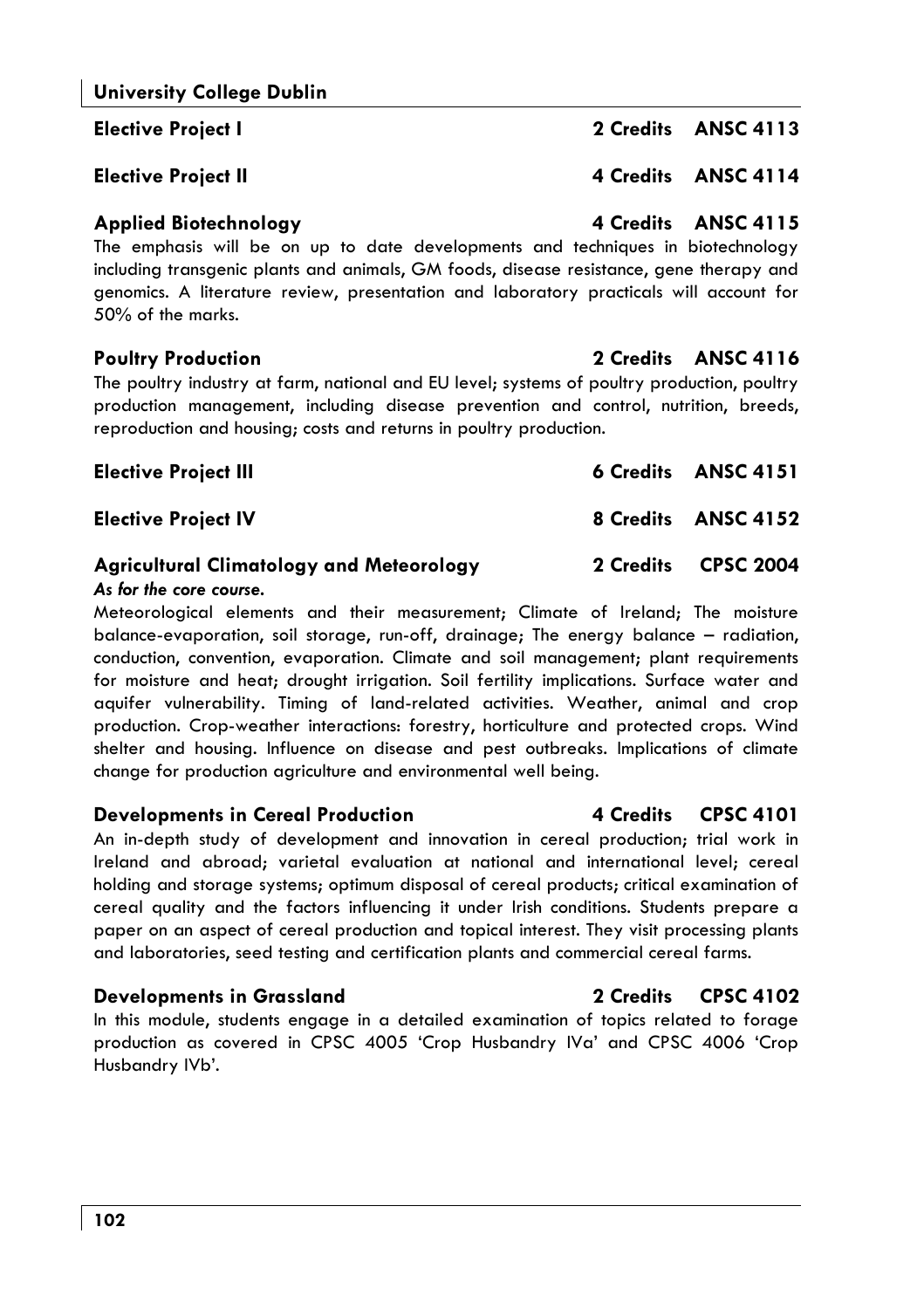### **Organic Agriculture and Horticulture 2 Credits CPSC 4103**

Definition and role of organic farming; organic standards; converting to an organic system; rotations, cultivations, soil fertility; manure management, composting, green manuring; pest, weed and disease control; marketing organic produce; principles of organic livestock management.

### Alternative Crop Development **4 Credits** CPSC 4112

The manufacturing industry is beginning to recognise the potential benefits of using cropderived products as renewable raw materials. They have the benefits of being more sustainable and are biodegradable. This module provides the student with the opportunity to study in detail the production of non-food industrial crops at farm level and also to study their role at industry level.

| <b>Elective Project I</b>   |                  | 2 Credits CPSC 4150 |
|-----------------------------|------------------|---------------------|
| <b>Elective Project II</b>  | 4 Credits        | <b>CPSC 4151</b>    |
| <b>Elective Project III</b> | <b>6 Credits</b> | <b>CPSC 4152</b>    |
| <b>Elective Project IV</b>  | 8 Credits        | <b>CPSC 4153</b>    |

**Buildings for Animal Production and Crop Storage 4 Credits ENGT 4107**  Legislation. Farm design and layout. Animal production buildings for pigs, cattle, sheep and horses. Crop storage buildings. Environmental control systems. Structural materials in agricultural buildings.

#### *As for the Forest Engineering section of ENGT 4007:*

Forest machinery design, selection and operation. Timber transport. Environmental impact. Central tyre inflation (CTI) and telemetric control systems.

### Food Quality and Safety Assurance **4 Credits** ENGT 4109

*As for the Food Quality and Safety Assurance section of ENGT 4002:* 

Quality systems standards. Food legislation. Process plant layout. Principles of cleaning. Hygienic design. HACCP.

# Forest Engineering **Access 2 12 Times 2 12 Times 2 12 Times 2 14 Credits ENGT 4108**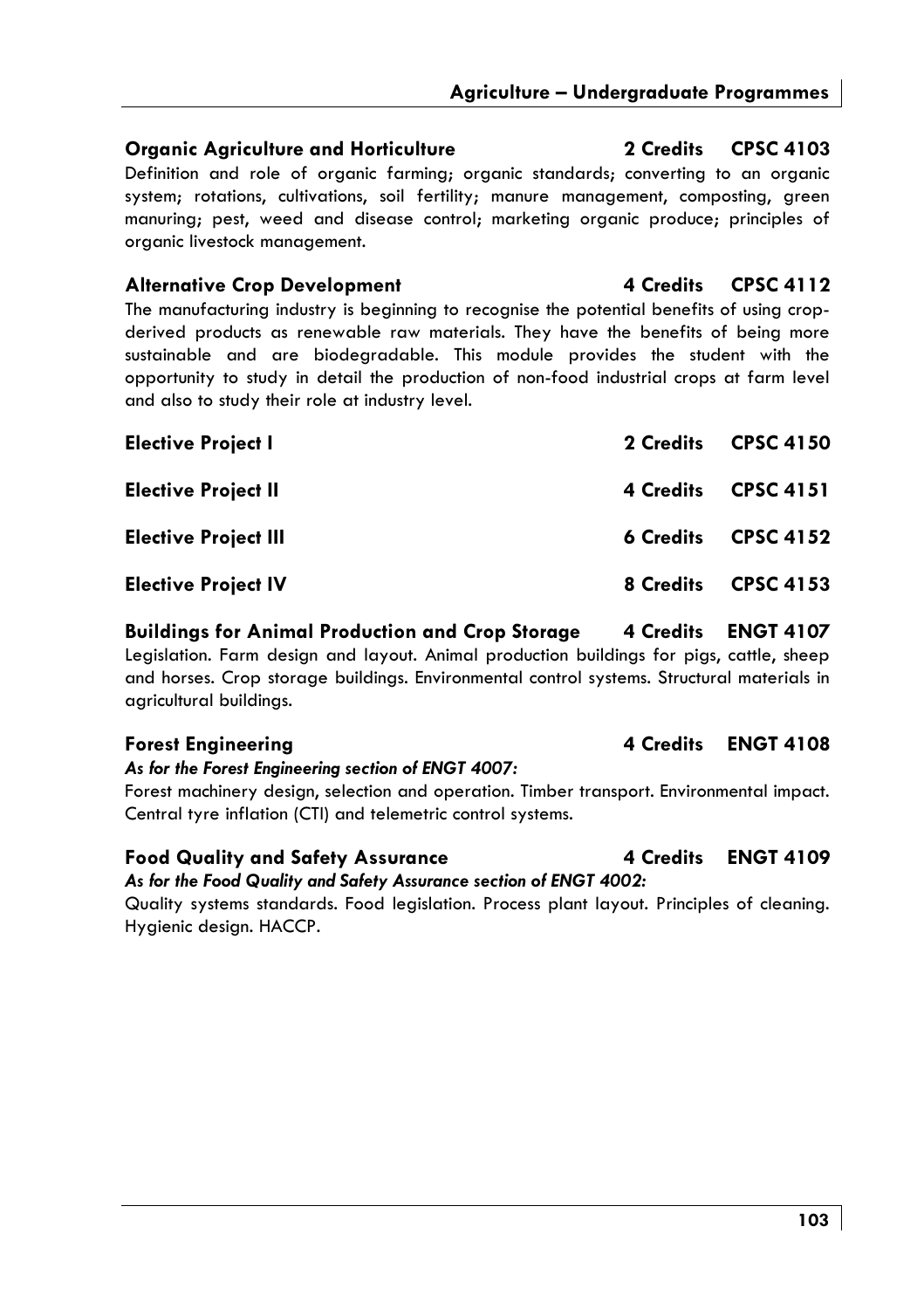| <b>Elective Project I</b>                  | 2 Credits        | <b>ENGT 4150</b> |
|--------------------------------------------|------------------|------------------|
| <b>Elective Project II</b>                 | 4 Credits        | <b>ENGT 4151</b> |
| <b>Elective Project III</b>                | <b>6 Credits</b> | <b>ENGT 4152</b> |
| <b>Elective Project IV</b>                 | 8 Credits        | <b>ENGT 4153</b> |
| <b>Environmental Issues in Agriculture</b> | 4 Credits        | <b>ERM 4004</b>  |

#### *As for the core module:*

In this module, selected issues which were introduced in AESC 2001 are developed.

Topics discussed include: countryside management (the Irish landscape; wildlife habitats and their management, wildlife conservation); fertiliser and waste management (pollution control, risk assessment, landspreading of farm and non-agricultural wastes and effluents, statutory regulations, e.g. Waste Management Act, Water Pollution Acts, Nitrate Directive REPS, and their implications, nutrient management, codes of practice); environmental impact assessment (EIA concepts and practice, EU Directives, EIA and EIS for agricultural, projects, IPC licensing); REPS (raison d'être, provisions, roles of consultant/advisor/farmer).

#### **Forest Wildlife Management 2 Credits ERM 4101**

This module will evaluate the forest habitats for wildlife management and conservation. The module will discuss: (i) the management of individual species, (ii) the general management of the forest area for wildlife, (iii) the importance of tree species, forest structure and age to wildlife, (iv) the value of the forest area for the future conservation of Irish wildlife.

#### **Peatland Management 4 Credits ERM 4104**

Origin of peat soils, development and distribution of peatlands, classification; stratigraphy, pollen analysis, subpeatian archaeology.

Properties of peat soils for plant growth; degree of decomposition, cation exchange capacity, nutrient relations; moisture characteristics, hydraulic conductivity.

Conservation of peatlands; identification of significant features, characteristics of principal peatland types; impact of arterial and local drainage schemes on hydrological balance.

Mining of peatlands; hand cutting, private machine, industrial; character of operations; nature of residues; drainage systems impact on landscape.

Utilisation for agriculture/horticulture; site selection and suitability, reclamation techniques, deep peat shallow peat areas; development of cutover peatland, nature and significance of subpeat mineral soils; design of drainage systems, installation, incorporation of traditional techniques; cost benefit aspects, problems of peatland agriculture; grass utilisation, trafficability, surface subsidence, infrastructure deficiencies.

Afforestation of peatlands; site selection and preparation, crop establishment techniques; management objectives, potential harvesting problems; impact on landscape, interaction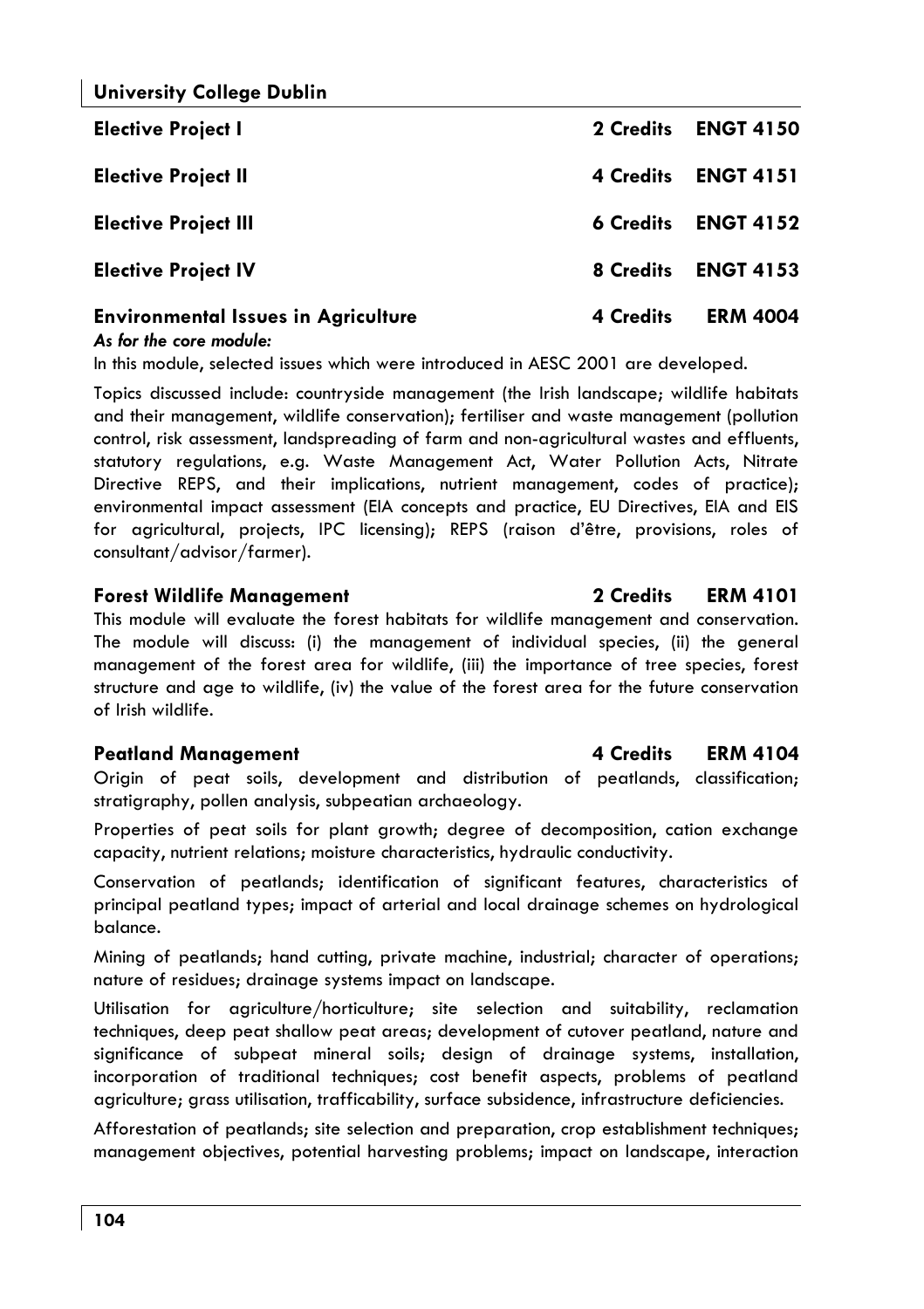with conservation interests; options in relation to peatland utilisation; socio-economic aspects, aesthetics, conservation interests.

### **Forestry and the Environment 2 Credits ERM 4106**

The changing view of the goods and services which the forest is expected, by society, to provide have led to the development of the ecosystem based concept of sustainable management. The meaning of sustainability is explored in the module and the approaches taken to the implementation of the concept examined. The interaction of the forest with the environment involves both the impact of the forest on the environment and the impact of the environment on the forest. Topics discussed include atmospheric deposition, climate change, greenhouse gas cycles, soil acidification, critical loads and water quality for fisheries. The module includes a half-day field trip.

#### **Agricultural Chemistry I 4 Credits FDSC 2007**

#### *As for the core module:*

Chemistry of Biological Compounds: Occurrence, chemical structures, properties and reactions of the important animal and plant mono– and oligosaccharides. Chemistry of starch, dextrins, glycogen and of plant cell wall structural components including cellulose, hemicellulose, pectic substances and lignin.

Structures, properties and functions of lipids including fats and oils, phospholipids, glycolipids, sphingolipids and waxes.

Classification and properties of amino acids. Primary, secondary, tertiary and quaternary structures of proteins. Relationships between structure and function of selected fibrous and globular proteins. Protein purification and analysis.

Structures, properties and functions of nucleotides and nucleic acids.

#### **Marketing 4 Credits FDSC 4006**

#### *As for the core module.*

An introduction to the basic principles of marketing including advertising and promotion.

#### *As for the core module.*

Appetite and regulation of energy balance. Diet and health: Primary nutritional disorders (e.g. obesity, malnutrition). Diet-related disorders (e.g. heart disease, cancer, food allergies). Minerals and vitamins, consequences of deficiency and excess. Dietary fibre, vegetarianism. Recommendations for healthy eating. Changes in dietary habits and the national diet.

### **Fresh and Processed Meat Products I 4 Credits FDSC 4009**

#### *As for the core module.*

Definition of meat. Composition of muscle. Myofibrillar proteins. Thick and thin filaments. Regulatory and cytoskeletal proteins. Connective tissue. Collagen structure. Age-related toughening. Formation of gelatin. Cell sarcotubular system. Muscle contraction. Conversion of muscle to meat. Normal, PSE and DFD conditions. Cold shortening. Thaw rigor. Electrical stimulation. Meat quality. Myoglobin and meat colour. Factors affecting meat colour. Water holding capacity. Meat tenderisation. Calpains and cathepsins. Factors

# **Nutrition II 4 Credits FDSC 4007**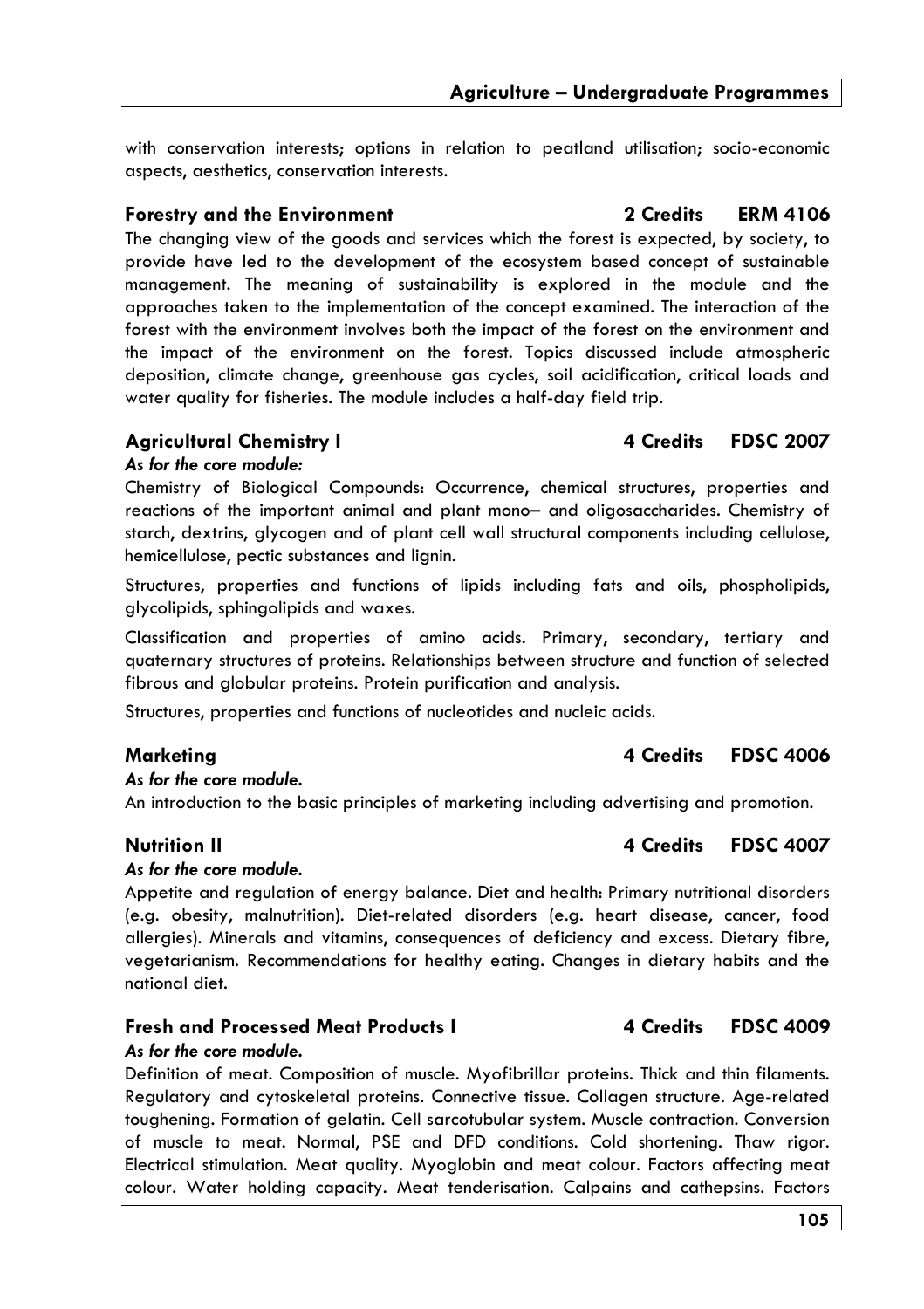affecting and structural effects of tenderisation. Meat flavour. Key flavour impact compounds. Species effects on flavour. Non-sensory meat quality attributes. Preslaughter factors affecting meat composition and quality. Genetics. Plane of nutrition. Effects of dietary fat on meat quality. Boar taint. Sex and slaughter weight effects on meat quality. Stunning and slaughter operations. Beef and lamb carcass classification. Pig grading. Meat chilling. Meat cuts. Hot-boning. Poultry meat processing. Processed meats. Classification of processed meats. Curing processes. Massaging/tumbling. Fresh pork sausage manufacture. Emulsion-type meat products. Myofibrillar protein functionality. Effect of salt and phosphates on functionality. Low fat meat products. Least Cost Formulation. Sausage casings. Meat by-products. Fat rendering systems.

#### **Food Preservation 4 Credits FDSC 4014**

#### *As for the core module.*

The heating and cooling of foods; sterilisation; microwave and dielectric heating; freezing; introduction to dehydration.

#### *As for the core module.*

Introduction to Food Safety and Consumer health; Introduction to Microbial Risk Assessment; MRA Methodology; Bacterial Hazards, Emerging Infections and Control of Zoonotic Transmission; Antimicrobial resistance; Chemical contamination of the food chain; Non-bacterial Hazards; Genetic Modification; Agri and Bio terrorism; Applied Siagnostic strategies; Rapid alerting models and Control of Global Disease Outbreaks.

Introduction to applied diagnostics; immuno-based approaches immunochromatography; genetic-based approaches – introduction to DNA structure; hybridisation and amplification strategies, molecular sub-typing; biosensor-based approaches – new biosensors; applied systematics.

### Remote Sensing and GIS **4 Credits FOR 3010**

#### *As for the core module.*

Fundamental concepts of remote sensing and Geographic Information Systems (GIS). Digital interpretation of OS raster maps and orthophotos. Development of hands-on GIS computer skills of point, line and polygon theme and attribute table creation within ArcView 3.1. GIS skills of joining dbf databases to theme attribute tables. Building GIS queries. Integration of vector, raster and attribute GIS databases. Specification of GIS database structure. Digital area and perimeter estimation.

Application of remote sensing and GIS in forest, agricultural and environmental resource inventory. Applications of GIS skills in forest inventory, the Rural Environmental Protection Scheme (REPS) and spatial resource inventory and design. Development and group presentation of individual GIS projects in ArcView.

Software: ESRI ArcView 3.2a. Microsoft Office 2000: Word, Excel. Novell Applications Launcher (NAL) under Windows 2000.

# Applied Diagnostics **4 Credits** FDSC 4101

**Food Safety 4 Credits FDSC 4016**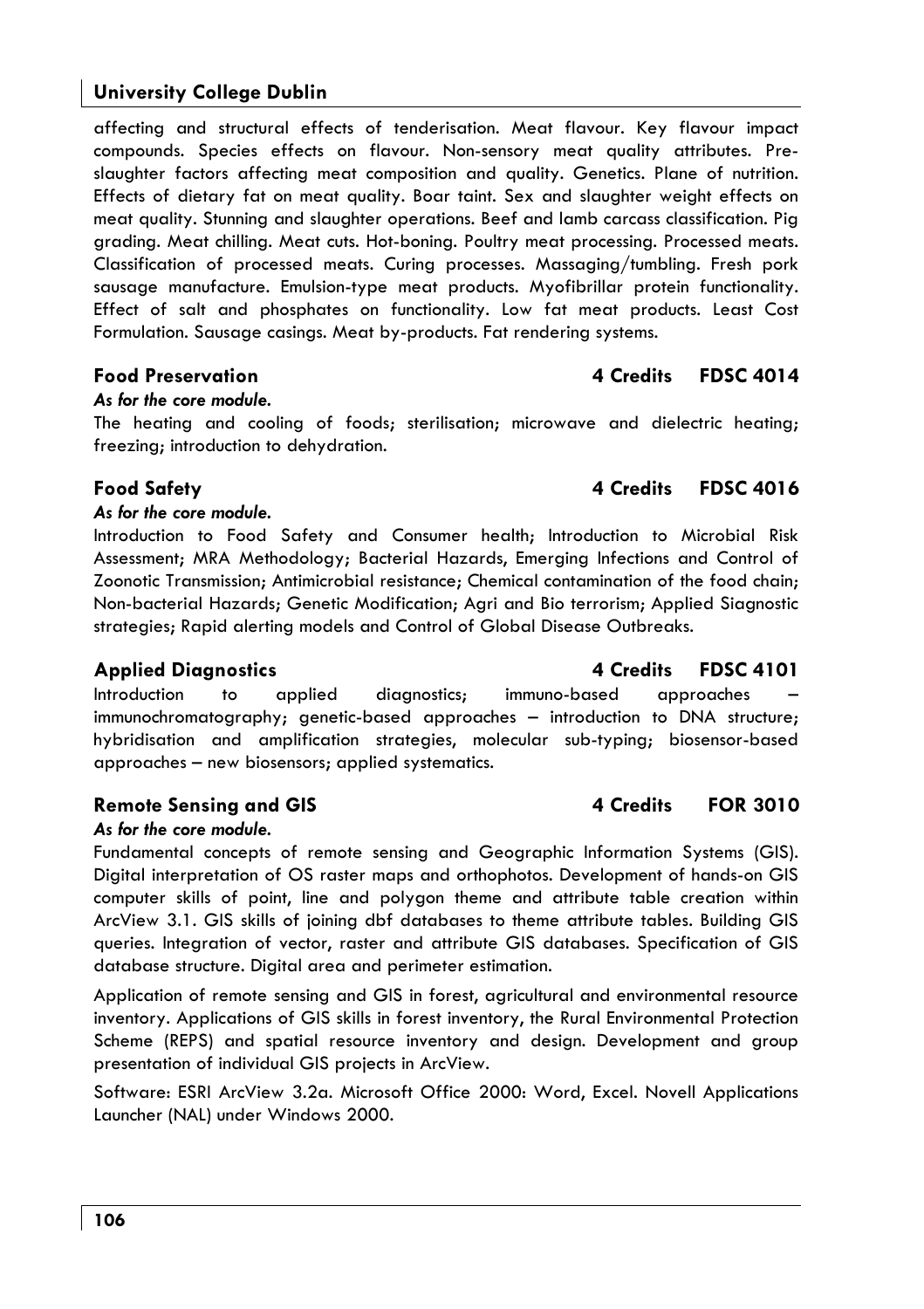### **Experimental Design A Credits** FOR 4005

#### *As for the Core Module:*

The objective is to develop applied quantitative computer skills for the transparent design, analysis and interpretation of data arising from elementary univariate experimental designs.

Basic concepts of experimentation, treatments, spatial layout of experimental units, response variables and hypothesis testing. Review of the two-sample t-tests, the fundamental equation of analysis of variance (ANOVA) and the underlying assumptions.

Analysis, interpretation and reporting of data from univariate experimental designs including: the completely randomised, the randomised block, the Latin square and factorial designs with and without replication. Hypothesis testing of main and interaction effects. Concepts of repeated measures designs and autocorrelation.

Concept of simultaneous inference using Scheffé, Tukey and Student-Newman-Keuls multiple range tests.

Transparent analysis, interpretation and reporting of data arising from elementary experimental designs. This is an advanced hands-on computer skills experimental design module. Papers will be produced for a series of exercises.

Software: ESRI ArcView 3.2a. Microsoft Office 2000: Word, Excel. Novell Applications Launcher (NAL) under Windows 2000.

#### **Forest Landscape Design 2 Credits FOR 4105**

Aesthetic and amenity design guidelines for forestry. Landscape assessment procedures for use in forest landscape planning and design control. Management and economic implications of design prototypes. Introduction to the possibility of diversifying silvicultural systems to maximise aesthetic quality but taking cognisance of commercial concerns. Consideration of public attitudes and preferences regarding forest landscape issues.

#### **Forest Management Techniques 2 Credits FOR 4106**

Advanced Operations Research Techniques for use in forest management. Multiple-use management, goal programming, harvest scheduling and timber allocation. Integration of GIS system in forest management. Risk analysis.

#### **Forest Policy 2 Credits FOR 4108**

The history of forestry in Ireland. Indigenous tree species and forests. Early clearance. Planting from middle ages onwards. Planting in Ireland and forest policy from the foundation of the State to the present day. Land-use policy from the middle ages to the present. Forest law. The 1946 Forestry Act. The 1990 Forestry Act. The Forestry Service and Coillte Teo.

Forest policy in the EU. EU incentive schemes and their impact upon forestry in Ireland. Environmental guidelines and sustainable development.

### **Forest Roads 2 Credits FOR 4109**

Forest road location and construction will be covered. The interaction between plantation design and road network layout will be analysed. Examples of computer-aided road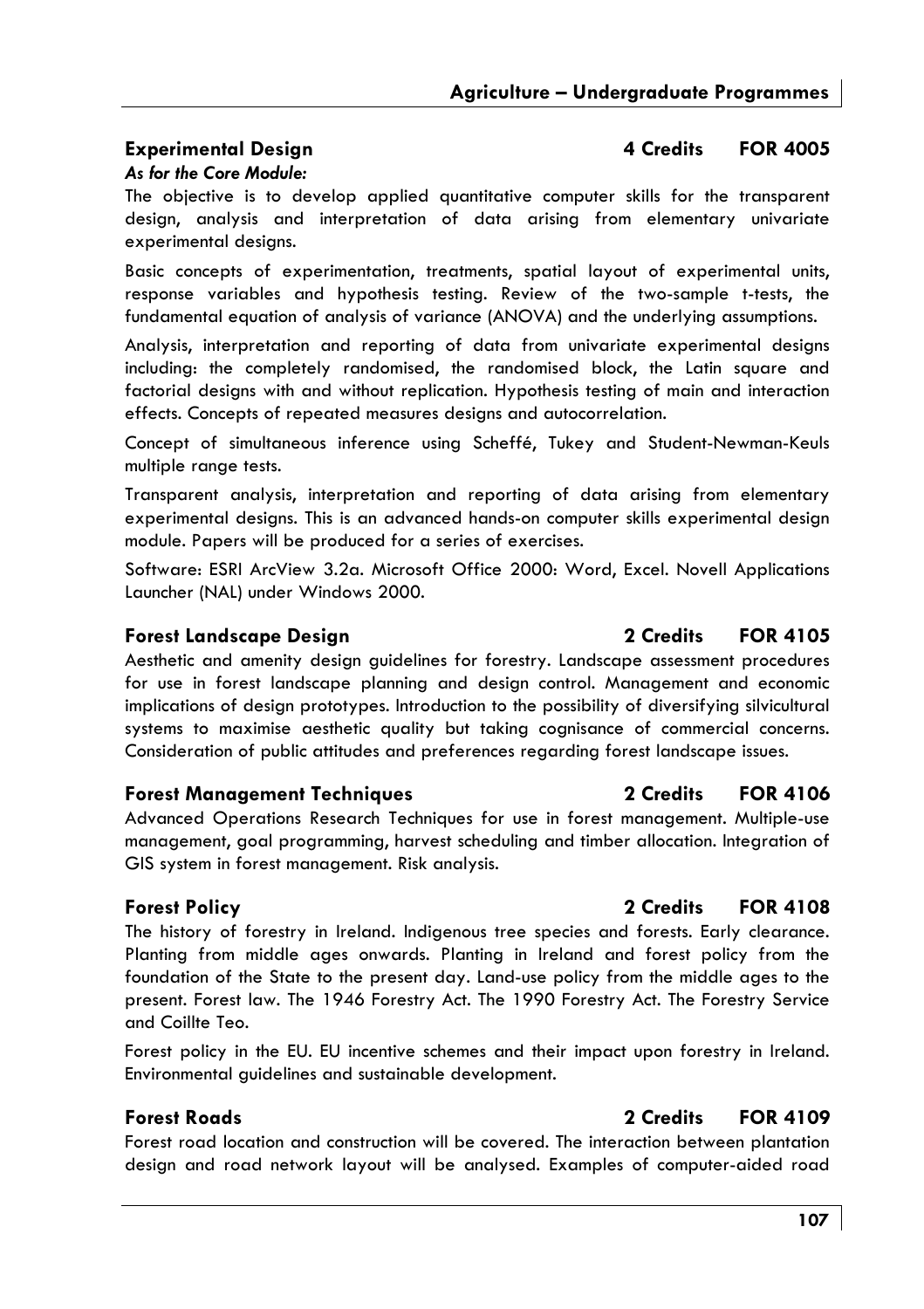network location will be discussed. Road construction methods, road building materials and equipment will be covered.

### **Forest Tree Improvement 2 Credits FOR 4110**

Population genetics: natural selection, gene frequencies, natural variation among populations, causes and kinds of genetic variability, natural hybridisation. Tree improvement: genetic variation due to provenance, provenance testing, intra-specific tree breeding – the concept of heritability and genetic gain, classical tree breeding strategies, modern tree breeding strategies. Intra-specific tree breeding – constraints to breeding, the crop and tree idiotype.

### **Multiple Use Management 2 Credits FOR 4112**

Forest recreation and conservation valuation, contingency valuation, travel cost method, stated preference method, multiple objectives, goal programming, non-timber incentives, biodiversity.

# **Physiological Ecology of Forest Production 2 Credits FOR 4115**

Environment and plant growth and development. Carbon utilisation and dry matter production. Forest ecophysiology – succession, competition etc. Case studies in seed biology. Tree improvement; nurseries.

### **Special Forestry Crops 2 Credits FOR 4119**

Christmas tree production; biomass production; growing hurley ash; the silviculture of mixtures; veneer oak.

# **The Biology, Silviculture and**

**Management of Sitka Spruce 2 Credits FOR 4121**  Taxonomy; natural distribution. Provenance studies; physiology. Nutrition. Ecology. Silviculture. Pathology. Vegetative propagation. Wood properties.

This module will deal with wood structure and properties. The impact of wood structure and properties in utilisation will also be explored. The microstructure of the major tree species planted in Ireland will be examined and related to the utilisation of these species.

### Advanced Nursery Practice I 2 Credits FOR 4123

The module will focus on bare root nurseries.

Developing a forest nursery – site selection, layout and development, nursery soil characteristics. Managing the soil and water – plant nutrition, use of fertilisers, tissue analysis, organic matter, water management, including irrigation and drainage. Seeds and seedling culture – seedling growth and physiology, bed preparation, seed sowing and early seedling growth, production of transplants, production of other bare-root stock types, cultural practices used to manipulate seedling growth (undercutting, wrenching, top pruning etc.), mycorrhizae management, genetic implication of nursery practices, pest management, weed management. Plant handling and seedling quality. Lifting, including physiological conditions, culling and grading, storage, physical handling, packing and dispatch, evaluating seedling quality.

# **Wood Utilisation 2 Credits FOR 4122**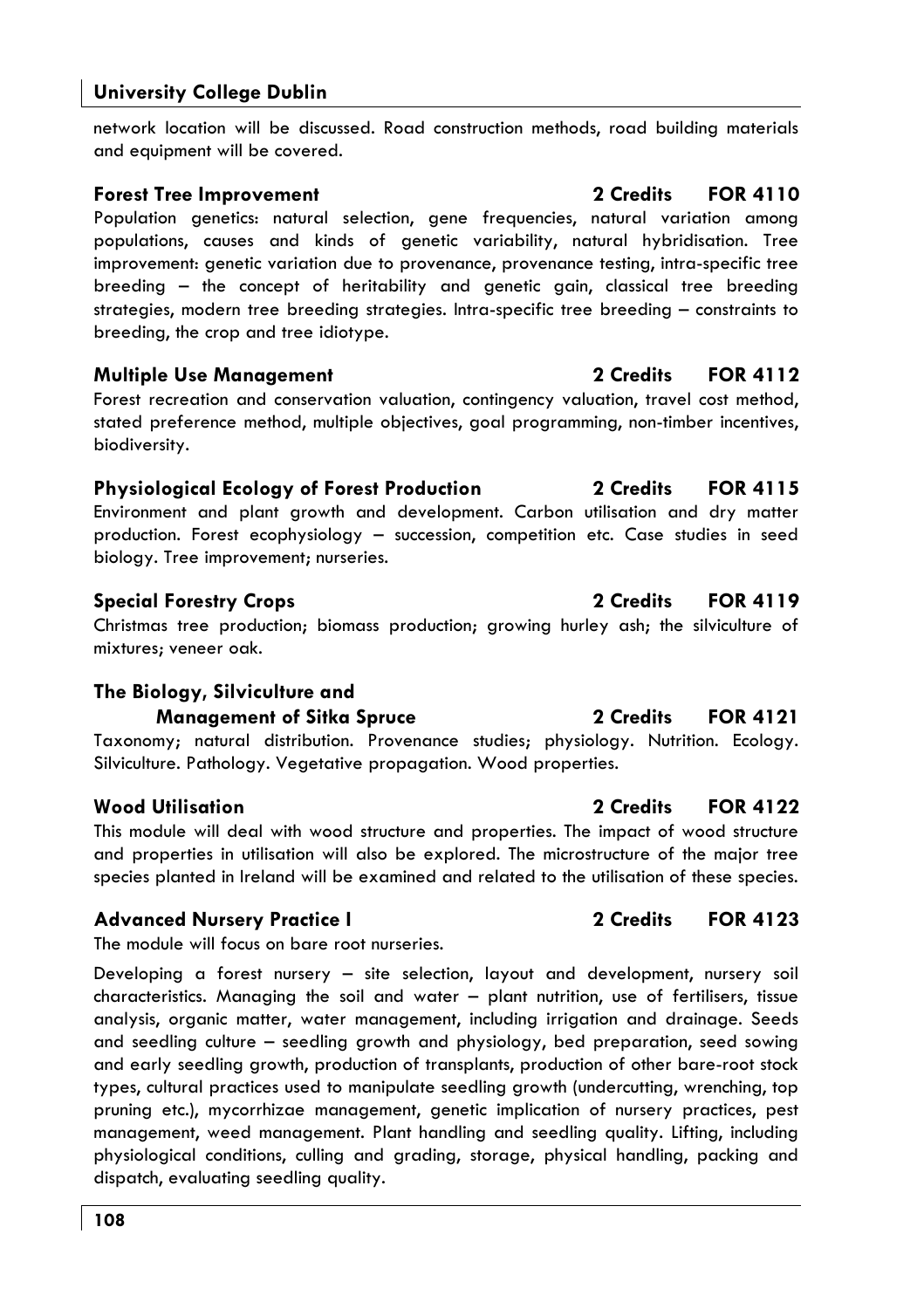# **Advanced Nursery Practice II 2 Credits FOR 4124**

This module will focus on seed biology and container nursery culture.

Seed – provenance, forest reproductive material regulations, seed procurement, seed biology (including dormancy), seed storage and testing. Container production of tree seedlings. Container systems, nursery facilities, seedling nutrition, seedling growth and crop scheduling. Vegetative propagation. Methods of propagation, future developments. Plant handling.

# **Agro-Forestry 2 Credits FOR 4125**

Classification and concepts, silvoarable, silvopastoral, windbreaks, tropical agro-forestry, economics of agro-forestry systems.

**Biology Silviculture and Management of Broadleaves 2 Credits FOR 4126**  Species distribution, natural variation, provenance. Biology and ecology. Tree Improvement. Nutrition and silviculture. Wood properties. Diseases and pests.

# **Familiarisation with Forestry 2 Credits FOR 4127**

This module is designed to provide advanced undergraduates with a familiarisation of forestry terminology and practices. The module will consist of a series of field trips to sites of forest interest. Field visits will include familiarisation with the common conifer and broadleaved tree species, forest nursery practices, establishment techniques, farm forestry, commercial and environmental forest management. Each student will be required to submit a one-page report the day after each field trip which should emphasise an accurate understanding of forest terminology and practices.

### **Forest Harvest Scheduling Systems 2 Credits FOR 4128**

The module will consist of an overview of harvest scheduling (and timber allocation) systems developed world-wide, including New Zealand, Finland, USA and Ireland. The methodology and relevance for Ireland of each system will be discussed.

The module will consist of an in-depth analysis of the forestry sector in a number of selected European countries. This analysis will include the resources and their use, the silvicultural systems, forest production, forest economics, management and policy. The main current conflicts and challenges facing forestry in each country are also discussed.

### **Sustainable Forest Management 2 Credits FOR 4130**

The legal framework; the economic and policy framework; criteria and indicators; measures; certification.

# **Elective Essay I 2 Credits FOR 4132**

Individual students write a minor (2-credit) essay on an approved topic in Forestry, under the guidance of one of the Forestry staff members.

# **Forestry in Europe 2 Credits FOR 4129**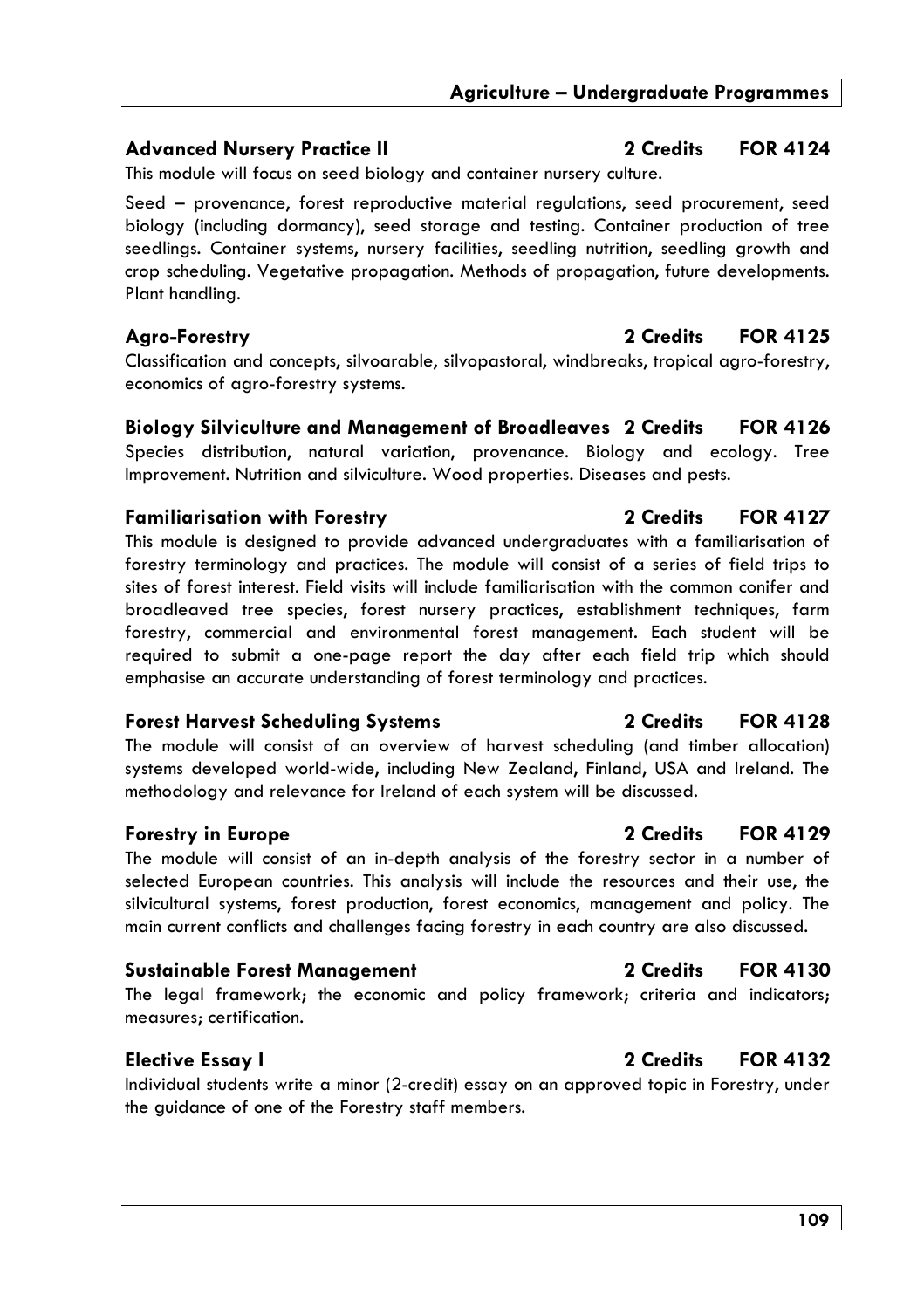# **University College Dublin**

**Elective Essay II 4 Credits FOR 4133** Individual students write a major (4-credit) essay on an approved topic in Forestry, under the guidance of one of the Forestry staff members.

### **Forestry and the Law 2 Credits FOR 4134**

This elective module for third and fourth year Forestry students covers the historical background to forestry legislation in Ireland and the contemporary forestry related laws in the Republic. Related issues such as planning and the environment, EU directives, codes and guidelines arising from legislation are also covered.

# **Elective Project I 2 Credits FOR 4150**

Students will carry out a minor project in an approved topic in Forestry.

Students will carry out a minor project in an approved topic in Forestry.

# **Computer Aided Design 2 Credits HORT 4102**

This elective is directed to students who have an interest in Computer Aided Design. The module is based around a series of demonstrations explaining and carrying out commands which are coupled with a number of class assignments. Candidates will use Computer Aided Design applications on two platforms, both 'Apple' and 'IBM' computers. Students must complete a drawing project for assessment on completion of the module.

# **Desk Top Publishing 2 Credits HORT 4103**

This module is designed to introduce students to page design and layout techniques. These are necessary skills for the production of professionally presented documents that would include both textual and graphical information. Quark Xpress is the software application that is demonstrated throughout this elective.

# **Exotic Trees and Shrubs 2 Credits HORT 4104**

This is an advanced module and expands on the range of plants suitable for use in the landscape industry, particularly in private work.

Genera to be considered include Magnolia, Erica, Camellia, Rhododendron, Pinus, Acer, Sorbus and lesser known species. The history of plant introduction.

Field trips and project are also included.

*This* module *is taught in alternate years.* 

### **Floriculture 4 Credits HORT 4105**

Examination of the national and international floriculture industry, including consumption patterns and trading practices. A study of the principles and practices governing the production and marketing of primary, secondary and speciality cut flowers, container grown plants, indoor and outdoor "bulb" crop production and bedding plants, will emphasise the application of recent biotechnologies in variety development and post harvest handling.

Practical sessions will involve demonstrations and industry visits.

# **Elective Project II All and Secure 21 and All 21 and All 21 and All 21 and All 21 and All 21 and All 21 and All 21 and All 21 and All 21 and All 21 and All 21 and All 21 and All 21 and All 21 and All 21 and All 21 and A**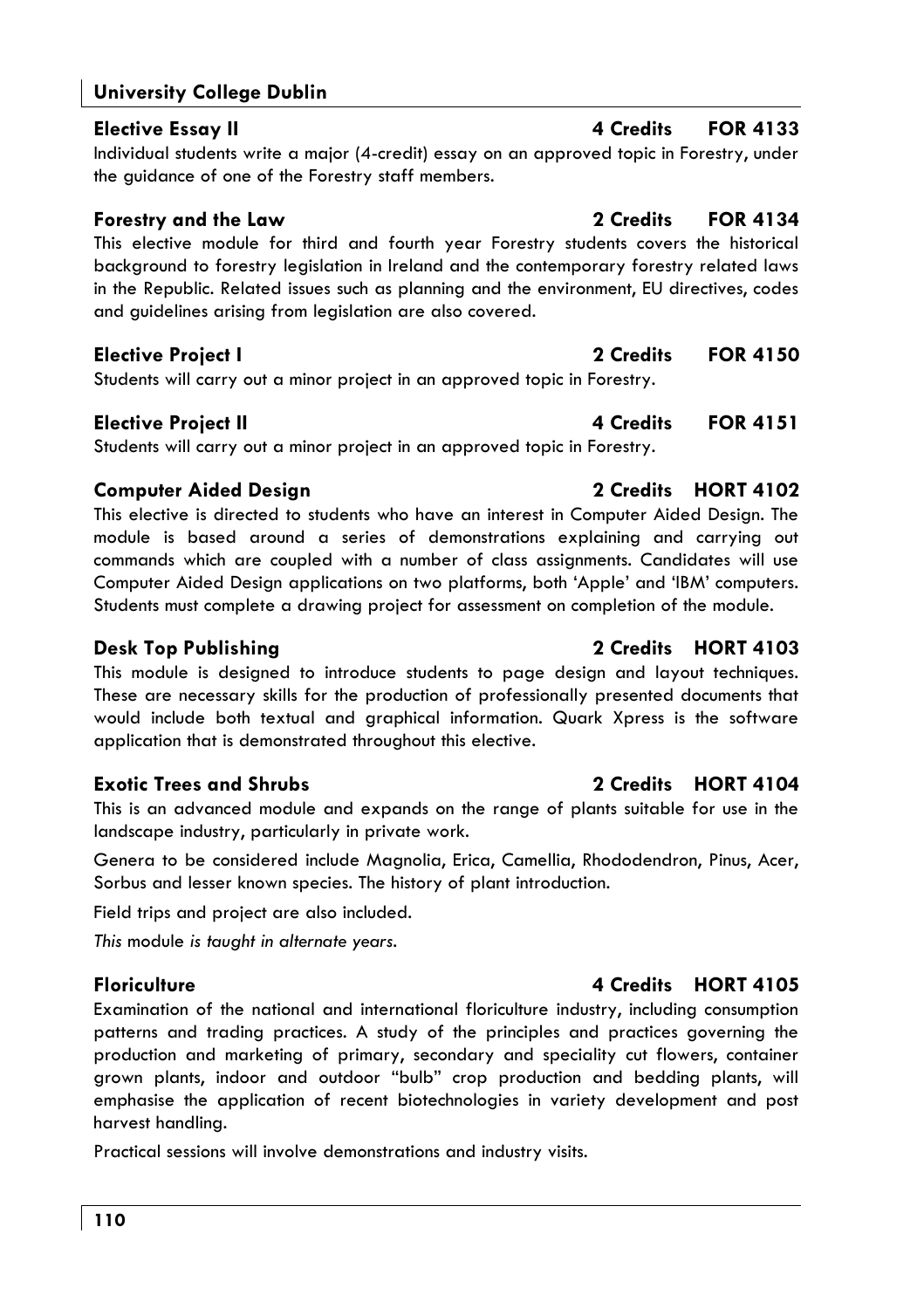This module deals with all aspects of interior plantscaping including the organisation of interior spaces; design criteria of planting and interior decor; construction requirements for planting; preparation of specifications and job costing; environmental factors affecting climatisation and growth; care and maintenance of planting; plant selection and identification.

### **Leisure and Recreation Facilities 2 Credits HORT 4108**

Definition of leisure and recreation; leisure and the individual, leisure and society; planning and management of recreational resources for outdoor activities, sports centre management; interpretation of designed landscapes.

*This* module *is taught in alternate years.* 

### **Photographic Image Editing 2 Credits HORT 4110**

The student's first encounter is with a scanning device, with which they will learn the methods involved in converting a hard copy image into a digital photo image. The module also instructs the student how to operate the many and varied art tools for retouching a digital photo image. This is an excellent computer application for producing many different variations of the original image.

Intensive module on photographic techniques and equipment taught by staff of the Audio-Visual Centre.

An introduction to the principles and practices of micropropagation as applied to commercially important plants. Lectures deal with media composition; explant excision and inoculation, propagule multiplication and establishment on heterotrophic media. Laboratory sessions will cover aseptic technique, medium preparation and explant manipulation.

### **Urban Design 2 Credits HORT 4113**

Definitions of urban design in the public realm. The concept of design as applied to projects of long duration and large scale. Urban design in history. The concept of civilisation. Early cities, Medieval town plans, ideal cities of the Renaissance, nineteenth– and twentieth-century urban theory. Urban design in detail – historic urban space, modern and contemporary urban space.

### **Advanced Pomology 4 Credits HORT 4114**

This module covers ten selected concepts in Pomology in detail. Topics may include root, shoot and fruit physiology of temperate, sub-tropical and tropical fruits, microclimatology, micropropagation and aspects of market organisation and regulation. Reading material consists of recently published research papers.

### **Plant Biotechnology 4 Credits HORT 4112**

# Photography 2 Credits HORT 4111

### **Interior Plantscaping 2 Credits HORT 4106**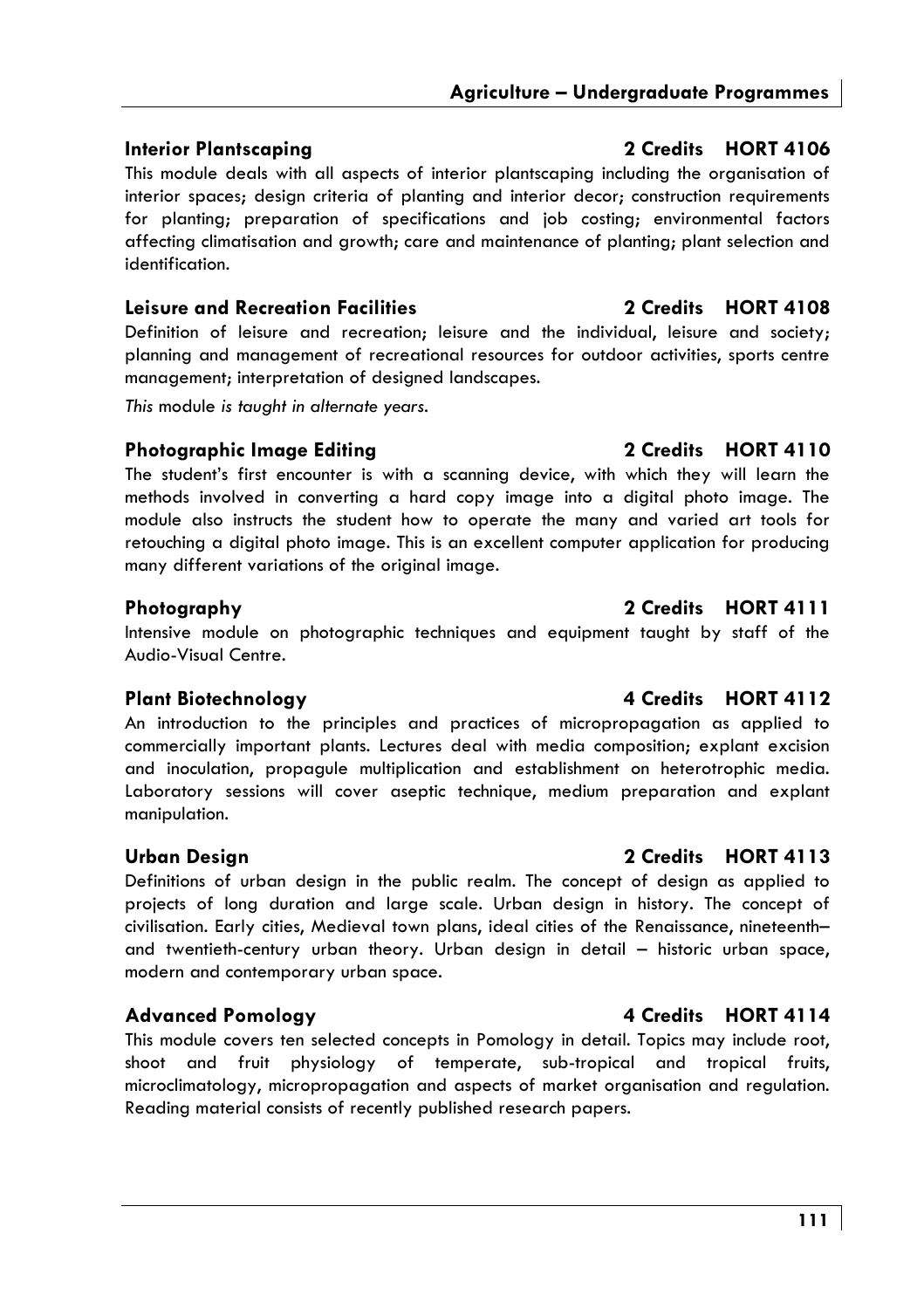# **University College Dublin**

### **Garden Restoration 2 Credits HORT 4115**

A project based module, researching the history of a garden, park, open space, the contribution of a particular designer, gardener, plant collector or nursery, from documentary and published sources.

### **Nursery Management\* 4 Credits HORT 4116**

Tree and shrub production emphasising the practices and principles involved in the production of such plants for wholesale, retail and landscape markets. Lecture topics cover aspects such as initiation and developing a business from a green-field site, nursery design and its impact on profitability. Plant propagation methods, growing-on methods, irrigation systems, composts, plant nutrition, weed control, growth regulation and crop scheduling.

### **Garden Centre Management\* 4 Credits HORT 4117**

The module details the practices and methods used in retailing and marketing of green, dry and speciality goods. Topics covered include – garden centre design and its impact on customer flow; garden centre layout; product age and merchandising. The display of plants in the plantaria, A to Z; plant function/themes; pricing, pricing strategy, price position; plant labelling, computer labelling, label ledge systems; signage, Kendrew signs, information points, demonstration gardens, computerised point of sale equipment, bar codes, selling strategy and selling aids; the role of advertising and training. Garden centre security and security systems. The module will be supplemented by visits to selected production tree and shrub nurseries and garden centres.

Introduction and definition. Evolution of the concept of Social Horticulture. People-Plant interactions; the significance of plants in human activities. Horticultural therapy for physical rehabilitation and maintenance of mobility. Horticultural therapy for physical rehabilitation of offenders and preventative programmes. Horticulture in Special Needs education. Horticulture and the community. Horticultural tourism.

| <b>Beginners French</b> | 4 Credits LANG 4101 |
|-------------------------|---------------------|
| <b>Advanced French</b>  | 4 Credits LANG 4102 |
| <b>Beginners German</b> | 4 Credits LANG 4103 |
| <b>Advanced German</b>  | 4 Credits LANG 4104 |
| Spanish                 | 4 Credits LANG 4105 |

# **Social Horticulture 4 Credits HORT 4118**

<sup>\*</sup> Taught in alternate years and applies to Landscape Horticulture students only.